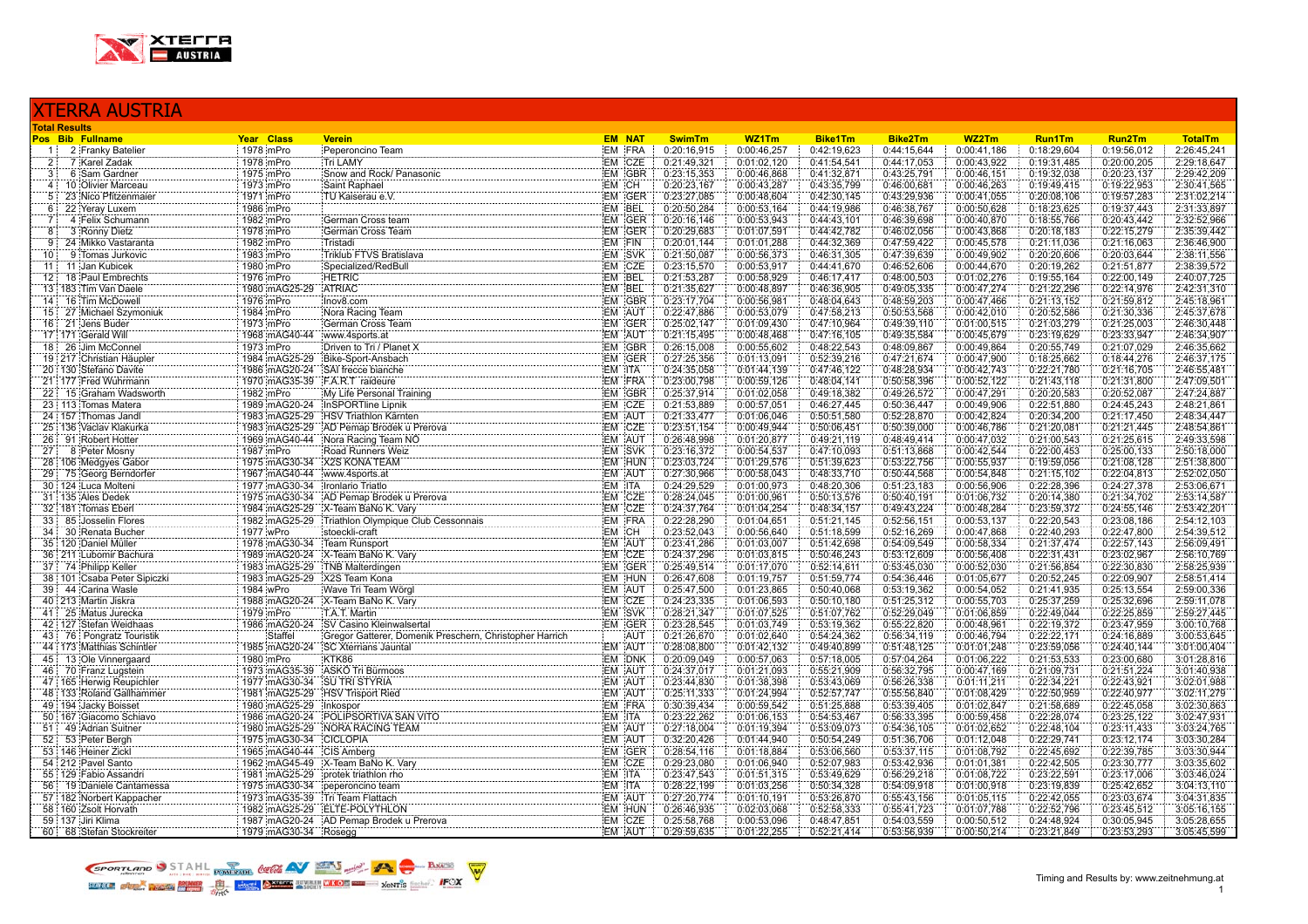

| 61 : | 59 Moritz Schlösser               | 1977 mAG30-34                  | Team Cadion                                                                                                                           | EM GER     | 0:27:19,195 | 0:01:15,190 | 0:54:02,251 | 0:55:16,904 | 0:01:03,242 | 0:23:18,396 | 0:23:41,233 | 3:05:56,411 |
|------|-----------------------------------|--------------------------------|---------------------------------------------------------------------------------------------------------------------------------------|------------|-------------|-------------|-------------|-------------|-------------|-------------|-------------|-------------|
|      | 62 114 Michael Friedrich<br>      | 1966 mAG40-44                  | <b>XPS</b> Ironteam                                                                                                                   | EM AUT     | 0:28:49,094 | 0:01:21,335 | 0:51:54,687 | 0:53:53,958 | 0:01:08,886 | 0:24:32,104 | 0:24:38,367 | 3:06:18,431 |
|      | 63 150 David Tondl                |                                | 1986 mAG20-24 Cenytisku.cz MTB                                                                                                        | EM CZE     | 0:24:35,946 | 0:01:07,515 | 0:53:32,546 | 0:58:46,480 | 0:00:59,889 | 0:23:04,100 | 0:24:50,716 | 3:06:57,192 |
|      | 64 33 Nicola Duqqan               | 1984 wPro                      | AKO Ducati Corse WCT UK                                                                                                               | EM GBR     | 0:23:38,863 | 0:00:59,294 | 0:54:58,337 | 0:56:39,933 | 0:01:07,947 | 0:24:08,588 | 0:25:28,077 | 3:07:01.039 |
|      | 65 158 Martin Hren                |                                | 1981 mAG25-29 NORA RACING TEAM                                                                                                        | EM AUT     | 0:28:15,592 | 0:00:54,435 | 0:55:19.032 | 0:54:31,066 | 0:00:48,241 | 0:23:14,162 | 0:24:11,319 | 3:07:13,847 |
|      | 66 107 Libor Mencik               | 1965 mAG40-44 ENERVIT TEAM     |                                                                                                                                       | EM CZE     | 0:29:01.995 | 0:00:53,571 | 0:54:04.161 | 0:55:48.299 | 0:01:02,335 | 0:23:10,679 | 0:23:34,809 | 3:07:35,849 |
|      | 67 180 Stephan Gottinger          | 1975 mAG30-34                  | www.4sports.at                                                                                                                        | EM AUT     | 0:25:10,939 | 0:01:28,155 | 0:48:34,800 | 0:50:37,532 | 0:01:03,122 | 0:26:50,121 | 0:34:37,010 | 3:08:21,679 |
|      | 68   185 Tomas Kamrla             | 1971 mAG35-39                  | J&T Sportteam                                                                                                                         | EM SVK     | 0:24:02,693 | 0:01:32,557 | 0:54:23,466 | 0:56:35,856 | 0:01:18,278 | 0:24:08,099 | 0:26:29,254 | 3:08:30,203 |
|      | 69 80 Wouter Beckers              | 1982 mAG25-29                  | <b>UTO</b><br>Shrgy Multisport Coaching<br>Shrgy Multisport Coaching<br>1901 Water                                                    | EM BEL     | 0:24:19,398 | 0:01:02,538 | 0:56:49,137 | 0:56:11,558 | 0:01:04,865 | 0:24:43,757 | 0:24:27,049 | 3:08:38,302 |
|      | 70 35 Jennifer Smith              | 1973 wPro                      |                                                                                                                                       | <b>NZL</b> | 0:27:37,224 | 0:01:21,109 | 0:55:46,639 | 0:57:20,408 | 0:00:56,004 | 0:23:06,086 | 0:23:46,392 | 3:09:53,862 |
|      | 71 141 Peter Pribernig            | 1966 mAG40-44                  | <b>SC Xterrians Jauntal</b>                                                                                                           | EM AUT     | 0:28:58,129 | 0:01:59,201 | 0:52:22,840 | 0:54:21,374 | 0:01:22,251 | 0:25:52,682 | 0:25:58,283 | 3:10:54,760 |
|      | 72 50 Andrea Baracchini           | 1974 mAG35-39                  | ASD Cus Triathlon Udine                                                                                                               | EM ITA     | 0:28:41.755 | 0:01:39.724 | 0:53:35,255 | 0:55:29.074 | 0:01:38,002 | 0:24:29.728 | 0:25:26,255 | 3:10:59,793 |
| 73:  | 99 Eric Ontini                    | 1973 mAG35-39                  | freezone                                                                                                                              | EM ITA     | 0:23:34,434 | 0:01:20,642 | 0:56:03,876 | 0:58:51,230 | 0:01:04,688 | 0:24:58,657 | 0:25:39,640 | 3:11:33,167 |
|      | 74 154 Maximilian Zdouc           | 1962 mAG45-49                  | sport-am-woerthersee                                                                                                                  | EM AUT     | 0:34:15,229 | 0:01:09,620 | 0:52:54,991 | 0:56:38,075 | 0:01:03,727 | 0:22:25,572 | 0:23:12,278 | 3:11:39,492 |
|      | 75 102 Sandor Dezsö               | 1965 mAG40-44                  | <b>X2S TEAM KONA</b>                                                                                                                  | EM HUN     | 0:28:26,773 | 0:01:22,374 | 0:58:50,531 | 0:58:56,930 | 0:01:05,317 | 0:21:49,468 | 0:22:14,742 | 3:12:46,135 |
|      | 76 36 Claudia Frank               | 1972 wPro                      | :X2S TEAM KONA<br>:WSV BAd Tölz Team Lightweight<br>:WSV BAd Tölz Team Lightweight                                                    | EM GER     | 0:26:44,714 | 0:01:32,800 | 0:55:08,635 | 0:57:49,057 | 0:01:10,707 | 0:24:55,145 | 0:25:34,189 | 3:12:55,247 |
|      | 77 109 Giovanni Portoghese        |                                | 1974 mAG35-39 A TEAM TRIATHLON ASD                                                                                                    | EM ITA     | 0:26:22,328 | 0:01:16,024 | 0:56:12,445 | 0:57:39,583 | 0:01:05,747 | 0:24:28,975 | 0:26:07,638 | 3:13:12,740 |
|      | 78 140 Stefano Emanuelle          |                                | 1969 mAG40-44 PIANETA ACQUA                                                                                                           | EM ITA     | 0:26:50.072 | 0:01:13,537 | 0:54:32,808 | 0:59:36.448 | 0:00:51,981 | 0:25:15,755 | 0:25:02,177 | 3:13:22,778 |
|      | 79 159 Eiko Vogt                  | 1973 mAG35-39 KSV Baunatal     |                                                                                                                                       | EM GER     | 0:24:28,644 | 0:01:02,362 | 0:59:12,888 | 1:03:02,613 | 0:00:47,679 | 0:22:11,476 | 0:22:53,383 | 3:13:39,045 |
|      | 80 110 Franck Kervarec            |                                | 1988 mAG20-24 compiegne triathlon<br>EM FRA                                                                                           |            | 0:24:16,512 | 0:01:33,735 | 0:55:59,668 | 1:01:09,933 | 0:01:31,775 | 0:24:22,267 | 0:24:57,408 | 3:13:51,298 |
|      | 81: 37 Rebecca Dussault           | 1980 wPro                      | <b>Honey Stinger</b>                                                                                                                  | <b>USA</b> | 0:25:47,449 | 0:01:06,066 | 0:57:16,643 | 1:01:13,045 | 0:01:06,484 | 0:23:41,472 | 0:24:45,299 | 3:14:56,458 |
|      | 82   203   Armand Surwito         |                                | 1961 mAG45-49 AZS AWF Katowice                                                                                                        | EM POL     | 0:26:35.299 | 0:01:13.827 | 0:56:10,670 | 0:59:46.883 | 0:01:05.913 | 0:24:38,316 | 0:26:09,032 | 3:15:39.940 |
|      | 83 188 Johann Glabonjat           | 1979 mAG30-34                  | SC Xterrians Jauntal                                                                                                                  | EM AUT     | 0:25:51,968 | 0:01:28,346 | 0:56:16,262 | 0:58:47,850 | 0:00:53,186 | 0:25:27,644 | 0:27:28,915 | 3:16:14,171 |
|      | 84 87 Gerhard Hackl               | 1962 mAG45-49 ATSV TRI Ternitz |                                                                                                                                       | EM AUT     | 0:31:34,794 | 0:01:17.117 | 0:56:59,259 | 0:57:45,766 | 0:00:59,937 | 0:23:29.956 | 0:24:59,588 | 3:17:06,417 |
|      | 85   234   Sara Tavecchio         | 1973 wAG35-39                  | Triatlon Cremona Stradivari                                                                                                           | EM ITA     | 0:23:50,715 | 0:01:20,027 | 0:59:35,750 | 1:02:56,549 | 0:00:57,122 | 0:23:50,070 | 0:25:04,612 | 3:17:34,845 |
|      | 86 170 Max Hofstätter             | 1978 mAG30-34                  | <b>SU TRI STYRIA</b>                                                                                                                  | EM AUT     | 0:26:20,399 | 0:01:13,912 | 0:56:23,666 | 0:56:30,039 | 0:01:01,712 | 0:27:28,461 | 0:29:28,070 | 3:18:26,259 |
|      | 87 147 Marco Mascheroni           | 1977 mAG30-34                  | A TEAM TRIATHLON                                                                                                                      | EM ITA     | 0:33:52,182 | 0:01:53,483 | 0:57:48,154 | 0:57:18,365 | 0:01:46,906 | 0:23:01,630 | 0:22:56,083 | 3:18:36,803 |
|      | 88 196 Tom Herremans              | 1976 mAG30-34                  |                                                                                                                                       | EM BEL     | 0:27:50.556 | 0:01:43.220 | 0:55:51,336 | 0:59:44,852 | 0:01:32.829 | 0:25:43,159 | 0:26:55,863 | 3:19:21,815 |
|      | 89 226 Bettina Uhlig              | 1987 wAG20-24                  | <b>TNB Malterdingen</b>                                                                                                               | EM GER     | 0:29:37,132 | 0:01:27,161 | 0:58:31,726 | 1:00:39,451 | 0:00:58,570 | 0:23:57,283 | 0:24:42,262 | 3:19:53,585 |
|      | 90 222 Martina Donner             | 1975 wAG30-34                  | Team Grenzenlos                                                                                                                       | EM AUT     | 0:26:49,883 | 0:01:18.121 | 0:59:09,142 | 1:01:17,742 | 0:01:01,903 | 0:25:07,559 | 0:25:49,731 | 3:20:34,081 |
|      | 91 166 Andrea Gabba               | 1973 mAG35-39                  | torino3                                                                                                                               | EM ITA     | 0:27:42,665 | 0:01:13,277 | 0:58:04,839 | 1:00:35,212 | 0:01:17,778 | 0:26:38,257 | 0:25:38,222 | 3:21:10,250 |
|      | 92 206 Reinhold Garnitschnig      | 1957 mAG50-54                  | :torino3<br>:RTM ASVO OAMTC LZ Klagenfurt                                                                                             | EM AUT     | 0:24:57,791 | 0:01:11,135 | 1:04:26,721 | 1:06:41,469 | 0:01:02,041 | 0:21:05,668 | 0:22:31,150 | 3:21:55,975 |
|      | 93 151 Sebastian Gaugl            | 1988 mAG20-24                  |                                                                                                                                       | EM AUT     | 0:29:22,730 | 0:01:46,085 | 0:58:32,205 | 1:00:43,564 | 0:01:18,555 | 0:25:02,689 | 0:26:22,038 | 3:23:07,866 |
|      | 94 117 Markus Krimbacher          | 1981 mAG25-29                  | Trialp Kitz                                                                                                                           | EM AUT     | 0:30:49,493 | 0:01:10.562 | 0:58:20,250 | 1:01:56,940 | 0:00:57,977 | 0:24:25,982 | 0:25:50,093 | 3:23:31,297 |
|      | 95 66 Josef Huber                 | 1956 mAG50-54                  | <b>TSV BAd Endorf</b>                                                                                                                 | EM GER     | 0:29:53,167 | 0:01:23,573 | 0:58:37,258 | 1:00:41,358 | 0:01:01,502 | 0:25:06,302 | 0:26:58,716 | 3:23:41,876 |
|      | 96 100 Viktor Tóth                | 1969 mAG40-44                  | X2S-KONA TEAM                                                                                                                         | EM HUN     | 0:26:40,834 | 0:01:27,871 | 0:57:05,579 | 1:03:06,663 | 0:01:33,720 | 0:27:00,881 | 0:27:16,954 | 3:24:12,502 |
|      | 97 72 XTERRA WETSUITS - TriDevils | Staffel                        | Stefan Tesar, Herwig Posedu, Stefan Tesar                                                                                             | <b>AUT</b> | 0:22:44,587 | 0:00:51,943 | 1:03:59,242 | 1:11:07,028 | 0:00:39,360 | 0:22:21,977 | 0:22:42,771 | 3:24:26,908 |
| 98   | 62 Roman Huber                    | 1968 mAG40-44                  | SC 53 Landshut                                                                                                                        | EM GER     | 0:27:27,951 | 0:01:55,154 | 0:57:10,834 | 0:59:08,202 | 0:01:10,108 | 0:28:24,158 | 0:30:00,823 | 3:25:17,230 |
|      | 99 90 Sebastien Antony            | 1990 mAG15-19                  |                                                                                                                                       | EM FRA     | 0:30:15.519 | 0:01:25,689 | 0:55:02,908 | 0:59:32,850 | 0:00:57,819 | 0:30:21,794 | 0:27:43,263 | 3:25:19,842 |
|      | 100 152 Michael Olipitz           | 1961 mAG45-49                  | Team Grenzenlos - Polizei                                                                                                             | EM AUT     | 0:33:51,582 | 0:01:24.117 | 0:57:40,152 | 1:00:19,319 | 0:01:12,118 | 0:25:22,176 | 0:25:31,203 | 3:25:20,667 |
|      | 101 115 Stefano Rosa Uliana       | 1967 mAG40-44                  | Maniago                                                                                                                               | EM ITA     | 0:35:19.735 | 0:02:02,481 | 0:58:57,243 | 0:59:09,435 | 0:01:40,759 | 0:24:16,003 | 0:24:10,615 | 3:25:36,271 |
|      | 102 224 Dominique Angerer         | 1978 wAG30-34                  | :Maniago<br>:TriTeam Hallein www.radladen.at<br>.                                                                                     | EM AUT     | 0:25:01,232 | 0:01:19,806 | 0:59:36,227 | 1:01:23,343 | 0:01:02.403 | 0:28:07.440 | 0:29:22,040 | 3:25:52,491 |
|      | 103 230 Rebecca Kaltenmeier       | 1983 wAG25-29                  | TNB-Malterdingen                                                                                                                      | EM GER     | 0:26:34,273 | 0:01:09,338 | 1:01:52,027 | 1:03:47,320 | 0:01:02,945 | 0:25:16,698 | 0:26:45,383 | 3:26:27,984 |
|      | 104 54 David Houska               | 1973 mAG35-39                  | <b>SC</b> Meran                                                                                                                       | EM ITA     | 0:29:50,818 | 0:01:40,639 | 1:04:05,467 | 1:02:18,818 | 0:01:29,070 | 0:23:40,631 | 0:23:45,315 | 3:26:50,758 |
|      | 105 104 Michael Traxlmayr         | 1983 mAG25-29                  |                                                                                                                                       | EM AUT     | 0:27:08,327 | 0:01:42,278 | 1:01:48,119 | 1:05:24,209 | 0:01:14,755 | 0:24:11,343 | 0:25:39,658 | 3:27:08,689 |
|      | 106 67 Julius Vincze              | 1962 mAG45-49                  |                                                                                                                                       | EM AUT     | 0:31:35,780 | 0:01:45,210 | 0:58:24,946 | 1:02:02,781 | 0:01:41,609 | 0:25:39,766 | 0:26:01,859 | 3:27:11,951 |
|      | 107 210 Fabian Bauer              | 1987 mAG20-24                  | Tri Stars Koma                                                                                                                        | EM AUT     | 0:30:46,794 | 0:01:31,789 | 0:59:04,681 | 1:01:24,832 | 0:01:03,977 | 0:26:38,875 | 0:26:42,672 | 3:27:13,620 |
|      | 108 96 Daniel Szente              |                                | 1980   mAG25-29   La Fa.Ce. Team Weiden<br>1980   mAG25-29   La Fa.Ce. Team Weiden<br>1982   mAGGE 36   USS HOUSE   LOCAL TEAM WEIDEN | EM HUN     | 0:23:45,513 | 0:01:29.103 | 1:03:23,875 | 1:04:55,856 | 0:01:09,431 | 0:25:43.928 | 0:26:49.180 | 3:27:16.886 |
|      | 109 81 Pierre Jander              |                                |                                                                                                                                       | EM GER     | 0:23:16,908 | 0:01:32,598 | 1:04:59,056 | 1:06:45,220 | 0:01:01,397 | 0:25:34,487 | 0:25:05,183 | 3:28:14,849 |
|      | 110 94 Zoltan Dobai               |                                | 1982 mAG25-29 X2S TEAM - KONA                                                                                                         | EM HUN     | 0:27:11,829 | 0:02:23,795 | 0:53:02,773 | 0:52:03,933 | 0:01:29,726 | 0:36:03,119 | 0:36:03,976 | 3:28:19,151 |
|      | 111 34 Brandyn Roark Gray         | 1979 wPro                      | <b>Snrgy Multisport Coaching</b>                                                                                                      | <b>USA</b> | 0:23:20,007 | 0:01:24,044 | 1:02:09,300 | 1:02:43,507 | 0:00:59,932 | 0:28:16,224 | 0:29:42,043 | 3:28:35,057 |
| 112: | 88 Robert Hierzmann               | 1980 mAG25-29                  | :1. Raika TTC Innsbruck                                                                                                               | EM AUT     | 0:31:06,825 | 0:01:41,531 | 0:57:33,714 | 1:00:44,907 | 0:01:20,879 | 0:29:11,699 | 0:27:29,776 | 3:29:09,331 |
| 113  | 60 Max Mullen                     | 1978 mAG30-34                  |                                                                                                                                       | EM AUT     | 0:28:44,894 | 0:01:13,537 | 0:59:19,978 | 1:03:49,357 | 0:01:24,121 | 0:26:49,766 | 0:29:24,594 | 3:30:46,247 |
|      | 114   72 Günther Rampitsch        |                                | 1972 mAG35-39 RTM ASVÖ ÖAMTC LZ Klagenfurt                                                                                            | EM AUT     | 0:34:31,317 | 0:01:52,042 | 0:59:44,919 | 1:02:08,447 | 0:01:22,267 | 0:25:32,184 | 0:26:51,896 | 3:32:03,072 |
|      | 115 184 Ingo Heilinger            | 1976 mAG30-34                  | SC Xterrians Jauntal                                                                                                                  | EM AUT     | 0:29:34,476 | 0:01:49,776 | 1:04:13,597 | 1:06:23,454 | 0:01:03,432 | 0:24:40,453 | 0:25:26,231 | 3:33:11,419 |
|      | 116 103 Valerio Curridori         | 1953 mAG55-59                  | Triathlon Sassari                                                                                                                     | EM ITA     | 0:31:41,718 | 0:01:49,160 | 1:04:17,436 | 1:00:40,784 | 0:01:15,433 | 0:26:15,164 | 0:27:47,972 | 3:33:47,667 |
|      | 117   134   Leonardo Ricardez     | 1977 mAG30-34                  | Adelaide Valesto                                                                                                                      | MEX        | 0:26:29,508 | 0:01:36,648 | 1:04:27,696 | 1:07:41,738 | 0:01:21,756 | 0:26:02,331 | 0:26:18,680 | 3:33:58,357 |
|      | 118 238 Rita Haerteis             | 1965 wAG40-44                  | WSV Bad Tolz<br>                                                                                                                      | EM GER     | 0:29:32,474 | 0:01:31,683 | 1:04:45,944 | 1:04:55,218 | 0:01:11,679 | 0:25:42,491 | 0:26:23,109 | 3:34:02,598 |
|      | 119 219 Michael Wielitsch         | 1965 mAG40-44                  |                                                                                                                                       | EM AUT     | 0:33:21,920 | 0:01:48,354 | 0:57:52,657 | 1:02:59,234 | 0:01:14,622 | 0:27:43,894 | 0:29:02,914 | 3:34:03,595 |
|      | 120 128 Günter Poßegger           | 1966 mAG40-44 Antik Poßegger   |                                                                                                                                       | EM AUT     | 0:32:13,037 | 0:01:47,772 | 1:03:28,121 | 1:02:25,255 | 0:01:31,448 | 0:26:00,762 | 0:27:07,013 | 3:34:33,408 |
|      | 121 125 Markus Haidbauer          | 1973 mAG35-39                  |                                                                                                                                       | EM AUT     | 0:29:21,385 | 0:01:02,605 | 0:58:28,802 | 1:04:15,148 | 0:01:13,263 | 0:30:46,711 | 0:30:38,328 | 3:35:46,242 |
|      | 122 76 Cristian Argiolas          |                                | 1975 mAG30-34 SURVIVAL A.S.D.                                                                                                         | EM ITA     | 0:33:10,522 | 0:02:03,696 | 1:02:54,085 | 1:03:23,933 | 0:01:25,145 | 0:25:20,685 | 0:27:34,851 | 3:35:52,917 |
|      | 123 189 Olivier Bourhis           | 1972 mAG35-39 evreux triathlon |                                                                                                                                       | EM FRA     | 0:29:54,754 | 0:01:21.045 | 0:59:22,180 | 1:07:49,448 | 0:01:12,350 | 0:28:13,992 | 0:28:06,659 | 3:36:00,428 |
|      | 124 208 Peter Lettner             | 1965 mAG40-44 www.4sports.at   |                                                                                                                                       | EM AUT     | 0:32:02.629 | 0:02:05,288 | 0:58:30.791 | 0:59:54.787 | 0:01:39,902 | 0:30:08.981 | 0:32:12,382 | 3:36:34,760 |

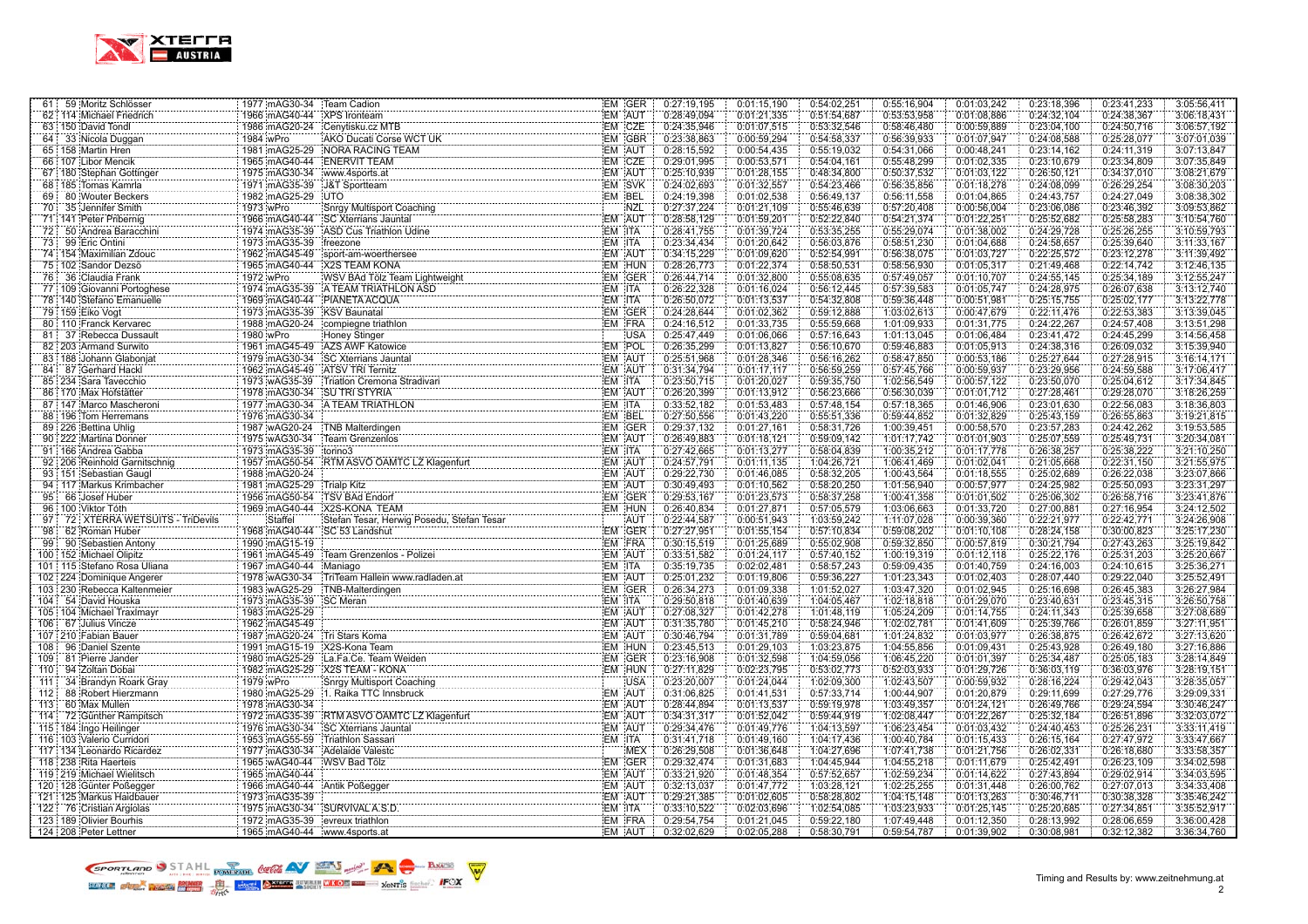

|            | 125 163 Giuseppe Modolo                         |                                | 1980 mAG25-29 atletica avis castel san pietro                                                                                     | EM ITA           | 0:32:26,730                | 0:01:54,972                | 1:03:56,429                | 1:05:25,496 | 0:01:34,465                | 0:25:40,437 | 0:26:36,388 | 3:37:34,917 |
|------------|-------------------------------------------------|--------------------------------|-----------------------------------------------------------------------------------------------------------------------------------|------------------|----------------------------|----------------------------|----------------------------|-------------|----------------------------|-------------|-------------|-------------|
|            | 126 202 Philippe Coral                          | 1960 mAG45-49 Piranhas Dieppe  |                                                                                                                                   | EM FRA           | 0:34:34,715                | 0:01:55,389                | 1:01:20,584                | 1:04:30,147 | 0:01:12,886                | 0:26:14,727 | 0:28:10,051 | 3:37:58,499 |
|            | 127 240 Sandra Lettner                          | 1971 wAG35-39                  | www.4sports.at                                                                                                                    | <b>EM AUT</b>    | 0:31:51,173                | 0:01:54,056                | 1:01:43,906                | 1:02:12,501 | 0:01:17,370                | 0:28:49,699 | 0:30:13,160 | 3:38:01,865 |
|            | 128 64 Jochen Massing                           |                                | 1973 mAG35-39 dertriathlon.com Fürstenfeld                                                                                        | EM AUT           | 0:28:32.688                | 0:01:20.148                | 1:04:39.809                | 1:08:08.512 | 0:01:28.321                | 0:27:58,781 | 0:26:31.132 | 3:38:39,391 |
|            | 129 132 Bernhard Posedu                         | 1975 mAG30-34 Union TriDevils  |                                                                                                                                   | EM AUT           | 0:30:57,691                | 0:02:19,621                | 1:01:26,438                | 1:05:03,291 | 0:01:20,055                | 0:28:26,761 | 0:29:12,895 | 3:38:46,752 |
|            | 130 232 Poór Brigitta                           | 1989 wAG20-24                  | X2S Kona Team                                                                                                                     | EM HUN           | 0:24:11,561                | 0:01:20,291                | 1:06:24,365                | 1:09:11,684 | 0:01:19,043                | 0:27:10,699 | 0:29:14,599 | 3:38:52,242 |
|            | 131 215 Gilbert Hödl                            | 1961 mAG45-49                  | X2S Kona Team<br>TRI Klosterneuburg EKTC<br>TRI Klosterneuburg EKTC                                                               | EM AUT           | 0:28:20,451                | 0:01:32,055                | 1:03:40,536                | 1:07:47,685 | 0:01:13,657                | 0:27:49,904 | 0:28:43,421 | 3:39:07,709 |
|            | 132   143 Gerhard Stampfer<br>.                 | 1960 mAG45-49                  | ARBO ASKO RC Feld am See                                                                                                          | EM AUT           | 0:37:56,647                | 0:02:41,550                | 1:01:09,921                | 1:02:28,120 | 0:01:36,702                | 0:26:33,870 | 0:27:23,629 | 3:39:50,439 |
|            | 133 126 Rüdiger Verwanger                       | 1968 mAG40-44                  | bike for david                                                                                                                    | EM AUT           | 0:35:04,284                | 0:02:22,304                | 1:00:11,567                | 1:05:21,954 | 0:01:24,610                | 0:28:43,674 | 0:28:51,232 | 3:41:59,625 |
|            | 134 237 Dagmar Sverakova                        | 1979 wAG30-34                  | Cykloadam                                                                                                                         | EM CZE           | 0:28:53,379                | 0:01:24,578                | 1:02:30,321                | 1:04:29,739 | 0:01:22,159                | 0:31:25,952 | 0:32:23,423 | 3:42:29,551 |
|            | 135 209 Thomas Schauer<br>.                     | 1987 mAG20-24                  | Tri Stars Koma                                                                                                                    | EM AUT           | 0:31:48,167                | 0:01:34,536                | 1:05:25,557                | 1:06:18,015 | 0:01:24,445                | 0:27:30,463 | 0:28:47,486 | 3:42:48,669 |
|            | 136 71 Christian Kainz                          | 1975 mAG30-34                  | <b>BSV Roche Aktiv</b>                                                                                                            | EM AUT           | 0:37:44,795                | 0:01:33,183                | 1:02:23,904                | 1:05:20,803 | 0:01:23,669                | 0:26:45,503 | 0:28:37,704 | 3:43:49,561 |
| 137        | 56 Petr Houska                                  | 1981 mAG25-29 SC Rudolfov      |                                                                                                                                   | EM CZE           | 0:29:02,465                | 0:01:54,472                | 1:02:05,426                | 1:05:47,063 | 0:01:44,634                | 0:32:49,083 | 0:31:06,051 | 3:44:29,194 |
| 138 i      | 78 Cristiano Colombo                            | 1969 mAG40-44                  | csa gorizia triathlon                                                                                                             | EM ITA           | 0:28:55,765                | 0:01:29,837                | 1:03:52,772                | 1:09:14,561 | 0:01:19,135                | 0:31:07,338 | 0:32:11,723 | 3:48:11,131 |
|            | 139 71 www.thebushwalkers.at                    | Staffel                        | Rene Kramer, Bernd Jäger, Bernd Taferner                                                                                          | <b>AUT</b>       | 0:32:37,385                | 0:00:56,313                | 1:08:11,496                | 1:09:16,076 | 0:00:41,751                | 0:27:00,865 | 0:29:37,985 | 3:48:21,871 |
|            | 140 218 Andreas Hartenberger                    | 1972 mAG35-39                  |                                                                                                                                   | EM AUT           | 0:36:36,222                | 0:02:13,748                | 1:03:08,860                | 1:09:54,533 | 0:01:23,791                | 0:27:06,053 | 0:28:05,573 | 3:48:28,780 |
|            | 141 241 Sonja Wimmer                            | 1978 wAG30-34                  | <b>SVS</b> Endurance                                                                                                              | EM AUT           | 0:30:04,606                | 0:01:29,903                | 1:08:11,258                | 1:11:41,682 | 0:01:21,595                | 0:28:31,336 | 0:27:56,618 | 3:49:16,998 |
|            | 142   116   Dusan Fister                        |                                | 1993 mAG15-19 Kolesarski klub Tropovci                                                                                            | EM SLO           | 0:37:07,645                | 0:01:31,884                | 1:04:02,130                | 1:05:03,819 | 0:01:00,380                | 0:29:31,288 | 0:32:36,126 | 3:50:53,272 |
|            | 143 67 mariteam                                 | <b>Staffel</b>                 | Peter Ettl, Horst Schubert, Gert Rieger<br>Sport am Wast Schubert, Gert Rieger<br>Sport am Wast ---                               | AUT              | 0:43:17,850                | 0:01:04,910                | 1:05:23,387                | 1:10:47,615 | 0:00:45,087                | 0:24:21,885 | 0:25:50,506 | 3:51:31,240 |
|            | 97 Herwig Stotz                                 | 1962 mAG45-49                  | Sport am Wörthersee                                                                                                               | EM AUT           | 0:32:56,125                | 0:02:15,132                | 1:03:26,122                | 1:09:34,001 | 0:01:38,510                | 0:29:59,089 | 0:32:35,505 | 3:52:24,484 |
|            | 145 108 Thomas Sabbas<br>146 108 Thomas Sabbas  | 1965 mAG40-44                  |                                                                                                                                   | EM AUT           | 0:38:06,248                | 0:02:20,048                | 1:02:10,484                | 1:08:15,241 | 0:01:38,399                | 0:29:41,289 | 0:30:38,248 | 3:52:49,957 |
|            | 146   201   Dario Scortegagna                   | 1974 mAG35-39                  | ASD Olimpicaorle                                                                                                                  | EM ITA           | 0:32:28,214                | 0:01:07.364                | 1:04:58,914                | 1:09:23,373 | 0:01:51,494                | 0:31:46,222 | 0:32:00,893 | 3:53:36,474 |
|            | 147 156 Nicola Rizzi                            |                                | 1974 mAG35-39 ASD Cus Triathlon Udine                                                                                             | EM ITA           | 0:25:41,414                | 0:02:57,220                | 1:07:35,950                | 1:17:29,961 | 0:02:00,911                | 0:27:43,680 | 0:30:16,617 | 3:53:45,753 |
|            | 148 162 Alessandro Buonfiglioli                 |                                | 1976 mAG30-34 atletica avis castel san pietro                                                                                     | EM ITA           | 0:41:38,571                | 0:01:35,288                | 1:04:04,476                | 1:07:15,128 | 0:01:30,614                | 0:27:33,912 | 0:30:12,124 | 3:53:50,113 |
|            | 149 68 SU TRI STYRIA HSS                        | <b>Staffel</b>                 | atletica avis castel san pietro<br>Heidi Hahn, Sabine Lattinger, Sigrid Grillitsch                                                | AUT              | 0:33:08,679                | 0:00:49,475                | 1:09:38,745                | 1:13:12,237 | 0:00:48,865                | 0:28:30,431 | 0:28:22,280 | 3:54:30,712 |
|            | 150 148 Christian Nutz                          | 1977 mAG30-34                  | TRI-TEAM Chaos Wien                                                                                                               | EM AUT           | 0:32:26,167                | 0:01:52,534                | 1:08:10,062                | 1:10:49,021 | 0:01:21,877                | 0:29:57,789 | 0:30:18,893 | 3:54:56,343 |
|            | 151 145 Fulvio Bianchi                          |                                | 1973 mAG35-39 A TEAM TRIATHLON                                                                                                    | EM ITA           | 0:34:09,582                | 0:01:38,876                | 1:07:57,383                | 1:10:07,777 | 0:01:34,246                | 0:28:53,314 | 0:30:37,408 | 3:54:58,586 |
| 152 :      | 52 Siegbert Waldner                             | 2009 mAG15-19 Stern-bew.com    |                                                                                                                                   | EM AUT           | 0:34:12,826                | 0:01:54,945                | 1:07:43,302                | 1:11:16,686 | 0:01:28.266                | 0:29:15,792 | 0:30:03,331 | 3:55:55,148 |
|            | 153 111 Fabrizio Zanetti                        |                                |                                                                                                                                   | <b>EM ITA</b>    | 0:33:31,573                | 0:02:34,670                | 1:07:10,571                | 1:11:34,967 | 0:02:08,379                | 0:27:51,367 | 0:31:31,276 | 3:56:22,803 |
|            | 154 179 Michael Reitz                           |                                | 1975 mAG30-34   xterra webulity<br>1975 mAG30-34   xterra websuits - energy-lab-international<br>1979 mAG30-34   study m.m.s.   x | EM GER           | 0:29:39,451                | 0:01:53,996                | 1:11:52,868                | 1:14:17,732 | 0:01:12,588                | 0:28:14,798 | 0:30:02,163 | 3:57:13,596 |
| 155        | 58 Matteo Steri                                 | 1979 mAG30-34                  | SURVIVAL A.S.D.                                                                                                                   | EM ITA           | 0:27:41,258                | 0:01:28,431                | 1:12:13,204                | 1:21:08,027 | 0:01:26,405                | 0:27:13,993 | 0:27:43,393 | 3:58:54,711 |
|            | 156 61 Michael Reitinger                        | 1977 mAG30-34                  |                                                                                                                                   | EM AUT           | 0:32:09,273                | 0:02:41,792                | 1:07:25,351                | 1:17:25,431 | 0:02:09,263                | 0:28:50,603 | 0:29:02,187 | 3:59:43,900 |
|            | 157 195 Rolf Graae                              | 1962 mAG45-49 KTK 86           |                                                                                                                                   | EM DNK           | 0:35:45,973                | 0:01:19,471                | 1:04:54,726                | 1:14:31,506 | 0:01:36,344                | 0:31:33,359 | 0:31:54,119 | 4:01:35,498 |
|            | 158 112 Primoz Verbic                           | 1973 mAG35-39                  | 3 K Sport                                                                                                                         | EM SLO           | 0:31:25,990                | 0:03:01,301                | 1:10:55,051                | 1:14:18,918 | 0:01:44,405                | 0:30:41,255 | 0:31:53,328 | 4:04:00,248 |
|            | 159 98 Walter Geringer                          | 1960 mAG45-49                  |                                                                                                                                   | EM AUT           | 0:28:29.522                | 0:02:13.964                | 1:15:23,761                | 1:16:40.351 | 0:02:13.139                | 0:29:11.856 | 0:29:51.735 | 4:04:04.328 |
|            | 160 187 Rich Muehlenbeck                        | 1971 mAG35-39                  |                                                                                                                                   | <b>USA</b>       | 0:30:56,821                | 0:02:22,358                | 1:09:11,104                | 1:21:50,882 | 0:01:33,358                | 0:28:54,117 | 0:29:45,981 | 4:04:34,621 |
| 161        | 5 Barbara Peterson                              | 1956 wAG50-54                  |                                                                                                                                   | <b>USA</b>       | 0:31:06,019                | 0:01:59,495                | 1:13:33,387                | 1:17:59,120 | 0:01:25,962                | 0:28:57,765 | 0:30:33,098 | 4:05:34,846 |
|            | 162 142 Massimo Randi<br>.                      | 1964 mAG45-49                  | atletica avis castel san pietro                                                                                                   | EM ITA           | 0:29:43,364                | 0:01:10,111                | 1:11:58,714                | 1:15:46,748 | 0:00:50,039                | 0:30:51,229 | 0:35:16,671 | 4:05:36,876 |
|            | 163 207 Vlastislav Krenický                     | 1962 mAG45-49                  | <b>KAMA Presov</b>                                                                                                                | EM SVK           | 0:42:17,320                | 0:01:26,489                | 1:10:31,341                | 1:11:38,114 | 0:01:39,363                | 0:29:28,005 | 0:29:22,887 | 4:06:23,519 |
|            | 164 70 www.thebushwalkers.at                    | Staffel                        | Marco Rebernig, Gernot Jäger, Michael Zwantschko                                                                                  | AUT              | 0:32:50,476                | 0:00:54,846                | 1:10:20,691                | 1:12:08,898 | 0:00:42,350                | 0:32:13,833 | 0:38:02,702 | 4:07:13,796 |
|            | 165 235 Beate Cekoni-Hutter                     | 1965 wAG40-44                  | Karawankenmurmalan                                                                                                                | EM AUT           | 0:36:54.736                | 0:01:36.691                | 1:10:43.880                | 1:16:04.015 | 0:01:26.593                | 0:30:06.419 | 0:30:56.452 | 4:07:48.786 |
|            | 166 200 Michael Zottl                           | 1972 mAG35-39                  |                                                                                                                                   | EM AUT           | 0:35:55,955                | 0:01:36,598                | 1:09:34,203                | 1:15:01,339 | 0:01:45,872                | 0:29:57,938 | 0:34:03,978 | 4:07:55,883 |
|            | 167 178 Martin Sauerschnig                      | 1976 mAG30-34                  | <b>SC Xterrians Jauntal</b>                                                                                                       | EM AUT           | 0:36:41,871                | 0:05:57,930                | 1:12:36,366                | 1:13:15,072 | 0:02:13,716                | 0:29:58,138 | 0:32:15,930 | 4:12:59,023 |
|            | 168 205 Jakob Steinwender                       | 1970 mAG35-39                  |                                                                                                                                   | EM AUT           | 0:38:44,576                | 0:02:24,411                | 1:11:44,565                | 1:18:42,916 | 0:01:51,833                | 0:28:51,123 | 0:30:56,327 | 4:13:15,751 |
|            | 169 83 Massimo Marabese                         | 1977 mAG30-34                  | Triathlon Team Brianza                                                                                                            | EM ITA           | 0:31:53,527                | 0:02:09.022                | 1:09:28,917                | 1:19:37,752 | 0:01:36,664                | 0:35:03,603 | 0:36:45,140 | 4:16:34,625 |
|            | 170 243 Elisabetta Mosso                        | 1971 wAG35-39                  | <b>MENS SANA</b>                                                                                                                  | EM ITA           | 0:32:17,496                | 0:01:27,415                | 1:19:08,016                | 1:24:48,481 | 0:01:42,685                | 0:28:05,890 | 0:29:57,257 | 4:17:27,240 |
|            | 171 227 Jolanta Jaworska-Röllgen                | 1966 wAG40-44                  | Tri Team Eupen                                                                                                                    | EM BEL           | 0:34:43.335                | 0:02:06.602                | 1:19:57.099                | 1:21:16.629 | 0:01:23.682                | 0:30:14.289 | 0:30:33.372 | 4:20:15.008 |
|            | 172 223 Hana Stadnik                            | 1976 wAG30-34                  | CICLOPIA                                                                                                                          | EM AUT           | 0:38:47,312                | 0:01:43,986                | 1:17:55,694                | 1:22:22,786 | 0:00:59,792                | 0:29:26,107 | 0:30:18,009 | 4:21:33,686 |
|            | 173 93 Jürgen Fehrenbach                        | 1964 mAG45-49                  | TVG Germania Kaiserau                                                                                                             | EM GER           | 0:29:09,857                | 0:01:45,603                | 1:19:04,859                | 1:27:58,511 | 0:01:32,100                | 0:30:35,927 | 0:32:04,314 | 4:22:11,171 |
|            | 174 82 Peter Himler                             | 1973 mAG35-39                  |                                                                                                                                   | EM AUT           | 0:31:47,384                | 0:02:29,809                | 1:20:44,330                | 1:27:25,146 | 0:01:35,294                | 0:34:23,203 | 0:36:54,859 | 4:35:20,025 |
|            | 175 193 Roberto Poli                            | 1970 mAG35-39                  |                                                                                                                                   | EM ITA           | 0:36:21,480                | 0:02:04,102                | 1:16:47,803                | 1:30:29,405 | 0:01:59,812                | 0:32:24,420 | 0:37:38,867 | 4:37:45,889 |
|            | 176 69 Hannes Hinteregger                       | 1973 mAG35-39                  |                                                                                                                                   | EM AUT           | 0:34:27,960                | 0:03:17,855                | 1:21:27,293                | 1:24:02,020 | 0:02:21,420                | 0:36:51,854 | 0:35:32,666 | 4:38:01,068 |
|            | 177 236 Tamara Rautner                          | 1972 wAG35-39                  |                                                                                                                                   | EM AUT           | 0:34:30,584                | 0:02:22,654                | 1:25:26,015                | 1:29:21,654 | 0:01:38,410                | 0:32:32,563 | 0:33:07,879 | 4:38:59,759 |
|            | 178 231 Irmgard Querfeld                        | 1970 wAG35-39                  |                                                                                                                                   | EM AUT           | 0:33:17,618                | 0:01:48,425                | 1:26:16,957                | 1:35:56,661 | 0:01:46,835                | 0:32:06,089 | 0:32:23,892 | 4:43:36,477 |
|            | 179 92 Georg Mayer                              | 1971 mAG35-39                  | residenz                                                                                                                          | EM AUT           | 0:33:17,391                | 0:01:50,857                | 1:26:17,044                | 1:35:55,232 | 0:01:46,522                | 0:32:06,961 | 0:32:23,243 | 4:43:37,250 |
|            | 180 57 Richard Costello                         | 1967 mAG40-44                  | iatletica avis castel san pietro<br>jatletica avis castel san pietro                                                              | <b>USA</b>       | 0:27:29,190                | 0:03:02,103                | 1:21:06,705                | 1:29:52,248 | 0:01:46,645                | 0:42:28,388 | 0:38:05,545 | 4:43:50,824 |
|            | 181   174   Marco Pivello                       | 1975 mAG30-34                  |                                                                                                                                   | EM ITA           | 0:28:05,040                | 0:02:18,052                | 1:24:16,530                | 1:31:41,692 | 0:01:40,247                | 0:40:16,323 | 0:40:11,175 | 4:48:29,059 |
|            | 182 122 Brenden Keon                            | 1977 mAG30-34                  |                                                                                                                                   | CAN              | 0:37:39,741                | 0:03:00,609                | 1:30:20,348                | 1:32:05,555 | 0:01:57,404                | 0:34:45,643 | 0:33:01,248 | 4:52:50,548 |
|            | 183 229 Kathrin Lösing                          | 1977 wAG30-34                  | MSV Hamburger Arzte                                                                                                               | EM GER           | 0:35:44.968                | 0:02:31,674                | 1:34:58,189                | 1:37:05,962 | 0:00:56,648                | 0:32:01,582 | 0:33:01,621 | 4:56:20.644 |
|            | 184 233 Maria Pressl                            | 1962 wAG45-49                  | Sport am Wörthersee                                                                                                               | EM AUT<br>EM AUT | 0:44:35,423                | 0:01:23,513                | 1:33:58,597<br>1:38:10,430 | 1:35:27,092 | 0:01:22,643                | 0:36:48,277 | 0:36:51,372 | 5:10:26,917 |
| <b>DNF</b> | 185 242 Anneliese Autherit<br>55 Oliver Schmich | 1966 wAG40-44<br>1979 mAG30-34 | <b>HSV Enermed Triteam</b><br>Donau - Wien                                                                                        | EM AUT           | 0:41:41,475<br>0:21:05,765 | 0:01:59,208<br>0:01:53,439 |                            | 1:41:42,482 | 0:01:03,403<br>1:28:41,992 | 0:34:57,374 | 0:33:02,491 | 5:12:36,863 |
|            | DNF 14 Llewellyn Holmes                         | 1982 mPro                      |                                                                                                                                   | EM GBR           | 0:23:46,678                | 0:01:03,191                | 0:52:18,048                |             | 0:44:43,371                |             |             |             |
|            | DNF : 192 Mauro Segat                           | 1978 mAG30-34 G. P. Triathlon  |                                                                                                                                   | EM ITA           | 0:21:38,087                | 0:01:23,952                | 0:53:40,215                |             | 1:08:00,172                |             |             |             |
|            |                                                 |                                |                                                                                                                                   |                  |                            |                            |                            |             |                            |             |             |             |

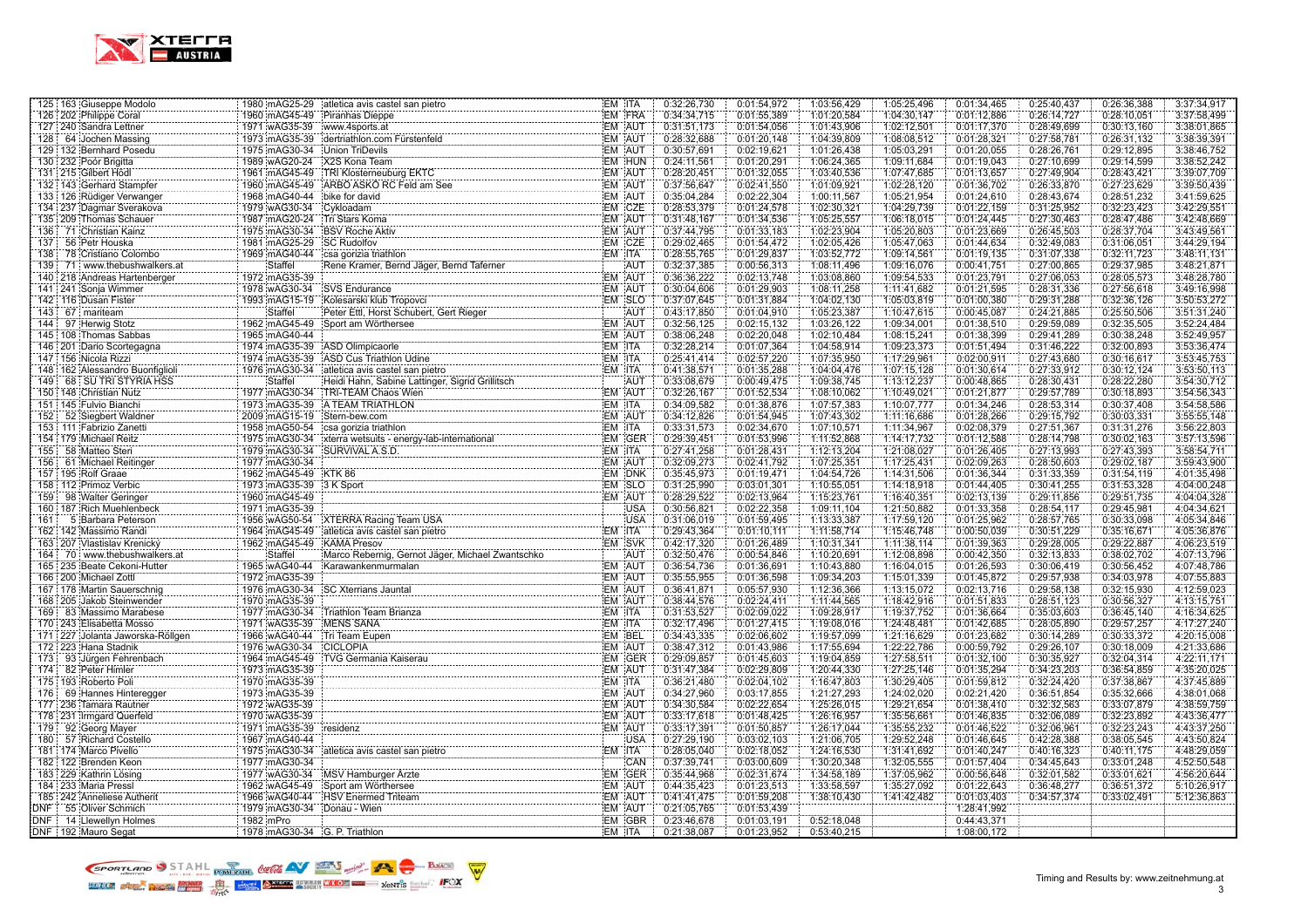

|                | DNF 32 Myriam Guillot                  | 1979 wPro                                 | Inkospor                                                                                                                                         |               | EM FRA        | 0:26:37,299                       | 0:00:58,434                | 0:57:58,079                | 1:02:04,867                | 0:01:00,839                |                            |                            |                            |
|----------------|----------------------------------------|-------------------------------------------|--------------------------------------------------------------------------------------------------------------------------------------------------|---------------|---------------|-----------------------------------|----------------------------|----------------------------|----------------------------|----------------------------|----------------------------|----------------------------|----------------------------|
|                | DNF 214 Jaromir Kubin                  |                                           | 1987 mAG20-24 X-Team BaNo K. Vary<br>1987 mAG20-24 X-Team BaNo K. Vary                                                                           |               | EM CZE        | 0:23:47,006                       | 0:01:01.867                | 0:58:11,158                | 0:55:56,755                | 0:16:01,672                |                            |                            |                            |
|                | DNF 149 Marco Moroni                   |                                           | 1978 mAG30-34 A.R.C. Busto Arsizio                                                                                                               | EM ITA        |               | 0:25:05,035                       | 0:01:20,212                | 0:56:12,017                |                            | 1:22:43,948                |                            |                            |                            |
|                | DNF 119 Stefan Kurz                    | 1981 mAG25-29 Trialp Kitz                 | 1975 im AG30-34<br>2000 im AG30-34 - iPanasonic Toughbook / Scott<br>2000 im AG45-44 - iPanasonic Toughbook / Scott                              | <b>EM AUT</b> |               | 0:24:47,152                       | 0:01:34,835                | 1:09:10,477                | 1:19:02,916                |                            |                            |                            |                            |
|                | DNF 86 Paul Davies                     |                                           |                                                                                                                                                  |               | EM GBR        | 0:29:35.612                       | 0:01:20.293                | 0:27:38,297                |                            |                            |                            |                            |                            |
|                | DNF 51 Adrian Gulz                     | 2009 mAG15-19 TV LICH                     |                                                                                                                                                  |               | EM GER        | 0:28:12,669                       | 0:01:23,054                | 1:30:21,516                |                            |                            |                            |                            |                            |
| <b>DNF</b>     | 1 Michi Weiss                          | 1981 mPro                                 | <b>CML Fincon SV</b>                                                                                                                             |               | EM AUT        | 0:23:05,846                       | 0:00:53,678                |                            |                            |                            |                            |                            |                            |
|                | DNF 169 Gianluca Trapana               | 1976 mAG30-34 AS TORINO3                  |                                                                                                                                                  | EM ITA        |               | 0:26:42,198                       | 0:01:15,828                |                            |                            |                            |                            |                            |                            |
|                | DNF 155 Lukas Chochole                 |                                           | 1988 mAG20-24 Xterra Team Hluboka                                                                                                                | EM CZE        |               | 0:26:44,981                       | 0:01:24,246                |                            |                            |                            |                            |                            |                            |
|                | DNF 118 Peter Huber                    | 1968 mAG40-44 Trialp Kitz                 |                                                                                                                                                  | EM AUT        |               | 0:31:07,906                       | 0:01:38,622                |                            |                            |                            |                            |                            |                            |
|                | DNF : 204 Aldo Baldessari              |                                           | 1970 mAG35-39 A.S.D. Triathlon 3V Bozen                                                                                                          | EM ITA        |               | 0:32:16,941                       | 0:02:35,665                |                            |                            |                            |                            |                            |                            |
|                | DNF 175 Andreo Marchesini              |                                           | 1969 mAG40-44 A TEAM TRIATHLON                                                                                                                   | EM ITA        |               |                                   | 2:36:21,836                |                            |                            |                            |                            |                            |                            |
| DQ             | 75 Triathlon Team Tarvisio             | Staffel                                   | Alessandro Gottardis, Enrico Tortul, Elia Della Pietra                                                                                           |               | <b>ITA</b>    | 0:28:35,004                       | 0:00:54,264                | 0:16:11,055                | 0:51:48,310                | 0:00:43,312                | 0:20:28,027                | 0:21:32,491                | 2:20:12,463                |
|                |                                        |                                           |                                                                                                                                                  |               |               |                                   |                            |                            |                            |                            |                            |                            |                            |
|                | <b>Total Results Ladies</b>            |                                           |                                                                                                                                                  |               |               |                                   |                            |                            |                            |                            |                            |                            |                            |
|                | Pos Bib Fullname                       | Year Class                                | <b>Verein</b>                                                                                                                                    |               | <b>EM NAT</b> | <b>SwimTm</b>                     | WZ1Tm                      | <b>Bike1Tm</b>             | <b>Bike2Tm</b>             | WZ2Tm                      | <b>Run1Tm</b>              | Run2Tm                     | <b>TotalTm</b>             |
|                | 1 30 Renata Bucher                     | 1977 wPro                                 | stoeckli-craft                                                                                                                                   | EM CH         |               | 0:23:52,043                       | 0:00:56,640                | 0:51:18,599                | 0:52:16,269                | 0:00:47,868                | 0:22:40,293                | 0:22:47,800                | 2:54:39,512                |
|                | 2 44 Carina Wasle                      | 1984 wPro                                 | AKO Ducati Corse WCT UK<br>IAKO Ducati Corse WCT UK                                                                                              | EM AUT        |               | 0:25:47,500                       | 0:01:23,865                | 0:50:40,068                | 0:53:19,362                | 0:00:54,052                | 0:21:41,935                | 0:25:13,554                | 2:59:00,336                |
| $3^+$          | 33 Nicola Duggan                       | 1984 wPro                                 |                                                                                                                                                  |               | EM GBR        | 0:23:38,863                       | 0:00:59,294                | 0:54:58,337                | 0:56:39,933                | 0:01:07,947                | 0:24:08,588                | 0:25:28,077                | 3:07:01,039                |
| 4:             | 35 Jennifer Smith                      | 1973 wPro                                 |                                                                                                                                                  |               | <b>NZL</b>    | 0:27:37,224                       | 0:01:21,109                | 0:55:46,639                | 0:57:20,408                | 0:00:56,004                | 0:23:06,086                | 0:23:46,392                | 3:09:53,862                |
| 5 <sup>1</sup> | 36 Claudia Frank                       | 1972 wPro                                 | WSV BAd Tolz Team Lightweight<br>Hopey Start - Communication of the Communication of the Communication of the Communication of the Communication |               | EM GER        | 0:26:44,714                       | 0:01:32,800                | 0:55:08,635                | 0:57:49,057                | 0:01:10,707                | 0:24:55,145                | 0:25:34,189                | 3:12:55,247                |
|                | 6 37 Rebecca Dussault                  | 1980 wPro                                 | <b>Honey Stinger</b>                                                                                                                             |               | <b>USA</b>    | 0:25:47,449                       | 0:01:06.066                | 0:57:16,643                | 1:01:13,045                | 0:01:06,484                | 0:23:41,472                | 0:24:45,299                | 3:14:56,458                |
|                | 7 234 Sara Tavecchio<br>.              | 1973 wAG35-39                             | Triation Cremona Stradivari                                                                                                                      | EM ITA        |               | 0:23:50,715                       | 0:01:20,027                | 0:59:35,750                | 1:02:56,549                | 0:00:57,122                | 0:23:50,070                | 0:25:04,612                | 3:17:34,845                |
|                | 8 226 Bettina Uhlig                    | 1987 wAG20-24                             | TNB Malterdingen                                                                                                                                 |               | EM GER        | 0:29:37,132                       | 0:01:27,161                | 0:58:31,726                | 1:00:39,451                | 0:00:58,570                | 0:23:57,283                | 0:24:42,262                | 3:19:53,585                |
|                | 9 222 Martina Donner                   | 1975 wAG30-34                             |                                                                                                                                                  | EM AUT        |               | 0:26:49,883                       | 0:01:18,121                | 0:59:09,142                | 1:01:17,742                | 0:01:01,903                | 0:25:07,559                | 0:25:49,731                | 3:20:34,081                |
|                | 10 224 Dominique Angerer               | 1978 wAG30-34                             | ETTTTELEMINEN<br>ETTTELEMINEN MANUSCHER MANUSCHER MITTELEMINEN<br>ETTNE-Malterringss                                                             |               | EM AUT        | 0:25:01,232                       | 0:01:19,806                | 0:59:36,227                | 1:01:23,343                | 0:01:02,403                | 0:28:07,440                | 0:29:22,040                | 3:25:52,491                |
|                | 11 230 Rebecca Kaltenmeier             | 1983 wAG25-29                             | TNB-Malterdingen                                                                                                                                 |               | EM GER        | 0:26:34,273                       | 0:01:09.338                | 1:01:52,027                | 1:03:47,320                | 0:01:02,945                | 0:25:16,698                | 0:26:45,383                | 3:26:27,984                |
|                | 12: 34 Brandyn Roark Gray              | 1979 wPro                                 | <b>Snrgy Multisport Coaching</b>                                                                                                                 |               | <b>USA</b>    | 0:23:20,007                       | 0:01:24,044                | 1:02:09,300                | 1:02:43,507                | 0:00:59,932                | 0:28:16,224                | 0:29:42,043                | 3:28:35,057                |
|                | 13 238 Rita Haerteis                   | 1965 wAG40-44 WSV Bad Tölz                |                                                                                                                                                  |               | EM GER        | 0:29:32,474                       | 0:01:31,683                | 1:04:45,944                | 1:04:55,218                | 0:01:11,679                | 0:25:42,491                | 0:26:23,109                | 3:34:02,598                |
|                | 14 240 Sandra Lettner                  | 1971 wAG35-39 www.4sports.at              |                                                                                                                                                  | EM AUT        |               | 0:31:51,173                       | 0:01:54,056                | 1:01:43,906                | 1:02:12,501                | 0:01:17,370                | 0:28:49,699                | 0:30:13,160                | 3:38:01,865                |
|                | 15 232 Poór Brigitta                   | 1989 wAG20-24 X2S Kona Team               |                                                                                                                                                  |               | EM HUN        | 0:24:11,561                       | 0:01:20,291                | 1:06:24,365                | 1:09:11,684                | 0:01:19,043                | 0:27:10,699                | 0:29:14,599                | 3:38:52,242                |
|                | 16 237 Dagmar Sverakova<br>.           | 1979 wAG30-34 Cykloadam                   |                                                                                                                                                  |               | EM CZE        | 0:28:53,379                       | 0:01:24,578                | 1:02:30,321                | 1:04:29,739                | 0:01:22,159                | 0:31:25,952                | 0:32:23,423                | 3:42:29,551                |
|                | 17 241 Sonja Wimmer                    | 1978 wAG30-34                             | <b>SVS Endurance</b>                                                                                                                             | EM AUT        |               | 0:30:04,606                       | 0:01:29,903                | 1:08:11,258                | 1:11:41,682                | 0:01:21,595                | 0:28:31,336                | 0:27:56,618                | 3:49:16,998                |
|                | 18 5 Barbara Peterson                  |                                           | 1956   WAG50-54   XTERRA Racing Team USA                                                                                                         |               | <b>USA</b>    | 0:31:06,019                       | 0:01:59,495                | 1:13:33,387                | 1:17:59,120                | 0:01:25,962                | 0:28:57,765                | 0:30:33,098                | 4:05:34,846                |
|                | 19 235 Beate Cekoni-Hutter             |                                           | 1965 wAG40-44 Karawankenmurmalan                                                                                                                 | EM AUT        |               | 0:36:54,736                       | 0:01:36,691                | 1:10:43,880                | 1:16:04,015                | 0:01:26,593                | 0:30:06,419                | 0:30:56,452                | 4:07:48,786                |
|                | 20   243 Elisabetta Mosso              | 1971 wAG35-39 MENS SANA                   |                                                                                                                                                  | EM ITA        |               | 0:32:17,496                       | 0:01:27,415                | 1:19:08.016                | 1:24:48,481                | 0:01:42,685                | 0:28:05,890                | 0:29:57,257                | 4:17:27,240                |
|                | 21 227 Jolanta Jaworska-Röllgen        | 1966 wAG40-44 Tri Team Eupen              |                                                                                                                                                  | EM BEL        |               | 0:34:43.335                       | 0:02:06,602                | 1:19:57,099                | 1:21:16,629                | 0:01:23,682                | 0:30:14,289                | 0:30:33,372                | 4:20:15,008                |
|                | 22 223 Hana Stadnik                    | 1980 wAG25-29                             | <b>CICLOPIA</b>                                                                                                                                  | <b>EM AUT</b> |               | 0:38:47,312                       | 0:01:43,986                | 1:17:55,694                | 1:22:22,786                | 0:00:59,792                | 0:29:26,107                | 0:30:18,009                | 4:21:33,686                |
|                | 23 236 Tamara Rautner                  | 1972 wAG35-39                             |                                                                                                                                                  | EM AUT        |               | 0:34:30,584                       | 0:02:22,654                | 1:25:26,015                | 1:29:21,654                | 0:01:38,410                | 0:32:32,563                | 0:33:07,879                | 4:38:59,759                |
|                | 24 231 Irmgard Querfeld                |                                           | 1977 twk330-34<br>1982 : WAS30-34 : MSV Hamburger Arzte<br>1982 : WA 24 - MSV Hamburger Arzte                                                    | <b>EM AUT</b> |               | 0:33:17,618                       | 0:01:48,425                | 1:26:16,957                | 1:35:56,661                | 0:01:46,835                | 0:32:06,089                | 0:32:23,892                | 4:43:36,477                |
|                | 25 229 Kathrin Lösing                  |                                           |                                                                                                                                                  |               | EM GER        | 0:35:44,968                       | 0:02:31,674                | 1:34:58,189                | 1:37:05,962                | 0:00:56,648                | 0:32:01,582                | 0:33:01,621                | 4:56:20,644                |
|                | 26 233 Maria Pressl                    | 1962 wAG45-49                             | Sport am Wörthersee                                                                                                                              |               | EM AUT        | 0:44:35,423                       | 0:01:23,513                | 1:33:58,597                | 1:35:27,092                | 0:01:22,643                | 0:36:48,277                | 0:36:51,372                | 5:10:26,917                |
|                | 27 242 Anneliese Autherit              |                                           | 1966 wAG40-44 HSV Enermed Triteam                                                                                                                | EM AUT        |               | 0:41:41,475                       | 0:01:59,208                | 1:38:10,430                | 1:41:42,482                | 0:01:03,403                | 0:34:57,374                | 0:33:02,491                | 5:12:36,863                |
|                | DNF 32 Myriam Guillot                  | 1979 wPro                                 | Inkospor                                                                                                                                         |               | EM FRA        | 0:26:37,299                       | 0:00:58,434                | 0:57:58,079                | 1:02:04,867                | 0:01:00,839                |                            |                            |                            |
|                |                                        |                                           |                                                                                                                                                  |               |               |                                   |                            |                            |                            |                            |                            |                            |                            |
|                | <u> Fotal Results Men</u>              |                                           |                                                                                                                                                  |               |               |                                   |                            |                            |                            |                            |                            |                            |                            |
|                | Pos Bib Fullname                       | Year Class                                | <b>Verein</b>                                                                                                                                    |               | <b>EM NAT</b> | <b>SwimTm</b>                     | WZ1Tm                      | <b>Bike1Tm</b>             | <b>Bike2Tm</b>             | WZ2Tm                      | <b>Run1Tm</b>              | Run2Tm                     | <b>TotalTm</b>             |
| 11             | 2 Franky Batelier                      | 1978 mPro                                 | Peperoncino Team                                                                                                                                 |               | EM FRA        | 0:20:16,915                       | 0:00:46,257                | 0:42:19,623                | 0:44:15,644                | 0:00:41,186                | 0:18:29,604                | 0:19:56,012                | 2:26:45,241                |
| 2 <sup>1</sup> | 7 Karel Zadak                          | 1978 mPro                                 | Show and Rock/ Panasonic.<br>Convert Rock/ Panasonic.                                                                                            |               | EM CZE        | 0:21:49,321                       | 0:01:02,120                | 0:41:54,541                | 0:44:17,053                | 0:00:43,922                | 0:19:31,485                | 0:20:00,205                | 2:29:18,647                |
| $\overline{3}$ | 6 Sam Gardner                          | 1975 mPro                                 |                                                                                                                                                  |               | EM GBR        | 0:23:15,353                       | 0:00:46,868                | 0:41:32,871                | 0:43:25,791                | 0:00:46,151                | 0:19:32,038                | 0:20:23,137                | 2:29:42,209                |
| 4:             | 10 Olivier Marceau                     | 1973 mPro                                 | Saint Raphael                                                                                                                                    | EM CH         |               | 0:20:23,167                       | 0:00:43.287                | 0:43:35,799                | 0:46:00,681                | 0:00:46.263                | 0:19:49,415                | 0:19:22.953                | 2:30:41.565                |
| 5              | 23 Nico Pfitzenmaier                   | 1971 mPro                                 | TU Kaiserau e.V.                                                                                                                                 |               | EM GER        | 0:23:27,085                       | 0:00:48,604                | 0:42:30,145                | 0:43:29,936                | 0:00:41,055                | 0:20:08,106                | 0:19:57,283                | 2:31:02,214                |
|                | 6 22 Yeray Luxem                       | 1986 mPro                                 |                                                                                                                                                  | EM BEL        |               | 0:20:50,284                       | 0:00:53,164                | 0:44:19,986                | 0:46:38,767                | 0:00:50,628                | 0:18:23,625                | 0:19:37,443                | 2:31:33,897                |
| 7 :            | 4 Felix Schumann                       | 1982 mPro                                 | German Cross team                                                                                                                                |               | EM GER        | 0:20:16,146                       | 0:00:53,943                | 0:44:43,101                | 0:46:39,698                | 0:00:40,870                | 0:18:55,766                | 0:20:43,442                | 2:32:52,966                |
| 8:             | 3 Ronny Dietz                          | 1978 mPro                                 | German Cross Team                                                                                                                                |               | EM GER        | 0:20:29,683                       | 0:01:07,591                | 0:44:42,782                | 0:46:02,056                | 0:00:43,868                | 0:20:18,183                | 0:22:15,279                | 2:35:39,442                |
|                | 9 24 Mikko Vastaranta                  | 1982 mPro                                 | Triklub FTVS Bratislava<br>Triklub FTVS Bratislava                                                                                               | EM FIN        |               | 0:20:01,144                       | 0:01:01.288                | 0:44:32,369                | 0:47:59,422                | 0:00:45,578                | 0:21:11,036                | 0:21:16,063                | 2:36:46,900                |
| 10:            | 9 Tomas Jurkovic                       | 1983 mPro                                 |                                                                                                                                                  |               | EM SVK        | 0:21:50,087                       | 0:00:56,373                | 0:46:31,305                | 0:47:39,639                | 0:00:49,902                | 0:20:20,606                | 0:20:03,644                | 2:38:11,556                |
|                | 11 11 Jan Kubicek                      | 1980 mPro                                 | Specialized/RedBull                                                                                                                              |               | EM CZE        | 0:23:15,570                       | 0:00:53,917                | 0:44:41,670                | 0:46:52,606                | 0:00:44,670                | 0:20:19,262                | 0:21:51,877                | 2:38:39,572                |
|                |                                        |                                           |                                                                                                                                                  |               |               |                                   |                            |                            |                            |                            |                            |                            |                            |
|                | 12 18 Paul Embrechts                   | 1976 mPro                                 | <b>HETRIC</b>                                                                                                                                    | EM BEL        |               | 0:21:53,287                       | 0:00:58,929                | 0:46:17,417                | 0:48:00,503                | 0:01:02,276                | 0:19:55,164                | 0:22:00,149                | 2:40:07,725                |
|                | 13:183 Tim Van Daele                   | 1980 mAG25-29                             | ATRIAC                                                                                                                                           | EM BEL        |               | 0:21:35,627                       | 0:00:48,897                | 0:46:36,905                | 0:49:05,335                | 0:00:47,274                | 0:21:22,296                | 0:22:14,976                | 2:42:31,310                |
|                | 14 16 Tim McDowell                     | 1976 mPro                                 | Inov8.com                                                                                                                                        |               | EM GBR        | 0:23:17,704                       | 0:00:56,981                | 0:48:04,643                | 0:48:59,203                | 0:00:47,466                | 0:21:13,152                | 0:21:59,812                | 2:45:18,961                |
|                | 15 27 Michael Szymoniuk                | 1984 mPro                                 | Nora Racing Team                                                                                                                                 |               | EM AUT        | 0:22:47,886                       | 0:00:53,079                | 0:47:58,213                | 0:50:53,568                | 0:00:42,010                | 0:20:52,586                | 0:21:30,336                | 2:45:37,678                |
|                | 16 21 Jens Buder<br>17:171 Gerald Will | 1973 mPro<br>1968 mAG40-44 www.4sports.at | German Cross Team                                                                                                                                |               | EM GER        | 0:25:02,147<br>EM AUT 0:21:15,495 | 0:01:09,430<br>0:00:48,468 | 0:47:10,964<br>0:47:16,105 | 0:49:39,110<br>0:49:35,584 | 0:01:00,515<br>0:00:45,679 | 0:21:03,279<br>0:23:19,629 | 0:21:25,003<br>0:23:33,947 | 2:46:30,448<br>2:46:34,907 |

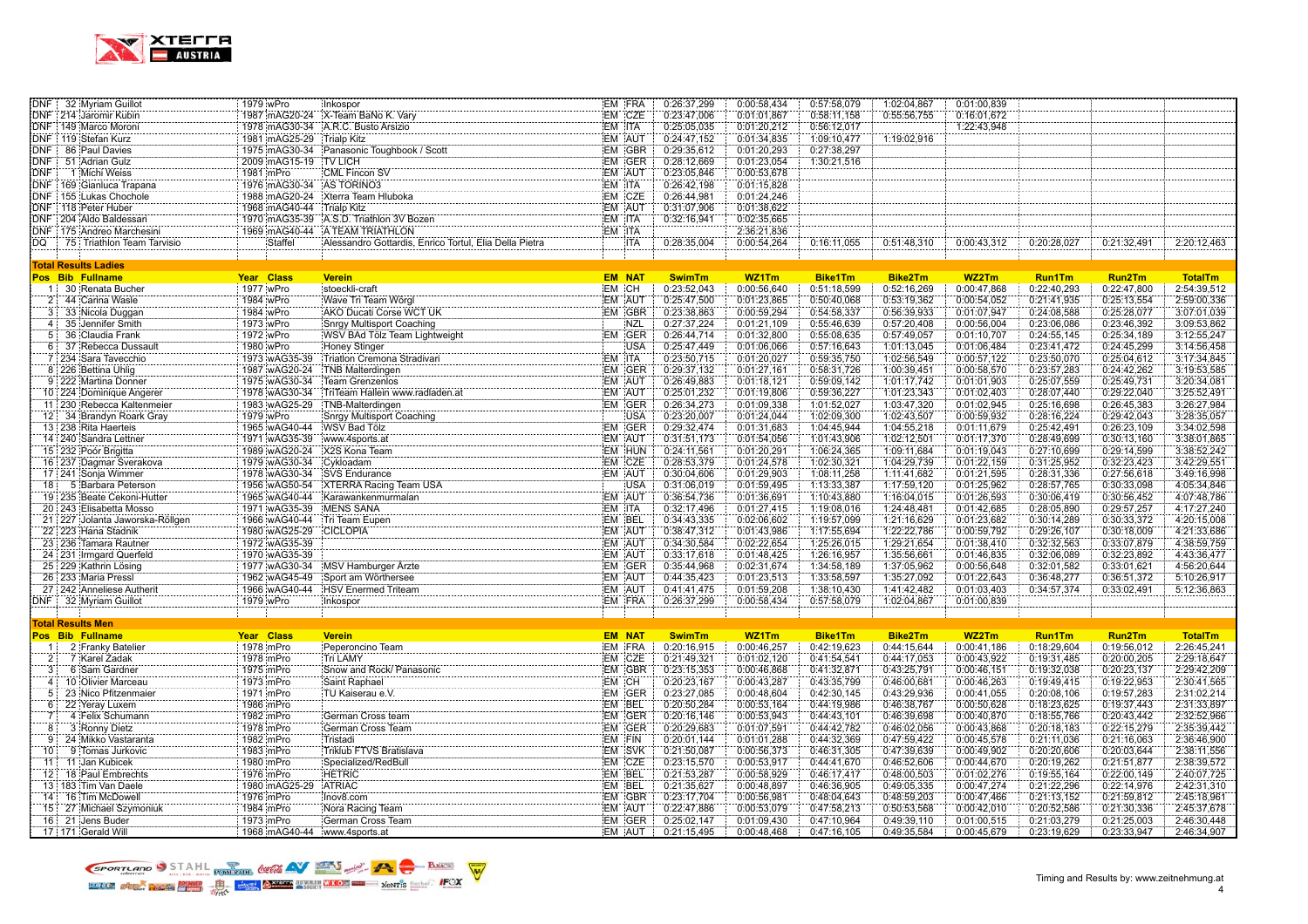

| 18 26 Jim McConnel                                     | 1973 mPro                       | Driven to Tri / Planet X                                                                                                                                                                                                         | EM GBR           | 0:26:15,008                | 0:00:55,602                | 0:48:22,543                | 0:48:09,867                | 0:00:49,864                | 0:20:55,749                | 0:21:07,029                | 2:46:35,662                |
|--------------------------------------------------------|---------------------------------|----------------------------------------------------------------------------------------------------------------------------------------------------------------------------------------------------------------------------------|------------------|----------------------------|----------------------------|----------------------------|----------------------------|----------------------------|----------------------------|----------------------------|----------------------------|
| 19 217 Christian Häupler                               | 1984 mAG25-29                   | Bike-Sport-Ansbach                                                                                                                                                                                                               | EM GER           | 0:27:25,356                | 0:01:13,091                | 0:52:39,216                | 0:47:21,674                | 0:00:47,900                | 0:18:25,662                | 0:18:44,276                | 2:46:37,175                |
| 20 130 Stefano Davite                                  |                                 | 1986 mAG20-24 SAI frecce bianche                                                                                                                                                                                                 | EM ITA           | 0:24:35,058                | 0:01:44,139                | 0:47:46,122                | 0:48:28,934                | 0:00:42,743                | 0:22:21,780                | 0:21:16,705                | 2:46:55,481                |
| 21 177 Fred Wuhrmann                                   | 1970 mAG35-39 F.A.R.T raideure  |                                                                                                                                                                                                                                  | EM FRA           | 0:23:00.798                | 0:00:59.126                | 0:48:04,141                | 0:50:58.396                | 0:00:52.122                | 0:21:43,118                | 0:21:31,800                | 2:47:09,501                |
| 22 15 Graham Wadsworth                                 | 1982 mPro                       | My Life Personal Training                                                                                                                                                                                                        | EM GBR           | 0:25:37,914                | 0:01:02,058                | 0:49:18,382                | 0:49:26,572                | 0:00:47,291                | 0:20:20,583                | 0:20:52,087                | 2:47:24,887                |
| 23 113 Tomas Matera                                    |                                 | 1989 mAG20-24 InSPORTline Lipnik                                                                                                                                                                                                 | EM CZE           | 0:21:53,889                | 0:00:57,051                | 0:46:27,445                | 0:50:36,447                | 0:00:49,906                | 0:22:51,880                | 0:24:45,243                | 2:48:21.861                |
| 24 157 Thomas Jandl                                    |                                 | 1983 mAG25-29 HSV Triathlon Kärnten                                                                                                                                                                                              | EM AUT           | 0:21:33,477                | 0:01:06,046                | 0:50:51,580                | 0:52:28,870                | 0:00:42,824                | 0:20:34,200                | 0:21:17,450                | 2:48:34,447                |
| 25 136 Vaclav Klakurka<br>.                            | 1983 mAG25-29                   |                                                                                                                                                                                                                                  | EM CZE           | 0:23:51,154                | 0:00:49,944                | 0:50:06,451                | 0:50:39,000                | 0:00:46,786                | 0:21:20,081                | 0:21:21,445                | 2:48:54,861                |
| 26 91 Robert Hotter                                    | 1969 mAG40-44                   | Nora Racing Team NO                                                                                                                                                                                                              | EM AUT           | 0:26:48,998                | 0:01:20,877                | 0:49:21,119                | 0:48:49,414                | 0:00:47,032                | 0:21:00,543                | 0:21:25,615                | 2:49:33,598                |
| 27<br>8 Peter Mosny                                    | 1987 mPro                       | Road Runners Weiz                                                                                                                                                                                                                | EM SVK           | 0:23:16,372                | 0:00:54,537                | 0:47:10,093                | 0:51:13,868                | 0:00:42,544                | 0:22:00,453                | 0:25:00,133                | 2:50:18,000                |
| 28 106 Medgyes Gabor<br>.                              | 1975 mAG30-34                   | X2S KONA TEAM                                                                                                                                                                                                                    | EM HUN           | 0:23:03,724                | 0:01:29,576                | 0:51:39,623                | 0:53:22,756                | 0:00:55,937                | 0:19:59,056                | 0:21:08,128                | 2:51:38,800                |
| 29 75 Georg Berndorfer                                 | 1967 mAG40-44 www.4sports.at    |                                                                                                                                                                                                                                  | EM AUT           | 0:27:30,966                | 0:00:58,043                | 0:48:33.710                | 0:50:44,568                | 0:00:54,848                | 0:21:15,102                | 0:22:04,813                | 2:52:02,050                |
| 30 124 Luca Molteni                                    | 1977 mAG30-34 Ironlario Triatlo |                                                                                                                                                                                                                                  | EM ITA           | 0:24:29.529                | 0:01:00,973                | 0:48:20,306                | 0:51:23,183                | 0:00:56.906                | 0:22:28,396                | 0:24:27,378                | 2:53:06,671                |
| 31 135 Ales Dedek                                      | 1975 mAG30-34                   | AD Pemap Brodek u Prerova<br>AD Pemap Brodek u Prerova                                                                                                                                                                           | EM CZE           | 0:28:24,045                | 0:01:00.961                | 0:50:13,576                | 0:50:40,191                | 0:01:06,732                | 0:20:14,380                | 0:21:34,702                | 2:53:14,587                |
| 32   181 Tomas Eberl                                   | 1984 mAG25-29                   | X-Team BaNo K. Vary<br>X-Team BaNo K. Vary<br>Triathlon Olympique Club Cessonnais<br>Trans Burgo Club Cessonnais                                                                                                                 | EM CZE           | 0:24:37,764                | 0:01:04.254                | 0:48:34,157                | 0:49:43,224                | 0:00:48,284                | 0:23:59,372                | 0:24:55,146                | 2:53:42,201                |
| 33 85 Josselin Flores                                  | 1982 mAG25-29                   |                                                                                                                                                                                                                                  | EM FRA           | 0:22:28,290                | 0:01:04,651                | 0:51:21,145                | 0:52:56,151                | 0:00:53,137                | 0:22:20,543                | 0:23:08,186                | 2:54:12,103                |
| 34 120 Daniel Müller                                   | 1978 mAG30-34                   | Team Runsport                                                                                                                                                                                                                    | EM AUT           | 0:23:41,286                | 0:01:03,007                | 0:51:42,698                | 0:54:09,549                | 0:00:58,334                | 0:21:37,474                | 0:22:57,143                | 2:56:09,491                |
| 35 211 Lubomir Bachura                                 | 1989 mAG20-24                   | X-Team BaNo K. Vary<br>All Construction Construction Construction Construction Construction Construction Construction Construction Construction Construction Construction Construction Construction Construction Construction Co | EM CZE           | 0:24:37,296                | 0:01:03,815                | 0:50:46,243                | 0:53:12,609                | 0:00:56,408                | 0:22:31,431                | 0:23:02,967                | 2:56:10,769                |
| 36 74 Philipp Keller                                   | 1983 mAG25-29                   | TNB Malterdingen                                                                                                                                                                                                                 | EM GER           | 0:25:49,514                | 0:01:17.070                | 0:52:14,611                | 0:53:45,030                | 0:00:52,030                | 0:21:56,854                | 0:22:30,830                | 2:58:25,939                |
| 37 101 Csaba Peter Sipiczki                            |                                 |                                                                                                                                                                                                                                  | EM HUN<br>EM CZE | 0:26:47,608                | 0:01:19,757                | 0:51:59,774                | 0:54:36,446                | 0:01:05,677                | 0:20:52,245                | 0:22:09,907                | 2:58:51,414                |
| 38 213 Martin Jiskra                                   |                                 | 1988 mAG20-24 X-Team BaNo K. Vary<br>1988 mAG20-24 X-Team BaNo K. Vary<br>1979 mPro                                                                                                                                              |                  | 0:24:23,335                | 0:01:06,593                | 0:50:10,180                | 0:51:25,312                | 0:00:55,703                | 0:25:37,259                | 0:25:32,696                | 2:59:11,078                |
| 39 25 Matus Jurecka<br>40 127 Stefan Weidhaas          |                                 | 1986 mAG20-24 - HOLL Wetuni<br>1986 mAG20-24 - ISV Casino Kleinwalsertal<br>1986 mAG20 34 - ISV Casino Kleinwalsertal                                                                                                            | EM SVK<br>EM GER | 0:28:21,347<br>0:23:28,545 | 0:01:07.525<br>0:01:03,749 | 0:51:07,762<br>0:53:19,362 | 0:52:29,049<br>0:55:22,820 | 0:01:06.859<br>0:00:48,961 | 0:22:49,044<br>0:22:19,372 | 0:22:25,859<br>0:23:47,959 | 2:59:27,445<br>3:00:10,768 |
| .<br>41 173 Matthias Schintler                         |                                 | 1985 mAG20-24 SC Xterrians Jauntal                                                                                                                                                                                               | EM AUT           | 0:28:08,800                | 0:01:42,132                | 0:49:40,899                | 0:51:48,125                | 0:01:01,248                | 0:23:59,056                | 0:24:40,144                | 3:01:00,404                |
| 42 13 Ole Vinnergaard                                  | 1980 mPro                       | the control of the control of the control of the control of the control of<br>KTK86                                                                                                                                              | EM DNK           | 0:20:09,049                | 0:00:57,063                | 0:57:18,005                | 0:57:04,264                | 0:01:06,222                | 0:21:53,533                | 0:23:00,680                | 3:01:28,816                |
| 43 70 Franz Lugstein                                   | 1973 mAG35-39                   | ASKO Tri Bürmoos                                                                                                                                                                                                                 | EM AUT           | 0:24:37.017                | 0:01:21,093                | 0:55:21,909                | 0:56:32,795                | 0:00:47.169                | 0:21:09,731                | 0:21:51,224                | 3:01:40.938                |
| 44 165 Herwig Reupichler                               | 1977 mAG30-34                   | <b>SU TRI STYRIA</b>                                                                                                                                                                                                             | EM AUT           | 0:23:44,830                | 0:01:38,398                | 0:53:43,069                | 0:56:26,338                | 0:01:11,211                | 0:22:34,221                | 0:22:43,921                | 3:02:01,988                |
| 45 133 Roland Gallhammer                               | 1981 mAG25-29                   | <b>HSV Trisport Ried</b>                                                                                                                                                                                                         | EM AUT           | 0:25:11,333                | 0:01:24,994                | 0:52:57,747                | 0:55:56,840                | 0:01:08,429                | 0:22:50,959                | 0:22:40,977                | 3:02:11,279                |
| 46   194 Jacky Boisset                                 |                                 |                                                                                                                                                                                                                                  | EM FRA           | 0:30:39,434                | 0:00:59,542                | 0:51:25,888                | 0:53:39,405                | 0:01:02,847                | 0:21:58,689                | 0:22:45,058                | 3:02:30,863                |
| 47 167 Giacomo Schiavo                                 |                                 | 1986 ImAG20-24 POLIPSORTIVA SAN VITO                                                                                                                                                                                             | EM ITA           | 0:23:22,262                | 0:01:06,153                | 0:54:53,467                | 0:56:33,395                | 0:00:59,458                | 0:22:28,074                | 0:23:25,122                | 3:02:47,931                |
| 48 49 Adrian Suitner                                   |                                 | 1980 mAG25-29 NORA RACING TEAM                                                                                                                                                                                                   | EM AUT           | 0:27:18,004                | 0:01:19,394                | 0:53:09.073                | 0:54:36,105                | 0:01:02,652                | 0:22:48,104                | 0:23:11,433                | 3:03:24,765                |
| 49<br>53 Peter Bergh                                   | 1975 mAG30-34                   | <b>CICLOPIA</b>                                                                                                                                                                                                                  | EM AUT           | 0:32:20.426                | 0:01:44.940                | 0:50:54,249                | 0:51:36,706                | 0:01:12,048                | 0:22:29,741                | 0:23:12,174                | 3:03:30,284                |
| 50 146 Heiner Zickl                                    | 1965 mAG40-44                   | CIS Amberg                                                                                                                                                                                                                       | EM GER           | 0:28:54,116                | 0:01:18,884                | 0:53:06,560                | 0:53:37,115                | 0:01:08,792                | 0:22:45,692                | 0:22:39,785                | 3:03:30,944                |
| 51 212 Pavel Santo                                     |                                 | 1962 mAG45-49 X-Team BaNo K. Vary                                                                                                                                                                                                | EM CZE           | 0:29:23,080                | 0:01:06,940                | 0:52:07,983                | 0:53:42,936                | 0:01:01,381                | 0:22:42,505                | 0:23:30,777                | 3:03:35,602                |
| 52 129 Fabio Assandri                                  | 1981 mAG25-29                   | protek triathlon rho                                                                                                                                                                                                             | EM ITA           | 0:23:47,543                | 0:01:51,315                | 0:53:49,629                | 0:56:29,218                | 0:01:08,722                | 0:23:22,591                | 0:23:17,006                | 3:03:46,024                |
| 53 19 Daniele Cantamessa                               | 1975 mAG30-34                   | peperoncino team                                                                                                                                                                                                                 | EM ITA           | 0:28:22,199                | 0:01:03,256                | 0:50:34,328                | 0:54:09,918                | 0:01:00,918                | 0:23:19,839                | 0:25:42,652                | 3:04:13,110                |
| 54 182 Norbert Kappacher                               | 1973 mAG35-39                   | Tri Team Flattach                                                                                                                                                                                                                | EM AUT           | 0:27:20,774                | 0:01:10,191                | 0:53:26,870                | 0:55:43,156                | 0:01:05,115                | 0:22:42,055                | 0:23:03,674                | 3:04:31,835                |
| 55 160 Zsolt Horvath                                   |                                 | 1982 mAG25-29 ELTE-POLYTHLON                                                                                                                                                                                                     | EM HUN           | 0:26:46.935                | 0:02:03,068                | 0:52:58,333                | 0:55:41.723                | 0:01:07,788                | 0:22:52,796                | 0:23:45,512                | 3:05:16,155                |
| 56 137 Jiri Klima                                      | 1987 mAG20-24                   |                                                                                                                                                                                                                                  | EM CZE           | 0:25:58,768                | 0:00:53,096                | 0:48:47,851                | 0:54:03,559                | 0:00:50,512                | 0:24:48,924                | 0:30:05,945                | 3:05:28,655                |
| 57 :<br>68 Stefan Stockreiter                          | 1979 mAG30-34                   | Rosegg                                                                                                                                                                                                                           | EM AUT           | 0:29:59,635                | 0:01:22,255                | 0:52:21,414                | 0:53:56,939                | 0:00:50,214                | 0:23:21,849                | 0:23:53,293                | 3:05:45,599                |
| 58<br>59 Moritz Schlösser                              | 1977 mAG30-34                   | Team Cadion                                                                                                                                                                                                                      | EM GER           | 0:27:19,195                | 0:01:15.190                | 0:54:02,251                | 0:55:16,904                | 0:01:03.242                | 0:23:18,396                | 0:23:41,233                | 3:05:56,411                |
| 59 114 Michael Friedrich                               | 1966 mAG40-44                   | XPS Ironteam                                                                                                                                                                                                                     | EM AUT           | 0:28:49,094                | 0:01:21,335                | 0:51:54,687                | 0:53:53,958                | 0:01:08,886                | 0:24:32,104                | 0:24:38,367                | 3:06:18,431                |
| 60 150 David Tondl                                     |                                 | 1986 mAG20-24 Cenytisku.cz MTB<br>Convertice MTB<br>WORA RACING TEAM                                                                                                                                                             | EM CZE           | 0:24:35,946                | 0:01:07,515                | 0:53:32,546                | 0:58:46,480                | 0:00:59,889                | 0:23:04,100                | 0:24:50,716                | 3:06:57,192                |
| 61 158 Martin Hren                                     | 1981 mAG25-29                   |                                                                                                                                                                                                                                  | EM AUT           | 0:28:15,592                | 0:00:54,435                | 0:55:19.032                | 0:54:31,066                | 0:00:48,241                | 0:23:14,162                | 0:24:11,319                | 3:07:13,847                |
| 62 107 Libor Mencik                                    | 1965 mAG40-44 ENERVIT TEAM      |                                                                                                                                                                                                                                  | EM CZE           | 0:29:01,995                | 0:00:53,571                | 0:54:04,161                | 0:55:48,299                | 0:01:02,335                | 0:23:10,679                | 0:23:34,809                | 3:07:35,849                |
| 63 180 Stephan Gottinger                               | 1975 mAG30-34                   | www.4sports.at                                                                                                                                                                                                                   | EM AUT           | 0:25:10,939                | 0:01:28,155                | 0:48:34,800                | 0:50:37,532                | 0:01:03,122                | 0:26:50,121                | 0:34:37,010                | 3:08:21,679                |
| 64 185 Tomas Kamrla                                    | 1971 mAG35-39                   | J&T Sportteam                                                                                                                                                                                                                    | EM SVK           | 0:24:02,693                | 0:01:32,557                | 0:54:23,466                | 0:56:35,856                | 0:01:18,278                | 0:24:08.099                | 0:26:29,254                | 3:08:30,203                |
| 65 80 Wouter Beckers<br>.                              |                                 | 1966   mAG40-44<br>1966   mAG40-44   SC Xterrians Jauntal<br>1974   mAG4C44   SC Xterrians Jauntal                                                                                                                               | EM BEL           | 0:24:19,398                | 0:01:02,538                | 0:56:49,137                | 0:56:11,558                | 0:01:04,865                | 0:24:43,757                | 0:24:27,049                | 3:08:38,302                |
| 66 141 Peter Pribernig                                 |                                 |                                                                                                                                                                                                                                  | EM AUT           | 0:28:58,129                | 0:01:59,201                | 0:52:22,840                | 0:54:21,374                | 0:01:22,251                | 0:25:52,682                | 0:25:58,283                | 3:10:54,760                |
| 50 Andrea Baracchini<br>$67$ :<br>.                    | 1974 mAG35-39                   | ASD Cus Triathlon Udine                                                                                                                                                                                                          | EM ITA           | 0:28:41,755                | 0:01:39,724                | 0:53:35,255                | 0:55:29,074                | 0:01:38,002                | 0:24:29,728                | 0:25:26,255                | 3:10:59,793                |
| 68<br>99 Eric Ontini                                   | 1973 mAG35-39                   | freezone                                                                                                                                                                                                                         | EM ITA           | 0:23:34,434                | 0:01:20,642                | 0:56:03,876                | 0:58:51,230                | 0:01:04,688                | 0:24:58,657                | 0:25:39,640                | 3:11:33,167                |
| 69 154 Maximilian Zdouc                                |                                 | 1962 mAG45-49 sport-am-woerthersee                                                                                                                                                                                               | EM AUT           | 0:34:15,229                | 0:01:09,620                | 0:52:54,991                | 0:56:38,075                | 0:01:03,727                | 0:22:25,572                | 0:23:12,278                | 3:11:39,492                |
| 70 102 Sandor Dezsö                                    |                                 | 1965 mAG40-44 X2S TEAM KONA<br>1974 mAG35-39 A TEAM TRIATHLON ASD                                                                                                                                                                | EM HUN<br>EM ITA | 0:28:26,773<br>0:26:22,328 | 0:01:22,374<br>0:01:16.024 | 0:58:50,531<br>0:56:12,445 | 0:58:56,930                | 0:01:05,317<br>0:01:05,747 | 0:21:49,468<br>0:24:28,975 | 0:22:14,742<br>0:26:07,638 | 3:12:46,135<br>3:13:12,740 |
| 71 109 Giovanni Portoghese<br>72 140 Stefano Emanuelle |                                 | 1969 mAG40-44 PIANETA ACQUA                                                                                                                                                                                                      | EM ITA           | 0:26:50,072                | 0:01:13,537                | 0:54:32,808                | 0:57:39,583<br>0:59:36,448 | 0:00:51,981                | 0:25:15,755                | 0:25:02,177                | 3:13:22,778                |
| 73 159 Eiko Vogt                                       | 1973 mAG35-39 KSV Baunatal      |                                                                                                                                                                                                                                  | EM GER           | 0:24:28,644                | 0:01:02,362                | 0:59:12,888                | 1:03:02,613                | 0:00:47,679                | 0:22:11,476                | 0:22:53,383                | 3:13:39,045                |
| 74 110 Franck Kervarec                                 |                                 | 1988 mAG20-24 complegne triathlon                                                                                                                                                                                                | EM FRA           | 0:24:16.512                | 0:01:33,735                | 0:55:59,668                | 1:01:09,933                | 0:01:31,775                | 0:24:22,267                | 0:24:57,408                | 3:13:51,298                |
| 75 203 Armand Surwito                                  |                                 | 1961 mAG45-49 AZS AWF Katowice                                                                                                                                                                                                   | EM POL           | 0:26:35,299                | 0:01:13,827                | 0:56:10,670                | 0:59:46,883                | 0:01:05,913                | 0:24:38,316                | 0:26:09,032                | 3:15:39,940                |
| 76 188 Johann Glaboniat                                |                                 | 1979 mAG30-34 SC Xterrians Jauntal                                                                                                                                                                                               | EM AUT           | 0:25:51,968                | 0:01:28,346                | 0:56:16,262                | 0:58:47,850                | 0:00:53,186                | 0:25:27,644                | 0:27:28,915                | 3:16:14,171                |
| 77 87 Gerhard Hackl                                    | 1962 mAG45-49 ATSV TRI Ternitz  |                                                                                                                                                                                                                                  | EM AUT           | 0:31:34,794                | 0:01:17,117                | 0:56:59,259                | 0:57:45,766                | 0:00:59,937                | 0:23:29,956                | 0:24:59,588                | 3:17:06,417                |
| 78 170 Max Hofstätter                                  | 1978 mAG30-34                   | <b>SU TRI STYRIA</b>                                                                                                                                                                                                             | EM AUT           | 0:26:20,399                | 0:01:13,912                | 0:56:23,666                | 0:56:30,039                | 0:01:01,712                | 0:27:28,461                | 0:29:28,070                | 3:18:26,259                |
| 79 147 Marco Mascheroni                                | 1977 mAG30-34                   | A TEAM TRIATHLON                                                                                                                                                                                                                 | EM ITA           | 0:33:52,182                | 0:01:53,483                | 0:57:48,154                | 0:57:18,365                | 0:01:46,906                | 0:23:01,630                | 0:22:56,083                | 3:18:36,803                |
| 80 196 Tom Herremans                                   | 1976 mAG30-34                   |                                                                                                                                                                                                                                  | EM BEL           | 0:27:50,556                | 0:01:43,220                | 0:55:51,336                | 0:59:44,852                | 0:01:32,829                | 0:25:43,159                | 0:26:55,863                | 3:19:21,815                |
| 81 166 Andrea Gabba                                    | 1973 mAG35-39 torino3           |                                                                                                                                                                                                                                  | EM ITA           | 0:27:42,665                | 0:01:13,277                | 0:58:04,839                | 1:00:35.212                | 0:01:17,778                | 0:26:38,257                | 0:25:38,222                | 3:21:10,250                |

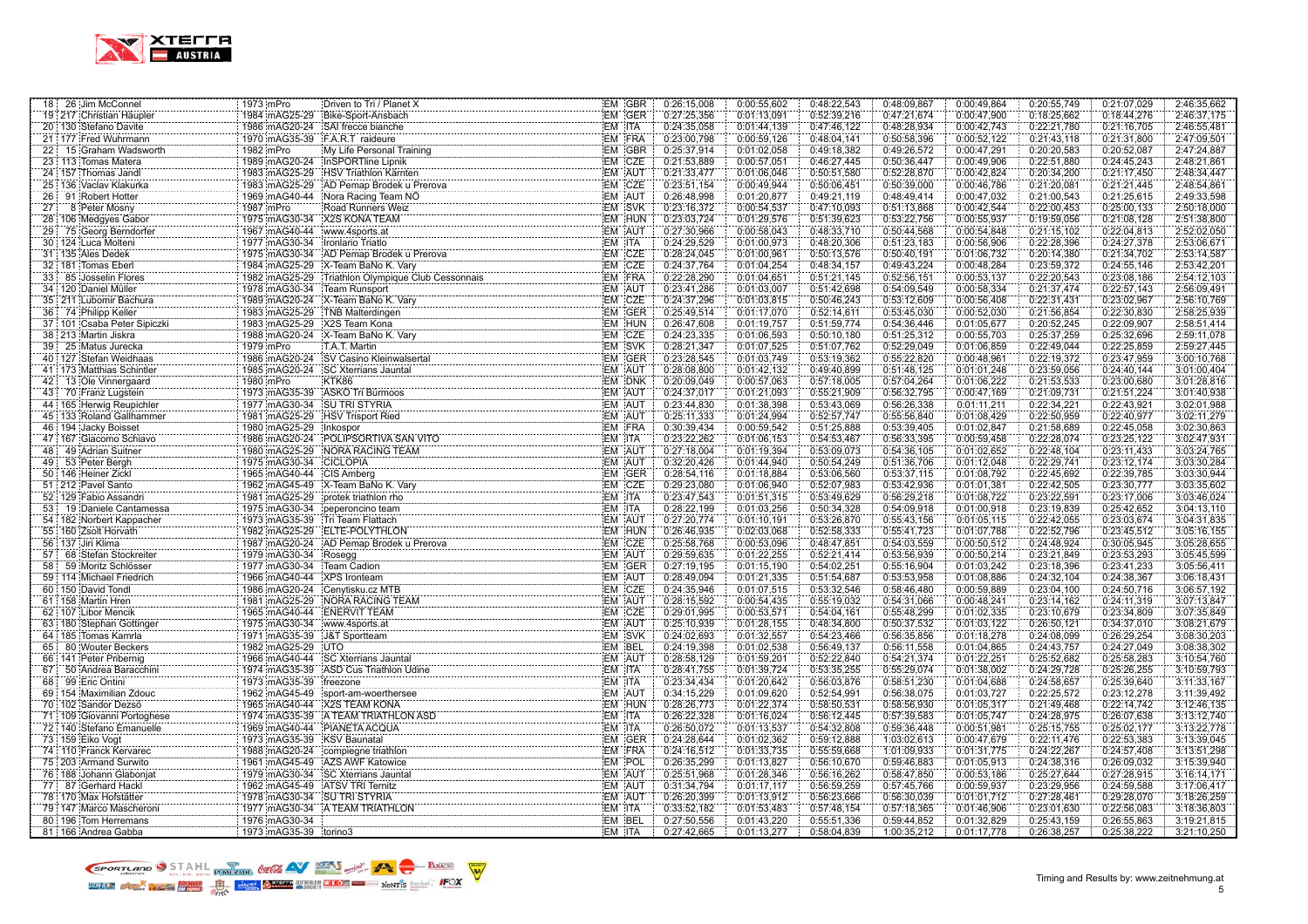

| 82 206 Reinhold Garnitschnig                        | 1957 mAG50-54 RTM ASVÖ ÖAMTC LZ Klagenfurt                                                                                                                     | 0:24:57,791<br>EM AUT                          | 0:01:11,135<br>1:04:26,721<br>1:06:41,469                               | 0:01:02,041                | 0:22:31,150<br>0:21:05,668<br>3:21:55,975                               |
|-----------------------------------------------------|----------------------------------------------------------------------------------------------------------------------------------------------------------------|------------------------------------------------|-------------------------------------------------------------------------|----------------------------|-------------------------------------------------------------------------|
| 83 151 Sebastian Gaugl                              | 1988 mAG20-24                                                                                                                                                  | EM AUT<br>0:29:22,730                          | 0:01:46,085<br>0:58:32,205<br>1:00:43,564                               | 0:01:18,555                | 0:25:02,689<br>0:26:22,038<br>3:23:07,866                               |
| 84 117 Markus Krimbacher                            | 1981 mAG25-29 Trialp Kitz                                                                                                                                      | EM AUT<br>0:30:49,493                          | 0:58:20,250<br>1:01:56,940<br>0:01:10,562                               | 0:00:57,977                | 0:24:25,982<br>0:25:50,093<br>3:23:31,297                               |
| 85 <sup>1</sup><br>66 Josef Huber                   | 1956 mAG50-54 TSV BAd Endorf                                                                                                                                   | EM GER<br>0:29:53,167                          | 0:01:23,573<br>0:58:37,258<br>1:00:41,358                               | 0:01:01,502                | 0:25:06,302<br>0:26:58,716<br>3:23:41,876                               |
| 86 100 Viktor Tóth                                  | 1969 mAG40-44 X2S-KONA TEAM                                                                                                                                    | EM HUN<br>0:26:40.834                          | 0:01:27,871<br>0:57:05,579<br>1:03:06,663                               | 0:01:33,720                | 0:27:00,881<br>0:27:16,954<br>3:24:12,502                               |
| 87<br>62 Roman Huber                                | 1968 mAG40-44 SC 53 Landshut                                                                                                                                   | EM GER<br>0:27:27,951                          | 0:57:10,834<br>0:01:55,154<br>0:59:08,202                               | 0:01:10,108                | 0:30:00,823<br>3:25:17,230<br>0:28:24,158                               |
| 88<br>90 Sebastien Antony                           | 1990 mAG15-19                                                                                                                                                  | EM FRA<br>0:30:15,519                          | 0:01:25,689<br>0:55:02,908<br>0:59:32,850                               | 0:00:57,819                | 3:25:19,842<br>0:30:21,794<br>0:27:43,263                               |
| 89 152 Michael Olipitz                              | 1961 mAG45-49 Team Grenzenlos - Polizei                                                                                                                        | EM AUT<br>0:33:51,582                          | 0:01:24,117<br>0:57:40,152<br>1:00:19,319                               | 0:01:12,118                | 0:25:31,203<br>0:25:22,176<br>3:25:20,667                               |
| 90 115 Stefano Rosa Uliana                          | 1967 mAG40-44 Maniago                                                                                                                                          | EM ITA<br>0:35:19.735                          | 0:02:02,481<br>0:58:57,243<br>0:59:09,435                               | 0:01:40,759                | 0:24:10,615<br>0:24:16,003<br>3:25:36,271                               |
| 91<br>54 David Houska                               | 1973 mAG35-39<br>SC Meran                                                                                                                                      | EM ITA<br>0:29:50,818                          | 0:01:40,639<br>1:04:05.467<br>1:02:18,818                               | 0:01:29,070                | 0:23:40,631<br>0:23:45,315<br>3:26:50,758                               |
| 92 104 Michael Traxlmayr                            | 1983 mAG25-29                                                                                                                                                  | EM AUT<br>0:27:08,327                          | 0:01:42,278<br>1:01:48,119<br>1:05:24,209                               | 0:01:14,755                | 0:24:11,343<br>0:25:39,658<br>3:27:08.689                               |
| 93<br>67 Julius Vincze                              | 1962 mAG45-49                                                                                                                                                  | EM AUT<br>0:31:35,780                          | 0:58:24,946<br>1:02:02,781<br>0:01:45,210                               | 0:01:41,609                | 0:26:01,859<br>0:25:39,766<br>3:27:11,951                               |
| 94 210 Fabian Bauer                                 | 1987 mAG20-24 Tri Stars Koma                                                                                                                                   | EM AUT<br>0:30:46,794                          | 0:01:31,789<br>0:59:04,681<br>1:01:24,832                               | 0:01:03,977                | 3:27:13,620<br>0:26:38,875<br>0:26:42,672                               |
| 95<br>96 Daniel Szente                              | 1991 mAG15-19 X2S-Kona Team                                                                                                                                    | EM HUN<br>0:23:45.513                          | 1:03:23,875<br>1:04:55,856<br>0:01:29,103                               | 0:01:09,431                | 0:25:43,928<br>0:26:49,180<br>3:27:16,886                               |
| 96<br>81 Pierre Jander                              | 1980 mAG25-29<br>La.Fa.Ce. Team Weiden                                                                                                                         | EM GER<br>0:23:16,908                          | 0:01:32,598<br>1:04:59,056<br>1:06:45,220                               | 0:01:01.397                | 0:25:34,487<br>0:25:05,183<br>3:28:14,849                               |
| 97<br>94 Zoltan Dobai                               | 1982 mAG25-29 X2S TEAM - KONA                                                                                                                                  | EM HUN<br>0:27:11,829                          | 0:02:23,795<br>0:53:02,773<br>0.52:03,933                               | 0:01:29,726                | 0:36:03,119<br>0:36:03,976<br>3:28:19,151                               |
| 88 Robert Hierzmann<br>98                           | 1980 mAG25-29<br>1. Raika TTC Innsbruck                                                                                                                        | EM AUT<br>0:31:06,825                          | 0:01:41,531<br>0:57:33,714<br>1:00:44,907                               | 0:01:20,879                | 0:29:11,699<br>0:27:29,776<br>3:29:09,331                               |
| 99<br>60 Max Mullen                                 | 1978 mAG30-34                                                                                                                                                  | EM AUT<br>0:28:44,894                          | 0:01:13,537<br>0:59:19,978<br>1:03:49,357                               | 0:01:24,121                | 0:29:24,594<br>0:26:49,766<br>3:30:46,247                               |
| 72 Günther Rampitsch<br>100:                        |                                                                                                                                                                | EM AUT<br>0:34:31,317                          | 0:01:52,042<br>0:59:44,919<br>1:02:08,447                               | 0:01:22,267                | 3:32:03,072<br>0:25:32,184<br>0:26:51,896                               |
| 101 184 Ingo Heilinger                              | 1976 mAG30-34 SC Xterrians Jauntal                                                                                                                             | EM AUT<br>0:29:34,476                          | 0:01:49,776<br>1:04:13,597<br>1:06:23,454                               | 0:01:03,432                | 0:24:40,453<br>0:25:26,231<br>3:33:11,419                               |
| 102 103 Valerio Curridori                           | 1953 mAG55-59 Triathlon Sassari                                                                                                                                | EM ITA<br>0:31:41,718                          | 0:01:49,160<br>1:04:17,436<br>1:00:40,784                               | 0:01:15,433                | 0:26:15,164<br>0:27:47,972<br>3:33:47,667                               |
| 103 134 Leonardo Ricardez                           | 1977 mAG30-34<br>Adelaide Valestc                                                                                                                              | <b>MEX</b><br>0:26:29.508                      | 0:01:36.648<br>1:04:27.696<br>1:07:41.738                               | 0:01:21.756                | 0:26:02.331<br>0:26:18,680<br>3:33:58,357                               |
| 104 219 Michael Wielitsch                           | 1965 mAG40-44                                                                                                                                                  | EM AUT<br>0:33:21,920                          | 0:01:48,354<br>0:57:52,657<br>1:02:59,234                               | 0:01:14,622                | 0:27:43,894<br>0:29:02,914<br>3:34:03,595                               |
| 105 128 Günter Poßegger                             | 1966 mAG40-44 Antik Poßegger                                                                                                                                   | EM AUT<br>0:32:13,037                          | 1:03:28,121<br>1:02:25,255<br>0:01:47,772                               | 0:01:31,448                | 3:34:33,408<br>0:26:00,762<br>0:27:07,013                               |
| 106   125   Markus Haidbauer                        | 1973 mAG35-39                                                                                                                                                  | EM AUT<br>0:29:21,385                          | 0:01:02,605<br>0:58:28,802<br>1:04:15,148                               | 0:01:13,263                | 3:35:46,242<br>0:30:46,711<br>0:30:38,328                               |
| 107 76 Cristian Argiolas                            | 1975 mAG30-34 SURVIVAL A.S.D.                                                                                                                                  | EM ITA<br>0:33:10,522                          | 0:02:03,696<br>1:02:54,085<br>1:03:23,933                               | 0:01:25,145                | 0:25:20,685<br>0:27:34,851<br>3:35:52,917                               |
| 108 189 Olivier Bourhis                             | 1972 mAG35-39 evreux triathlon                                                                                                                                 | EM FRA<br>0:29:54,754                          | 0:01:21.045<br>0:59:22,180<br>1:07:49,448                               | 0:01:12,350                | 0:28:06,659<br>0:28:13,992<br>3:36:00,428                               |
| 109 208 Peter Lettner                               | 1965 mAG40-44 www.4sports.at                                                                                                                                   | EM AUT<br>0:32:02,629                          | 0:02:05.288<br>0:58:30,791<br>0:59:54,787                               | 0:01:39,902                | 0:32:12,382<br>0:30:08,981<br>3:36:34,760                               |
| 110 163 Giuseppe Modolo                             | 1980 mAG25-29 atletica avis castel san pietro                                                                                                                  | EM ITA<br>0:32:26,730                          | 0:01:54,972<br>1:03:56,429<br>1:05:25,496                               | 0:01:34,465                | 0:25:40,437<br>0:26:36,388<br>3:37:34,917                               |
| 111 202 Philippe Coral                              | 1960 mAG45-49 Piranhas Dieppe                                                                                                                                  | EM FRA<br>0:34:34,715                          | 0:01:55,389<br>1:01:20,584<br>1:04:30,147                               | 0:01:12,886                | 0:26:14,727<br>0:28:10,051<br>3:37:58,499                               |
| 112 64 Jochen Massing                               | 1973 mAG35-39 dertriathlon.com Fürstenfeld                                                                                                                     | EM AUT<br>0:28:32,688                          | 0:01:20,148<br>1:04:39,809<br>1:08:08,512                               | 0:01:28,321                | 3:38:39,391<br>0:27:58,781<br>0:26:31,132                               |
| 113:132 Bernhard Posedu                             | 1975 mAG30-34 Union TriDevils                                                                                                                                  | EM AUT<br>0:30:57,691                          | 0:02:19.621<br>1:01:26,438<br>1:05:03,291                               | 0:01:20,055                | 0:28:26,761<br>0:29:12,895<br>3:38:46,752                               |
| 114 215 Gilbert Hödl                                | 1961 mAG45-49 TRI Klosterneuburg EKTC                                                                                                                          | EM AUT<br>0:28:20.451                          | 0:01:32,055<br>1:03:40,536<br>1:07:47,685                               | 0:01:13,657                | 0:27:49,904<br>0:28:43,421<br>3:39:07,709                               |
| 115 143 Gerhard Stampfer                            | 1960 mAG45-49 ARBO ASKO RC Feld am See                                                                                                                         | EM AUT<br>0:37:56,647                          | 0:02:41,550<br>1:01:09,921<br>1:02:28,120                               | 0:01:36,702                | 0:27:23,629<br>0:26:33,870<br>3:39:50,439                               |
| 116 126 Rüdiger Verwanger                           | 1968 mAG40-44 bike for david                                                                                                                                   | EM AUT<br>0:35:04,284                          | 0:02:22:304<br>1:00:11,567<br>1:05:21,954                               | 0:01:24,610                | 0:28:43,674<br>0:28:51,232<br>3:41:59,625                               |
| 117 209 Thomas Schauer                              | 1987 mAG20-24 Tri Stars Koma                                                                                                                                   | EM AUT<br>0:31:48,167                          | 1:05:25,557<br>1:06:18,015<br>0:01:34,536                               | 0:01:24,445                | 0:28:47,486<br>3:42:48,669<br>0:27:30,463                               |
| 118 71 Christian Kainz                              | 1975 mAG30-34 BSV Roche Aktiv                                                                                                                                  | EM AUT<br>0:37:44,795                          | 0:01:33,183<br>1:02:23,904<br>1:05:20,803                               | 0:01:23,669                | 0:28:37,704<br>3:43:49,561<br>0:26:45,503                               |
| 119:<br>56 Petr Houska                              | 1981 mAG25-29 SC Rudolfov                                                                                                                                      | EM CZE<br>0:29:02,465                          | 0:01:54,472<br>1:02:05,426<br>1:05:47,063                               | 0:01:44,634                | 0:32:49,083<br>0:31:06,051<br>3:44:29,194                               |
| 120 78 Cristiano Colombo                            | 1969 mAG40-44 csa gorizia triathlon                                                                                                                            | EM ITA<br>0:28:55,765                          | 1:03:52,772<br>0:01:29,837<br>1:09:14,561                               | 0:01:19,135                | 0:32:11,723<br>0:31:07,338<br>3:48:11,131                               |
| 121   218   Andreas Hartenberger                    | 1993. m. 4615-19 : Kolesarski klub Tropovci<br>1993. m. 4615-19 : Kolesarski klub Tropovci                                                                     | EM AUT<br>0:36:36,222                          | 0:02:13,748<br>1:03:08,860<br>1:09:54,533                               | 0:01:23,791                | 0:27:06,053<br>0:28:05,573<br>3:48:28,780                               |
| 122 116 Dusan Fister                                |                                                                                                                                                                | EM SLO<br>0:37:07,645                          | 1:04:02,130<br>1:05:03,819<br>0:01:31,884                               | 0:01:00,380                | 0:32:36,126<br>0:29:31,288<br>3:50:53,272                               |
| 123 97 Herwig Stotz                                 | 1962 mAG45-49 Sport am Wörthersee                                                                                                                              | EM AUT<br>0:32:56,125                          | 0:02:15,132<br>1:03:26,122<br>1:09:34,001                               | 0:01:38,510                | 0:32:35,505<br>3:52:24,484<br>0:29:59,089                               |
| 124 108 Thomas Sabbas                               | 1965 mAG40-44                                                                                                                                                  | EM AUT<br>0:38:06,248                          | 0:02:20,048<br>1:02:10,484<br>1:08:15,241                               | 0:01:38,399                | 0:30:38,248<br>3:52:49,957<br>0:29:41,289                               |
| 125 201 Dario Scortegagna                           | 1974 mAG35-39 ASD Olimpicaorle                                                                                                                                 | EM ITA<br>0:32:28,214                          | 0:01:07,364<br>1:04:58,914<br>1:09:23,373                               | 0:01:51,494                | 0:31:46,222<br>0:32:00,893<br>3:53:36,474                               |
| 126 156 Nicola Rizzi                                | 1974 mAG35-39 ASD Cus Triathlon Udine                                                                                                                          | EM ITA<br>0:25:41,414                          | 0:02:57,220<br>1:07:35,950<br>1:17:29,961                               | 0:02:00,911                | 0:27:43,680<br>0:30:16,617<br>3:53:45,753                               |
| 127   162   Alessandro Buonfiglioli                 | 1976 mAG30-34 atletica avis castel san pietro                                                                                                                  | EM ITA<br>0:41:38,571                          | 1:04:04,476<br>0:01:35,288<br>1:07:15,128                               | 0:01:30,614                | 0:30:12,124<br>3:53:50,113<br>0:27:33,912                               |
| 128   148 Christian Nutz                            | 1977 mAG30-34 TRI-TEAM Chaos Wien                                                                                                                              | EM AUT<br>0:32:26,167                          | 0:01:52,534<br>1:08:10,062<br>1:10:49,021                               | 0:01:21,877                | 0:30:18,893<br>0:29:57,789<br>3:54:56,343                               |
| 129 145 Fulvio Bianchi<br>130 52 Siegbert Waldner   | 1973 mAG35-39 A TEAM TRIATHLON<br>2009 mAG15-19 Stern-bew.com                                                                                                  | EM ITA<br>0:34:09,582<br>EM AUT<br>0:34:12,826 | 0:01:38,876<br>1:07:57,383<br>1:10:07,777<br>1:07:43,302                | 0:01:34,246<br>0:01:28,266 | 0:30:37,408<br>0:28:53,314<br>3:54:58,586<br>0:30:03,331<br>3:55:55,148 |
|                                                     |                                                                                                                                                                |                                                | 0:01:54,945<br>1:11:16,686                                              |                            | 0:29:15,792                                                             |
| 131   111 Fabrizio Zanetti<br>132 179 Michael Reitz | 1958 mAG50-54 csa gorizia triathlon<br>1975 mAG30-34 - XEEFR websites - energy-lab-international<br>1979 mAG30-34 - Xterra websites - energy-lab-international | EM ITA<br>0:33:31,573<br>EM GER<br>0:29:39,451 | 0:02:34,670<br>1:07:10,571<br>1:11:34,967<br>1:11:52,868                | 0:02:08,379<br>0:01:12,588 | 0:27:51,367<br>0:31:31,276<br>3:56:22,803<br>0:30:02,163<br>0:28:14,798 |
| 58 Matteo Steri                                     |                                                                                                                                                                | EM ITA                                         | 0:01:53,996<br>1:14:17,732                                              |                            | 3:57:13,596                                                             |
| 133<br>61 Michael Reitinger                         | SURVIVAL A.S.D.<br>1979 mAG30-34<br>1977 mAG30-34                                                                                                              | 0:27:41,258<br>EM AUT<br>0:32:09,273           | 0:01:28,431<br>1:12:13,204<br>1:21:08,027<br>0:02:41,792<br>1:17:25,431 | 0:01:26,405<br>0:02:09,263 | 0:27:13,993<br>0:27:43,393<br>3:58:54,711<br>0:28:50,603<br>0:29:02,187 |
| 134:<br>135   195   Rolf Graae                      | 1962 mAG45-49 KTK 86                                                                                                                                           | EM DNK<br>0:35:45,973                          | 1:07:25,351<br>1:04:54,726<br>1:14:31,506<br>0:01:19.471                | 0:01:36,344                | 3:59:43,900<br>0:31:54,119<br>0:31:33,359<br>4:01:35,498                |
| 136 112 Primoz Verbic                               | 1973 mAG35-39 3 K Sport                                                                                                                                        | EM SLO<br>0:31:25,990                          | 0:03:01,301<br>1:10:55,051<br>1:14:18,918                               | 0:01:44,405                | 0:31:53,328<br>4:04:00,248<br>0:30:41,255                               |
| 137 98 Walter Geringer                              | 1960 mAG45-49                                                                                                                                                  | EM AUT<br>0:28:29,522                          | 0:02:13,964<br>1:15:23,761<br>1:16:40,351                               | 0:02:13,139                | 0:29:51,735<br>4:04:04,328<br>0:29:11,856                               |
| 138   187   Rich Muehlenbeck                        | 1971 mAG35-39                                                                                                                                                  | <b>USA</b><br>0:30:56,821                      | 0:02:22,358<br>1:21:50,882<br>1:09:11,104                               | 0:01:33,358                | 0:29:45,981<br>0:28:54,117<br>4:04:34,621                               |
| 139   142 Massimo Randi                             | 1964 mAG45-49 atletica avis castel san pietro                                                                                                                  | EM ITA<br>0:29:43,364                          | 0:01:10,111<br>1:11:58,714<br>1:15:46,748                               | 0:00:50,039                | 0:35:16,671<br>0:30:51,229<br>4:05:36,876                               |
| 140 207 Vlastislav Krenický                         | 1962 mAG45-49 KAMA Presov                                                                                                                                      | EM SVK<br>0:42:17,320                          | 1:10:31,341<br>1:11:38,114<br>0:01:26,489                               | 0:01:39,363                | 0:29:28,005<br>0:29:22,887<br>4:06:23,519                               |
| 141 200 Michael Zottl                               | 1972 mAG35-39                                                                                                                                                  | EM AUT<br>0:35:55.955                          | 1:09:34,203<br>0:01:36.598<br>1:15:01,339                               | 0:01:45.872                | 0:29:57.938<br>0:34:03.978<br>4:07:55,883                               |
| 142   178 Martin Sauerschnig                        | 1976 mAG30-34 SC Xterrians Jauntal                                                                                                                             | EM AUT<br>0:36:41,871                          | 1:12:36,366<br>0:05:57,930<br>1:13:15,072                               | 0:02:13,716                | 0:32:15,930<br>4:12:59,023<br>0:29:58,138                               |
| 143 205 Jakob Steinwender                           | 1970 mAG35-39                                                                                                                                                  | EM AUT<br>0:38:44,576                          | 0:02:24,411<br>1:11:44,565<br>1:18:42,916                               | 0:01:51,833                | 0:28:51,123<br>0:30:56,327<br>4:13:15,751                               |
| 144 83 Massimo Marabese                             | 1977 mAG30-34 Triathlon Team Brianza                                                                                                                           | EM ITA<br>0:31:53,527                          | 1:09:28,917<br>0:02:09.022<br>1:19:37,752                               | 0:01:36,664                | 0:36:45,140<br>0:35:03,603<br>4:16:34,625                               |
| 145 93 Jürgen Fehrenbach                            | 1964 mAG45-49 TVG Germania Kaiserau                                                                                                                            | EM GER<br>0:29:09.857                          | 0:01:45,603<br>1:19:04,859<br>1:27:58,511                               | 0:01:32,100                | 0:30:35,927<br>0:32:04,314<br>4:22:11,171                               |
|                                                     |                                                                                                                                                                |                                                |                                                                         |                            |                                                                         |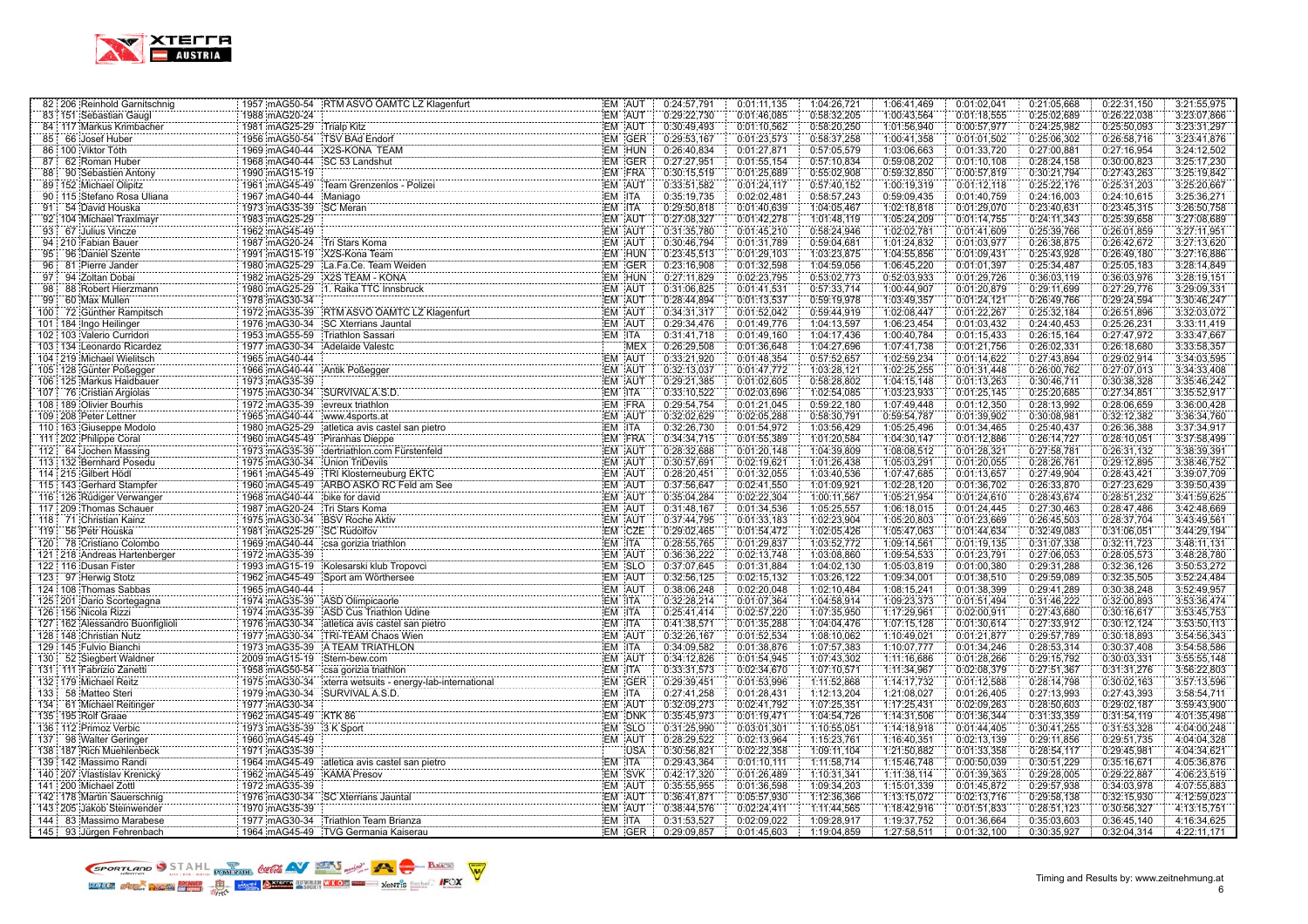

|             | 146 82 Peter Himler                        | 1973 mAG35-39          |                                                         | EM AUT           | 0:31:47,384                | 0:02:29,809                | 1:20:44,330                | 1:27:25,146                | 0:01:35,294                | 0:34:23,203                | 0:36:54,859                | 4:35:20,025                |
|-------------|--------------------------------------------|------------------------|---------------------------------------------------------|------------------|----------------------------|----------------------------|----------------------------|----------------------------|----------------------------|----------------------------|----------------------------|----------------------------|
|             | 147 193 Roberto Poli                       | 1970 mAG35-39          |                                                         | EM ITA           | 0:36:21,480                | 0:02:04,102                | 1:16:47,803                | 1:30:29,405                | 0:01:59,812                | 0:32:24,420                | 0:37:38,867                | 4:37:45,889                |
|             | 148 69 Hannes Hinteregger                  | 1973 mAG35-39          |                                                         | EM AUT           | 0:34:27,960                | 0:03:17,855                | 1:21:27,293                | 1:24:02,020                | 0:02:21,420                | 0:36:51,854                | 0:35:32,666                | 4:38:01,068                |
|             | 149 92 Georg Mayer                         | 1971 mAG35-39          | residenz                                                | EM AUT           | 0:33:17,391                | 0:01:50,857                | 1:26:17,044                | 1:35:55,232                | 0:01:46,522                | 0:32:06,961                | 0:32:23,243                | 4:43:37,250                |
|             | 150 57 Richard Costello                    | 1967 mAG40-44          |                                                         | <b>USA</b>       | 0:27:29,190                | 0:03:02,103                | 1:21:06,705                | 1:29:52,248                | 0:01:46,645                | 0:42:28,388                | 0:38:05,545                | 4:43:50,824                |
|             | 151 174 Marco Pivello                      | 1975 mAG30-34          | atletica avis castel san pietro                         | EM ITA           | 0:28:05,040                | 0:02:18,052                | 1:24:16,530                | 1:31:41,692                | 0:01:40,247                | 0:40:16,323                | 0:40:11,175                | 4:48:29,059                |
|             | 152 122 Brenden Keon                       | 1977 mAG30-34          |                                                         | CAN              | 0:37:39,741                | 0:03:00,609                | 1:30:20,348                | 1:32:05,555                | 0:01:57,404                | 0:34:45,643                | 0:33:01,248                | 4:52:50,548                |
| DNF:        | 51 Adrian Gulz                             | 2009 mAG15-19          | <b>TV LICH</b>                                          | EM GER           | 0:28:12.669                | 0:01:23,054                | 1:30:21,516                |                            |                            |                            |                            |                            |
|             | DNF 214 Jaromir Kubin                      | 1987 mAG20-24          | X-Team BaNo K. Vary                                     | EM CZE           | 0:23:47.006                | 0:01:01,867                | 0:58:11,158                | 0:55:56,755                | 0:16:01,672                |                            |                            |                            |
|             | DNF 155 Lukas Chochole                     | 1988 mAG20-24          | Xterra Team Hluboka                                     | EM CZE           | 0:26:44,981                | 0:01:24,246                |                            |                            |                            |                            |                            |                            |
|             | DNF   119 Stefan Kurz                      | 1981 mAG25-29          | Trialp Kitz                                             | EM AUT           | 0:24:47,152                | 0:01:34,835                | 1:09:10,477                | 1:19:02,916                |                            |                            |                            |                            |
| <b>DNF</b>  | 55 Oliver Schmich                          | 1979 mAG30-34          | Donau - Wien                                            | EM AUT           | 0:21:05,765                | 0:01:53,439                |                            |                            | 1:28:41,992                |                            |                            |                            |
|             | DNF 192 Mauro Segat                        | 1978 mAG30-34          | G. P. Triathlon                                         | EM ITA           | 0:21:38,087                | 0:01:23,952                | 0:53:40,215                |                            | 1:08:00,172                |                            |                            |                            |
|             | DNF : 149 Marco Moroni                     | 1978 mAG30-34          | A.R.C. Busto Arsizio                                    | EM ITA           | 0:25:05,035                | 0:01:20,212                | 0:56:12,017                |                            | 1:22:43,948                |                            |                            |                            |
| DNF:        | 86 Paul Davies                             | 1975 mAG30-34          | Panasonic Toughbook / Scott                             | EM GBR           | 0:29:35,612                | 0:01:20,293                | 0:27:38,297                |                            |                            |                            |                            |                            |
|             | DNF 169 Gianluca Trapana                   | 1976 mAG30-34          | AS TORINO3                                              | EM ITA           | 0:26:42,198                | 0:01:15,828                |                            |                            |                            |                            |                            |                            |
|             | DNF 204 Aldo Baldessari                    | 1970 mAG35-39          | A.S.D. Triathlon 3V Bozen                               | EM ITA           | 0:32:16,941                | 0:02:35,665                |                            |                            |                            |                            |                            |                            |
|             | DNF   118 Peter Huber                      | 1968 mAG40-44          | <b>Trialp Kitz</b>                                      | EM AUT           | 0:31:07,906                | 0:01:38,622                |                            |                            |                            |                            |                            |                            |
|             | DNF 175 Andreo Marchesini                  | 1969 mAG40-44          | A TEAM TRIATHLON                                        | EM ITA           |                            | 2:36:21,836                |                            |                            |                            |                            |                            |                            |
|             |                                            |                        |                                                         |                  |                            |                            |                            |                            |                            |                            |                            |                            |
| DNF:        | DNF 14 Llewellyn Holmes<br>1 Michi Weiss   | 1982 mPro<br>1981 mPro | <b>CML Fincon SV</b>                                    | EM GBR<br>EM AUT | 0:23:46,678<br>0:23:05,846 | 0:01:03,191<br>0:00:53,678 | 0:52:18,048                |                            | 0:44:43,371                |                            |                            |                            |
|             |                                            |                        |                                                         |                  |                            |                            |                            |                            |                            |                            |                            |                            |
|             |                                            |                        |                                                         |                  |                            |                            |                            |                            |                            |                            |                            |                            |
|             | <b>Total Results Staffel</b>               |                        |                                                         |                  |                            |                            |                            |                            |                            |                            |                            |                            |
|             | Pos Bib Fullname                           | Year Class             | <b>Verein</b>                                           | <b>EM NAT</b>    | <b>SwimTm</b>              | WZ1Tm                      | <b>Bike1Tm</b>             | <b>Bike2Tm</b>             | WZ2Tm                      | <b>Run1Tm</b>              | <b>Run2Tm</b>              | <b>TotalTm</b>             |
|             | 1 76 Pongratz Touristik                    | Staffel                | Gregor Gatterer, Domenik Preschern, Christopher Harrich | AUT              | 0:21:26,670                | 0:01:02,640                | 0:54:24,362                | 0:56:34,119                | 0:00:46,794                | 0:22:22,171                | 0:24:16,889                | 3:00:53,645                |
|             | 72 XTERRA WETSUITS - TriDevils             | Staffel                | Stefan Tesar, Herwig Posedu, Stefan Tesar               | AUT              | 0:22:44,587                | 0:00:51,943                | 1:03:59,242                | 1:11:07,028                | 0:00:39,360                | 0:22:21,977                | 0:22:42,771                | 3:24:26,908                |
| 3:          | 71 : www.thebushwalkers.at                 | Staffel                | Rene Kramer, Bernd Jäger, Bernd Taferner                | <b>AUT</b>       | 0:32:37,385                | 0:00:56,313                | 1:08:11,496                | 1:09:16,076                | 0:00:41,751                | 0:27:00,865                | 0:29:37,985                | 3:48:21.871                |
| 4:          | 67 mariteam                                | Staffel                | Peter Ettl, Horst Schubert, Gert Rieger                 | <b>AUT</b>       | 0:43:17,850                | 0:01:04,910                | 1:05:23,387                | 1:10:47,615                | 0:00:45.087                | 0:24:21,885                | 0:25:50,506                | 3:51:31.240                |
| 5:          | 68 SU TRI STYRIA HSS                       | Staffel                | Heidi Hahn, Sabine Lattinger, Sigrid Grillitsch         | AUT              | 0:33:08,679                | 0:00:49,475                | 1:09:38,745                | 1:13:12,237                | 0:00:48,865                | 0:28:30,431                | 0:28:22,280                | 3:54:30,712                |
|             | 6 70 www.thebushwalkers.at                 | Staffel                | Marco Rebernig, Gernot Jäger, Michael Zwantschko        | AUT              | 0:32:50,476                | 0:00:54,846                | 1:10:20,691                | 1:12:08,898                | 0:00:42,350                | 0:32:13,833                | 0:38:02,702                | 4:07:13,796                |
| DQ          | 75 Triathlon Team Tarvisio                 | Staffel                | Alessandro Gottardis, Enrico Tortul, Elia Della Pietra  | <b>ITA</b>       | 0:28:35,004                | 0:00:54,264                | 0:16:11,055                | 0:51:48,310                | 0:00:43,312                | 0:20:28,027                | 0:21:32,491                | 2:20:12,463                |
|             |                                            |                        |                                                         |                  |                            |                            |                            |                            |                            |                            |                            |                            |
|             |                                            |                        |                                                         |                  |                            |                            |                            |                            |                            |                            |                            |                            |
|             | <b>Class Results Ladies</b>                |                        |                                                         |                  |                            |                            |                            |                            |                            |                            |                            |                            |
| wPro        |                                            |                        |                                                         |                  |                            |                            |                            |                            |                            |                            |                            |                            |
|             | Pos Bib Fullname                           | Year Class             | <b>Verein</b>                                           | <b>EM NAT</b>    | <b>SwimTm</b>              | WZ1Tm                      | <b>Bike1Tm</b>             | <b>Bike2Tm</b>             | WZ2Tm                      | <b>Run1Tm</b>              | Run2Tm                     | <b>TotalTm</b>             |
| $1^{\circ}$ | 30 Renata Bucher                           | 1977 wPro              | stoeckli-craft                                          | EM CH            | 0:23:52,043                | 0:00:56,640                | 0:51:18,599                | 0:52:16,269                | 0:00:47,868                | 0:22:40,293                | 0:22:47,800                | 2:54:39,512                |
| 2:          | 44 Carina Wasle                            | 1984 wPro              | Wave Tri Team Wörgl                                     | EM AUT           | 0:25:47.500                | 0:01:23,865                | 0:50:40,068                | 0:53:19,362                | 0:00:54.052                | 0:21:41,935                | 0:25:13,554                | 2:59:00,336                |
| 3:          | 33 Nicola Duggan                           | 1984 wPro              | AKO Ducati Corse WCT UK                                 | EM GBR           | 0:23:38,863                | 0:00:59,294                | 0:54:58,337                | 0:56:39,933                | 0:01:07,947                | 0:24:08,588                | 0:25:28,077                | 3:07:01,039                |
| 4:          | 35 Jennifer Smith                          | 1973 wPro              | Snrgy Multisport Coaching                               | NZL              | 0:27:37,224                | 0:01:21,109                | 0:55:46,639                | 0:57:20,408                | 0:00:56,004                | 0:23:06,086                | 0:23:46,392                | 3:09:53,862                |
| 5:          | 36 Claudia Frank                           | 1972 wPro              | WSV BAd Tölz Team Lightweight                           | EM GER           | 0:26:44,714                | 0:01:32,800                | 0:55:08,635                | 0:57:49,057                | 0:01:10,707                | 0:24:55,145                | 0:25:34,189                | 3:12:55,247                |
| 6           | 37 Rebecca Dussault                        | 1980 wPro              | Honey Stinger                                           | <b>USA</b>       | 0:25:47,449                | 0:01:06,066                | 0:57:16,643                | 1:01:13,045                | 0:01:06,484                | 0:23:41,472                | 0:24:45,299                | 3:14:56,458                |
| 7:          | 34 Brandyn Roark Gray                      | 1979 wPro              | Snrgy Multisport Coaching                               | <b>USA</b>       | 0:23:20,007                | 0:01:24,044                | 1:02:09,300                | 1:02:43,507                | 0:00:59,932                | 0:28:16,224                | 0:29:42,043                | 3:28:35,057                |
|             | DNF 32 Myriam Guillot                      |                        |                                                         | EM FRA           | 0:26:37,299                | 0:00:58,434                | 0:57:58,079                | 1:02:04,867                | 0:01:00,839                |                            |                            |                            |
|             |                                            | 1979 wPro              | Inkospor                                                |                  |                            |                            |                            |                            |                            |                            |                            |                            |
|             | <b>Class Results Ladies</b>                |                        |                                                         |                  |                            |                            |                            |                            |                            |                            |                            |                            |
|             | <b>wAG20-24</b>                            |                        |                                                         |                  |                            |                            |                            |                            |                            |                            |                            |                            |
|             | Pos Bib Fullname                           | Year Class             | <b>Verein</b>                                           | <b>EM NAT</b>    | <b>SwimTm</b>              | WZ1Tm                      | <b>Bike1Tm</b>             | <b>Bike2Tm</b>             | WZ2Tm                      | <b>Run1Tm</b>              | Run2Tm                     | <b>TotalTm</b>             |
|             | 1 226 Bettina Uhlig                        | 1987 wAG20-24          | TNB Malterdingen                                        | EM GER           | 0:29:37,132                | 0:01:27,161                | 0:58:31,726                | 1:00:39,451                | 0:00:58,570                | 0:23:57,283                | 0:24:42,262                | 3:19:53,585                |
|             | 2 232 Poór Brigitta                        | 1989 wAG20-24          | X2S Kona Team                                           | EM HUN           | 0:24:11,561                | 0:01:20,291                | 1:06:24,365                | 1:09:11,684                | 0:01:19,043                | 0:27:10,699                | 0:29:14,599                | 3:38:52,242                |
|             |                                            |                        |                                                         |                  |                            |                            |                            |                            |                            |                            |                            |                            |
|             | <b>Class Results Ladies</b>                |                        |                                                         |                  |                            |                            |                            |                            |                            |                            |                            |                            |
|             |                                            |                        |                                                         |                  |                            |                            |                            |                            |                            |                            |                            |                            |
|             | <b>wAG25-29</b>                            | Year Class             | <b>Verein</b>                                           | <b>EM NAT</b>    | <b>SwimTm</b>              |                            | <b>Bike1Tm</b>             | <b>Bike2Tm</b>             | WZ2Tm                      | <b>Run1Tm</b>              | Run2Tm                     | <b>TotalTm</b>             |
|             | Pos Bib Fullname                           |                        |                                                         |                  |                            | WZ1Tm                      |                            |                            |                            |                            |                            |                            |
|             | 1 230 Rebecca Kaltenmeier                  | 1983 wAG25-29          | TNB-Malterdingen                                        | EM GER           | 0:26:34,273                | 0:01:09,338                | 1:01:52,027                | 1:03:47,320                | 0:01:02,945                | 0:25:16,698                | 0:26:45,383                | 3:26:27,984                |
|             |                                            |                        |                                                         |                  |                            |                            |                            |                            |                            |                            |                            |                            |
|             | <b>Class Results Ladies</b>                |                        |                                                         |                  |                            |                            |                            |                            |                            |                            |                            |                            |
|             | <b>wAG30-34</b>                            |                        |                                                         |                  |                            |                            |                            |                            |                            |                            |                            |                            |
|             | Pos Bib Fullname                           | Year Class             | <b>Verein</b>                                           | <b>EM NAT</b>    | <b>SwimTm</b>              | WZ1Tm                      | <b>Bike1Tm</b>             | <b>Bike2Tm</b>             | WZ2Tm                      | <b>Run1Tm</b>              | <b>Run2Tm</b>              | <b>TotalTm</b>             |
|             | 1 222 Martina Donner                       | 1975 wAG30-34          | Team Grenzenlos                                         | EM AUT           | 0:26:49,883                | 0:01:18,121                | 0:59:09,142                | 1:01:17,742                | 0:01:01,903                | 0:25:07,559                | 0:25:49,731                | 3:20:34,081                |
|             | 2 224 Dominique Angerer                    | 1978 wAG30-34          | TriTeam Hallein www.radladen.at                         | EM AUT           | 0:25:01,232                | 0:01:19,806                | 0:59:36,227                | 1:01:23,343                | 0:01:02.403                | 0:28:07,440                | 0:29:22,040                | 3:25:52,491                |
|             | 3 237 Dagmar Sverakova                     | 1979 wAG30-34          | Cykloadam                                               | EM CZE           | 0:28:53,379                | 0:01:24,578                | 1:02:30,321                | 1:04:29,739                | 0:01:22,159                | 0:31:25,952                | 0:32:23,423                | 3:42:29,551                |
|             | 4 241 Sonja Wimmer                         | 1978 wAG30-34          | <b>SVS Endurance</b>                                    | EM AUT           | 0:30:04,606                | 0:01:29,903                | 1:08:11,258                | 1:11:41,682                | 0:01:21,595                | 0:28:31,336                | 0:27:56,618                | 3:49:16,998                |
|             | 5 223 Hana Stadnik<br>6 229 Kathrin Lösing | 1976 wAG30-34          | CICLOPIA<br>1977 wAG30-34 MSV Hamburger Arzte           | EM AUT<br>EM GER | 0:38:47,312<br>0:35:44,968 | 0:01:43,986<br>0:02:31,674 | 1:17:55,694<br>1:34:58,189 | 1:22:22,786<br>1:37:05,962 | 0:00:59,792<br>0:00:56,648 | 0:29:26,107<br>0:32:01,582 | 0:30:18,009<br>0:33:01,621 | 4:21:33,686<br>4:56:20,644 |

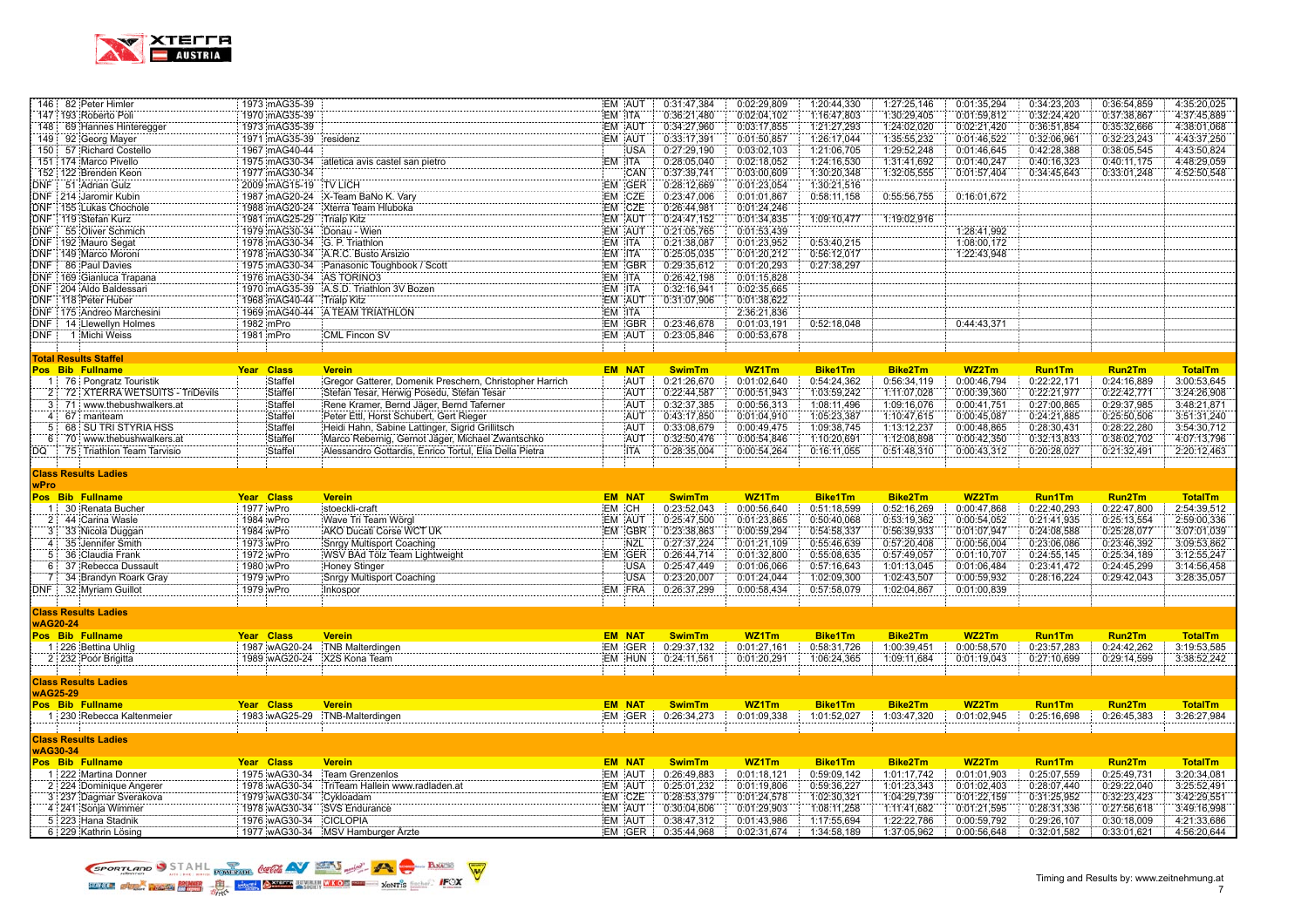

|                 | - 1                            | - 11                           |                                         |        |               |               |             |                |                |             |               |               |                |
|-----------------|--------------------------------|--------------------------------|-----------------------------------------|--------|---------------|---------------|-------------|----------------|----------------|-------------|---------------|---------------|----------------|
|                 | <b>Class Results Ladies</b>    |                                |                                         |        |               |               |             |                |                |             |               |               |                |
| wAG35-39        |                                |                                |                                         |        |               |               |             |                |                |             |               |               |                |
|                 | Pos Bib Fullname               | Year Class                     | <b>Verein</b>                           |        | <b>EM NAT</b> | <b>SwimTm</b> | WZ1Tm       | <b>Bike1Tm</b> | <b>Bike2Tm</b> | WZ2Tm       | <b>Run1Tm</b> | Run2Tm        | <b>TotalTm</b> |
|                 | 1 234 Sara Tavecchio           | 1973 wAG35-39                  | :Triatlon Cremona Stradivari            | EM ITA |               | 0:23:50,715   | 0:01:20,027 | 0:59:35,750    | 1:02:56,549    | 0:00:57,122 | 0:23:50,070   | 0:25:04,612   | 3:17:34,845    |
|                 | 2 240 Sandra Lettner           | 1971 wAG35-39                  | www.4sports.at                          |        | EM AUT        | 0:31:51,173   | 0:01:54,056 | 1:01:43,906    | 1:02:12,501    | 0:01:17,370 | 0:28:49,699   | 0:30:13,160   | 3:38:01,865    |
|                 | 3 243 Elisabetta Mosso         | 1971 wAG35-39                  | MENS SANA                               | EM ITA |               | 0:32:17,496   | 0:01:27,415 | 1:19:08,016    | 1:24:48,481    | 0:01:42,685 | 0:28:05,890   | 0:29:57,257   | 4:17:27,240    |
|                 | 4 236 Tamara Rautner           | 1972 wAG35-39                  |                                         |        | EM AUT        | 0:34:30,584   | 0:02:22,654 | 1:25:26,015    | 1:29:21,654    | 0:01:38,410 | 0:32:32,563   | 0:33:07,879   | 4:38:59,759    |
|                 | 5 231 Irmgard Querfeld         | 1970 wAG35-39                  |                                         |        | EM AUT        | 0:33:17,618   | 0:01:48,425 | 1:26:16,957    | 1:35:56,661    | 0:01:46,835 | 0:32:06,089   | 0:32:23,892   | 4:43:36,477    |
|                 |                                |                                |                                         |        |               |               |             |                |                |             |               |               |                |
|                 |                                |                                |                                         |        |               |               |             |                |                |             |               |               |                |
|                 | <b>Class Results Ladies</b>    |                                |                                         |        |               |               |             |                |                |             |               |               |                |
| wAG40-44        |                                |                                |                                         |        |               |               |             |                |                |             |               |               |                |
|                 | Pos Bib Fullname               | Year Class                     | <b>Verein</b>                           |        | <b>EM NAT</b> | <b>SwimTm</b> | WZ1Tm       | <b>Bike1Tm</b> | <b>Bike2Tm</b> | WZ2Tm       | <b>Run1Tm</b> | Run2Tm        | <b>TotalTm</b> |
|                 | 1 238 Rita Haerteis            | 1965 wAG40-44                  | WSV Bad Tölz                            |        | EM GER        | 0:29:32,474   | 0:01:31,683 | 1:04:45,944    | 1:04:55,218    | 0:01:11,679 | 0:25:42,491   | 0:26:23,109   | 3:34:02,598    |
|                 | 2 235 Beate Cekoni-Hutter      | 1965 wAG40-44                  | Karawankenmurmalan                      |        | EM AUT        | 0:36:54.736   | 0:01:36,691 | 1:10:43,880    | 1:16:04,015    | 0:01:26,593 | 0:30:06,419   | 0:30:56,452   | 4:07:48.786    |
|                 | 3 227 Jolanta Jaworska-Röllgen | 1966 wAG40-44                  | Tri Team Eupen                          |        | EM BEL        | 0:34:43,335   | 0:02:06,602 | 1:19:57,099    | 1:21:16,629    | 0:01:23,682 | 0:30:14,289   | 0:30:33,372   | 4:20:15,008    |
|                 | 4 242 Anneliese Autherit       |                                | 1966 wAG40-44 HSV Enermed Triteam       |        | EM AUT        | 0:41:41,475   | 0:01:59,208 | 1:38:10,430    | 1:41:42,482    | 0:01:03,403 | 0:34:57,374   | 0:33:02,491   | 5:12:36,863    |
|                 |                                |                                |                                         |        |               |               |             |                |                |             |               |               |                |
|                 | <b>Class Results Ladies</b>    |                                |                                         |        |               |               |             |                |                |             |               |               |                |
| <b>wAG45-49</b> |                                |                                |                                         |        |               |               |             |                |                |             |               |               |                |
|                 | Pos Bib Fullname               | Year Class                     | <b>Verein</b>                           |        | <b>EM NAT</b> | <b>SwimTm</b> | WZ1Tm       | <b>Bike1Tm</b> | <b>Bike2Tm</b> | WZ2Tm       | <b>Run1Tm</b> | <b>Run2Tm</b> | <b>TotalTm</b> |
|                 | 1 233 Maria Pressl             | 1962 wAG45-49                  | Sport am Wörthersee                     |        | EM AUT        | 0:44:35,423   | 0:01:23,513 | 1:33:58,597    | 1:35:27,092    | 0:01:22,643 | 0:36:48,277   | 0:36:51,372   | 5:10:26,917    |
|                 |                                |                                |                                         |        |               |               |             |                |                |             |               |               |                |
|                 | <b>Class Results Ladies</b>    |                                |                                         |        |               |               |             |                |                |             |               |               |                |
| <b>wAG50-54</b> |                                |                                |                                         |        |               |               |             |                |                |             |               |               |                |
|                 | Pos Bib Fullname               | Year Class                     |                                         |        | <b>EM NAT</b> |               |             | <b>Bike1Tm</b> |                |             | <b>Run1Tm</b> |               | <b>TotalTm</b> |
|                 |                                |                                | <b>Verein</b>                           |        |               | <b>SwimTm</b> | WZ1Tm       |                | Bike2Tm        | WZ2Tm       |               | <b>Run2Tm</b> |                |
|                 | 1 5 Barbara Peterson           |                                | 1956 wAG50-54 XTERRA Racing Team USA    |        | <b>USA</b>    | 0:31:06,019   | 0:01:59,495 | 1:13:33,387    | 1:17:59,120    | 0:01:25,962 | 0:28:57,765   | 0:30:33,098   | 4:05:34,846    |
|                 |                                |                                |                                         |        |               |               |             |                |                |             |               |               |                |
|                 | <b>Class Results Men</b>       |                                |                                         |        |               |               |             |                |                |             |               |               |                |
| mAG15-19        |                                |                                |                                         |        |               |               |             |                |                |             |               |               |                |
|                 | Pos Bib Fullname               | Year Class                     | <b>Verein</b>                           |        | <b>EM NAT</b> | <b>SwimTm</b> | WZ1Tm       | <b>Bike1Tm</b> | Bike2Tm        | WZ2Tm       | <b>Run1Tm</b> | Run2Tm        | <b>TotalTm</b> |
|                 | 1 90 Sebastien Antony          | 1990 mAG15-19                  |                                         |        | EM FRA        | 0:30:15,519   | 0:01:25,689 | 0:55:02,908    | 0:59:32,850    | 0:00:57,819 | 0:30:21,794   | 0:27:43,263   | 3:25:19,842    |
|                 | 2 96 Daniel Szente             | 1991 mAG15-19 X2S-Kona Team    |                                         |        | EM HUN        | 0:23:45,513   | 0:01:29,103 | 1:03:23,875    | 1:04:55,856    | 0:01:09,431 | 0:25:43,928   | 0:26:49,180   | 3:27:16,886    |
|                 | 3 116 Dusan Fister             |                                | 1993 mAG15-19 Kolesarski klub Tropovci  |        | EM SLO        | 0:37:07,645   | 0:01:31,884 | 1:04:02,130    | 1:05:03,819    | 0:01:00,380 | 0:29:31,288   | 0:32:36,126   | 3:50:53,272    |
|                 | 4 52 Siegbert Waldner          | 2009 mAG15-19 Stern-bew.com    |                                         |        | EM AUT        | 0:34:12,826   | 0:01:54,945 | 1:07:43,302    | 1:11:16,686    | 0:01:28,266 | 0:29:15,792   | 0:30:03,331   | 3:55:55,148    |
|                 | DNF 51 Adrian Gulz             | 2009 mAG15-19 TV LICH          |                                         |        | EM GER        | 0:28:12,669   | 0:01:23,054 | 1:30:21,516    |                |             |               |               |                |
|                 |                                |                                |                                         |        |               |               |             |                |                |             |               |               |                |
|                 | <b>Class Results Men</b>       |                                |                                         |        |               |               |             |                |                |             |               |               |                |
|                 | mAG20-24                       |                                |                                         |        |               |               |             |                |                |             |               |               |                |
|                 | Pos Bib Fullname               | Year Class                     | <b>Verein</b>                           |        | <b>EM NAT</b> | <b>SwimTm</b> | WZ1Tm       | <b>Bike1Tm</b> | Bike2Tm        | WZ2Tm       | Run1Tm        | Run2Tm        | <b>TotalTm</b> |
|                 | 1 130 Stefano Davite           | 1986 mAG20-24                  | SAI frecce bianche                      | EM ITA |               | 0:24:35,058   | 0:01:44,139 | 0:47:46,122    | 0:48:28,934    | 0:00:42,743 | 0:22:21,780   | 0:21:16,705   | 2:46:55,481    |
|                 | 2 113 Tomas Matera             |                                | 1989 mAG20-24 InSPORTline Lipnik        |        | EM CZE        | 0:21:53,889   | 0:00:57,051 | 0:46:27,445    | 0:50:36,447    | 0:00:49,906 | 0:22:51,880   | 0:24:45,243   | 2:48:21,861    |
|                 | 3 211 Lubomir Bachura          |                                | 1989 mAG20-24 X-Team BaNo K. Vary       |        | EM CZE        | 0:24:37,296   | 0:01:03,815 | 0:50:46,243    | 0:53:12,609    | 0:00:56,408 | 0:22:31,431   | 0:23:02,967   | 2:56:10,769    |
|                 |                                |                                |                                         |        |               |               |             |                |                |             |               |               |                |
|                 | 4 213 Martin Jiskra            |                                | 1988 mAG20-24 X-Team BaNo K. Vary       |        | EM CZE        | 0:24:23,335   | 0:01:06,593 | 0:50:10,180    | 0:51:25,312    | 0:00:55,703 | 0:25:37,259   | 0:25:32,696   | 2:59:11,078    |
|                 | 5 127 Stefan Weidhaas          |                                | 1986 mAG20-24 SV Casino Kleinwalsertal  |        | EM GER        | 0:23:28,545   | 0:01:03,749 | 0:53:19,362    | 0:55:22,820    | 0:00:48,961 | 0:22:19,372   | 0:23:47,959   | 3:00:10,768    |
|                 | 6:173 Matthias Schintler       |                                | 1985 mAG20-24 SC Xterrians Jauntal      |        | EM AUT        | 0:28:08,800   | 0:01:42,132 | 0:49:40,899    | 0:51:48,125    | 0:01:01,248 | 0:23:59,056   | 0:24:40,144   | 3:01:00,404    |
|                 | 7 167 Giacomo Schiavo          |                                | 1986 mAG20-24 POLIPSORTIVA SAN VITO     | EM ITA |               | 0:23:22,262   | 0:01:06,153 | 0:54:53,467    | 0:56:33,395    | 0:00:59,458 | 0:22:28,074   | 0:23:25,122   | 3:02:47,931    |
|                 | 8 137 Jiri Klima               |                                | 1987 mAG20-24 AD Pemap Brodek u Prerova |        | EM CZE        | 0:25:58,768   | 0:00:53,096 | 0:48:47,851    | 0:54:03,559    | 0:00:50,512 | 0:24:48,924   | 0:30:05,945   | 3:05:28,655    |
|                 | 9 150 David Tondl              | 1986 mAG20-24 Cenytisku.cz MTB |                                         |        | EM CZE        | 0:24:35,946   | 0:01:07,515 | 0:53:32,546    | 0:58:46,480    | 0:00:59,889 | 0:23:04,100   | 0:24:50,716   | 3:06:57,192    |
|                 | 10 110 Franck Kervarec         |                                | 1988 mAG20-24 complegne triathlon       |        | EM FRA        | 0:24:16,512   | 0:01:33,735 | 0:55:59,668    | 1:01:09,933    | 0:01:31,775 | 0:24:22,267   | 0:24:57,408   | 3:13:51,298    |
|                 | 11 151 Sebastian Gaugl         | 1988 mAG20-24                  |                                         |        | EM AUT        | 0:29:22,730   | 0:01:46,085 | 0:58:32,205    | 1:00:43,564    | 0:01:18,555 | 0:25:02,689   | 0:26:22,038   | 3:23:07,866    |
|                 | 12 210 Fabian Bauer            | 1987 mAG20-24 Tri Stars Koma   |                                         |        | EM AUT        | 0:30:46,794   | 0:01:31,789 | 0:59:04,681    | 1:01:24,832    | 0:01:03,977 | 0:26:38,875   | 0:26:42,672   | 3:27:13,620    |
|                 | 13 209 Thomas Schauer          | 1987 mAG20-24 Tri Stars Koma   |                                         |        | EM AUT        | 0:31:48,167   | 0:01:34,536 | 1:05:25,557    | 1:06:18,015    | 0:01:24,445 | 0:27:30,463   | 0:28:47,486   | 3:42:48,669    |
|                 | DNF : 214 Jaromir Kubin        |                                | 1987 mAG20-24 X-Team BaNo K. Vary       |        | EM CZE        | 0:23:47,006   | 0:01:01.867 | 0:58:11,158    | 0:55:56,755    | 0:16:01,672 |               |               |                |
|                 | DNF 155 Lukas Chochole         |                                | 1988 mAG20-24 Xterra Team Hluboka       |        | EM CZE        | 0:26:44,981   | 0:01:24,246 |                |                |             |               |               |                |
|                 |                                |                                |                                         |        |               |               |             |                |                |             |               |               |                |
|                 | <b>Class Results Men</b>       |                                |                                         |        |               |               |             |                |                |             |               |               |                |
| mAG25-29        |                                |                                |                                         |        |               |               |             |                |                |             |               |               |                |
|                 | Pos Bib Fullname               | Year Class                     | <b>Verein</b>                           |        | <b>EM NAT</b> | <b>SwimTm</b> | WZ1Tm       | <b>Bike1Tm</b> | Bike2Tm        | WZ2Tm       | <b>Run1Tm</b> | Run2Tm        | <b>TotalTm</b> |
|                 |                                |                                |                                         |        | EM BEL        |               |             |                |                |             |               |               | 2:42:31.310    |
|                 | 1:183 Tim Van Daele            | 1980 mAG25-29 ATRIAC           |                                         |        |               | 0:21:35,627   | 0:00:48,897 | 0:46:36,905    | 0:49:05,335    | 0:00:47,274 | 0:21:22,296   | 0:22:14,976   |                |
|                 | 2 217 Christian Häupler        |                                | 1984 mAG25-29 Bike-Sport-Ansbach        |        | EM GER        | 0:27:25,356   | 0:01:13,091 | 0:52:39,216    | 0:47:21,674    | 0:00:47,900 | 0:18:25,662   | 0:18:44,276   | 2:46:37,175    |
|                 | 3 157 Thomas Jandl             |                                | 1983 mAG25-29 HSV Triathlon Kärnten     |        | EM AUT        | 0:21:33,477   | 0:01:06,046 | 0:50:51,580    | 0:52:28,870    | 0:00:42,824 | 0:20:34,200   | 0:21:17,450   | 2:48:34,447    |
|                 | 4 136 Vaclav Klakurka          |                                | 1983 mAG25-29 AD Pemap Brodek u Prerova |        | EM CZE        | 0:23:51,154   | 0:00:49,944 | 0:50:06,451    | 0:50:39,000    | 0:00:46,786 | 0:21:20,081   | 0:21:21,445   | 2:48:54,861    |
|                 | 5:181 Tomas Eberl              |                                | 1984 mAG25-29 X-Team BaNo K. Vary       |        | EM CZE        | 0:24:37,764   | 0:01:04,254 | 0:48:34,157    | 0:49:43,224    | 0:00:48,284 | 0:23:59,372   | 0:24:55,146   | 2:53:42,201    |

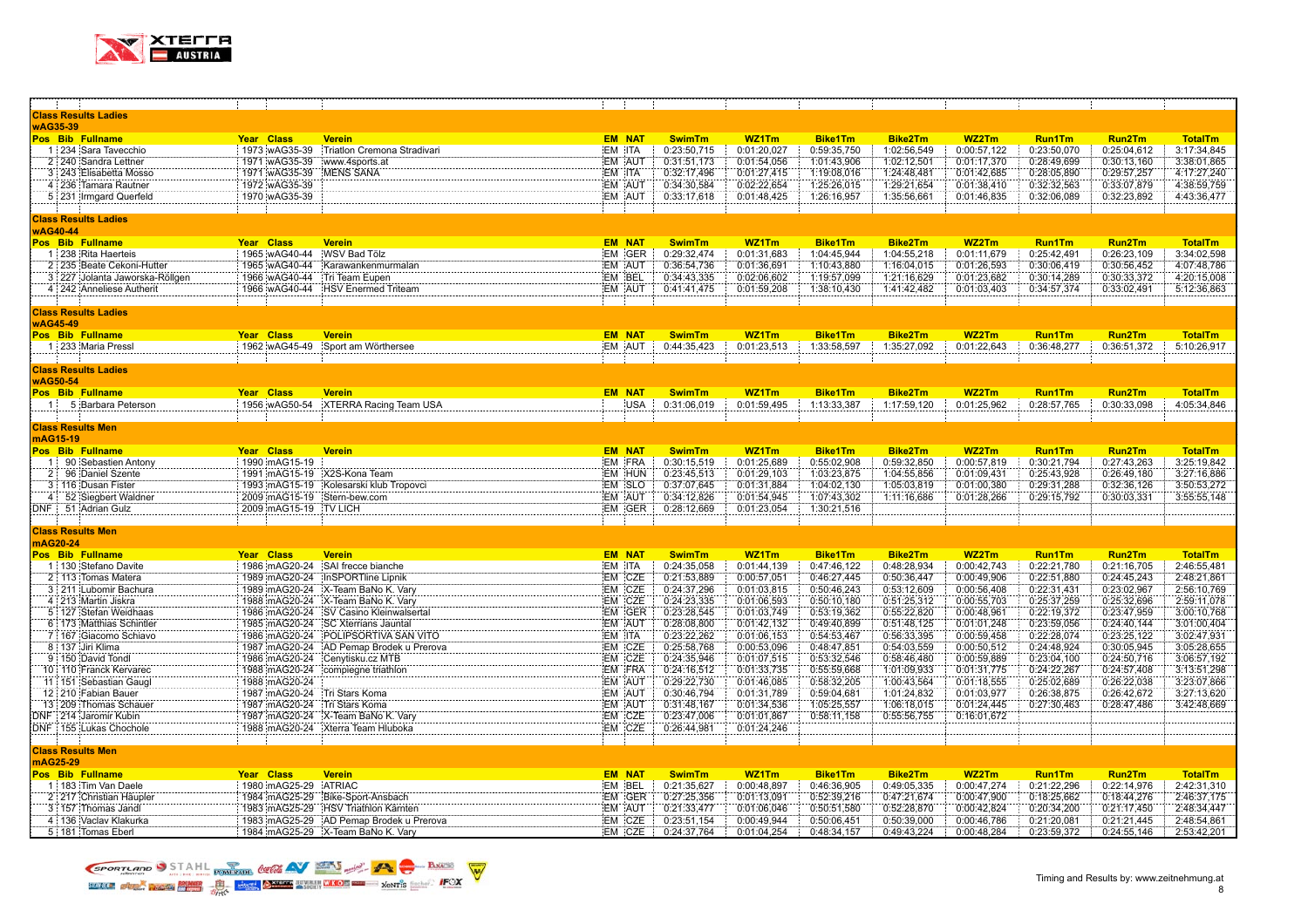

|          | 6 85 Josselin Flores                    |                                 | 1982 mAG25-29 Triathlon Olympique Club Cessonnais                                                                            | EM FRA                  | 0:22:28,290                | 0:01:04.651                | 0:51:21,145                | 0:52:56,151            | 0:00:53,137                | 0:22:20,543                | 0:23:08,186                | 2:54:12,103                |
|----------|-----------------------------------------|---------------------------------|------------------------------------------------------------------------------------------------------------------------------|-------------------------|----------------------------|----------------------------|----------------------------|------------------------|----------------------------|----------------------------|----------------------------|----------------------------|
| 7 :      | 74 Philipp Keller                       |                                 | 1983 mAG25-29 TNB Malterdingen                                                                                               | EM GER                  | 0:25:49,514                | 0:01:17,070                | 0:52:14,611                | 0:53:45,030            | 0:00:52,030                | 0:21:56,854                | 0:22:30,830                | 2:58:25,939                |
|          | 8 101 Csaba Peter Sipiczki              | 1983 mAG25-29 X2S Team Kona     |                                                                                                                              | EM HUN                  | 0:26:47,608                | 0:01:19,757                | 0:51:59,774                | 0:54:36,446            | 0:01:05,677                | 0:20:52,245                | 0:22:09,907                | 2:58:51,414                |
|          | 9 133 Roland Gallhammer                 |                                 | 1981 mAG25-29 HSV Trisport Ried                                                                                              | EM AUT                  | 0:25:11,333                | 0:01:24,994                | 0:52:57,747                | 0:55:56,840            | 0:01:08,429                | 0:22:50,959                | 0:22:40,977                | 3:02:11,279                |
|          | 10 194 Jacky Boisset                    | 1980 mAG25-29                   | <b>Inkospor</b>                                                                                                              | EM FRA                  | 0:30:39.434                | 0:00:59.542                | 0:51:25,888                | 0:53:39,405            | 0:01:02,847                | 0:21:58,689                | 0:22:45,058                | 3:02:30,863                |
|          | 11 49 Adrian Suitner                    |                                 | 1980 mAG25-29 NORA RACING TEAM                                                                                               | EM AUT                  | 0:27:18,004                | 0:01:19,394                | 0:53:09.073                | 0:54:36,105            | 0:01:02,652                | 0:22:48,104                | 0:23:11,433                | 3:03:24,765                |
|          | 12 129 Fabio Assandri                   |                                 | 1981 mAG25-29 protek triathlon rho                                                                                           | EM ITA                  | 0:23:47,543                | 0:01:51,315                | 0:53:49,629                | 0:56:29,218            | 0:01:08,722                | 0:23:22,591                | 0:23:17,006                | 3:03:46,024                |
|          | 13 160 Zsolt Horvath                    |                                 | 1982 mAG25-29 ELTE-POLYTHLON                                                                                                 | EM HUN                  | 0:26:46,935                | 0:02:03,068                | 0:52:58,333                | 0:55:41,723            | 0:01:07,788                | 0:22:52,796                | 0:23:45.512                | 3:05:16,155                |
|          | 14 158 Martin Hren                      |                                 | 1981 mAG25-29 NORA RACING TEAM                                                                                               | EM AUT                  | 0:28:15,592                | 0:00:54,435                | 0:55:19.032                | 0:54:31,066            | 0:00:48,241                | 0:23:14,162                | 0:24:11,319                | 3:07:13,847                |
|          | 15 80 Wouter Beckers                    | 1982 mAG25-29 UTO               |                                                                                                                              | EM BEL                  | 0:24:19,398                | 0:01:02,538                | 0:56:49,137                | 0:56:11,558            | 0:01:04,865                | 0:24:43,757                | 0:24:27,049                | 3:08:38,302                |
|          | 16: 117 Markus Krimbacher               | 1981 mAG25-29 Trialp Kitz       |                                                                                                                              | EM AUT                  | 0:30:49,493                | 0:01:10,562                | 0:58:20,250                | 1:01:56,940            | 0:00:57,977                | 0:24:25,982                | 0:25:50,093                | 3:23:31,297                |
|          | 17 104 Michael Traxlmayr                | 1983 mAG25-29                   |                                                                                                                              | EM AUT                  | 0:27:08,327                | 0:01:42,278                | 1:01:48,119                | 1:05:24,209            | 0:01:14,755                | 0:24:11,343                | 0:25:39,658                | 3:27:08,689                |
|          | 18 81 Pierre Jander                     |                                 | 1980 mAG25-29 La.Fa.Ce. Team Weiden                                                                                          | EM GER                  | 0:23:16,908                | 0:01:32,598                | 1:04:59,056                | 1:06:45,220            | 0:01:01,397                | 0:25:34,487                | 0:25:05,183                | 3:28:14,849                |
|          | 19 94 Zoltan Dobai                      |                                 | 1982 mAG25-29 X2S TEAM - KONA                                                                                                | EM HUN                  | 0:27:11,829                | 0:02:23.795                | 0:53:02,773                | 0:52:03,933            | 0:01:29,726                | 0:36:03,119                | 0:36:03,976                | 3:28:19,151                |
|          | 20 88 Robert Hierzmann                  |                                 |                                                                                                                              | EM AUT                  | 0:31:06,825                | 0:01:41,531                | 0:57:33,714                | 1:00:44,907            | 0:01:20,879                | 0:29:11,699                | 0:27:29,776                | 3:29:09,331                |
|          | 21 163 Giuseppe Modolo                  |                                 |                                                                                                                              | EM ITA                  | 0:32:26,730                | 0:01:54,972                | 1:03:56,429                | 1:05:25,496            | 0:01:34,465                | 0:25:40,437                | 0:26:36,388                | 3:37:34,917                |
|          | 22 56 Petr Houska                       | 1981 mAG25-29 SC Rudolfov       |                                                                                                                              | EM CZE                  | 0:29:02,465                | 0:01:54,472                | 1:02:05,426                | 1:05:47,063            | 0:01:44,634                | 0:32:49,083                | 0:31:06,051                | 3:44:29,194                |
|          | DNF   119 Stefan Kurz                   | 1981 mAG25-29 Trialp Kitz       |                                                                                                                              | EM AUT                  | 0:24:47,152                | 0:01:34,835                | 1:09:10,477                | 1:19:02,916            |                            |                            |                            |                            |
|          |                                         |                                 |                                                                                                                              |                         |                            |                            |                            |                        |                            |                            |                            |                            |
|          | <b>Class Results Men</b>                |                                 |                                                                                                                              |                         |                            |                            |                            |                        |                            |                            |                            |                            |
|          | mAG30-34                                |                                 |                                                                                                                              |                         |                            |                            |                            |                        |                            |                            |                            |                            |
|          | Pos Bib Fullname                        | Year Class                      | <b>Verein</b>                                                                                                                | <b>EM NAT</b>           | <b>SwimTm</b>              | WZ1Tm                      | <b>Bike1Tm</b>             | Bike2Tm                | WZ2Tm                      | <b>Run1Tm</b>              | Run2Tm                     | <b>TotalTm</b>             |
|          | 1 106 Medgyes Gabor                     | 1975 mAG30-34 X2S KONA TEAM     |                                                                                                                              | EM HUN                  | 0:23:03,724                | 0:01:29,576                | 0:51:39,623                | 0:53:22,756            | 0:00:55,937                | 0:19:59,056                | 0:21:08,128                | 2:51:38,800                |
|          | 2 124 Luca Molteni                      | 1977 mAG30-34 Ironlario Triatlo |                                                                                                                              | EM ITA                  | 0:24:29,529                | 0:01:00,973                | 0:48:20,306                | 0:51:23,183            | 0:00:56,906                | 0:22:28,396                | 0:24:27,378                | 2:53:06,671                |
|          | 3   135   Ales Dedek                    |                                 | 1975 mAG30-34 AD Pemap Brodek u Prerova                                                                                      | EM CZE                  | 0:28:24,045                | 0:01:00,961                | 0:50:13,576                | 0:50:40,191            | 0:01:06,732                | 0:20:14,380                | 0:21:34,702                | 2:53:14,587                |
|          | 4   120 Daniel Müller                   | 1978 mAG30-34 Team Runsport     |                                                                                                                              | EM AUT                  | 0:23:41,286                | 0:01:03,007                | 0:51:42,698                | 0:54:09,549            | 0:00:58,334                | 0:21:37,474                | 0:22:57,143                | 2:56:09,491                |
|          | 5 165 Herwig Reupichler                 | 1977 mAG30-34 SU TRI STYRIA     |                                                                                                                              | EM AUT                  | 0:23:44,830                | 0:01:38,398                | 0:53:43,069                | 0:56:26,338            | 0:01:11,211                | 0:22:34,221                | 0:22:43,921                | 3:02:01,988                |
|          | 6 53 Peter Bergh                        | 1975 mAG30-34 CICLOPIA          |                                                                                                                              | EM AUT                  | 0:32:20,426                | 0:01:44,940                | 0:50:54,249                | 0:51:36,706            | 0:01:12,048                | 0:22:29,741                | 0:23:12,174                | 3:03:30,284                |
|          | 7 19 Daniele Cantamessa                 | 1975 mAG30-34                   | peperoncino team                                                                                                             | EM ITA                  | 0:28:22,199                | 0:01:03.256                | 0:50:34,328                | 0:54:09,918            | 0:01:00,918                | 0:23:19,839                | 0:25:42,652                | 3:04:13,110                |
|          | 8 68 Stefan Stockreiter                 | 1979 mAG30-34 Rosegg            |                                                                                                                              | EM AUT                  | 0:29:59,635                | 0:01:22,255                | 0:52:21,414                | 0:53:56,939            | 0:00:50,214                | 0:23:21,849                | 0:23:53,293                | 3:05:45,599                |
|          | 9 59 Moritz Schlösser                   | 1977 mAG30-34 Team Cadion       |                                                                                                                              | EM GER                  | 0:27:19,195                | 0:01:15,190                | 0:54:02,251                | 0:55:16,904            | 0:01:03,242                | 0:23:18,396                | 0:23:41,233                | 3:05:56,411                |
|          | 10 180 Stephan Gottinger                | 1975 mAG30-34 www.4sports.at    |                                                                                                                              | EM AUT                  | 0:25:10,939                | 0:01:28,155                | 0:48:34,800                | 0:50:37,532            | 0:01:03,122                | 0:26:50,121                | 0:34:37,010                | 3:08:21,679                |
|          | 11 188 Johann Glabonjat                 |                                 | 1979 mAG30-34 SC Xterrians Jauntal                                                                                           | EM AUT                  | 0:25:51,968                | 0:01:28.346                | 0:56:16.262                | 0:58:47.850            | 0:00:53,186                | 0:25:27,644                | 0:27:28,915                | 3:16:14.171                |
|          | 12 170 Max Hofstätter                   | 1978 mAG30-34 SU TRI STYRIA     |                                                                                                                              | EM AUT                  | 0:26:20,399                | 0:01:13,912                | 0:56:23,666                | 0:56:30,039            | 0:01:01,712                | 0:27:28,461                | 0:29:28,070                | 3:18:26,259                |
|          | 13 147 Marco Mascheroni                 |                                 | 1977 mAG30-34 A TEAM TRIATHLON                                                                                               | EM ITA                  | 0:33:52,182                | 0:01:53,483                | 0:57:48,154                | 0:57:18,365            | 0:01:46,906                | 0:23:01,630                | 0:22:56,083                | 3:18:36,803                |
|          | 14 196 Tom Herremans                    | 1976 mAG30-34                   |                                                                                                                              | EM BEL                  | 0:27:50,556                | 0:01:43,220                | 0:55:51,336                | 0:59:44,852            | 0:01:32,829                | 0:25:43,159                | 0:26:55,863                | 3:19:21,815                |
|          | 15 60 Max Mullen                        | 1978 mAG30-34                   |                                                                                                                              | EM AUT                  | 0:28:44,894                | 0:01:13,537                | 0:59:19,978                | 1:03:49,357            | 0:01:24,121                | 0:26:49,766                | 0:29:24,594                | 3:30:46,247                |
|          | 16 184 Ingo Heilinger                   |                                 | 1976 mAG30-34 SC Xterrians Jauntal                                                                                           | EM AUT                  | 0:29:34,476                | 0:01:49,776                | 1:04:13,597                | 1:06:23,454            | 0:01:03,432                | 0:24:40,453                | 0:25:26,231                | 3:33:11,419                |
|          | 17 134 Leonardo Ricardez                | 1977 mAG30-34 Adelaide Valestc  |                                                                                                                              | MEX                     | 0:26:29,508                | 0:01:36.648                | 1:04:27,696                | 1:07:41,738            | 0:01:21,756                | 0:26:02,331                | 0:26:18,680                | 3:33:58,357                |
|          | 18 76 Cristian Argiolas                 | 1975 mAG30-34                   | SURVIVAL A.S.D.                                                                                                              | EM ITA                  | 0:33:10,522                | 0:02:03,696                | 1:02:54,085                | 1:03:23,933            | 0:01:25,145                | 0:25:20,685                | 0:27:34,851                | 3:35:52,917                |
|          | 19 132 Bernhard Posedu                  | 1975 mAG30-34                   | Union TriDevils                                                                                                              | EM AUT                  | 0:30:57,691                | 0:02:19,621                | 1:01:26,438                | 1:05:03,291            | 0:01:20,055                | 0:28:26,761                | 0:29:12,895                | 3:38:46,752                |
|          | 20 71 Christian Kainz                   | 1975 mAG30-34 BSV Roche Aktiv   | atletica avis castel san pietro<br> atletica avis castel san pietro<br> Trpi TEXIX XI                                        | EM AUT                  | 0:37:44,795                | 0:01:33,183                | 1:02:23,904                | 1:05:20,803            | 0:01:23,669                | 0:26:45,503                | 0:28:37,704                | 3:43:49,561                |
|          | 21 162 Alessandro Buonfiglioli          | 1976 mAG30-34                   |                                                                                                                              | EM ITA                  | 0:41:38,571                | 0:01:35,288                | 1:04:04,476                | 1:07:15.128            | 0:01:30,614                | 0:27:33,912                | 0:30:12,124                | 3:53:50,113                |
|          | 22 148 Christian Nutz                   |                                 | 1977 mAG30-34 TRI-TEAM Chaos Wien                                                                                            | EM AUT                  | 0:32:26,167                | 0:01:52,534                | 1:08:10,062                | 1:10:49,021            | 0:01:21,877                | 0:29:57,789                | 0:30:18,893                | 3:54:56,343                |
|          | 23 179 Michael Reitz                    |                                 | 1975 mAG30-34 xterra wetsuits - energy-lab-international                                                                     | EM GER                  | 0:29:39,451                | 0:01:53,996                | 1:11:52,868                | 1:14:17,732            | 0:01:12,588                | 0:28:14,798                | 0:30:02,163                | 3:57:13,596                |
|          | 24 58 Matteo Steri                      | 1979 mAG30-34 SURVIVAL A.S.D.   |                                                                                                                              | EM ITA                  | 0:27:41.258                | 0:01:28,431                | 1:12:13,204                | 1:21:08,027            | 0:01:26,405                | 0:27:13,993                | 0:27:43,393                | 3:58:54,711                |
| 25       | 61 Michael Reitinger                    | 1977 mAG30-34                   |                                                                                                                              | EM AUT                  | 0:32:09,273                | 0:02:41,792                | 1:07:25,351                | 1:17:25,431            | 0:02:09,263                | 0:28:50,603                | 0:29:02,187                | 3:59:43,900                |
|          | 26 178 Martin Sauerschnig               |                                 | 1976 mAG30-34 SC Xterrians Jauntal                                                                                           | EM AUT                  | 0:36:41,871                | 0:05:57,930                | 1:12:36,366                | 1:13:15,072            | 0:02:13,716                | 0:29:58,138                | 0:32:15,930                | 4:12:59,023                |
|          | 27 83 Massimo Marabese                  |                                 | 1977 mAG30-34 Triathlon Team Brianza<br>atletica avis castel san pietro<br> atletica avis castel san pietro                  | EM ITA                  | 0:31:53,527                | 0:02:09,022                | 1:09:28,917                | 1:19:37,752            | 0:01:36,664                | 0:35:03,603                | 0:36:45,140                | 4:16:34,625                |
|          | 28 174 Marco Pivello                    | 1975 mAG30-34                   |                                                                                                                              | EM ITA                  | 0:28:05,040                | 0:02:18,052                | 1:24:16,530                | 1:31:41,692            | 0:01:40,247                | 0:40:16,323                | 0:40:11,175                | 4:48:29,059                |
|          | 29 122 Brenden Keon                     | 1977 mAG30-34                   |                                                                                                                              | CAN                     | 0:37:39,741                | 0:03:00,609                | 1:30:20,348                | 1:32:05,555            | 0:01:57,404                | 0:34:45,643                | 0:33:01,248                | 4:52:50,548                |
|          | DNF 55 Oliver Schmich                   | 1979 mAG30-34 Donau - Wien      |                                                                                                                              | EM AUT                  | 0:21:05,765                | 0:01:53,439                |                            |                        | 1:28:41,992                |                            |                            |                            |
|          | DNF 192 Mauro Segat                     | 1978 mAG30-34 G. P. Triathlon   |                                                                                                                              | EM ITA                  | 0:21:38,087                | 0:01:23,952                | 0:53:40,215                |                        | 1:08:00,172                |                            |                            |                            |
|          | DNF   149 Marco Moroni                  |                                 | 1978 mAG30-34 A.R.C. Busto Arsizio<br>1975 mAG30-34 Panasonic Toughbook / Scott<br>1975 mAG30-34 Panasonic Toughbook / Scott | EM ITA                  | 0:25:05,035                | 0:01:20,212                | 0:56:12,017                |                        | 1:22:43,948                |                            |                            |                            |
|          | DNF 86 Paul Davies                      |                                 |                                                                                                                              | EM GBR                  | 0:29:35,612                | 0:01:20,293                | 0:27:38,297                |                        |                            |                            |                            |                            |
|          | DNF 169 Gianluca Trapana                | 1976 mAG30-34 AS TORINO3        |                                                                                                                              | EM ITA                  | 0:26:42,198                | 0:01:15,828                |                            |                        |                            |                            |                            |                            |
|          |                                         |                                 |                                                                                                                              |                         |                            |                            |                            |                        |                            |                            |                            |                            |
|          | <b>Class Results Men</b>                |                                 |                                                                                                                              |                         |                            |                            |                            |                        |                            |                            |                            |                            |
| mAG35-39 |                                         |                                 |                                                                                                                              |                         |                            |                            |                            |                        |                            |                            |                            |                            |
|          | Pos Bib Fullname<br>1 177 Fred Wuhrmann | Year Class                      | <b>Verein</b>                                                                                                                | <b>EM NAT</b><br>EM FRA | <b>SwimTm</b>              | WZ1Tm                      | <b>Bike1Tm</b>             | Bike2Tm<br>0:50:58,396 | WZ2Tm                      | <b>Run1Tm</b>              | Run2Tm                     | <b>TotalTm</b>             |
|          | .                                       | 1970 mAG35-39 F.A.R.T raideure  | 1973 mAG35-39 ASKO Tri Bürmoos                                                                                               | EM AUT                  | 0:23:00,798<br>0:24:37,017 | 0:00:59,126<br>0:01:21,093 | 0:48:04,141<br>0:55:21,909 | 0:56:32,795            | 0:00:52,122<br>0:00:47,169 | 0:21:43,118                | 0:21:31,800<br>0:21:51,224 | 2:47:09,501<br>3:01:40,938 |
|          | 2 70 Franz Lugstein                     | 1973 mAG35-39 Tri Team Flattach |                                                                                                                              | EM AUT                  | 0:27:20.774                | 0:01:10.191                | 0:53:26.870                | 0:55:43.156            | 0:01:05.115                | 0:21:09,731<br>0:22:42.055 | 0:23:03.674                | 3:04:31.835                |
|          | 3 182 Norbert Kappacher                 |                                 |                                                                                                                              |                         |                            |                            |                            |                        |                            |                            |                            |                            |
|          | 4 185 Tomas Kamrla                      | 1971 mAG35-39 J&T Sportteam     |                                                                                                                              | EM SVK                  | 0:24:02,693                | 0:01:32,557                | 0:54:23,466                | 0:56:35,856            | 0:01:18,278                | 0:24:08.099                | 0:26:29,254                | 3:08:30,203                |

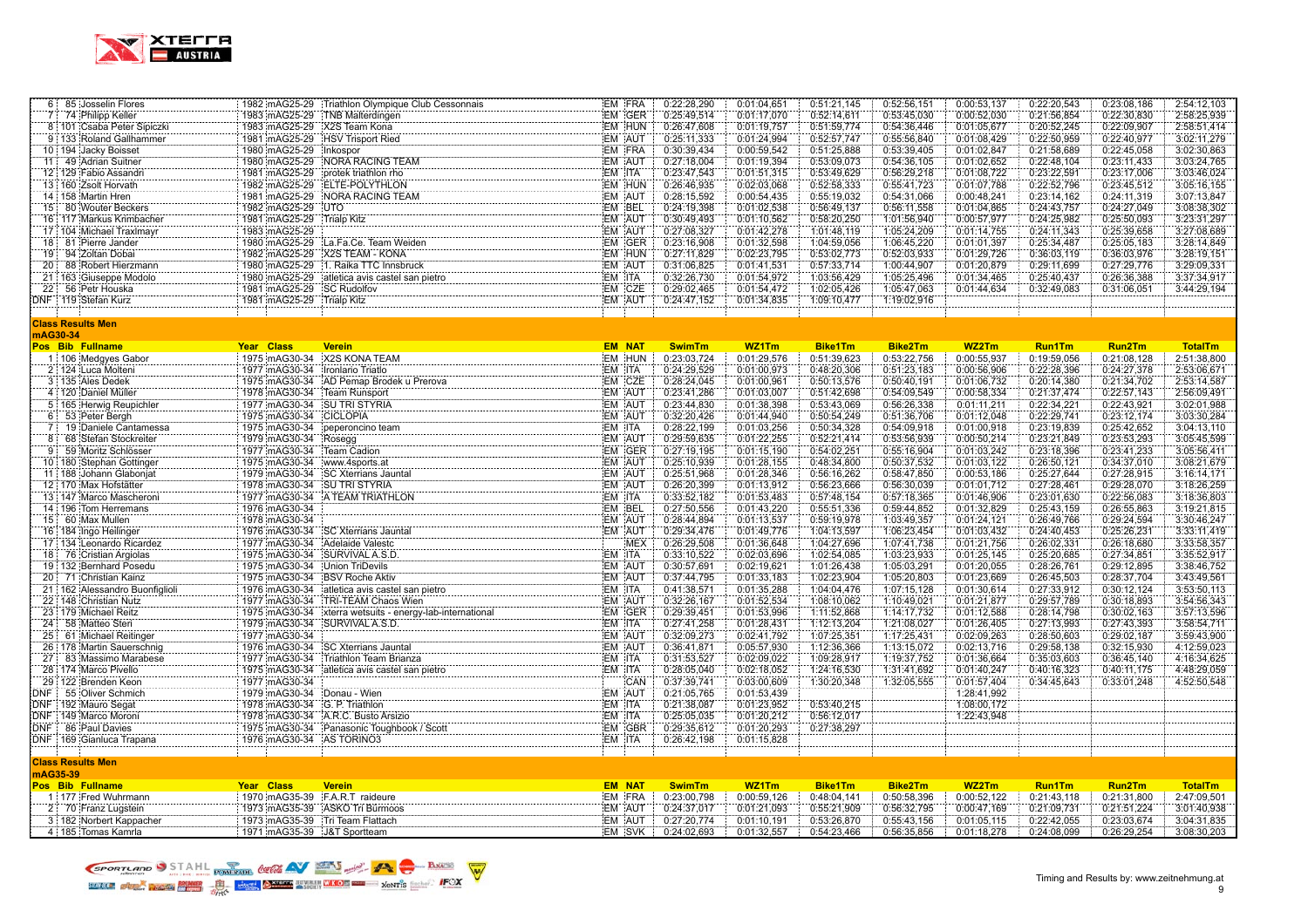

|          |          | 5 50 Andrea Baracchini      |                                | 1974 mAG35-39 ASD Cus Triathlon Udine      | EM ITA        |            | 0:28:41,755   | 0:01:39,724 | 0:53:35,255    | 0:55:29,074    | 0:01:38,002 | 0:24:29,728   | 0:25:26,255   | 3:10:59,793    |
|----------|----------|-----------------------------|--------------------------------|--------------------------------------------|---------------|------------|---------------|-------------|----------------|----------------|-------------|---------------|---------------|----------------|
|          |          | 6 99 Eric Ontini            | 1973 mAG35-39 freezone         |                                            | EM ITA        |            | 0:23:34,434   | 0:01:20,642 | 0:56:03,876    | 0:58:51,230    | 0:01:04,688 | 0:24:58,657   | 0:25:39,640   | 3:11:33,167    |
|          |          | 7 109 Giovanni Portoghese   |                                | 1974 mAG35-39 A TEAM TRIATHLON ASD         | EM ITA        |            | 0:26:22,328   | 0:01:16,024 | 0:56:12,445    | 0:57:39,583    | 0:01:05,747 | 0:24:28,975   | 0:26:07,638   | 3:13:12,740    |
|          |          | 8 159 Eiko Vogt             | 1973 mAG35-39 KSV Baunatal     |                                            | EM GER        |            | 0:24:28,644   | 0:01:02,362 | 0:59:12,888    | 1:03:02,613    | 0:00:47,679 | 0:22:11,476   | 0:22:53,383   | 3:13:39,045    |
|          |          | 9 166 Andrea Gabba          | 1973 mAG35-39 torino3          |                                            | EM ITA        |            | 0:27:42,665   | 0:01:13,277 | 0:58:04,839    | 1:00:35,212    | 0:01:17,778 | 0:26:38,257   | 0:25:38,222   | 3:21:10,250    |
|          |          | 10 54 David Houska          | 1973 mAG35-39 SC Meran         |                                            | EM ITA        |            | 0:29:50,818   | 0:01:40,639 | 1:04:05,467    | 1:02:18,818    | 0:01:29,070 | 0:23:40,631   | 0:23:45,315   | 3:26:50,758    |
|          |          | 11: 72 Günther Rampitsch    |                                | 1972 mAG35-39 RTM ASVO ÖAMTC LZ Klagenfurt | EM AUT        |            | 0:34:31,317   | 0:01:52,042 | 0:59:44,919    | 1:02:08,447    | 0:01:22,267 | 0:25:32,184   | 0:26:51,896   | 3:32:03,072    |
|          |          | 12 125 Markus Haidbauer     | 1973 mAG35-39                  |                                            | EM AUT        |            | 0:29:21,385   | 0:01:02,605 | 0:58:28,802    | 1:04:15,148    | 0:01:13,263 | 0:30:46,711   | 0:30:38,328   | 3:35:46,242    |
|          |          | 13 189 Olivier Bourhis      | 1972 mAG35-39                  | evreux triathlon                           | EM FRA        |            | 0:29:54,754   | 0:01:21,045 | 0:59:22,180    | 1:07:49.448    | 0:01:12,350 | 0:28:13,992   | 0:28:06,659   | 3:36:00,428    |
|          |          | 14 64 Jochen Massing        | 1973 mAG35-39                  | dertriathlon.com Fürstenfeld               | EM AUT        |            | 0:28:32,688   | 0:01:20,148 | 1:04:39,809    | 1:08:08,512    | 0:01:28,321 | 0:27:58,781   | 0:26:31,132   | 3:38:39,391    |
|          |          | 15 218 Andreas Hartenberger | 1972 mAG35-39                  |                                            | EM AUT        |            | 0:36:36,222   | 0:02:13,748 | 1:03:08,860    | 1:09:54,533    | 0:01:23,791 | 0:27:06,053   | 0:28:05,573   | 3:48:28,780    |
|          |          | 16 201 Dario Scortegagna    |                                | 1974 mAG35-39 ASD Olimpicaorle             | EM ITA        |            | 0:32:28,214   | 0:01:07,364 | 1:04:58,914    | 1:09:23,373    | 0:01:51,494 | 0:31:46,222   | 0:32:00,893   | 3:53:36,474    |
|          |          | 17 156 Nicola Rizzi         |                                | 1974 mAG35-39 ASD Cus Triathlon Udine      | EM ITA        |            | 0:25:41,414   | 0:02:57,220 | 1:07:35,950    | 1:17:29,961    | 0:02:00,911 | 0:27:43,680   | 0:30:16,617   | 3:53:45,753    |
|          |          | 18 145 Fulvio Bianchi       |                                | 1973 mAG35-39 A TEAM TRIATHLON             | EM ITA        |            | 0:34:09,582   | 0:01:38,876 | 1:07:57,383    | 1:10:07,777    | 0:01:34,246 | 0:28:53,314   | 0:30:37,408   | 3:54:58,586    |
|          |          | 19 112 Primoz Verbic        | 1973 mAG35-39                  | 3 K Sport                                  | EM SLO        |            | 0:31:25,990   | 0:03:01,301 | 1:10:55,051    | 1:14:18,918    | 0:01:44,405 | 0:30:41,255   | 0:31:53,328   | 4:04:00,248    |
|          |          | 20 187 Rich Muehlenbeck     | 1971 mAG35-39                  |                                            |               | <b>USA</b> | 0:30:56,821   | 0:02:22,358 | 1:09:11,104    | 1:21:50,882    | 0:01:33,358 | 0:28:54,117   | 0:29:45,981   | 4:04:34,621    |
|          |          | 21 200 Michael Zottl        | 1972 mAG35-39                  |                                            | EM AUT        |            | 0:35:55,955   | 0:01:36,598 | 1:09:34,203    | 1:15:01,339    | 0:01:45,872 | 0:29:57,938   | 0:34:03,978   | 4:07:55,883    |
|          |          | 22 205 Jakob Steinwender    | 1970 mAG35-39                  |                                            | EM AUT        |            | 0:38:44,576   | 0:02:24,411 | 1:11:44,565    | 1:18:42,916    | 0:01:51,833 | 0:28:51,123   | 0:30:56,327   | 4:13:15,751    |
|          |          | 23 82 Peter Himler          | 1973 mAG35-39                  |                                            | EM AUT        |            | 0:31:47,384   | 0:02:29,809 | 1:20:44,330    | 1:27:25,146    | 0:01:35,294 |               | 0:36:54,859   | 4:35:20,025    |
|          |          |                             |                                |                                            | EM ITA        |            |               |             |                | 1:30:29,405    |             | 0:34:23,203   |               |                |
|          |          | 24 193 Roberto Poli         | 1970 mAG35-39                  |                                            |               |            | 0:36:21,480   | 0:02:04,102 | 1:16:47,803    |                | 0:01:59,812 | 0:32:24,420   | 0:37:38,867   | 4:37:45,889    |
|          |          | 25 69 Hannes Hinteregger    | 1973 mAG35-39                  |                                            | EM AUT        |            | 0:34:27,960   | 0:03:17,855 | 1:21:27,293    | 1:24:02,020    | 0:02:21,420 | 0:36:51,854   | 0:35:32,666   | 4:38:01.068    |
|          |          | 26 92 Georg Mayer           | 1971 mAG35-39 residenz         |                                            | EM AUT        |            | 0:33:17,391   | 0:01:50,857 | 1:26:17,044    | 1:35:55,232    | 0:01:46,522 | 0:32:06,961   | 0:32:23,243   | 4:43:37,250    |
|          |          | DNF 204 Aldo Baldessari     |                                | 1970 mAG35-39 A.S.D. Triathlon 3V Bozen    | EM ITA        |            | 0:32:16,941   | 0:02:35,665 |                |                |             |               |               |                |
|          |          |                             |                                |                                            |               |            |               |             |                |                |             |               |               |                |
|          |          | <b>Class Results Men</b>    |                                |                                            |               |            |               |             |                |                |             |               |               |                |
|          | mAG40-44 |                             |                                |                                            |               |            |               |             |                |                |             |               |               |                |
|          |          | Pos Bib Fullname            | Year Class                     | <b>Verein</b>                              | <b>EM NAT</b> |            | <b>SwimTm</b> | WZ1Tm       | <b>Bike1Tm</b> | <b>Bike2Tm</b> | WZ2Tm       | <b>Run1Tm</b> | <b>Run2Tm</b> | <b>TotalTm</b> |
|          |          | 1:171 Gerald Will           | 1968 mAG40-44 www.4sports.at   |                                            | EM AUT        |            | 0:21:15,495   | 0:00:48,468 | 0:47:16,105    | 0:49:35,584    | 0:00:45,679 | 0:23:19,629   | 0:23:33,947   | 2:46:34,907    |
|          |          | 2 91 Robert Hotter          |                                | 1969 mAG40-44 Nora Racing Team NO          | EM AUT        |            | 0:26:48,998   | 0:01:20,877 | 0:49:21,119    | 0:48:49,414    | 0:00:47,032 | 0:21:00,543   | 0:21:25,615   | 2:49:33,598    |
|          |          | 3 75 Georg Berndorfer       | 1967 mAG40-44 www.4sports.at   |                                            | EM AUT        |            | 0:27:30,966   | 0:00:58,043 | 0:48:33,710    | 0:50:44,568    | 0:00:54,848 | 0:21:15,102   | 0:22:04,813   | 2:52:02,050    |
|          |          | 4 146 Heiner Zickl          | 1965 mAG40-44 CIS Amberg       |                                            | EM GER        |            | 0:28:54,116   | 0:01:18,884 | 0:53:06,560    | 0:53:37,115    | 0:01:08,792 | 0:22:45,692   | 0:22:39,785   | 3:03:30,944    |
|          |          | 5 114 Michael Friedrich     | 1966 mAG40-44 XPS Ironteam     |                                            | EM AUT        |            | 0:28:49,094   | 0:01:21,335 | 0:51:54,687    | 0:53:53,958    | 0:01:08,886 | 0:24:32,104   | 0:24:38,367   | 3:06:18,431    |
|          |          | 6 107 Libor Mencik          | 1965 mAG40-44 ENERVIT TEAM     |                                            | EM CZE        |            | 0:29:01,995   | 0:00:53,571 | 0:54:04,161    | 0:55:48,299    | 0:01:02,335 | 0:23:10,679   | 0:23:34,809   | 3:07:35,849    |
|          |          | 7 141 Peter Pribernig       |                                | 1966 mAG40-44 SC Xterrians Jauntal         | EM AUT        |            | 0:28:58,129   | 0:01:59,201 | 0:52:22,840    | 0:54:21,374    | 0:01:22,251 | 0:25:52,682   | 0:25:58,283   | 3:10:54,760    |
|          |          | 8 102 Sandor Dezsö          |                                | 1965 mAG40-44 X2S TEAM KONA                | EM HUN        |            | 0:28:26.773   | 0:01:22.374 | 0:58:50,531    | 0:58:56.930    | 0:01:05.317 | 0:21:49.468   | 0:22:14.742   | 3:12:46,135    |
|          |          | 9 140 Stefano Emanuelle     |                                | 1969 mAG40-44 PIANETA ACQUA                | EM ITA        |            | 0:26:50,072   | 0:01:13,537 | 0:54:32,808    | 0:59:36,448    | 0:00:51,981 | 0:25:15,755   | 0:25:02,177   | 3:13:22,778    |
|          |          | 10 100 Viktor Tóth          |                                | 1969 mAG40-44 X2S-KONA TEAM                | EM HUN        |            | 0:26:40,834   | 0:01:27,871 | 0:57:05,579    | 1:03:06,663    | 0:01:33,720 | 0:27:00,881   | 0:27:16,954   | 3:24:12,502    |
|          |          | 11 62 Roman Huber           | 1968 mAG40-44 SC 53 Landshut   |                                            | EM GER        |            | 0:27:27,951   | 0:01:55,154 | 0:57:10,834    | 0:59:08,202    | 0:01:10,108 | 0:28:24,158   | 0:30:00,823   | 3:25:17,230    |
|          |          | 12: 115 Stefano Rosa Uliana | 1967 mAG40-44                  | Maniago                                    | EM ITA        |            | 0:35:19,735   | 0:02:02,481 | 0:58:57,243    | 0:59:09,435    | 0:01:40,759 | 0:24:16,003   | 0:24:10,615   | 3:25:36,271    |
|          |          | 13 219 Michael Wielitsch    | 1965 mAG40-44                  |                                            | EM AUT        |            | 0:33:21,920   | 0:01:48,354 | 0:57:52,657    | 1:02:59,234    | 0:01:14,622 | 0:27:43,894   | 0:29:02,914   | 3:34:03,595    |
|          |          | 14 128 Günter Poßegger      | 1966 mAG40-44 Antik Poßegger   |                                            | EM AUT        |            | 0:32:13.037   | 0:01:47,772 | 1:03:28,121    | 1:02:25,255    | 0:01:31,448 | 0:26:00,762   | 0:27:07.013   | 3:34:33,408    |
|          |          | 15 208 Peter Lettner        | 1965 mAG40-44 www.4sports.at   |                                            | EM AUT        |            | 0:32:02,629   | 0:02:05,288 | 0:58:30,791    | 0:59:54,787    | 0:01:39,902 | 0:30:08,981   | 0:32:12,382   | 3:36:34,760    |
|          |          | 16 126 Rüdiger Verwanger    | 1968 mAG40-44 bike for david   |                                            | EM AUT        |            | 0:35:04,284   | 0:02:22,304 | 1:00:11,567    | 1:05:21,954    | 0:01:24,610 | 0:28:43,674   | 0:28:51,232   | 3:41:59,625    |
|          |          | 17 78 Cristiano Colombo     | 1969 mAG40-44                  | csa gorizia triathlon                      | EM ITA        |            | 0:28:55.765   | 0:01:29.837 | 1:03:52,772    | 1:09:14,561    | 0:01:19,135 | 0:31:07,338   | 0:32:11,723   | 3:48:11,131    |
|          |          | 18 108 Thomas Sabbas        | 1965 mAG40-44                  |                                            | EM AUT        |            | 0:38:06,248   | 0:02:20.048 | 1:02:10,484    | 1:08:15,241    | 0:01:38,399 | 0:29:41,289   | 0:30:38,248   | 3:52:49,957    |
|          |          | 19 57 Richard Costello      | 1967 mAG40-44                  |                                            |               | <b>USA</b> | 0:27:29,190   | 0:03:02,103 | 1:21:06,705    | 1:29:52,248    | 0:01:46,645 | 0:42:28,388   | 0:38:05,545   | 4:43:50,824    |
|          |          | DNF 118 Peter Huber         | 1968 mAG40-44                  | Trialp Kitz                                | EM AUT        |            | 0:31:07,906   | 0:01:38,622 |                |                |             |               |               |                |
|          |          | DNF 175 Andreo Marchesini   |                                | 1969 mAG40-44 A TEAM TRIATHLON             | EM ITA        |            |               | 2:36:21,836 |                |                |             |               |               |                |
|          |          |                             |                                |                                            |               |            |               |             |                |                |             |               |               |                |
|          |          | <b>Class Results Men</b>    |                                |                                            |               |            |               |             |                |                |             |               |               |                |
| mAG45-49 |          |                             |                                |                                            |               |            |               |             |                |                |             |               |               |                |
|          |          | Pos Bib Fullname            | Year Class                     | <b>Verein</b>                              | <b>EM NAT</b> |            | <b>SwimTm</b> | WZ1Tm       | <b>Bike1Tm</b> | <b>Bike2Tm</b> | WZ2Tm       | <b>Run1Tm</b> | Run2Tm        | <b>TotalTm</b> |
|          |          | 1 212 Pavel Santo           |                                | 1962 mAG45-49 X-Team BaNo K. Vary          | EM CZE        |            | 0:29:23,080   | 0:01:06.940 | 0:52:07,983    | 0:53:42,936    | 0:01:01,381 | 0:22:42,505   | 0:23:30,777   | 3:03:35,602    |
|          |          | 2 154 Maximilian Zdouc      |                                | 1962 mAG45-49 sport-am-woerthersee         | EM AUT        |            | 0:34:15,229   | 0:01:09,620 | 0:52:54,991    | 0:56:38,075    | 0:01:03,727 | 0:22:25,572   | 0:23:12.278   | 3:11:39,492    |
|          |          | 3 203 Armand Surwito        |                                | 1961 mAG45-49 AZS AWF Katowice             | EM POL        |            | 0:26:35,299   | 0:01:13,827 | 0:56:10,670    | 0:59:46,883    | 0:01:05,913 | 0:24:38,316   | 0:26:09,032   | 3:15:39,940    |
|          |          | 4 87 Gerhard Hackl          | 1962 mAG45-49 ATSV TRI Ternitz |                                            | EM AUT        |            | 0:31:34,794   | 0:01:17,117 | 0:56:59,259    | 0:57:45,766    | 0:00:59,937 | 0:23:29,956   | 0:24:59,588   | 3:17:06,417    |
|          |          | 5 152 Michael Olipitz       | 1961 mAG45-49                  | Team Grenzenlos - Polizei                  | EM AUT        |            | 0:33:51,582   | 0:01:24,117 | 0:57:40,152    | 1:00:19,319    | 0:01:12,118 | 0:25:22,176   | 0:25:31,203   | 3:25:20,667    |
|          |          | 6 67 Julius Vincze          | 1962 mAG45-49                  |                                            | EM AUT        |            | 0:31:35,780   | 0:01:45,210 | 0:58:24,946    | 1:02:02,781    | 0:01:41,609 | 0:25:39,766   | 0:26:01,859   | 3:27:11,951    |
|          |          | 7 202 Philippe Coral        | 1960 mAG45-49 Piranhas Dieppe  |                                            | EM FRA        |            | 0:34:34,715   | 0:01:55,389 | 1:01:20,584    | 1:04:30,147    | 0:01:12,886 | 0:26:14,727   | 0:28:10,051   | 3:37:58,499    |
|          |          | 8 215 Gilbert Hödl          |                                | 1961 mAG45-49 TRI Klosterneuburg EKTC      | EM AUT        |            | 0:28:20,451   | 0:01:32,055 | 1:03:40,536    | 1:07:47,685    | 0:01:13,657 | 0:27:49,904   | 0:28:43,421   | 3:39:07,709    |
|          |          | 9 143 Gerhard Stampfer      |                                | 1960 mAG45-49 ARBO ASKO RC Feld am See     | EM AUT        |            | 0:37:56,647   | 0:02:41,550 | 1:01:09,921    | 1:02:28,120    | 0:01:36,702 | 0:26:33,870   | 0:27:23,629   | 3:39:50,439    |
|          |          | 10 97 Herwig Stotz          |                                | 1962 mAG45-49 Sport am Wörthersee          | EM AUT        |            | 0:32:56,125   | 0:02:15,132 | 1:03:26,122    | 1:09:34,001    | 0:01:38,510 | 0:29:59,089   | 0:32:35,505   | 3:52:24,484    |
|          |          | 11 195 Rolf Graae           | 1962 mAG45-49 KTK 86           |                                            | EM DNK        |            | 0:35:45,973   | 0:01:19,471 | 1:04:54,726    | 1:14:31,506    | 0:01:36,344 | 0:31:33,359   | 0:31:54,119   | 4:01:35,498    |
|          |          |                             |                                |                                            |               |            |               |             |                |                |             |               |               |                |

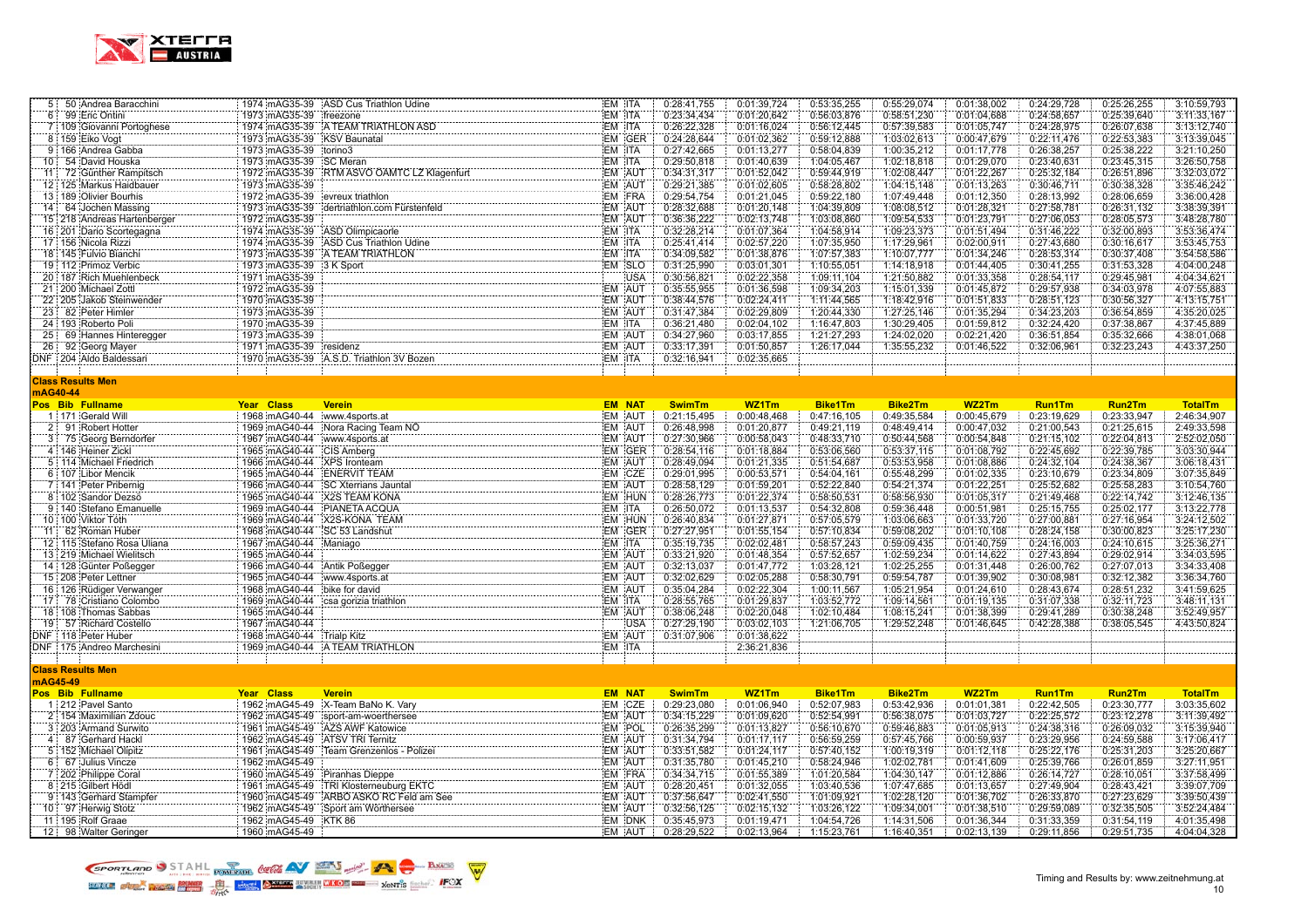

|                        | 13 142 Massimo Randi                       |                           | 1964 mAG45-49 atletica avis castel san pietro           | EM ITA           | 0:29:43,364                | 0:01:10,111                | 1:11:58,714                | 1:15:46,748                | 0:00:50,039                | 0:30:51,229                | 0:35:16,671                | 4:05:36,876                |
|------------------------|--------------------------------------------|---------------------------|---------------------------------------------------------|------------------|----------------------------|----------------------------|----------------------------|----------------------------|----------------------------|----------------------------|----------------------------|----------------------------|
|                        | 14 207 Vlastislav Krenický                 | 1962 mAG45-49 KAMA Presov |                                                         | EM SVK           | 0:42:17,320                | 0:01:26,489                | 1:10:31,341                | 1:11:38,114                | 0:01:39,363                | 0:29:28,005                | 0:29:22,887                | 4:06:23,519                |
|                        | 15 93 Jürgen Fehrenbach                    |                           | 1964 mAG45-49 TVG Germania Kaiserau                     | EM GER           | 0:29:09,857                | 0:01:45,603                | 1:19:04,859                | 1:27:58,511                | 0:01:32,100                | 0:30:35,927                | 0:32:04,314                | 4:22:11,171                |
|                        |                                            |                           |                                                         |                  |                            |                            |                            |                            |                            |                            |                            |                            |
|                        | <b>Class Results Men</b>                   |                           |                                                         |                  |                            |                            |                            |                            |                            |                            |                            |                            |
|                        | mAG50-54                                   |                           |                                                         |                  |                            |                            |                            |                            |                            |                            |                            |                            |
|                        | Pos Bib Fullname                           | <b>Year Class</b>         | <b>Verein</b>                                           | <b>EM NAT</b>    | <b>SwimTm</b>              | WZ1Tm                      | <b>Bike1Tm</b>             | <b>Bike2Tm</b>             | WZ2Tm                      | <b>Run1Tm</b>              | Run <sub>2</sub> Tm        | <b>TotalTm</b>             |
|                        | 1 206 Reinhold Garnitschnig                | 1957 mAG50-54             | RTM ASVÖ ÖAMTC LZ Klagenfurt                            | EM AUT           | 0:24:57,791                | 0:01:11,135                | 1:04:26,721                | 1:06:41,469                | 0:01:02,041                | 0:21:05,668                | 0:22:31,150                | 3:21:55,975                |
|                        | 2 66 Josef Huber                           | 1956 mAG50-54             | <b>TSV BAd Endorf</b>                                   | EM GER           | 0:29:53,167                | 0:01:23,573                | 0:58:37,258                | 1:00:41,358                | 0:01:01,502                | 0:25:06,302                | 0:26:58,716                | 3:23:41,876                |
|                        |                                            |                           |                                                         |                  |                            |                            |                            |                            |                            |                            |                            |                            |
|                        | <b>Class Results Men</b>                   |                           |                                                         |                  |                            |                            |                            |                            |                            |                            |                            |                            |
|                        | nAG50-54                                   |                           |                                                         |                  |                            |                            |                            |                            |                            |                            |                            |                            |
|                        | Pos Bib Fullname                           | Year Class                | <b>Verein</b>                                           | <b>EM NAT</b>    | <b>SwimTm</b>              | WZ1Tm                      | <b>Bike1Tm</b>             | <b>Bike2Tm</b>             | WZ2Tm                      | <b>Run1Tm</b>              | Run2Tm                     | <b>TotalTm</b>             |
|                        | 1 111 Fabrizio Zanetti                     | 1958 mAG50-54             | csa gorizia triathlon                                   | EM ITA           | 0:33:31,573                | 0:02:34,670                | 1:07:10,571                | 1:11:34,967                | 0:02:08,379                | 0:27:51,367                | 0:31:31,276                | 3:56:22,803                |
|                        | 2 103 Valerio Curridori                    | 1953 mAG55-59             | Triathlon Sassari                                       | EM ITA           | 0:31:41,718                | 0:01:49,160                | 1:04:17,436                | 1:00:40,784                | 0:01:15,433                | 0:26:15,164                | 0:27:47,972                | 3:33:47,667                |
|                        |                                            |                           |                                                         |                  |                            |                            |                            |                            |                            |                            |                            |                            |
|                        | <b>Class Results Men</b>                   |                           |                                                         |                  |                            |                            |                            |                            |                            |                            |                            |                            |
| mPro                   |                                            |                           |                                                         |                  |                            |                            |                            |                            |                            |                            |                            |                            |
|                        | Pos Bib Fullname                           | Year Class                | <b>Verein</b>                                           | <b>EM NAT</b>    | <b>SwimTm</b>              | WZ1Tm                      | <b>Bike1Tm</b>             | <b>Bike2Tm</b>             | WZ2Tm                      | <b>Run1Tm</b>              | Run <sub>2</sub> Tm        | <b>TotalTm</b>             |
| $-11$                  | 2 Franky Batelier                          | 1978 mPro                 | Peperoncino Team                                        | EM FRA           | 0:20:16,915                | 0:00:46,257                | 0:42:19,623                | 0:44:15,644                | 0:00:41,186                | 0:18:29,604                | 0:19:56,012                | 2:26:45,241                |
| 2:                     | 7 Karel Zadak                              | 1978 mPro                 | Tri LAMY                                                | EM CZE           | 0:21:49,321                | 0:01:02,120                | 0:41:54,541                | 0:44:17,053                | 0:00:43,922                | 0:19:31,485                | 0:20:00,205                | 2:29:18,647                |
| 3:<br>$\mathbf{A}$ :   | 6 Sam Gardner                              | 1975 mPro                 | Snow and Rock/ Panasonic                                | <b>EM GBR</b>    | 0:23:15.353                | 0:00:46.868                | 0:41:32,871                | 0:43:25.791                | 0:00:46.151                | 0:19:32.038                | 0:20:23,137                | 2:29:42.209                |
|                        | 10 Olivier Marceau                         | 1973 mPro                 | Saint Raphael                                           | EM CH            | 0:20:23,167                | 0:00:43,287                | 0:43:35,799                | 0:46:00,681                | 0:00:46,263                | 0:19:49,415                | 0:19:22,953                | 2:30:41,565                |
| 5                      | 23 Nico Pfitzenmaier                       | 1971 mPro                 | TU Kaiserau e.V.                                        | EM GER           | 0:23:27,085                | 0:00:48,604                | 0:42:30,145                | 0:43:29,936                | 0:00:41,055                | 0:20:08,106                | 0:19:57,283                | 2:31:02,214                |
|                        | 6 22 Yeray Luxem<br>4 Felix Schumann       | 1986 mPro<br>1982 mPro    |                                                         | EM BEL<br>EM GER | 0:20:50,284<br>0:20:16,146 | 0:00:53,164<br>0:00:53,943 | 0:44:19,986<br>0:44:43,101 | 0:46:38,767<br>0:46:39,698 | 0:00:50,628<br>0:00:40,870 | 0:18:23,625<br>0:18:55,766 | 0:19:37,443<br>0:20:43,442 | 2:31:33,897<br>2:32:52,966 |
| 7:                     |                                            |                           | German Cross team                                       | EM GER           |                            |                            |                            |                            |                            |                            |                            | 2:35:39.442                |
| 8:                     | 3 Ronny Dietz                              | 1978 mPro                 | German Cross Team                                       |                  | 0:20:29,683                | 0:01:07,591                | 0:44:42,782                | 0:46:02,056                | 0:00:43,868                | 0:20:18.183                | 0:22:15,279                |                            |
| -9<br>10               | 24 Mikko Vastaranta                        | 1982 mPro<br>1983 mPro    | Tristadi                                                | EM FIN<br>EM SVK | 0:20:01,144<br>0:21:50,087 | 0:01:01.288<br>0:00:56,373 | 0:44:32,369<br>0:46:31,305 | 0:47:59,422<br>0:47:39,639 | 0:00:45,578<br>0:00:49,902 | 0:21:11,036<br>0:20:20,606 | 0:21:16,063<br>0:20:03,644 | 2:36:46,900<br>2:38:11,556 |
|                        | 9 Tomas Jurkovic<br>11 11: Jan Kubicek     | 1980 mPro                 | Triklub FTVS Bratislava<br>Specialized/RedBull          | EM CZE           | 0:23:15,570                | 0:00:53,917                | 0:44:41,670                | 0:46:52,606                | 0:00:44,670                | 0:20:19,262                | 0:21:51,877                | 2:38:39,572                |
|                        | 12: 18 Paul Embrechts                      |                           |                                                         |                  |                            |                            |                            | 0:48:00.503                |                            |                            |                            | 2:40:07,725                |
|                        |                                            | 1976 mPro                 | <b>HETRIC</b>                                           | EM BEL           | 0:21:53,287                | 0:00:58,929                | 0:46:17,417                |                            | 0:01:02,276<br>0:00:47,466 | 0:19:55,164                | 0:22:00,149                |                            |
| 13:                    | 16 Tim McDowell<br>14 27 Michael Szymoniuk | 1976 mPro                 | Inov8.com                                               | EM GBR<br>EM AUT | 0:23:17,704<br>0:22:47,886 | 0:00:56,981<br>0:00:53,079 | 0:48:04,643<br>0:47:58,213 | 0:48:59,203<br>0:50:53,568 | 0:00:42,010                | 0:21:13,152<br>0:20:52,586 | 0:21:59,812<br>0:21:30,336 | 2:45:18,961<br>2:45:37,678 |
| 15 <sup>1</sup>        | 21 Jens Buder                              | 1984 mPro<br>1973 mPro    | Nora Racing Team<br>German Cross Team                   | EM GER           | 0:25:02,147                | 0:01:09,430                | 0:47:10,964                | 0:49:39,110                | 0:01:00,515                | 0:21:03,279                | 0:21:25,003                | 2:46:30,448                |
|                        |                                            |                           |                                                         |                  |                            |                            |                            |                            |                            |                            |                            |                            |
| 16:<br>17 <sub>1</sub> | 26 Jim McConnel<br>15 Graham Wadsworth     | 1973 mPro<br>1982 mPro    | Driven to Tri / Planet X<br>My Life Personal Training   | EM GBR<br>EM GBR | 0:26:15,008<br>0:25:37,914 | 0:00:55,602<br>0:01:02.058 | 0:48:22,543<br>0:49:18,382 | 0:48:09,867<br>0:49:26,572 | 0:00:49,864<br>0:00:47,291 | 0:20:55,749<br>0:20:20,583 | 0:21:07,029<br>0:20:52,087 | 2:46:35,662<br>2:47:24,887 |
| 18                     | 8 Peter Mosny                              | 1987 mPro                 | Road Runners Weiz                                       | EM SVK           | 0:23:16,372                | 0:00:54,537                | 0:47:10,093                | 0:51:13,868                | 0:00:42,544                | 0:22:00,453                | 0:25:00,133                | 2:50:18,000                |
| 19 <sup>1</sup>        | 25 Matus Jurecka                           | 1979 mPro                 | T.A.T. Martin                                           | EM SVK           | 0:28:21.347                | 0:01:07.525                | 0:51:07,762                | 0:52:29,049                | 0:01:06,859                | 0:22:49,044                | 0:22:25,859                | 2:59:27,445                |
| 20                     | 13 Ole Vinnergaard                         | 1980 mPro                 | KTK86                                                   | EM DNK           | 0:20:09,049                | 0:00:57,063                | 0:57:18,005                | 0:57:04,264                | 0:01:06,222                | 0:21:53,533                | 0:23:00,680                | 3:01:28,816                |
| JNF                    | 14 Llewellyn Holmes                        | 1982 mPro                 |                                                         | EM GBR           | 0:23:46,678                | 0:01:03,191                | 0:52:18,048                |                            | 0:44:43,371                |                            |                            |                            |
| DNF                    | 1 Michi Weiss                              | 1981 mPro                 | CML Fincon SV                                           | EM AUT           | 0:23:05,846                | 0:00:53,678                |                            |                            |                            |                            |                            |                            |
|                        |                                            |                           |                                                         |                  |                            |                            |                            |                            |                            |                            |                            |                            |
|                        | <u>Results Staffel Men</u>                 |                           |                                                         |                  |                            |                            |                            |                            |                            |                            |                            |                            |
|                        | Pos Bib Fullname                           | <b>Class</b><br>Year      | <b>Verein</b>                                           | <b>EM NAT</b>    | <b>SwimTm</b>              | WZ1Tm                      | <b>Bike1Tm</b>             | <b>Bike2Tm</b>             | WZ2Tm                      | <b>Run1Tm</b>              | <b>Run2Tm</b>              | <b>TotalTm</b>             |
|                        | 1 76 Pongratz Touristik                    | Staffel                   | Gregor Gatterer, Domenik Preschern, Christopher Harrich | AUT              | 0:21:26,670                | 0:01:02,640                | 0:54:24,362                | 0:56:34,119                | 0:00:46,794                | 0:22:22,171                | 0:24:16,889                | 3:00:53,645                |
|                        | 2 72 XTERRA WETSUITS - TriDevils           | Staffel                   | Stefan Tesar, Herwig Posedu, Stefan Tesar               | AUT              | 0:22:44,587                | 0:00:51,943                | 1:03:59,242                | 1:11:07,028                | 0:00:39,360                | 0:22:21,977                | 0:22:42,771                | 3:24:26,908                |
|                        | www.thebushwalkers.at<br>$3 \cdot 71$      | Staffel                   | Rene Kramer, Bernd Jäger, Bernd Taferner                | AUT              | 0:32:37,385                | 0:00:56,313                | 1:08:11,496                | 1:09:16,076                | 0:00:41,751                | 0:27:00,865                | 0:29:37,985                | 3:48:21,871                |
|                        | 4.67<br>mariteam                           | Staffel                   | Peter Ettl, Horst Schubert, Gert Rieger                 | AUT              | 0:43:17,850                | 0:01:04,910                | 1:05:23,387                | 1:10:47,615                | 0:00:45,087                | 0:24:21,885                | 0:25:50,506                | 3:51:31,240                |
|                        | 5 70 www.thebushwalkers.at                 | Staffel                   | Marco Rebernig, Gernot Jäger, Michael Zwantschko        | AUT              | 0:32:50,476                | 0:00:54,846                | 1:10:20,691                | 1:12:08,898                | 0:00:42,350                | 0:32:13,833                | 0:38:02,702                | 4:07:13,796                |
| DQ :                   | 75 Triathlon Team Tarvisio                 | Staffel                   | Alessandro Gottardis, Enrico Tortul, Elia Della Pietra  | <b>ITA</b>       | 0:28:35,004                | 0:00:54,264                | 0:16:11,055                | 0:51:48,310                | 0:00:43,312                | 0:20:28,027                | 0:21:32,491                | 2:20:12,463                |
|                        |                                            |                           |                                                         |                  |                            |                            |                            |                            |                            |                            |                            |                            |
|                        | Results Staffel Ladies                     |                           |                                                         |                  |                            |                            |                            |                            |                            |                            |                            |                            |
|                        | Pos Bib Fullname                           | <b>Class</b><br>Year      | <b>Verein</b>                                           | <b>EM NAT</b>    | <b>SwimTm</b>              | WZ1Tm                      | <b>Bike1Tm</b>             | <b>Bike2Tm</b>             | WZ2Tm                      | <b>Run1Tm</b>              | Run2Tm                     | <b>TotalTm</b>             |
|                        | 1 68 SU TRI STYRIA HSS                     | Staffel                   | Heidi Hahn, Sabine Lattinger, Sigrid Grillitsch         | AUT              | 0:33:08,679                | 0:00:49,475                | 1:09:38,745                | 1:13:12,237                | 0:00:48,865                | 0:28:30,431                | 0:28:22,280                | 3:54:30,712                |
|                        |                                            |                           |                                                         |                  |                            |                            |                            |                            |                            |                            |                            |                            |
|                        |                                            |                           |                                                         |                  |                            |                            |                            |                            |                            |                            |                            |                            |
|                        |                                            |                           |                                                         |                  |                            |                            |                            |                            |                            |                            |                            |                            |
|                        |                                            |                           |                                                         |                  |                            |                            |                            |                            |                            |                            |                            |                            |
|                        |                                            |                           |                                                         |                  |                            |                            |                            |                            |                            |                            |                            |                            |
|                        |                                            |                           |                                                         |                  |                            |                            |                            |                            |                            |                            |                            |                            |
|                        | <b>EUROPAMEISTERSCHAFT</b>                 |                           |                                                         |                  |                            |                            |                            |                            |                            |                            |                            |                            |
|                        | <b>Total Results EM</b>                    |                           |                                                         |                  |                            |                            |                            |                            |                            |                            |                            |                            |
|                        | Pos Bib Fullname                           | Year Class                | <b>Verein</b>                                           | <b>EM NAT</b>    | <b>SwimTm</b>              | WZ1Tm                      | <b>Bike1Tm</b>             | <b>Bike2Tm</b>             | WZ2Tm                      | <b>Run1Tm</b>              | <b>Run2Tm</b>              | <b>TotalTm</b>             |
|                        | 1 2 Franky Batelier                        | 1978 mPro                 | Peperoncino Team                                        | EM FRA           | 0:20:16,915                | 0:00:46,257                | 0:42:19,623                | 0:44:15,644                | 0:00:41,186                | 0:18:29,604                | 0:19:56,012                | 2:26:45,241                |
|                        |                                            |                           |                                                         |                  |                            |                            |                            |                            |                            |                            |                            |                            |

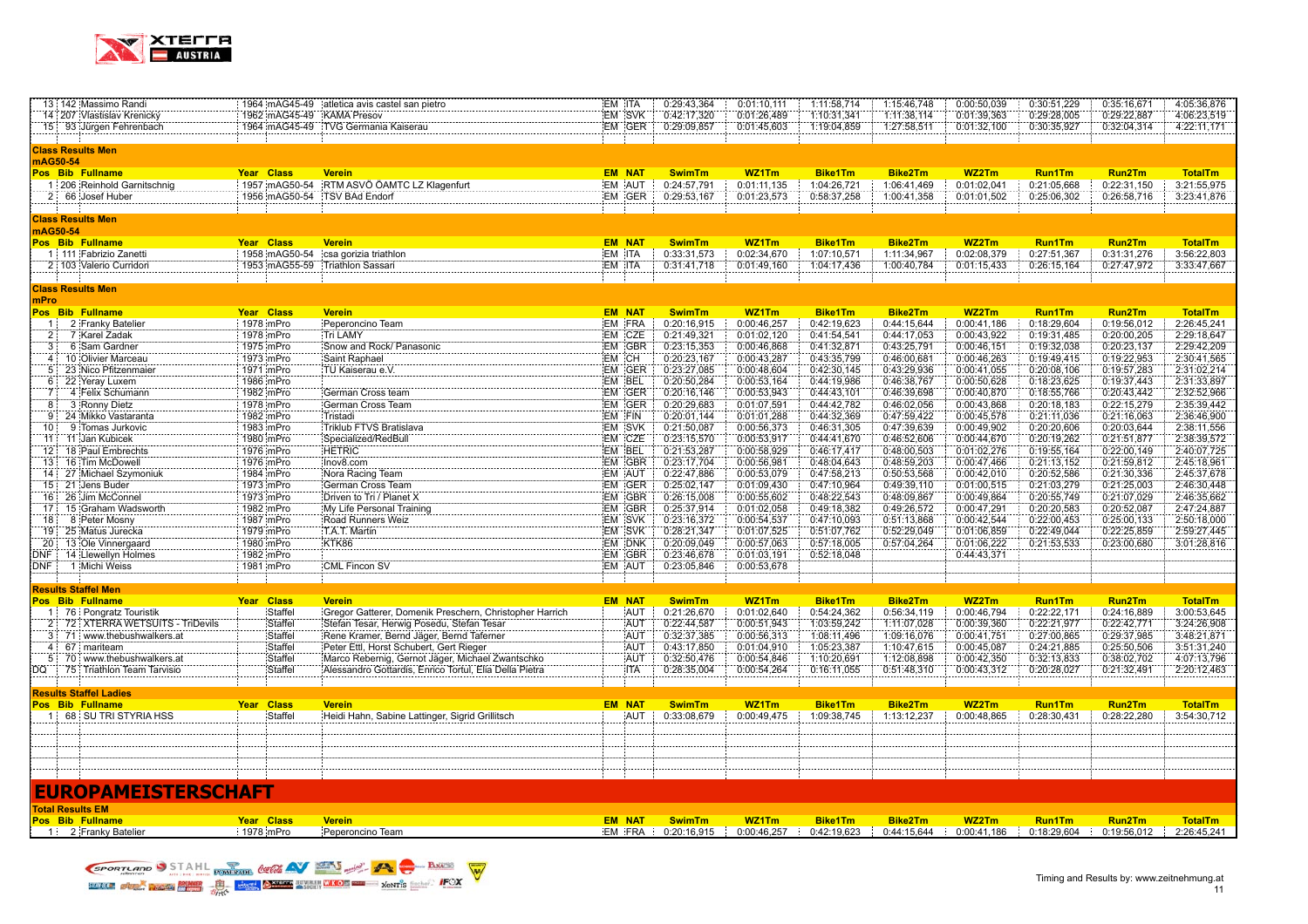

| 2:              | 7 Karel Zadak                                                      | 1978 mPro                 | Tri LAMY                                                                                                                                                            |                         | EM CZE | 0:21:49,321                | 0:01:02,120                | 0:41:54,541                | 0:44:17,053                | 0:00:43,922                | 0:19:31,485                | 0:20:00,205                | 2:29:18,647                |
|-----------------|--------------------------------------------------------------------|---------------------------|---------------------------------------------------------------------------------------------------------------------------------------------------------------------|-------------------------|--------|----------------------------|----------------------------|----------------------------|----------------------------|----------------------------|----------------------------|----------------------------|----------------------------|
| 3               | 6 Sam Gardner                                                      | 1975 mPro                 | Snow and Rock/ Panasonic                                                                                                                                            |                         | EM GBR | 0:23:15,353                | 0:00:46,868                | 0:41:32,871                | 0:43:25,791                | 0:00:46,151                | 0:19:32,038                | 0:20:23,137                | 2:29:42,209                |
| 4:              | 10 Olivier Marceau                                                 | 1973 mPro                 | Saint Raphael                                                                                                                                                       | EM CH                   |        | 0:20:23,167                | 0:00:43,287                | 0:43:35,799                | 0:46:00,681                | 0:00:46,263                | 0:19:49,415                | 0:19:22,953                | 2:30:41,565                |
| 5 <sup>1</sup>  | 23 Nico Pfitzenmaier                                               | 1971 mPro                 | TU Kaiserau e.V.                                                                                                                                                    |                         | EM GER | 0:23:27,085                | 0:00:48,604                | 0:42:30,145                | 0:43:29,936                | 0:00:41,055                | 0:20:08,106                | 0:19:57,283                | 2:31:02,214                |
| 6               | 22 Yeray Luxem                                                     | 1986 mPro                 |                                                                                                                                                                     | EM BEL                  |        | 0:20:50,284                | 0:00:53,164                | 0:44:19,986                | 0:46:38,767                | 0:00:50,628                | 0:18:23,625                | 0:19:37,443                | 2:31:33,897                |
| 7               | 4 Felix Schumann                                                   | 1982 mPro                 | German Cross team                                                                                                                                                   |                         | EM GER | 0:20:16,146                | 0:00:53,943                | 0:44:43,101                | 0:46:39,698                | 0:00:40,870                | 0:18:55,766                | 0:20:43,442                | 2:32:52,966                |
| 8               | 3 Ronny Dietz                                                      | 1978 mPro                 | German Cross Team                                                                                                                                                   |                         | EM GER | 0:20:29,683                | 0:01:07.591                | 0:44:42,782                | 0:46:02.056                | 0:00:43,868                | 0:20:18,183                | 0:22:15,279                | 2:35:39,442                |
| 9               | 24 Mikko Vastaranta<br>.                                           | 1982 mPro                 | Tristadi                                                                                                                                                            | EM FIN                  |        | 0:20:01.144                | 0:01:01.288                | 0:44:32,369                | 0:47:59,422                | 0:00:45,578                | 0:21:11.036                | 0:21:16,063                | 2:36:46.900                |
| 10 <sup>1</sup> | 9 Tomas Jurkovic                                                   | 1983 mPro                 | :Tristadi<br>:Triklub FTVS Bratislava<br>:Triklub FTVS Bratislava                                                                                                   | EM SVK                  |        | 0:21:50,087                | 0:00:56,373                | 0:46:31,305                | 0:47:39,639                | 0:00:49,902                | 0:20:20,606                | 0:20:03,644                | 2:38:11,556                |
| 11:             | 11 Jan Kubicek                                                     | 1980 mPro                 | Specialized/RedBull                                                                                                                                                 |                         | EM CZE | 0:23:15,570                | 0:00:53,917                | 0:44:41,670                | 0:46:52,606                | 0:00:44,670                | 0:20:19,262                | 0:21:51,877                | 2:38:39,572                |
| 12 <sup>1</sup> | 18 Paul Embrechts                                                  | 1976 mPro                 | <b>HETRIC</b>                                                                                                                                                       |                         |        | 0:21:53,287                | 0:00:58,929                | 0:46:17,417                | 0:48:00,503                | 0:01:02,276                | 0:19:55,164                | 0:22:00,149                | 2:40:07,725                |
|                 | 13 183 Tim Van Daele                                               | 1980 mAG25-29             | ATRIAC                                                                                                                                                              |                         |        | 0:21:35,627                | 0:00:48,897                | 0:46:36,905                | 0:49:05,335                | 0:00:47,274                | 0:21:22,296                | 0:22:14,976                | 2:42:31,310                |
| 14:             | 16 Tim McDowell                                                    | 1976 mPro                 | Nora Racing Team                                                                                                                                                    |                         | EM GBR | 0:23:17,704                | 0:00:56,981                | 0:48:04,643                | 0:48:59,203                | 0:00:47,466                | 0:21:13,152                | 0:21:59,812                | 2:45:18,961                |
| 15 <sup>2</sup> | 27 Michael Szymoniuk                                               | 1984 mPro                 |                                                                                                                                                                     | EM AUT                  |        | 0:22:47,886                | 0:00:53,079                | 0:47:58,213                | 0:50:53,568                | 0:00:42,010                | 0:20:52,586                | 0:21:30,336                | 2:45:37,678                |
| 16              | 21 Jens Buder                                                      | 1973 mPro                 | German Cross Team                                                                                                                                                   |                         | EM GER | 0:25:02.147                | 0:01:09,430                | 0:47:10,964                | 0:49:39,110                | 0:01:00.515                | 0:21:03,279                | 0:21:25,003                | 2:46:30.448                |
|                 | 17 171 Gerald Will                                                 | 1968 mAG40-44             | www.4sports.at                                                                                                                                                      |                         | EM AUT | 0:21:15,495                | 0:00:48,468                | 0:47:16,105                | 0:49:35,584                | 0:00:45,679                | 0:23:19,629                | 0:23:33,947                | 2:46:34,907                |
|                 | 18 26 Jim McConnel                                                 | 1973 mPro                 |                                                                                                                                                                     |                         |        | 0:26:15,008                | 0:00:55,602                | 0:48:22,543                | 0:48:09,867                | 0:00:49,864                | 0:20:55,749                | 0:21:07,029                | 2:46:35,662                |
|                 | 19 217 Christian Häupler                                           |                           | 1984 mAG25-29 Bike-Sport-Ansbach                                                                                                                                    |                         | EM GER | 0:27:25,356                | 0:01:13,091                | 0:52:39,216                | 0:47:21,674                | 0:00:47,900                | 0:18:25,662                | 0:18:44,276                | 2:46:37,175                |
|                 | 20 130 Stefano Davite                                              |                           | 1986 mAG20-24 SAI frecce bianche                                                                                                                                    | EM ITA                  |        | 0:24:35,058                | 0:01:44,139                | 0:47:46,122                | 0:48:28,934                | 0:00:42,743                | 0:22:21,780                | 0:21:16,705                | 2:46:55,481                |
|                 | 21 177 Fred Wuhrmann                                               |                           | 1970 mAG35-39 F.A.R.T raideure                                                                                                                                      |                         | EM FRA | 0:23:00,798                | 0:00:59,126                | 0:48:04,141                | 0:50:58,396                | 0:00:52,122                | 0:21:43,118                | 0:21:31,800                | 2:47:09,501                |
| 22:             | 15 Graham Wadsworth                                                | 1982 mPro                 |                                                                                                                                                                     |                         | EM GBR | 0:25:37,914                | 0:01:02:058                | 0:49:18,382                | 0:49:26,572                | 0:00:47,291                | 0:20:20,583                | 0:20:52,087                | 2:47:24,887                |
|                 | 23   113 Tomas Matera                                              |                           | 1989 mAG20-24 InSPORTline Lipnik                                                                                                                                    |                         | EM CZE | 0:21:53,889                | 0:00:57,051                | 0:46:27,445                | 0:50:36,447                | 0:00:49,906                | 0:22:51,880                | 0:24:45,243                | 2:48:21,861                |
|                 | 24 157 Thomas Jandl<br>.                                           |                           | 1983 mAG25-29 HSV Triathlon Kärnten                                                                                                                                 | EM AUT                  |        | 0:21:33,477                | 0:01:06,046                | 0:50:51,580                | 0:52:28,870                | 0:00:42,824                | 0:20:34,200                | 0:21:17,450                | 2:48:34.447                |
|                 | 25 136 Vaclav Klakurka                                             |                           | 1983 mAG25-29 HSV Triathlon Karnten<br>1983 mAG25-29 HD Pemap Brodek u Prerova<br>1988 mAG25-29 HD Pemap Brodek u Prerova                                           |                         | EM CZE | 0:23:51,154                | 0:00:49,944                | 0:50:06,451                | 0:50:39,000                | 0:00:46,786                | 0:21:20,081                | 0:21:21,445                | 2:48:54,861                |
|                 | 26 91 Robert Hotter                                                |                           | 1969 mAG40-44 Nora Racing Team NO                                                                                                                                   | EM AUT                  |        | 0:26:48,998                | 0:01:20,877                | 0:49:21,119                | 0:48:49,414                | 0:00:47,032                | 0:21:00,543                | 0:21:25,615                | 2:49:33,598                |
| 27:             | 8 Peter Mosny                                                      | 1987 mPro                 | Road Runners Weiz                                                                                                                                                   |                         | EM SVK | 0:23:16,372                | 0:00:54,537                | 0:47:10,093                | 0:51:13,868                | 0:00:42,544                | 0:22:00,453                | 0:25:00,133                | 2:50:18,000                |
|                 | 28 106 Medgyes Gabor                                               |                           | 1975 mAG30-34 X2S KONA TEAM                                                                                                                                         |                         | EM HUN | 0:23:03,724                | 0:01:29,576                | 0:51:39,623                | 0:53:22,756                | 0:00:55,937                | 0:19:59,056                | 0:21:08,128                | 2:51:38,800                |
| 29:             | 75 Georg Berndorfer                                                |                           | 1967 mAG40-44 www.4sports.at                                                                                                                                        | EM AUT                  |        | 0:27:30,966                | 0:00:58,043                | 0:48:33,710                | 0:50:44,568                | 0:00:54,848                | 0:21:15,102                | 0:22:04,813                | 2:52:02,050                |
|                 | 30 124 Luca Molteni                                                |                           | 1977 mAG30-34 Ironlario Triatlo                                                                                                                                     | <b>EM ITA</b>           |        | 0:24:29,529                | 0:01:00,973                | 0:48:20,306                | 0:51:23,183                | 0:00:56,906                | 0:22:28,396                | 0:24:27,378                | 2:53:06,671                |
|                 | 31 135 Ales Dedek                                                  |                           |                                                                                                                                                                     |                         | EM CZE | 0:28:24,045                | 0:01:00,961                | 0:50:13,576                | 0:50:40,191                | 0:01:06,732                | 0:20:14,380                | 0:21:34,702                | 2:53:14,587                |
|                 | 32 181 Tomas Eberl                                                 |                           |                                                                                                                                                                     |                         | EM CZE | 0:24:37,764                | 0:01:04,254                | 0:48:34,157                | 0:49:43,224                | 0:00:48,284                | 0:23:59,372                | 0:24:55,146                | 2:53:42,201                |
| 33              | 85 Josselin Flores                                                 |                           | 1984 imAG25-29 X-Team BaNo K. Vary<br>1982 imAG25-29 Triathlon Olympique Club Cessonnais                                                                            |                         | EM FRA | 0:22:28,290                | 0:01:04.651                | 0:51:21,145                | 0:52:56,151                | 0:00:53,137                | 0:22:20,543                | 0:23:08,186                | 2:54:12,103                |
| 34              | 30 Renata Bucher                                                   | 1977 wPro                 | stoeckli-craft                                                                                                                                                      | EM CH                   |        | 0:23:52,043                | 0:00:56,640                | 0:51:18,599                | 0:52:16,269                | 0:00:47,868                | 0:22:40,293                | 0:22:47,800                | 2:54:39,512                |
|                 | 35 120 Daniel Müller                                               |                           | 1978 mAG30-34 Team Runsport                                                                                                                                         | EM AUT                  |        | 0:23:41,286                | 0:01:03,007                | 0:51:42,698                | 0:54:09,549                | 0:00:58,334                | 0:21:37,474                | 0:22:57,143                | 2:56:09,491                |
|                 | 36 211 Lubomir Bachura                                             |                           | 1989 mAG20-24 X-Team BaNo K. Vary                                                                                                                                   |                         | EM CZE | 0:24:37,296                | 0:01:03,815                | 0:50:46,243                | 0:53:12,609                | 0:00:56,408                | 0:22:31,431                | 0:23:02,967                | 2:56:10,769                |
|                 | 37 74 Philipp Keller                                               |                           | 1983 mAG25-29 TNB Malterdingen<br>", EM GER<br>EM HUN EM HUN                                                                                                        |                         |        | 0:25:49,514                | 0:01:17,070                | 0:52:14,611                | 0:53:45,030                | 0:00:52,030                | 0:21:56,854                | 0:22:30,830                | 2:58:25,939                |
|                 | 38   101   Csaba Peter Sipiczki<br>38   101   Csaba Peter Sipiczki |                           | 1983 mAG25-29 X2S Team Kona                                                                                                                                         |                         |        | 0:26:47,608                | 0:01:19,757                | 0:51:59,774                | 0.54:36,446                | 0:01:05,677                | 0:20:52,245                | 0:22:09,907                | 2:58:51,414                |
| 39:             | 44 Carina Wasle                                                    | 1984 wPro                 | Wave Tri Team Wörgl                                                                                                                                                 | EM AUT                  |        | 0:25:47,500                | 0:01:23,865                | 0:50:40,068                | 0:53:19,362                | 0:00:54,052                | 0:21:41,935                | 0:25:13,554                | 2:59:00,336                |
|                 | 40 213 Martin Jiskra                                               |                           | 1988 mAG20-24 X-Team BaNo K. Vary                                                                                                                                   | EM CZE                  |        | 0:24:23,335                | 0:01:06,593                | 0:50:10,180                | 0:51:25.312                | 0:00:55,703                | 0:25:37,259                | 0:25:32,696                | 2:59:11,078                |
| 41:             | 25 Matus Jurecka                                                   |                           |                                                                                                                                                                     | EM SVK                  |        | 0:28:21,347                | 0:01:07,525                | 0:51:07,762                | 0:52:29,049                | 0:01:06,859                | 0:22:49,044                | 0:22:25,859                | 2:59:27,445                |
|                 | 42 127 Stefan Weidhaas<br>.                                        |                           |                                                                                                                                                                     |                         | EM GER | 0:23:28,545                | 0:01:03,749                | 0:53:19,362                | 0:55:22,820                | 0:00:48,961                | 0:22:19,372                | 0:23:47,959                | 3:00:10,768                |
|                 | 43 173 Matthias Schintler                                          |                           | 1985 mAG20-24 SC Xterrians Jauntal                                                                                                                                  | EM AUT                  |        | 0:28:08,800                | 0:01:42,132                | 0:49:40,899                | 0:51:48,125                | 0:01:01,248                | 0:23:59,056                | 0:24:40,144                | 3:01:00,404                |
|                 | 44 13 Ole Vinnergaard<br>.                                         |                           |                                                                                                                                                                     |                         | EM DNK | 0:20:09,049                | 0:00:57,063                | 0:57:18,005                | 0:57:04,264                | 0:01:06,222                | 0:21:53,533                | 0:23:00,680                | 3:01:28,816                |
|                 | 45 70 Franz Lugstein                                               |                           | 1973 mAG35-39 ASKO Tri Bürmoos<br>1973 mAG35-39 ASKO Tri Bürmoos                                                                                                    | EM AUT                  |        | 0:24:37,017                | 0:01:21,093                | 0:55:21,909                | 0:56:32,795                | 0:00:47,169                | 0:21:09,731                | 0:21:51,224                | 3:01:40,938                |
|                 | 46 165 Herwig Reupichler                                           |                           | 1977 mAG30-34 SU TRI STYRIA                                                                                                                                         | EM AUT                  |        | 0:23:44,830                | 0:01:38,398                | 0:53:43,069                | 0:56:26,338                | 0:01:11,211                | 0:22:34,221                | 0:22:43,921                | 3:02:01,988                |
|                 | 47:133 Roland Gallhammer                                           | 1981 mAG25-29             | HSV Trisport Ried                                                                                                                                                   |                         | EM AUT | 0:25:11,333                | 0:01:24,994                | 0:52:57,747                | 0:55:56,840                | 0:01:08,429                | 0:22:50.959                | 0:22:40,977                | 3:02:11,279                |
|                 | 48 194 Jacky Boisset                                               | 1980 mAG25-29 Inkospor    |                                                                                                                                                                     | EM ITA                  | EM FRA | 0:30:39,434                | 0:00:59.542                | 0:51:25,888                | 0:53:39,405                | 0:01:02,847                | 0:21:58,689                | 0:22:45,058                | 3:02:30,863                |
|                 | 49 167 Giacomo Schiavo                                             |                           |                                                                                                                                                                     | EM AUT                  |        | 0:23:22,262                | 0:01:06,153                | 0:54:53,467                | 0:56:33,395                | 0:00:59,458                | 0:22:28.074                | 0:23:25,122                | 3:02:47,931                |
| 50 <sup>1</sup> | 49 Adrian Suitner                                                  |                           | 1980 mAG25-29 NORA RACING TEAM                                                                                                                                      |                         |        | 0:27:18,004                | 0:01:19,394                | 0:53:09,073                | 0:54:36,105                | 0:01:02,652                | 0:22:48,104                | 0:23:11,433                | 3:03:24,765                |
| 51              | 53 Peter Bergh                                                     | 1975 mAG30-34 CICLOPIA    |                                                                                                                                                                     | EM AUT                  | EM GER | 0:32:20,426<br>0:28:54,116 | 0:01:44,940                | 0:50:54,249                | 0:51:36,706                | 0:01:12,048                | 0:22:29,741                | 0:23:12,174                | 3:03:30,284                |
|                 | 52 146 Heiner Zickl                                                | 1965 mAG40-44             | <b>CIS Amberg</b>                                                                                                                                                   |                         |        |                            | 0:01:18,884                | 0:53:06,560                | 0:53:37,115                | 0:01:08,792                | 0:22:45,692                | 0:22:39,785                | 3:03:30,944                |
|                 | 53 212 Pavel Santo                                                 |                           | 1962 mAG45-49 X-Team BaNo K. Vary                                                                                                                                   |                         | EM CZE | 0:29:23,080                | 0:01:06.940                | 0:52:07,983                | 0:53:42,936                | 0:01:01,381                | 0:22:42,505                | 0:23:30,777                | 3:03:35,602                |
|                 | 54 129 Fabio Assandri                                              |                           | 1981 mAG25-29 protek triathlon rho                                                                                                                                  | EM ITA<br><b>EM ITA</b> |        | 0:23:47,543<br>0:28:22,199 | 0:01:51,315                | 0:53:49,629                | 0:56:29,218                | 0:01:08,722                | 0:23:22,591                | 0:23:17,006                | 3:03:46,024                |
| 55:             | 19 Daniele Cantamessa                                              |                           | 1975 mAG30-34 peperoncino team<br>1973 mAG35-39 Tri Team Flattach                                                                                                   | EM AUT                  |        | 0:27:20,774                | 0:01:03.256<br>0:01:10,191 | 0:50:34,328                | 0:54:09,918<br>0:55:43,156 | 0:01:00,918<br>0:01:05,115 | 0:23:19,839<br>0:22:42,055 | 0:25:42,652                | 3:04:13,110<br>3:04:31,835 |
|                 | 56 182 Norbert Kappacher<br>57 160 Zsolt Horvath                   |                           |                                                                                                                                                                     |                         | EM HUN | 0:26:46,935                | 0:02:03.068                | 0:53:26,870<br>0:52:58,333 | 0:55:41,723                | 0:01:07,788                | 0:22:52,796                | 0:23:03,674                | 3:05:16,155                |
|                 | 58 137 Jiri Klima                                                  |                           |                                                                                                                                                                     |                         | EM CZE | 0:25:58,768                | 0:00:53,096                | 0:48:47,851                | 0:54:03,559                | 0:00:50,512                | 0:24:48,924                | 0:23:45,512<br>0:30:05,945 | 3:05:28,655                |
| 59              | 68 Stefan Stockreiter                                              | 1979 mAG30-34 Rosegg      |                                                                                                                                                                     | EM AUT                  |        | 0:29:59,635                | 0:01:22,255                | 0:52:21,414                | 0:53:56,939                | 0:00:50,214                | 0:23:21,849                | 0:23:53,293                | 3:05:45,599                |
| 60              | 59 Moritz Schlösser                                                | 1981 mAG25-29 Team Cadion |                                                                                                                                                                     |                         | EM GER | 0:27:19,195                | 0:01:15,190                | 0:54:02,251                | 0:55:16,904                | 0:01:03,242                | 0:23:18,396                | 0:23:41,233                | 3:05:56,411                |
|                 | .<br>61 114 Michael Friedrich                                      |                           | 1966 mAG40-44 XPS Ironteam                                                                                                                                          |                         | EM AUT | 0:28:49,094                | 0:01:21,335                | 0:51:54,687                | 0:53:53,958                | 0:01:08,886                | 0:24:32,104                | 0:24:38,367                | 3:06:18,431                |
|                 | 62 150 David Tondl                                                 |                           | 1986 mAG20-24 Cenytisku.cz MTB                                                                                                                                      |                         | EM CZE | 0:24:35,946                | 0:01:07,515                | 0:53:32,546                | 0:58:46,480                | 0:00:59,889                | 0:23:04,100                | 0:24:50,716                | 3:06:57,192                |
| 63              | 33 Nicola Duggan                                                   | 1984 wPro                 | AKO Ducati Corse WCT UK<br>AKO Ducati Corse WCT UK<br>NODA DA SULTAN SULTAN SULTAN SULTAN SULTAN DI SALENGER DA SULTAN SULTAN SULTAN SULTAN SULTAN SULTAN SULTAN SU |                         | EM GBR | 0:23:38,863                | 0:00:59,294                | 0:54:58,337                | 0:56:39,933                | 0:01:07,947                | 0:24:08,588                | 0:25:28,077                | 3:07:01,039                |
|                 | 64 158 Martin Hren                                                 |                           | 1981 mAG25-29 NORA RACING TEAM                                                                                                                                      |                         | EM AUT | 0:28:15,592                | 0:00:54,435                | 0:55:19,032                | 0:54:31,066                | 0:00:48,241                | 0:23:14,162                | 0:24:11,319                | 3:07:13,847                |
|                 | 65 107 Libor Mencik                                                |                           | 1965 mAG40-44 ENERVIT TEAM                                                                                                                                          |                         | EM CZE | 0:29:01,995                | 0:00:53,571                | 0:54:04,161                | 0:55:48,299                | 0:01:02,335                | 0:23:10,679                | 0:23:34,809                | 3:07:35,849                |
|                 |                                                                    |                           |                                                                                                                                                                     |                         |        |                            |                            |                            |                            |                            |                            |                            |                            |

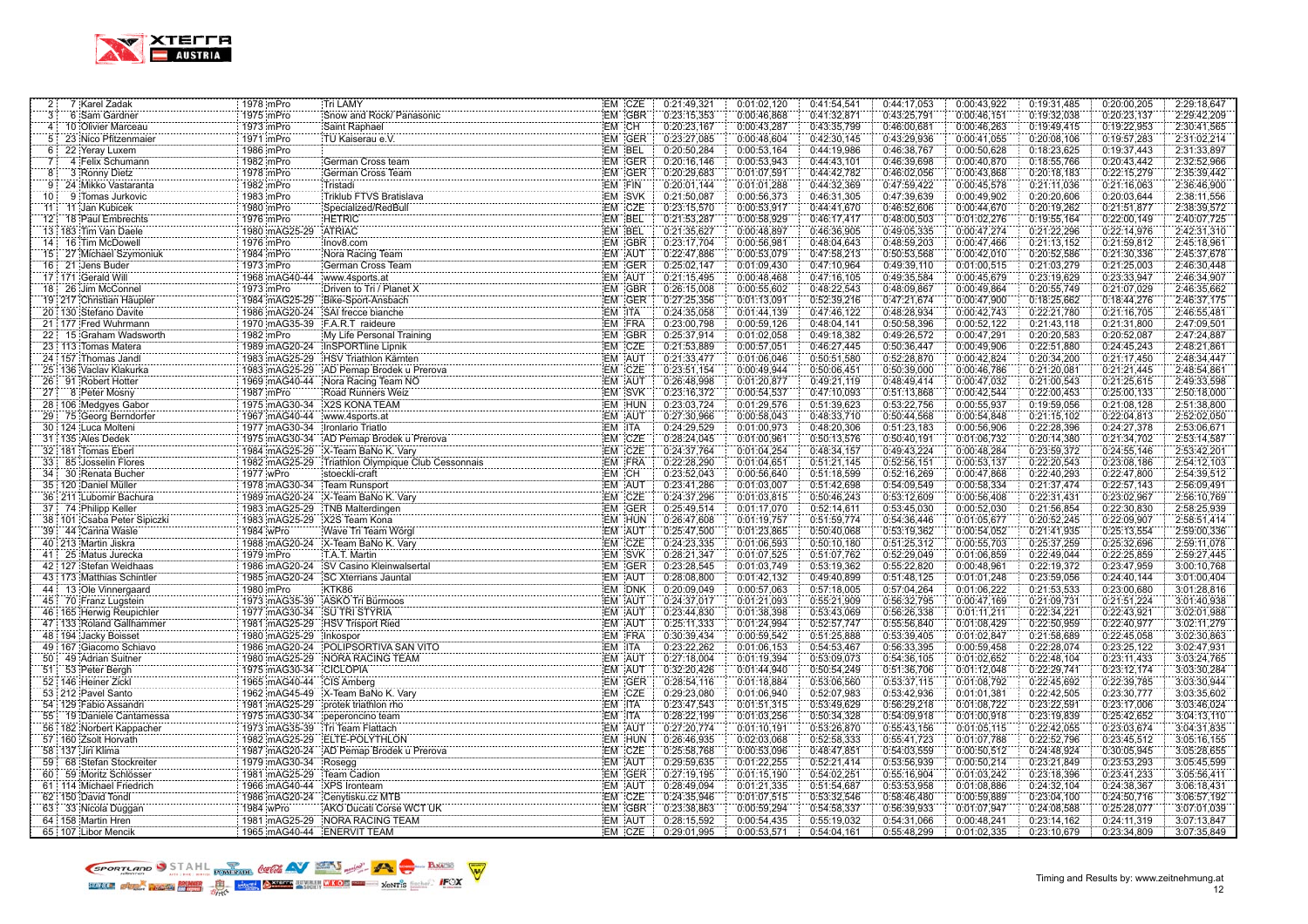

| 66 180 Stephan Gottinger                                       | 1975 mAG30-34 www.4sports.at                 |                                                                                                                          | EM AUT                  | 0:25:10,939                | 0:01:28,155                | 0:48:34,800                | 0:50:37,532                | 0:01:03,122                | 0:26:50,121                | 0:34:37,010                | 3:08:21,679                |
|----------------------------------------------------------------|----------------------------------------------|--------------------------------------------------------------------------------------------------------------------------|-------------------------|----------------------------|----------------------------|----------------------------|----------------------------|----------------------------|----------------------------|----------------------------|----------------------------|
| 67 185 Tomas Kamrla                                            | 1971 mAG35-39                                | J&T Sportteam                                                                                                            | EM SVK                  | 0:24:02,693                | 0:01:32,557                | 0:54:23,466                | 0:56:35,856                | 0:01:18,278                | 0:24:08,099                | 0:26:29,254                | 3:08:30,203                |
| 68 80 Wouter Beckers                                           | 1982 mAG25-29 UTO                            |                                                                                                                          | EM BEL                  | 0:24:19,398                | 0:01:02,538                | 0:56:49,137                | 0:56:11,558                | 0:01:04,865                | 0:24:43,757                | 0:24:27,049                | 3:08:38,302                |
| 69 141 Peter Pribernig                                         |                                              | 1966 mAG40-44 SC Xterrians Jauntal                                                                                       | <b>EM AUT</b>           | 0:28:58.129                | 0:01:59.201                | 0:52:22.840                | 0:54:21.374                | 0:01:22.251                | 0:25:52.682                | 0:25:58.283                | 3:10:54,760                |
| 50 Andrea Baracchini<br>70 :                                   | 1974 mAG35-39                                | ASD Cus Triathlon Udine                                                                                                  | EM ITA                  | 0:28:41,755                | 0:01:39,724                | 0:53:35,255                | 0:55:29,074                | 0:01:38,002                | 0:24:29,728                | 0:25:26,255                | 3:10:59,793                |
| 71 99 Eric Ontini                                              | 1973 mAG35-39                                | freezone                                                                                                                 | EM ITA                  | 0:23:34,434                | 0:01:20,642                | 0:56:03,876                | 0:58:51,230                | 0:01:04,688                | 0:24:58,657                | 0:25:39,640                | 3:11:33,167                |
| 72 154 Maximilian Zdouc                                        | 1962 mAG45-49                                | sport-am-woerthersee                                                                                                     | EM AUT                  | 0:34:15,229                | 0:01:09,620                | 0:52:54,991                | 0:56:38,075                | 0:01:03,727                | 0:22:25,572                | 0:23:12,278                | 3:11:39,492                |
| 73 102 Sandor Dezsö<br>.                                       | 1965 mAG40-44                                | <b>X2S TEAM KONA</b>                                                                                                     | EM HUN                  | 0:28:26,773                | 0:01:22,374                | 0:58:50,531                | 0:58:56,930                | 0:01:05,317                | 0:21:49,468                | 0:22:14,742                | 3:12:46,135                |
| 74 36 Claudia Frank                                            | 1972 wPro                                    | X2S TEAM KONA<br>WSV BAd Tolz Team Lightweight                                                                           | EM GER                  | 0:26:44,714                | 0:01:32,800                | 0:55:08,635                | 0:57:49,057                | 0:01:10,707                | 0:24:55,145                | 0:25:34,189                | 3:12:55,247                |
| 75 109 Giovanni Portoghese                                     |                                              | 1974 mAG35-39 A TEAM TRIATHLON ASD                                                                                       | EM ITA                  | 0:26:22,328                | 0:01:16,024                | 0:56:12,445                | 0:57:39,583                | 0:01:05,747                | 0:24:28,975                | 0:26:07,638                | 3:13:12,740                |
| 76 140 Stefano Emanuelle                                       |                                              | 1969 mAG40-44 PIANETA ACQUA                                                                                              | EM ITA                  | 0:26:50,072                | 0:01:13,537                | 0:54:32,808                | 0:59:36,448                | 0:00:51,981                | 0:25:15,755                | 0:25:02,177                | 3:13:22,778                |
| .<br>77 159 Eiko Vogt                                          | 1973 mAG35-39 KSV Baunatal                   |                                                                                                                          | EM GER                  | 0:24:28,644                | 0:01:02,362                | 0:59:12,888                | 1:03:02,613                | 0:00:47,679                | 0:22:11,476                | 0:22:53,383                | 3:13:39,045                |
| 78 110 Franck Kervarec                                         |                                              | 1988 mAG20-24 compiegne triathlon                                                                                        | EM FRA                  | 0:24:16,512                | 0:01:33,735                | 0:55:59,668                | 1:01:09,933                | 0:01:31,775                | 0:24:22,267                | 0:24:57,408                | 3:13:51,298                |
| 79 203 Armand Surwito                                          | 1961 mAG45-49                                | AZS AWF Katowice                                                                                                         | EM POL                  | 0:26:35,299                | 0:01:13,827                | 0:56:10,670                | 0:59:46,883                | 0:01:05,913                | 0:24:38,316                | 0:26:09,032                | 3:15:39,940                |
| 80 188 Johann Glaboniat                                        | 1979 mAG30-34                                | <b>SC Xterrians Jauntal</b>                                                                                              | EM AUT                  | 0:25:51,968                | 0:01:28,346                | 0:56:16,262                | 0:58:47,850                | 0:00:53,186                | 0:25:27,644                | 0:27:28,915                | 3:16:14,171                |
| 81 87 Gerhard Hackl                                            | 1962 mAG45-49 ATSV TRI Ternitz               |                                                                                                                          | EM AUT                  | 0:31:34,794                | 0:01:17.117                | 0:56:59,259                | 0:57:45,766                | 0:00:59,937                | 0:23:29,956                | 0:24:59,588                | 3:17:06,417                |
| 82 234 Sara Tavecchio                                          | 1973 wAG35-39                                | Triatlon Cremona Stradivari                                                                                              | EM ITA                  | 0:23:50,715                | 0:01:20,027                | 0:59:35,750                | 1:02:56,549                | 0:00:57,122                | 0:23:50,070                | 0:25:04,612                | 3:17:34,845                |
| 83 170 Max Hofstätter                                          | 1978 mAG30-34                                | <b>SU TRI STYRIA</b>                                                                                                     | EM AUT                  | 0:26:20,399                | 0:01:13,912                | 0:56:23,666                | 0:56:30,039                | 0:01:01.712                | 0:27:28,461                | 0:29:28,070                | 3:18:26,259                |
| .<br>84 147 Marco Mascheroni                                   | 1977 mAG30-34                                | A TEAM TRIATHLON                                                                                                         | EM ITA                  | 0:33:52,182                | 0:01:53,483                | 0:57:48,154                | 0:57:18,365                | 0:01:46,906                | 0:23:01,630                | 0:22:56,083                | 3:18:36,803                |
| 85 196 Tom Herremans                                           | 1976 mAG30-34                                |                                                                                                                          | EM BEL                  | 0:27:50,556                | 0:01:43,220                | 0:55:51,336                | 0:59:44,852                | 0:01:32,829                | 0:25:43,159                | 0:26:55,863                | 3:19:21,815                |
| 86 226 Bettina Uhlig                                           | 1987 wAG20-24                                | TNB Malterdingen                                                                                                         | EM GER                  | 0:29:37,132                | 0:01:27,161                | 0:58:31,726                | 1:00:39,451                | 0:00:58,570                | 0:23:57,283                | 0:24:42,262                | 3:19:53,585                |
| 87 222 Martina Donner                                          | 1975 wAG30-34                                | Team Grenzenlos                                                                                                          | <b>EM AUT</b>           | 0:26:49.883                | 0:01:18,121                | 0:59:09,142                | 1:01:17,742                | 0:01:01,903                | 0:25:07,559                | 0:25:49,731                | 3:20:34,081                |
| 88 166 Andrea Gabba                                            | 1973 mAG35-39                                | torino3                                                                                                                  | EM ITA                  | 0:27:42,665                | 0:01:13,277                | 0:58:04,839                | 1:00:35,212                | 0:01:17,778                | 0:26:38,257                | 0:25:38,222                | 3:21:10,250                |
| .<br>89 206 Reinhold Garnitschnig                              | 1957 mAG50-54                                | :torino3<br>:RTM ASVO OAMTC LZ Klagenfurt                                                                                | EM AUT                  | 0:24:57,791                | 0:01:11,135                | 1:04:26,721                | 1:06:41,469                | 0:01:02,041                | 0:21:05,668                | 0:22:31,150                | 3:21:55,975                |
| .<br>90 151 Sebastian Gaugl                                    | 1988 mAG20-24                                |                                                                                                                          | EM AUT                  | 0:29:22,730                | 0:01:46,085                | 0:58:32,205                | 1:00:43,564                | 0:01:18,555                | 0:25:02,689                | 0:26:22,038                | 3:23:07,866                |
| 91 117 Markus Krimbacher                                       | 1981 mAG25-29                                | Trialp Kitz                                                                                                              | EM AUT                  | 0:30:49,493                | 0:01:10,562                | 0:58:20,250                | 1:01:56,940                | 0:00:57,977                | 0:24:25,982                | 0:25:50,093                | 3:23:31,297                |
| 92:<br>66 Josef Huber                                          | 1956 mAG50-54                                | <b>TSV BAd Endorf</b>                                                                                                    | EM GER                  | 0:29:53,167                | 0:01:23,573                | 0:58:37,258                | 1:00:41,358                | 0:01:01,502                | 0:25:06,302                | 0:26:58,716                | 3:23:41,876                |
| 93 100 Viktor Tóth                                             | 1969 mAG40-44                                | X2S-KONA TEAM                                                                                                            | EM HUN                  | 0:26:40.834                | 0:01:27,871                | 0:57:05,579                | 1:03:06,663                | 0:01:33,720                | 0:27:00,881                | 0:27:16,954                | 3:24:12,502                |
| 94:<br>62 Roman Huber                                          | 1968 mAG40-44                                | SC 53 Landshut                                                                                                           | EM GER                  | 0:27:27,951                | 0:01:55,154                | 0:57:10,834                | 0:59:08,202                | 0:01:10,108                | 0:28:24,158                | 0:30:00,823                | 3:25:17,230                |
| 95<br>90 Sebastien Antony                                      | 1990 mAG15-19                                |                                                                                                                          | EM FRA                  | 0:30:15,519                | 0:01:25,689                | 0:55:02,908                | 0:59:32,850                | 0:00:57,819                | 0:30:21,794                | 0:27:43,263                | 3:25:19,842                |
| 96 152 Michael Olipitz                                         | 1961 mAG45-49                                | Team Grenzenlos - Polizei                                                                                                | EM AUT                  | 0:33:51,582                | 0:01:24,117                | 0:57:40,152                | 1:00:19,319                | 0:01:12,118                | 0:25:22,176                | 0:25:31,203                | 3:25:20,667                |
| 97 115 Stefano Rosa Uliana                                     | 1967 mAG40-44                                | Maniago                                                                                                                  | EM ITA                  | 0:35:19,735                | 0:02:02,481                | 0:58:57,243                | 0:59:09,435                | 0:01:40,759                | 0:24:16,003                | 0:24:10,615                | 3:25:36,271                |
|                                                                | 1978 wAG30-34                                |                                                                                                                          | EM AUT                  | 0:25:01,232                | 0:01:19,806                | 0:59:36,227                | 1:01:23,343                | 0:01:02,403                | 0:28:07,440                | 0:29:22,040                | 3:25:52,491                |
| 98 224 Dominique Angerer                                       |                                              | TriTeam Hallein www.radladen.at                                                                                          | EM GER                  |                            |                            |                            |                            |                            |                            | 0:26:45,383                |                            |
| 99 230 Rebecca Kaltenmeier                                     | 1983 wAG25-29                                | TNB-Malterdingen                                                                                                         | EM ITA                  | 0:26:34,273                | 0:01:09.338<br>0:01:40.639 | 1:01:52,027<br>1:04:05.467 | 1:03:47,320                | 0:01:02,945<br>0:01:29.070 | 0:25:16,698                | 0:23:45.315                | 3:26:27,984                |
| 100 54 David Houska                                            | 1973 mAG35-39                                | SC Meran                                                                                                                 |                         | 0:29:50.818                |                            |                            | 1:02:18.818                |                            | 0:23:40.631                |                            | 3:26:50.758                |
| 101   104   Michael Traxlmayr<br>101   104   Michael Traxlmayr | 1983 mAG25-29                                |                                                                                                                          | EM AUT<br>EM AUT        | 0:27:08,327                | 0:01:42,278                | 1:01:48,119                | 1:05:24,209                | 0:01:14,755                | 0:24:11.343                | 0:25:39,658                | 3:27:08,689                |
| 102 67 Julius Vincze                                           | 1962 mAG45-49                                |                                                                                                                          | EM AUT                  | 0:31:35,780                | 0:01:45,210                | 0:58:24,946                | 1:02:02,781<br>1:01:24,832 | 0:01:41,609                | 0:25:39,766                | 0:26:01,859                | 3:27:11,951                |
| 103 210 Fabian Bauer                                           | 1987 mAG20-24<br>1991 mAG15-19 X2S-Kona Team | Tri Stars Koma                                                                                                           | EM HUN                  | 0:30:46,794                | 0:01:31,789                | 0:59:04,681                |                            | 0:01:03,977                | 0:26:38,875<br>0:25:43,928 | 0:26:42,672                | 3:27:13,620<br>3:27:16,886 |
| 104 96 Daniel Szente                                           |                                              |                                                                                                                          | EM GER                  | 0:23:45,513<br>0:23:16,908 | 0:01:29,103                | 1:03:23,875<br>1:04:59,056 | 1:04:55,856                | 0:01:09,431                |                            | 0:26:49,180<br>0:25:05,183 |                            |
| 81 Pierre Jander<br>105:                                       |                                              | 1980 mAG25-29 La.Fa.Ce. Team Weiden                                                                                      | EM HUN                  | 0:27:11.829                | 0:01:32,598<br>0:02:23.795 |                            | 1:06:45,220<br>0:52:03.933 | 0:01:01,397<br>0:01:29.726 | 0:25:34,487<br>0:36:03.119 | 0:36:03.976                | 3:28:14,849<br>3:28:19.151 |
| 94 Zoltan Dobai<br>: 106<br>107 :                              | 1982 mAG25-29                                | X2S TEAM - KONA<br>1. Raika TTC Innsbruck                                                                                | EM AUT                  |                            |                            | 0:53:02,773                | 1:00:44,907                |                            | 0:29:11,699                |                            | 3:29:09,331                |
| 88 Robert Hierzmann<br>60 Max Mullen                           | 1980 mAG25-29<br>1978 mAG30-34               |                                                                                                                          | EM AUT                  | 0:31:06,825<br>0:28:44,894 | 0:01:41,531                | 0:57:33,714<br>0:59:19,978 | 1:03:49,357                | 0:01:20,879<br>0:01:24,121 | 0:26:49,766                | 0:27:29,776<br>0:29:24,594 | 3:30:46,247                |
| 108 :                                                          |                                              | RTM ASVO OAMTC LZ Klagenfurt                                                                                             | EM AUT                  | 0:34:31,317                | 0:01:13,537<br>0:01:52,042 | 0:59:44,919                | 1:02:08,447                | 0:01:22,267                | 0:25:32,184                | 0:26:51,896                | 3:32:03,072                |
| 72 Günther Rampitsch<br>109                                    | 1972 mAG35-39                                |                                                                                                                          | EM AUT                  |                            |                            |                            |                            |                            |                            |                            |                            |
| 110 184 Ingo Heilinger<br>111 103 Valerio Curridori            | 1976 mAG30-34<br>1953 mAG55-59               | <b>SC Xterrians Jauntal</b><br>Triathlon Sassari                                                                         | EM ITA                  | 0:29:34,476<br>0:31:41,718 | 0:01:49,776<br>0:01:49,160 | 1:04:13,597<br>1:04:17,436 | 1:06:23,454<br>1:00:40,784 | 0:01:03,432<br>0:01:15,433 | 0:24:40,453<br>0:26:15,164 | 0:25:26,231<br>0:27:47,972 | 3:33:11,419<br>3:33:47,667 |
| 112 238 Rita Haerteis                                          | 1965 wAG40-44                                |                                                                                                                          | <b>EM GER</b>           | 0:29:32.474                | 0:01:31.683                | 1:04:45.944                | 1:04:55,218                | 0:01:11.679                | 0:25:42.491                | 0:26:23,109                | 3:34:02.598                |
| .<br>113 219 Michael Wielitsch                                 | 1965 mAG40-44                                | WSV Bad Tölz                                                                                                             | EM AUT                  | 0:33:21,920                | 0:01:48,354                | 0:57:52,657                | 1:02:59,234                | 0:01:14,622                | 0:27:43,894                | 0:29:02,914                | 3:34:03,595                |
| .<br>114 128 Günter Poßegger                                   | 1966 mAG40-44 Antik Poßegger                 |                                                                                                                          | EM AUT                  | 0:32:13,037                | 0:01:47,772                | 1:03:28,121                | 1:02:25,255                | 0:01:31,448                | 0:26:00,762                | 0:27:07,013                | 3:34:33,408                |
| 115 125 Markus Haidbauer                                       | 1973 mAG35-39                                |                                                                                                                          | EM AUT                  | 0:29:21,385                | 0:01:02,605                | 0:58:28,802                | 1:04:15,148                | 0:01:13,263                | 0:30:46,711                | 0:30:38,328                | 3:35:46,242                |
| .<br>116 76 Cristian Argiolas                                  |                                              | 1975 mAG30-34 SURVIVAL A.S.D.                                                                                            | EM ITA                  | 0:33:10,522                | 0:02:03.696                | 1:02:54,085                | 1:03:23,933                | 0:01:25,145                | 0:25:20,685                | 0:27:34,851                | 3:35:52,917                |
| 117 189 Olivier Bourhis                                        | 1972 mAG35-39                                | the control of the control of the control of the control of<br>evreux triathlon                                          | EM FRA                  | 0:29:54,754                | 0:01:21.045                | 0:59:22,180                | 1:07:49,448                | 0:01:12,350                | 0:28:13,992                | 0:28:06,659                | 3:36:00,428                |
| 118 208 Peter Lettner                                          | 1965 mAG40-44                                | www.4sports.at                                                                                                           | EM AUT                  | 0:32:02.629                | 0:02:05.288                | 0:58:30,791                | 0:59:54,787                | 0:01:39,902                | 0:30:08,981                | 0:32:12,382                |                            |
|                                                                |                                              |                                                                                                                          | EM ITA                  |                            | 0:01:54,972                |                            |                            | 0:01:34,465                | 0:25:40,437                |                            | 3:36:34,760<br>3:37:34,917 |
| 119   163 Giuseppe Modolo<br>120 202 Philippe Coral            | 1980 mAG25-29                                | atletica avis castel san pietro                                                                                          | EM FRA                  | 0:32:26,730                | 0:01:55,389                | 1:03:56,429<br>1:01:20,584 | 1:05:25,496<br>1:04:30,147 |                            |                            | 0:26:36,388<br>0:28:10,051 | 3:37:58,499                |
|                                                                | 1960 mAG45-49                                | Piranhas Dieppe                                                                                                          | <b>EM AUT</b>           | 0:34:34,715<br>0:31:51,173 | 0:01:54,056                | 1:01:43,906                | 1:02:12,501                | 0:01:12,886<br>0:01:17,370 | 0:26:14,727<br>0:28:49,699 | 0:30:13,160                | 3:38:01,865                |
| 121 240 Sandra Lettner                                         |                                              | $\frac{1973 \text{ imAG35-39}}{1975 \text{ imAG35-39}} \cdot \frac{1}{\text{dertriathlon.com} \cdot \text{Fürstenfeld}}$ | EM AUT                  | 0:28:32,688                | 0:01:20,148                | 1:04:39,809                | 1:08:08,512                | 0:01:28,321                | 0:27:58,781                | 0:26:31,132                | 3:38:39,391                |
| 122: 64 Jochen Massing<br>123 132 Bernhard Posedu              |                                              | Union TriDevils                                                                                                          | EM AUT                  | 0:30:57,691                | 0:02:19,621                | 1:01:26,438                | 1:05:03,291                | 0:01:20,055                | 0:28:26,761                |                            | 3:38:46,752                |
|                                                                | 1975 mAG30-34                                |                                                                                                                          | EM HUN                  |                            | 0:01:20.291                |                            | 1:09:11.684                | 0:01:19.043                | 0:27:10.699                | 0:29:12,895<br>0:29:14.599 |                            |
| 124 232 Poór Brigitta                                          | 1989 wAG20-24                                | TRI Klosterneuburg EKTC<br>TRI Klosterneuburg EKTC<br>TABBA XAIZA DAI                                                    |                         | 0:24:11,561                |                            | 1:06:24,365                |                            |                            |                            |                            | 3:38:52,242                |
| 125 215 Gilbert Hödl                                           | 1961 mAG45-49                                | 1960 mAG45-49 ARBO ASKO RC Feld am See                                                                                   | EM AUT<br><b>EM AUT</b> | 0:28:20,451<br>0:37:56,647 | 0:01:32,055                | 1:03:40,536<br>1:01:09,921 | 1:07:47,685<br>1:02:28,120 | 0:01:13,657<br>0:01:36,702 | 0:27:49,904                | 0:28:43,421<br>0:27:23,629 | 3:39:07,709<br>3:39:50,439 |
| 126   143 Gerhard Stampfer<br>127 126 Rüdiger Verwanger        | 1968 mAG40-44                                | bike for david                                                                                                           | EM AUT                  | 0:35:04,284                | 0:02:41,550<br>0:02:22,304 | 1:00:11,567                | 1:05:21,954                | 0:01:24,610                | 0:26:33,870<br>0:28:43,674 | 0:28:51,232                | 3:41:59,625                |
|                                                                | 1979 wAG30-34 Cykloadam                      | <u> 1989 - Jan James James James James James James James James James James James James James James James James J</u>     | EM CZE                  | 0:28:53,379                | 0:01:24,578                | 1:02:30,321                | 1:04:29,739                | 0:01:22,159                | 0:31:25,952                | 0:32:23,423                | 3:42:29,551                |
| 128 237 Dagmar Sverakova                                       |                                              |                                                                                                                          | EM AUT                  |                            |                            |                            |                            |                            |                            |                            |                            |
| 129 209 Thomas Schauer                                         | 1987 mAG20-24 Tri Stars Koma                 |                                                                                                                          |                         | 0:31:48,167                | 0:01:34,536                | 1:05:25,557                | 1:06:18,015                | 0:01:24,445                | 0:27:30,463                | 0:28:47,486                | 3:42:48,669                |

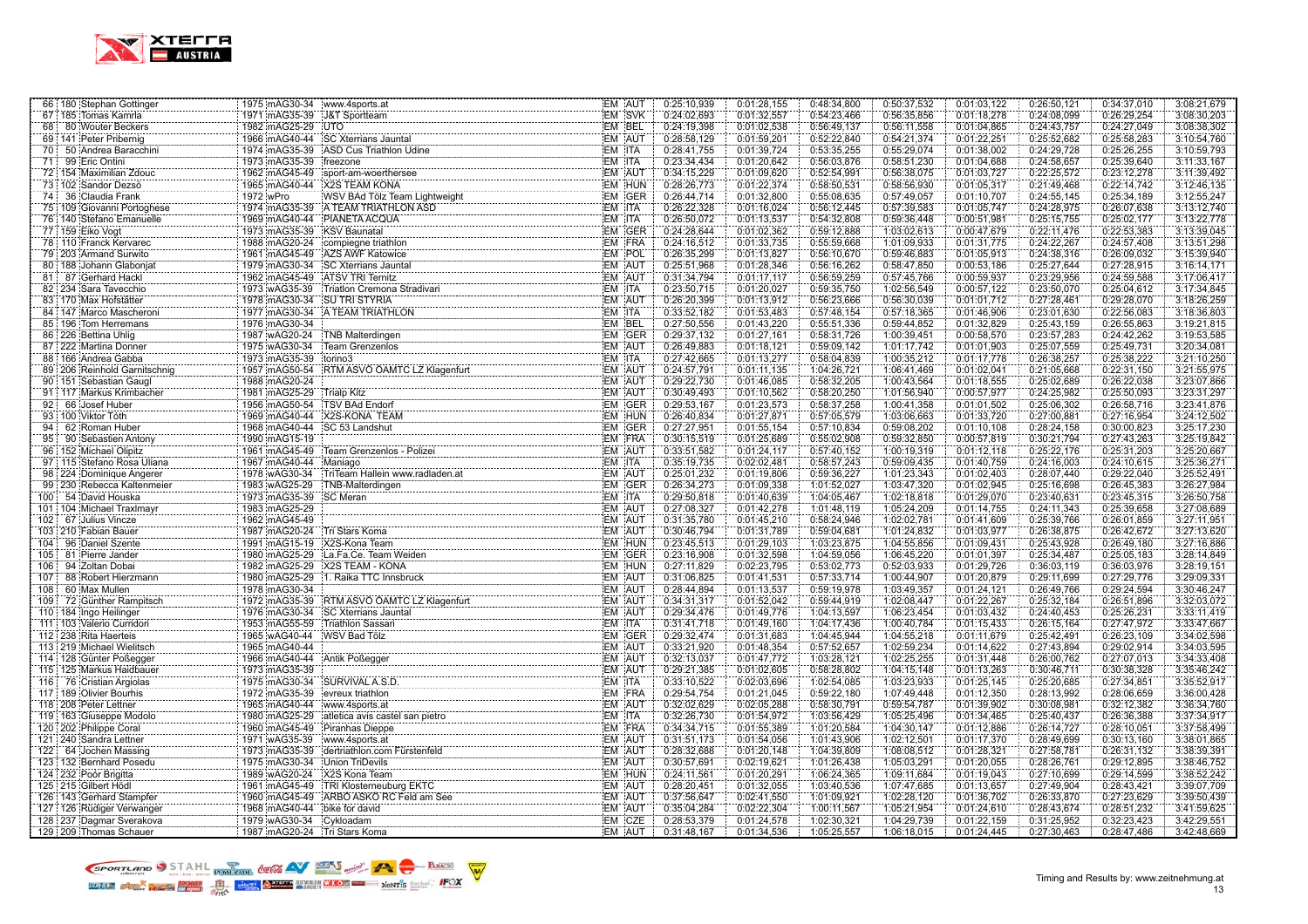

| 130 71 Christian Kainz           | 1975 mAG30-34 BSV Roche Aktiv |                                                          | EM AUT        | 0:37:44,795   | 0:01:33,183 | 1:02:23,904    | 1:05:20,803    | 0:01:23,669 | 0:26:45,503   | 0:28:37,704 | 3:43:49,561    |
|----------------------------------|-------------------------------|----------------------------------------------------------|---------------|---------------|-------------|----------------|----------------|-------------|---------------|-------------|----------------|
| 131<br>56 Petr Houska            | 1981 mAG25-29 SC Rudolfov     |                                                          | EM CZE        | 0:29:02,465   | 0:01:54,472 | 1:02:05,426    | 1:05:47,063    | 0:01:44,634 | 0:32:49,083   | 0:31:06,051 | 3:44:29,194    |
| 132 78 Cristiano Colombo         |                               | 1969 mAG40-44 csa gorizia triathlon                      | EM ITA        | 0:28:55,765   | 0:01:29,837 | 1:03:52,772    | 1:09:14,561    | 0:01:19,135 | 0:31:07,338   | 0:32:11,723 | 3:48:11,131    |
| 133 218 Andreas Hartenberger     | 1972 mAG35-39                 |                                                          | EM AUT        | 0:36:36,222   | 0:02:13,748 | 1:03:08,860    | 1:09:54,533    | 0:01:23,791 | 0:27:06,053   | 0:28:05,573 | 3:48:28,780    |
| 134 241 Sonja Wimmer             | 1978 wAG30-34 SVS Endurance   |                                                          | EM AUT        | 0:30:04,606   | 0:01:29,903 | 1:08:11,258    | 1:11:41,682    | 0:01:21,595 | 0:28:31,336   | 0:27:56,618 | 3:49:16,998    |
| 135 116 Dusan Fister             |                               | 1993 mAG15-19 Kolesarski klub Tropovci                   | EM SLO        | 0:37:07,645   | 0:01:31,884 | 1:04:02,130    | 1:05:03,819    | 0:01:00,380 | 0:29:31,288   | 0:32:36,126 | 3:50:53,272    |
| 136 97 Herwig Stotz              |                               | 1962 mAG45-49 Sport am Wörthersee                        | EM AUT        | 0:32:56,125   | 0:02:15,132 | 1:03:26,122    | 1:09:34,001    | 0:01:38,510 | 0:29:59,089   | 0:32:35,505 | 3:52:24,484    |
| 137   108   Thomas Sabbas        | 1965 mAG40-44                 |                                                          | EM AUT        | 0:38:06,248   | 0:02:20,048 | 1:02:10,484    | 1:08:15,241    | 0:01:38,399 | 0:29:41,289   | 0:30:38,248 | 3:52:49,957    |
| 138   201 Dario Scortegagna      |                               | 1974 mAG35-39 ASD Olimpicaorle                           | EM ITA        | 0:32:28.214   | 0:01:07,364 | 1:04:58,914    | 1:09:23,373    | 0:01:51.494 | 0:31:46,222   | 0:32:00,893 | 3:53:36.474    |
| 139 156 Nicola Rizzi             |                               | 1974 mAG35-39 ASD Cus Triathlon Udine                    | EM ITA        | 0:25:41,414   | 0:02:57,220 | 1:07:35,950    | 1:17:29,961    | 0:02:00,911 | 0:27:43,680   | 0:30:16,617 | 3:53:45,753    |
| 140 162 Alessandro Buonfiglioli  |                               | 1976 mAG30-34 atletica avis castel san pietro            | EM ITA        | 0:41:38,571   | 0:01:35,288 | 1:04:04,476    | 1:07:15,128    | 0:01:30,614 | 0:27:33,912   | 0:30:12,124 | 3:53:50,113    |
| 141   148 Christian Nutz         |                               | 1977 mAG30-34 TRI-TEAM Chaos Wien                        | EM AUT        | 0:32:26,167   | 0:01:52,534 | 1:08:10,062    | 1:10:49,021    | 0:01:21,877 | 0:29:57,789   | 0:30:18,893 | 3:54:56,343    |
| 142 145 Fulvio Bianchi           |                               | 1973 mAG35-39 A TEAM TRIATHLON                           | EM ITA        | 0:34:09,582   | 0:01:38,876 | 1:07:57,383    | 1:10:07,777    | 0:01:34,246 | 0:28:53,314   | 0:30:37,408 | 3:54:58,586    |
| 143 52 Siegbert Waldner          | 2009 mAG15-19 Stern-bew.com   |                                                          | EM AUT        | 0:34:12,826   | 0:01:54,945 | 1:07:43,302    | 1:11:16,686    | 0:01:28,266 | 0:29:15,792   | 0:30:03,331 | 3:55:55,148    |
| 144   111 Fabrizio Zanetti       |                               | 1958 mAG50-54 csa gorizia triathlon                      | EM ITA        | 0:33:31,573   | 0:02:34,670 | 1:07:10,571    | 1:11:34,967    | 0:02:08,379 | 0:27:51,367   | 0:31:31,276 | 3:56:22,803    |
| 145 179 Michael Reitz            |                               | 1975 mAG30-34 xterra wetsuits - energy-lab-international | EM GER        | 0:29:39,451   | 0:01:53,996 | 1:11:52,868    | 1:14:17,732    | 0:01:12,588 | 0:28:14,798   | 0:30:02,163 | 3:57:13,596    |
| 58 Matteo Steri<br>146           |                               | 1979 mAG30-34 SURVIVAL A.S.D.                            | EM ITA        | 0:27:41,258   | 0:01:28,431 | 1:12:13,204    | 1:21:08,027    | 0:01:26,405 | 0:27:13,993   | 0:27:43,393 | 3:58:54,711    |
| 147 61 Michael Reitinger         | 1977 mAG30-34                 |                                                          | EM AUT        | 0:32:09.273   | 0:02:41,792 | 1:07:25,351    | 1:17:25,431    | 0:02:09.263 | 0:28:50,603   | 0:29:02,187 | 3:59:43,900    |
| 148 195 Rolf Graae               |                               |                                                          | EM DNK        | 0:35:45,973   | 0:01:19,471 |                |                | 0:01:36,344 |               |             |                |
|                                  | 1962 mAG45-49 KTK 86          |                                                          |               |               |             | 1:04:54,726    | 1:14:31,506    |             | 0:31:33,359   | 0:31:54,119 | 4:01:35,498    |
| 149 112 Primoz Verbic            | 1973 mAG35-39 3 K Sport       |                                                          | EM SLO        | 0:31:25,990   | 0:03:01,301 | 1:10:55,051    | 1:14:18,918    | 0:01:44,405 | 0:30:41,255   | 0:31:53,328 | 4:04:00,248    |
| 150 98 Walter Geringer           | 1960 mAG45-49                 |                                                          | EM AUT        | 0:28:29,522   | 0:02:13,964 | 1:15:23,761    | 1:16:40,351    | 0:02:13,139 | 0:29:11,856   | 0:29:51,735 | 4:04:04,328    |
| 151   142 Massimo Randi          |                               | 1964 mAG45-49 atletica avis castel san pietro            | EM ITA        | 0:29:43.364   | 0:01:10,111 | 1:11:58,714    | 1:15:46,748    | 0:00:50.039 | 0:30:51,229   | 0:35:16,671 | 4:05:36,876    |
| 152 207 Vlastislav Krenický      | 1962 mAG45-49 KAMA Presov     |                                                          | EM SVK        | 0:42:17,320   | 0:01:26,489 | 1:10:31,341    | 1:11:38,114    | 0:01:39,363 | 0:29:28,005   | 0:29:22,887 | 4:06:23,519    |
| 153 235 Beate Cekoni-Hutter      | 1965 wAG40-44                 | Karawankenmurmalan                                       | EM AUT        | 0:36:54,736   | 0:01:36,691 | 1:10:43,880    | 1:16:04,015    | 0:01:26,593 | 0:30:06,419   | 0:30:56,452 | 4:07:48,786    |
| 154   200   Michael Zottl        | 1972 mAG35-39                 |                                                          | EM AUT        | 0:35:55,955   | 0:01:36,598 | 1:09:34,203    | 1:15:01,339    | 0:01:45,872 | 0:29:57,938   | 0:34:03,978 | 4:07:55,883    |
| 155 178 Martin Sauerschnig       | 1976 mAG30-34                 | <b>SC Xterrians Jauntal</b>                              | EM AUT        | 0:36:41,871   | 0:05:57,930 | 1:12:36,366    | 1:13:15,072    | 0:02:13,716 | 0:29:58,138   | 0:32:15,930 | 4:12:59,023    |
| 156 205 Jakob Steinwender        | 1970 mAG35-39                 |                                                          | EM AUT        | 0:38:44,576   | 0:02:24,411 | 1:11:44,565    | 1:18:42,916    | 0:01:51,833 | 0:28:51,123   | 0:30:56,327 | 4:13:15,751    |
| 157 83 Massimo Marabese          | 1977 mAG30-34                 | Triathlon Team Brianza                                   | EM ITA        | 0:31:53,527   | 0:02:09.022 | 1:09:28,917    | 1:19:37,752    | 0:01:36,664 | 0:35:03,603   | 0:36:45,140 | 4:16:34,625    |
| 158 243 Elisabetta Mosso         | 1971 wAG35-39 MENS SANA       |                                                          | EM ITA        | 0:32:17,496   | 0:01:27,415 | 1:19:08,016    | 1:24:48,481    | 0:01:42,685 | 0:28:05,890   | 0:29:57,257 | 4:17:27,240    |
| 159 227 Jolanta Jaworska-Röllgen | 1966 wAG40-44 Tri Team Eupen  |                                                          | EM BEL        | 0:34:43,335   | 0:02:06,602 | 1:19:57,099    | 1:21:16,629    | 0:01:23,682 | 0:30:14,289   | 0:30:33,372 | 4:20:15,008    |
| 160 223 Hana Stadnik             | 1976 wAG30-34                 | <b>CICLOPIA</b>                                          | EM AUT        | 0:38:47,312   | 0:01:43,986 | 1:17:55,694    | 1:22:22,786    | 0:00:59.792 | 0:29:26,107   | 0:30:18,009 | 4:21:33,686    |
| 161 93 Jürgen Fehrenbach         |                               | 1964 mAG45-49 TVG Germania Kaiserau                      | EM GER        | 0:29:09,857   | 0:01:45,603 | 1:19:04,859    | 1:27:58,511    | 0:01:32,100 | 0:30:35,927   | 0:32:04,314 | 4:22:11,171    |
| 162 82 Peter Himler              | 1973 mAG35-39                 |                                                          | EM AUT        | 0:31:47,384   | 0:02:29,809 | 1:20:44,330    | 1:27:25,146    | 0:01:35,294 | 0:34:23,203   | 0:36:54,859 | 4:35:20,025    |
| 163 193 Roberto Poli             | 1970 mAG35-39                 |                                                          | EM ITA        | 0:36:21,480   | 0:02:04,102 | 1:16:47,803    | 1:30:29,405    | 0:01:59,812 | 0:32:24,420   | 0:37:38,867 | 4:37:45,889    |
| 69 Hannes Hinteregger<br>164 :   | 1973 mAG35-39                 |                                                          | EM AUT        | 0:34:27.960   | 0:03:17.855 | 1:21:27,293    | 1:24:02,020    | 0:02:21.420 | 0:36:51,854   | 0:35:32,666 | 4:38:01.068    |
| 165   236 Tamara Rautner         | 1972 wAG35-39                 |                                                          | EM AUT        | 0:34:30,584   | 0:02:22,654 | 1:25:26,015    | 1:29:21,654    | 0:01:38,410 | 0:32:32,563   | 0:33:07,879 | 4:38:59,759    |
| 166 231 Irmgard Querfeld         | 1970 wAG35-39                 |                                                          | EM AUT        | 0:33:17,618   | 0:01:48,425 | 1:26:16,957    | 1:35:56,661    | 0:01:46,835 | 0:32:06,089   | 0:32:23,892 | 4:43:36,477    |
| 167 92 Georg Mayer               | 1971 mAG35-39 residenz        |                                                          | EM AUT        | 0:33:17,391   | 0:01:50,857 | 1:26:17,044    | 1:35:55,232    | 0:01:46,522 | 0:32:06,961   | 0:32:23,243 | 4:43:37,250    |
| 168 174 Marco Pivello            | 1975 mAG30-34                 | atletica avis castel san pietro                          | EM ITA        | 0:28:05,040   | 0:02:18.052 | 1:24:16,530    | 1:31:41,692    | 0:01:40,247 | 0:40:16,323   | 0:40:11,175 | 4:48:29,059    |
| 169 229 Kathrin Lösing           | 1977 wAG30-34                 | MSV Hamburger Ärzte                                      | EM GER        | 0:35:44,968   | 0:02:31,674 | 1:34:58,189    | 1:37:05,962    | 0:00:56,648 | 0:32:01,582   | 0:33:01,621 | 4:56:20,644    |
| 170 233 Maria Pressl             | 1962 wAG45-49                 | Sport am Wörthersee                                      | EM AUT        | 0:44:35,423   | 0:01:23,513 | 1:33:58,597    | 1:35:27,092    | 0:01:22,643 | 0:36:48,277   | 0:36:51,372 | 5:10:26,917    |
| 171 242 Anneliese Autherit       | 1966 wAG40-44                 | <b>HSV</b> Enermed Triteam                               | EM AUT        | 0:41:41,475   | 0:01:59,208 | 1:38:10,430    | 1:41:42,482    | 0:01:03,403 | 0:34:57,374   | 0:33:02,491 | 5:12:36,863    |
| DNF 55 Oliver Schmich            | 1979 mAG30-34 Donau - Wien    |                                                          | EM AUT        | 0:21:05,765   | 0:01:53,439 |                |                | 1:28:41,992 |               |             |                |
| DNF: 14 Llewellyn Holmes         | 1982 mPro                     |                                                          | EM GBR        | 0:23:46.678   | 0:01:03,191 | 0:52:18,048    |                | 0:44:43.371 |               |             |                |
| DNF 192 Mauro Segat              | 1978 mAG30-34 G. P. Triathlon |                                                          | EM ITA        | 0:21:38,087   | 0:01:23,952 | 0:53:40,215    |                | 1:08:00,172 |               |             |                |
| DNF 32 Myriam Guillot            | 1979 wPro                     | Inkospor                                                 | EM FRA        | 0:26:37,299   | 0:00:58,434 | 0:57:58,079    | 1:02:04,867    | 0:01:00,839 |               |             |                |
| DNF 214 Jaromir Kubin            | 1987 mAG20-24                 | X-Team BaNo K. Vary                                      | EM CZE        | 0:23:47.006   | 0:01:01.867 | 0:58:11,158    | 0:55:56,755    | 0:16:01,672 |               |             |                |
| DNF 149 Marco Moroni             |                               | 1978 mAG30-34 A.R.C. Busto Arsizio                       | EM ITA        | 0:25:05,035   | 0:01:20,212 | 0:56:12,017    |                | 1:22:43,948 |               |             |                |
| DNF 119 Stefan Kurz              | 1981 mAG25-29 Trialp Kitz     |                                                          | EM AUT        | 0:24:47.152   | 0:01:34,835 | 1:09:10,477    | 1:19:02,916    |             |               |             |                |
| <b>DNF</b><br>86 Paul Davies     |                               | 1975 mAG30-34 Panasonic Toughbook / Scott                | EM GBR        | 0:29:35,612   | 0:01:20,293 | 0:27:38,297    |                |             |               |             |                |
| <b>DNF</b><br>51 Adrian Gulz     | 2009 mAG15-19 TV LICH         |                                                          | EM GER        | 0:28:12,669   | 0:01:23,054 | 1:30:21,516    |                |             |               |             |                |
| <b>DNF</b><br>1 Michi Weiss      | 1981 mPro                     | <b>CML Fincon SV</b>                                     | EM AUT        | 0:23:05,846   | 0:00:53,678 |                |                |             |               |             |                |
| DNF 169 Gianluca Trapana         | 1976 mAG30-34 AS TORINO3      |                                                          | EM ITA        | 0:26:42.198   | 0:01:15,828 |                |                |             |               |             |                |
| DNF : 155 Lukas Chochole         | 1988 mAG20-24                 | Xterra Team Hluboka                                      | EM CZE        | 0:26:44,981   | 0:01:24,246 |                |                |             |               |             |                |
| DNF 118 Peter Huber              | 1968 mAG40-44 Trialp Kitz     |                                                          | EM AUT        | 0:31:07,906   | 0:01:38,622 |                |                |             |               |             |                |
| DNF 204 Aldo Baldessari          |                               | 1970 mAG35-39 A.S.D. Triathlon 3V Bozen                  | EM ITA        | 0:32:16,941   | 0:02:35,665 |                |                |             |               |             |                |
| DNF : 175 Andreo Marchesini      |                               | 1969 mAG40-44 A TEAM TRIATHLON                           | EM ITA        |               | 2:36:21,836 |                |                |             |               |             |                |
|                                  |                               |                                                          |               |               |             |                |                |             |               |             |                |
|                                  |                               |                                                          |               |               |             |                |                |             |               |             |                |
| <b>Total Results Ladies EM</b>   |                               |                                                          |               |               |             |                |                |             |               |             |                |
| Pos Bib Fullname                 | Year Class                    | <b>Verein</b>                                            | <b>EM NAT</b> | <b>SwimTm</b> | WZ1Tm       | <b>Bike1Tm</b> | <b>Bike2Tm</b> | WZ2Tm       | <b>Run1Tm</b> | Run2Tm      | <b>TotalTm</b> |
| 1 30 Renata Bucher               | 1977 wPro                     | stoeckli-craft                                           | EM CH         | 0:23:52,043   | 0:00:56,640 | 0:51:18,599    | 0:52:16,269    | 0:00:47,868 | 0:22:40,293   | 0:22:47,800 | 2:54:39,512    |
| 2 44 Carina Wasle                | 1984 wPro                     | Wave Tri Team Wörgl                                      | EM AUT        | 0:25:47,500   | 0:01:23,865 | 0:50:40,068    | 0:53:19,362    | 0:00:54,052 | 0:21:41,935   | 0:25:13,554 | 2:59:00,336    |
| 3 33 Nicola Duggan               | 1984 wPro                     | AKO Ducati Corse WCT UK                                  | EM GBR        | 0:23:38,863   | 0:00:59,294 | 0:54:58,337    | 0:56:39,933    | 0:01:07,947 | 0:24:08,588   | 0:25:28,077 | 3:07:01,039    |
| 4 36 Claudia Frank               | 1972 wPro                     | WSV BAd Tölz Team Lightweight                            | EM GER        | 0:26:44,714   | 0:01:32,800 | 0:55:08,635    | 0:57:49,057    | 0:01:10,707 | 0:24:55,145   | 0:25:34,189 | 3:12:55,247    |

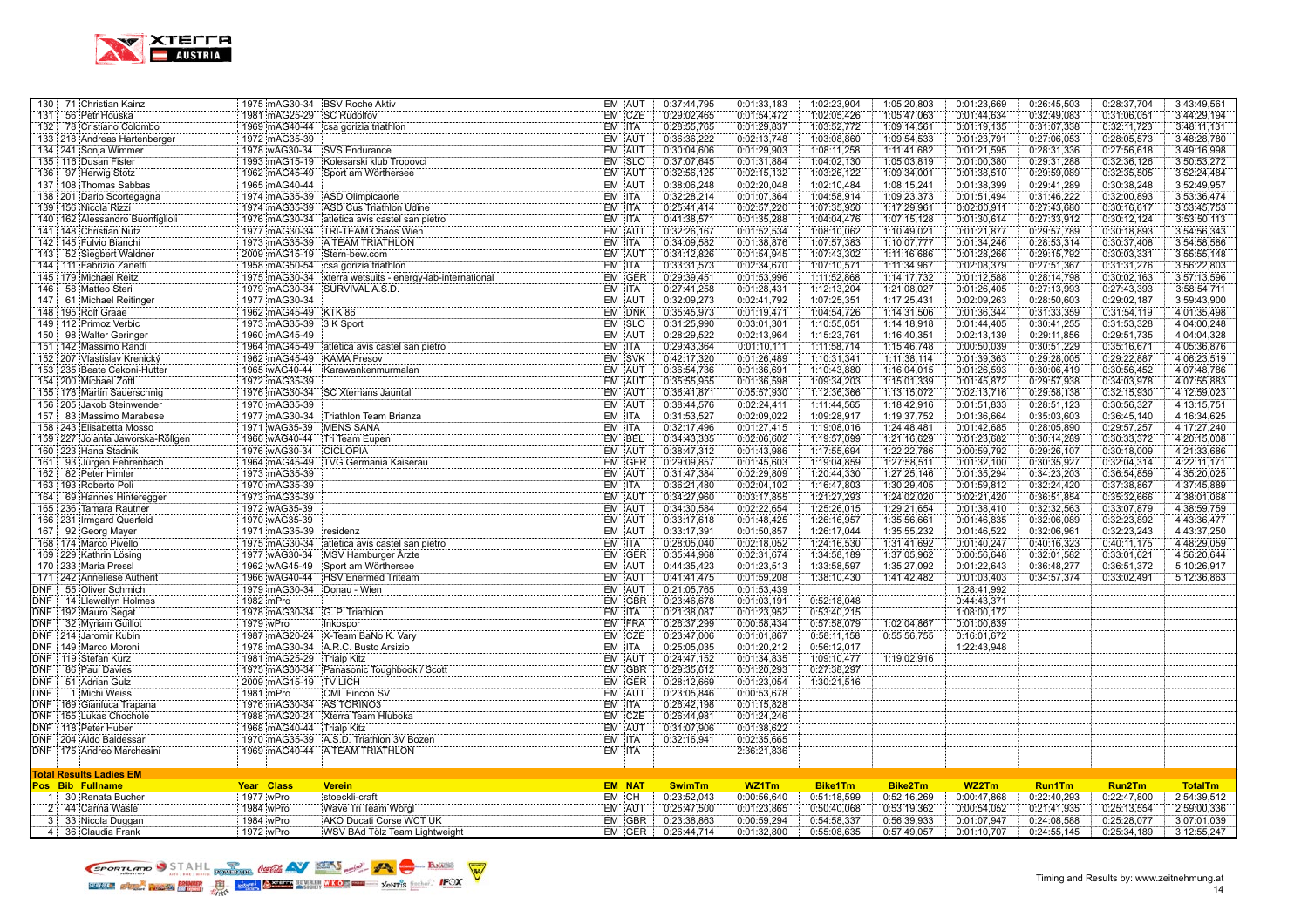

|     | 5 234 Sara Tavecchio            | 1973 wAG35-39                  | Triatlon Cremona Stradivari                                                                                                                                                   | EM ITA        |        | 0:23:50,715   | 0:01:20,027 | 0:59:35,750    | 1:02:56,549    | 0:00:57,122 | 0:23:50,070   | 0:25:04,612   | 3:17:34,845    |
|-----|---------------------------------|--------------------------------|-------------------------------------------------------------------------------------------------------------------------------------------------------------------------------|---------------|--------|---------------|-------------|----------------|----------------|-------------|---------------|---------------|----------------|
|     | 6 226 Bettina Uhlig<br>.        | 1987 wAG20-24                  | TNB Malterdingen                                                                                                                                                              |               | EM GER | 0:29:37,132   | 0:01:27,161 | 0:58:31,726    | 1:00:39,451    | 0:00:58,570 | 0:23:57,283   | 0:24:42,262   | 3:19:53,585    |
|     | 7 222 Martina Donner            | 1975 wAG30-34                  | Team Grenzenlos                                                                                                                                                               | EM AUT        |        | 0:26:49,883   | 0:01:18,121 | 0:59:09,142    | 1:01:17,742    | 0:01:01,903 | 0:25:07,559   | 0:25:49,731   | 3:20:34,081    |
|     | 8 224 Dominique Angerer         | 1978 wAG30-34                  | TriTeam Hallein www.radladen.at                                                                                                                                               | EM AUT        |        | 0:25:01,232   | 0:01:19,806 | 0:59:36,227    | 1:01:23,343    | 0:01:02,403 | 0:28:07,440   | 0:29:22,040   | 3:25:52,491    |
|     | 9 230 Rebecca Kaltenmeier       | 1983 wAG25-29                  | TNB-Malterdingen                                                                                                                                                              |               | EM GER | 0:26:34,273   | 0:01:09,338 | 1:01:52,027    | 1:03:47,320    | 0:01:02,945 | 0:25:16,698   | 0:26:45,383   | 3:26:27,984    |
|     | 10 238 Rita Haerteis            | 1965 wAG40-44 WSV Bad Tölz     |                                                                                                                                                                               |               | EM GER | 0:29:32,474   | 0:01:31.683 | 1:04:45,944    | 1:04:55,218    | 0:01:11,679 | 0:25:42,491   | 0:26:23,109   | 3:34:02,598    |
|     | 11:240 Sandra Lettner           | 1971 wAG35-39                  | www.4sports.at                                                                                                                                                                | EM AUT        |        | 0:31:51.173   | 0:01:54,056 | 1:01:43,906    | 1:02:12,501    | 0:01:17,370 | 0:28:49.699   | 0:30:13,160   | 3:38:01.865    |
|     | 12 232 Poór Brigitta            | 1989 wAG20-24                  | X2S Kona Team                                                                                                                                                                 |               | EM HUN | 0:24:11,561   | 0:01:20,291 | 1:06:24,365    | 1:09:11,684    | 0:01:19,043 | 0:27:10,699   | 0:29:14,599   | 3:38:52,242    |
|     | 13 237 Dagmar Sverakova         | 1979 wAG30-34                  | Cykloadam                                                                                                                                                                     |               |        | 0:28:53,379   | 0:01:24,578 | 1:02:30,321    | 1:04:29,739    | 0:01:22,159 | 0:31:25,952   | 0:32:23,423   | 3:42:29,551    |
|     | 14 241 Sonja Wimmer             | 1978 wAG30-34                  | SVS Endurance                                                                                                                                                                 | EM CZE        |        | 0:30:04,606   | 0:01:29,903 | 1:08:11,258    | 1:11:41,682    | 0:01:21,595 | 0:28:31,336   | 0:27:56,618   | 3:49:16,998    |
|     | 15 235 Beate Cekoni-Hutter      | 1965 wAG40-44                  | Karawankenmurmalan                                                                                                                                                            | EM AUT        |        | 0:36:54,736   | 0:01:36,691 | 1:10:43,880    | 1:16:04,015    | 0:01:26,593 | 0:30:06,419   | 0:30:56,452   | 4:07:48,786    |
|     | 16 243 Elisabetta Mosso         | 1971 wAG35-39                  | MENS SANA                                                                                                                                                                     | EM ITA        |        | 0:32:17,496   | 0:01:27,415 | 1:19:08,016    | 1:24:48,481    | 0:01:42,685 | 0:28:05,890   | 0:29:57,257   | 4:17:27,240    |
|     | 17 227 Jolanta Jaworska-Röllgen | 1966 wAG40-44                  | Tri Team Eupen                                                                                                                                                                | EM BEL        |        | 0:34:43,335   | 0:02:06.602 | 1:19:57,099    | 1:21:16,629    | 0:01:23,682 | 0:30:14,289   | 0:30:33,372   | 4:20:15,008    |
|     | 18 223 Hana Stadnik             | 1980 wAG25-29                  | CICLOPIA                                                                                                                                                                      | EM AUT        |        | 0:38:47,312   | 0:01:43,986 | 1:17:55,694    | 1:22:22,786    | 0:00:59,792 | 0:29:26,107   | 0:30:18,009   | 4:21:33,686    |
|     | 19 236 Tamara Rautner           | 1972 wAG35-39                  |                                                                                                                                                                               | EM AUT        |        | 0:34:30,584   | 0:02:22,654 | 1:25:26,015    | 1:29:21,654    | 0:01:38,410 | 0:32:32,563   | 0:33:07,879   | 4:38:59,759    |
|     | 20 231 Irmgard Querfeld         | 1970 wAG35-39                  |                                                                                                                                                                               | EM AUT        |        | 0:33:17,618   | 0:01:48,425 | 1:26:16,957    | 1:35:56,661    | 0:01:46,835 | 0:32:06,089   | 0:32:23,892   | 4:43:36,477    |
|     | 21 229 Kathrin Lösing           | 1977 wAG30-34                  | MSV Hamburger Arzte                                                                                                                                                           |               | EM GER | 0:35:44,968   | 0:02:31,674 | 1:34:58,189    | 1:37:05,962    | 0:00:56,648 | 0:32:01,582   | 0:33:01,621   | 4:56:20,644    |
|     | 22 233 Maria Pressl             | 1962 wAG45-49                  | Sport am Wörthersee                                                                                                                                                           | EM AUT        |        | 0:44:35,423   | 0:01:23,513 | 1:33:58,597    | 1:35:27,092    | 0:01:22,643 | 0:36:48,277   | 0:36:51,372   | 5:10:26,917    |
|     | 27 242 Anneliese Autherit       | 1966 wAG40-44                  | HSV Enermed Triteam                                                                                                                                                           | EM AUT        |        | 0:41:41,475   | 0:01:59,208 | 1:38:10,430    | 1:41:42,482    | 0:01:03,403 | 0:34:57,374   | 0:33:02,491   | 5:12:36,863    |
|     | DNF 32 Myriam Guillot           | 1979 wPro                      | Inkospor                                                                                                                                                                      | EM FRA        |        | 0:26:37,299   | 0:00:58,434 | 0:57:58,079    | 1:02:04,867    | 0:01:00,839 |               |               |                |
|     |                                 |                                |                                                                                                                                                                               |               |        |               |             |                |                |             |               |               |                |
|     | Total Results Men EM            |                                |                                                                                                                                                                               |               |        |               |             |                |                |             |               |               |                |
|     | Pos Bib Fullname                | Year Class                     | <b>Verein</b>                                                                                                                                                                 | <b>EM NAT</b> |        | <b>SwimTm</b> | WZ1Tm       | <b>Bike1Tm</b> | <b>Bike2Tm</b> | WZ2Tm       | <b>Run1Tm</b> | <b>Run2Tm</b> | <b>TotalTm</b> |
|     | 1 2 Franky Batelier             | 1978 mPro                      | Peperoncino Team                                                                                                                                                              | EM FRA        |        | 0:20:16,915   | 0:00:46,257 | 0:42:19,623    | 0:44:15,644    | 0:00:41,186 | 0:18:29,604   | 0:19:56,012   | 2:26:45,241    |
| 2:  | 7 Karel Zadak                   | 1978 mPro                      | Tri LAMY                                                                                                                                                                      | EM CZE        |        | 0:21:49,321   | 0:01:02,120 | 0:41:54,541    | 0:44:17,053    | 0:00:43,922 | 0:19:31,485   | 0:20:00,205   | 2:29:18,647    |
| 3:  | 6 Sam Gardner                   | 1975 mPro                      | Snow and Rock/ Panasonic                                                                                                                                                      |               | EM GBR | 0:23:15,353   | 0:00:46,868 | 0:41:32,871    | 0:43:25,791    | 0:00:46,151 | 0:19:32,038   | 0:20:23,137   | 2:29:42,209    |
|     | 4 10 Olivier Marceau            | 1973 mPro                      | Saint Raphael                                                                                                                                                                 | EM CH         |        | 0:20:23,167   | 0:00:43,287 | 0:43:35,799    | 0:46:00,681    | 0:00:46,263 | 0:19:49,415   | 0:19:22,953   | 2:30:41,565    |
| 5.  | 23 Nico Pfitzenmaier            | 1971 mPro                      | TU Kaiserau e.V.                                                                                                                                                              |               | EM GER | 0:23:27.085   | 0:00:48,604 | 0:42:30,145    | 0:43:29,936    | 0:00:41,055 | 0:20:08,106   | 0:19:57,283   | 2:31:02,214    |
| 6:  | 22 Yeray Luxem                  | 1986 mPro                      |                                                                                                                                                                               | EM BEL        |        | 0:20:50,284   | 0:00:53,164 | 0:44:19,986    | 0:46:38,767    | 0:00:50,628 | 0:18:23,625   | 0:19:37,443   | 2:31:33,897    |
| 7:  | 4 Felix Schumann                | 1982 mPro                      | German Cross team                                                                                                                                                             |               | EM GER | 0:20:16,146   | 0:00:53,943 | 0:44:43,101    | 0:46:39,698    | 0:00:40,870 | 0:18:55,766   | 0:20:43,442   | 2:32:52,966    |
| 8   | 3 Ronny Dietz                   | 1978 mPro                      | German Cross Team                                                                                                                                                             |               | EM GER | 0:20:29,683   | 0:01:07,591 | 0:44:42,782    | 0:46:02,056    | 0:00:43,868 | 0:20:18,183   | 0:22:15,279   | 2:35:39,442    |
| 9.  | 24 Mikko Vastaranta             | 1982 mPro                      | Tristadi                                                                                                                                                                      | EM FIN        |        | 0:20:01,144   | 0:01:01,288 | 0:44:32,369    | 0:47:59,422    | 0:00:45,578 | 0:21:11,036   | 0:21:16,063   | 2:36:46,900    |
| 10  | 9 Tomas Jurkovic                | 1983 mPro                      | Triklub FTVS Bratislava                                                                                                                                                       | EM SVK        |        | 0:21:50,087   | 0:00:56,373 | 0:46:31,305    | 0:47:39,639    | 0:00:49,902 | 0:20:20,606   | 0:20:03,644   | 2:38:11,556    |
| 11  | 11 Jan Kubicek                  | 1980 mPro                      | Specialized/RedBull                                                                                                                                                           | EM CZE        |        | 0:23:15,570   | 0:00:53,917 | 0:44:41,670    | 0:46:52,606    | 0:00:44,670 | 0:20:19,262   | 0:21:51,877   | 2:38:39,572    |
|     | 12 18 Paul Embrechts            | 1976 mPro                      | <b>HETRIC</b>                                                                                                                                                                 | EM BEL        |        | 0:21:53,287   | 0:00:58,929 | 0:46:17,417    | 0:48:00,503    | 0:01:02.276 | 0:19:55,164   | 0:22:00,149   | 2:40:07,725    |
|     | 13 183 Tim Van Daele            | 1980 mAG25-29                  | <b>ATRIAC</b>                                                                                                                                                                 | EM BEL        |        | 0:21:35,627   | 0:00:48,897 | 0:46:36,905    | 0:49:05,335    | 0:00:47,274 | 0:21:22,296   | 0:22:14,976   | 2:42:31,310    |
|     | 14 16 Tim McDowell              | 1976 mPro                      | Inov8.com                                                                                                                                                                     |               | EM GBR | 0:23:17,704   | 0:00:56,981 | 0:48:04,643    | 0:48:59,203    | 0:00:47,466 | 0:21:13,152   | 0:21:59,812   | 2:45:18,961    |
| 15: | 27 Michael Szymoniuk            | 1984 mPro                      | Nora Racing Team                                                                                                                                                              | EM AUT        |        | 0:22:47,886   | 0:00:53,079 | 0:47:58,213    | 0:50:53,568    | 0:00:42,010 | 0:20:52,586   | 0:21:30,336   | 2:45:37,678    |
|     | 16: 21 Jens Buder               | 1973 mPro                      | German Cross Team                                                                                                                                                             |               | EM GER | 0:25:02,147   | 0:01:09,430 | 0:47:10,964    | 0:49:39,110    | 0:01:00,515 | 0:21:03,279   | 0:21:25,003   | 2:46:30,448    |
|     | 17 171 Gerald Will              | 1968 mAG40-44                  | www.4sports.at                                                                                                                                                                | EM AUT        |        | 0:21:15,495   | 0:00:48,468 | 0:47:16,105    | 0:49:35,584    | 0:00:45,679 | 0:23:19,629   | 0:23:33,947   | 2:46:34,907    |
|     | 18 26 Jim McConnel              | 1973 mPro                      | Driven to Tri / Planet X                                                                                                                                                      |               | EM GBR | 0:26:15,008   | 0:00:55.602 | 0:48:22,543    | 0:48:09.867    | 0:00:49.864 | 0:20:55,749   | 0:21:07,029   | 2:46:35,662    |
|     | 19:217 Christian Häupler        | 1984 mAG25-29                  | Bike-Sport-Ansbach                                                                                                                                                            |               | EM GER | 0:27:25,356   | 0:01:13,091 | 0:52:39,216    | 0:47:21,674    | 0:00:47,900 | 0:18:25,662   | 0:18:44,276   | 2:46:37,175    |
|     | 20 130 Stefano Davite           |                                | 1986 mAG20-24 SAI frecce bianche                                                                                                                                              | EM ITA        |        | 0:24:35,058   | 0:01:44,139 | 0:47:46,122    | 0:48:28,934    | 0:00:42,743 | 0:22:21,780   | 0:21:16,705   | 2:46:55,481    |
|     | 21 177 Fred Wuhrmann            | 1970 mAG35-39 F.A.R.T raideure |                                                                                                                                                                               | EM FRA        |        | 0:23:00,798   | 0:00:59,126 | 0:48:04,141    | 0:50:58,396    | 0:00:52,122 | 0:21:43,118   | 0:21:31,800   | 2:47:09,501    |
|     | 22 15 Graham Wadsworth          | 1982 mPro                      | My Life Personal Training <b>Committee Committee Personal Training</b>                                                                                                        |               | EM GBR | 0:25:37,914   | 0:01:02.058 | 0:49:18,382    | 0:49:26,572    | 0:00:47,291 | 0:20:20,583   | 0:20:52,087   | 2:47:24,887    |
|     | 23 113 Tomas Matera             |                                | 1989 mAG20-24 InSPORTline Lipnik                                                                                                                                              | EM CZE        |        | 0:21:53,889   | 0:00:57,051 | 0:46:27,445    | 0:50:36,447    | 0:00:49,906 | 0:22:51,880   | 0:24:45,243   | 2:48:21,861    |
|     | 24 157 Thomas Jandl             |                                |                                                                                                                                                                               | EM AUT        |        | 0:21:33,477   | 0:01:06.046 | 0:50:51,580    | 0:52:28,870    | 0:00:42,824 | 0:20:34,200   | 0:21:17,450   | 2:48:34,447    |
|     | 25 136 Vaclav Klakurka          |                                |                                                                                                                                                                               | EM CZE        |        | 0:23:51,154   | 0:00:49,944 | 0:50:06,451    | 0:50:39,000    | 0:00:46,786 | 0:21:20,081   | 0:21:21,445   | 2:48:54,861    |
|     | 26 91 Robert Hotter             |                                | 1983 m AG25-23 - ANX - HIRBUNU Narriten<br>1983 m AG25-29 - AD Pemap Brodek u Prerova<br>1989 m ACAN 74 - Nica: Academy Brodek u Prerova<br>1969 mAG40-44 Nora Racing Team NO | EM AUT        |        | 0:26:48,998   | 0:01:20,877 | 0:49:21,119    | 0:48:49,414    | 0:00:47,032 | 0:21:00,543   | 0:21:25,615   | 2:49:33,598    |
| 27  | 8 Peter Mosny                   | 1987 mPro                      | Road Runners Weiz                                                                                                                                                             | EM SVK        |        | 0:23:16.372   | 0:00:54,537 | 0:47:10,093    | 0:51:13,868    | 0:00:42,544 | 0:22:00,453   | 0:25:00,133   | 2:50:18,000    |
|     | 28 106 Medgyes Gabor            | 1975 mAG30-34                  | X2S KONA TEAM                                                                                                                                                                 |               | EM HUN | 0:23:03,724   | 0:01:29,576 | 0:51:39,623    | 0:53:22,756    | 0:00:55,937 | 0:19:59,056   | 0:21:08,128   | 2:51:38,800    |
|     | 29 75 Georg Berndorfer          | 1967 mAG40-44 www.4sports.at   |                                                                                                                                                                               | EM AUT        |        | 0:27:30,966   | 0:00:58,043 | 0:48:33,710    | 0:50:44,568    | 0:00:54,848 | 0:21:15,102   | 0:22:04,813   | 2:52:02,050    |
|     | 30 124 Luca Molteni             | 1977 mAG30-34                  | Ironlario Triatlo                                                                                                                                                             | EM ITA        |        | 0:24:29,529   | 0:01:00,973 | 0:48:20,306    | 0:51:23,183    | 0:00:56,906 | 0:22:28,396   | 0:24:27,378   | 2:53:06,671    |
|     | 31   135   Ales Dedek           | 1975 mAG30-34                  |                                                                                                                                                                               | EM CZE        |        | 0:28:24,045   | 0:01:00.961 | 0:50:13,576    | 0:50:40,191    | 0:01:06,732 | 0:20:14,380   | 0:21:34,702   | 2:53:14,587    |
|     | 32 181 Tomas Eberl              |                                | 1984 mAG25-29 X-Team BaNo K. Vary                                                                                                                                             | EM CZE        |        | 0:24:37,764   | 0:01:04,254 | 0:48:34,157    | 0:49:43,224    | 0:00:48,284 | 0:23:59,372   | 0:24:55,146   | 2:53:42,201    |
|     | 33 85 Josselin Flores           | 1982 mAG25-29                  | Triathlon Olympique Club Cessonnais                                                                                                                                           | EM FRA        |        | 0:22:28,290   | 0:01:04,651 | 0:51:21,145    | 0:52:56,151    | 0:00:53,137 | 0:22:20,543   | 0:23:08,186   | 2:54:12,103    |
|     | 34 120 Daniel Müller            | 1978 mAG30-34                  | Team Runsport                                                                                                                                                                 | EM AUT        |        | 0:23:41,286   | 0:01:03,007 | 0:51:42,698    | 0:54:09,549    | 0:00:58,334 | 0:21:37,474   | 0:22:57,143   | 2:56:09,491    |
|     | 35 211 Lubomir Bachura          |                                | 1989 mAG20-24 X-Team BaNo K. Vary                                                                                                                                             | EM CZE        |        | 0:24:37,296   | 0:01:03,815 | 0:50:46,243    | 0:53:12,609    | 0:00:56,408 | 0:22:31,431   | 0:23:02,967   | 2:56:10,769    |
|     | 36 74 Philipp Keller            | 1983 mAG25-29 TNB Malterdingen |                                                                                                                                                                               |               | EM GER | 0:25:49,514   | 0:01:17,070 | 0:52:14,611    | 0:53:45,030    | 0:00:52,030 | 0:21:56,854   | 0:22:30,830   | 2:58:25,939    |
|     | 37 101 Csaba Peter Sipiczki     | 1983 mAG25-29 X2S Team Kona    |                                                                                                                                                                               |               | EM HUN | 0:26:47,608   | 0:01:19,757 | 0:51:59,774    | 0:54:36,446    | 0:01:05,677 | 0:20:52,245   | 0:22:09,907   | 2:58:51,414    |
|     | 38   213   Martin Jiskra        | 1988 mAG20-24                  | X-Team BaNo K. Vary                                                                                                                                                           | EM CZE        |        | 0:24:23,335   | 0:01:06,593 | 0:50:10,180    | 0:51:25,312    | 0:00:55,703 | 0:25:37,259   | 0:25:32,696   | 2:59:11,078    |
|     | 39 25 Matus Jurecka             | 1979 mPro                      | T.A.T. Martin                                                                                                                                                                 | EM SVK        |        | 0:28:21,347   | 0:01:07,525 | 0:51:07,762    | 0:52:29,049    | 0:01:06,859 | 0:22:49,044   | 0:22:25,859   | 2:59:27,445    |
|     | 40 127 Stefan Weidhaas          |                                | 1986 mAG20-24 SV Casino Kleinwalsertal                                                                                                                                        |               | EM GER | 0:23:28,545   | 0:01:03,749 | 0:53:19,362    | 0:55:22,820    | 0:00:48,961 | 0:22:19,372   | 0:23:47,959   | 3:00:10,768    |
|     | 41 173 Matthias Schintler       |                                | 1985 mAG20-24 SC Xterrians Jauntal                                                                                                                                            |               | EM AUT | 0:28:08,800   | 0:01:42,132 | 0:49:40,899    | 0:51:48,125    | 0:01:01,248 | 0:23:59,056   | 0:24:40,144   | 3:01:00,404    |

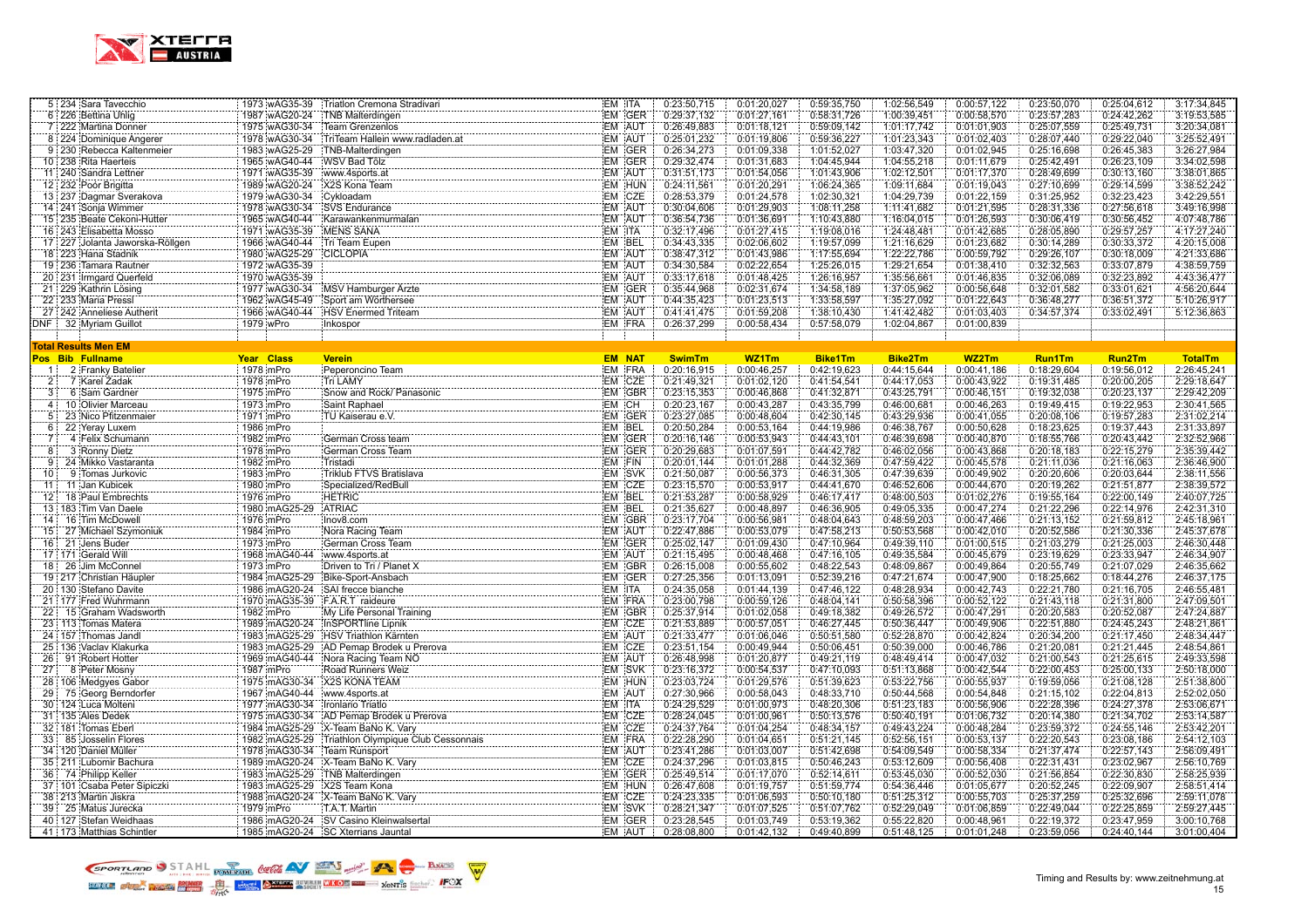

| 42 13 Ole Vinnergaard                       | KTK86<br>1980 mPro                                                                                                                           | EM DNK           | 0:20:09,049                | 0:00:57,063                | 0:57:18,005                | 0:57:04,264                | 0:01:06,222                | 0:21:53,533                | 0:23:00,680                | 3:01:28,816                |
|---------------------------------------------|----------------------------------------------------------------------------------------------------------------------------------------------|------------------|----------------------------|----------------------------|----------------------------|----------------------------|----------------------------|----------------------------|----------------------------|----------------------------|
| 43<br>70 Franz Lugstein                     | 1973 mAG35-39 ASKÖ Tri Bürmoos                                                                                                               | EM AUT           | 0:24:37,017                | 0:01:21,093                | 0:55:21,909                | 0:56:32,795                | 0:00:47,169                | 0:21:09,731                | 0:21:51,224                | 3:01:40,938                |
| 44 165 Herwig Reupichler                    | 1977 mAG30-34 SU TRI STYRIA                                                                                                                  | EM AUT           | 0:23:44,830                | 0:01:38,398                | 0:53:43,069                | 0:56:26,338                | 0:01:11,211                | 0:22:34,221                | 0:22:43,921                | 3:02:01,988                |
| 45 133 Roland Gallhammer                    | 1981 mAG25-29 HSV Trisport Ried                                                                                                              | EM AUT           | 0:25:11,333                | 0:01:24,994                | 0:52:57,747                | 0:55:56,840                | 0:01:08,429                | 0:22:50,959                | 0:22:40,977                | 3:02:11,279                |
| 46 194 Jacky Boisset                        | 1980 mAG25-29 Inkospor                                                                                                                       | EM FRA           | 0:30:39.434                | 0:00:59.542                | 0:51:25,888                | 0:53:39,405                | 0:01:02,847                | 0:21:58,689                | 0:22:45.058                | 3:02:30,863                |
| 47 167 Giacomo Schiavo                      | 1986 mAG20-24 POLIPSORTIVA SAN VITO                                                                                                          | EM ITA           | 0:23:22.262                | 0:01:06,153                | 0:54:53,467                | 0:56:33,395                | 0:00:59,458                | 0:22:28,074                | 0:23:25,122                | 3:02:47,931                |
| 48 49 Adrian Suitner                        | 1980 mAG25-29 NORA RACING TEAM                                                                                                               | <b>EM AUT</b>    | 0:27:18,004                | 0:01:19,394                | 0:53:09,073                | 0:54:36,105                | 0:01:02.652                | 0:22:48.104                | 0:23:11.433                | 3:03:24.765                |
| 53 Peter Bergh<br>49                        | 1975 mAG30-34 CICLOPIA                                                                                                                       | EM AUT           | 0:32:20,426                | 0:01:44,940                | 0:50:54,249                | 0:51:36,706                | 0:01:12,048                | 0:22:29,741                | 0:23:12,174                | 3:03:30,284                |
| 50 146 Heiner Zickl                         | 1965 mAG40-44 CIS Amberg                                                                                                                     | EM GER<br>EM CZE | 0:28:54,116                | 0:01:18,884                | 0:53:06,560                | 0:53:37,115                | 0:01:08,792                | 0:22:45,692                | 0:22:39,785                | 3:03:30,944                |
| 51 212 Pavel Santo                          | 1962 mAG45-49 X-Team BaNo K. Vary                                                                                                            |                  | 0:29:23,080                | 0:01:06,940                | 0:52:07,983                | 0:53:42,936                | 0:01:01,381                | 0:22:42,505                | 0:23:30,777                | 3:03:35,602                |
| 52 129 Fabio Assandri                       | 1981 mAG25-29 protek triathlon rho                                                                                                           | EM ITA           | 0:23:47,543                | 0:01:51,315                | 0:53:49,629                | 0:56:29,218                | 0:01:08,722                | 0:23:22,591                | 0:23:17,006                | 3:03:46,024                |
| 53 <sup>1</sup><br>19 Daniele Cantamessa    | 1975 mAG30-34 peperoncino team                                                                                                               | EM ITA           | 0:28:22,199                | 0:01:03,256                | 0:50:34,328                | 0.54:09.918                | 0:01:00,918                | 0:23:19,839                | 0:25:42,652                | 3:04:13,110                |
| 54 182 Norbert Kappacher                    | 1973 mAG35-39 Tri Team Flattach                                                                                                              | EM AUT           | 0:27:20.774                | 0:01:10,191                | 0:53:26,870                | 0:55:43,156                | 0:01:05,115                | 0:22:42.055                | 0:23:03,674                | 3:04:31,835                |
| 55 160 Zsolt Horvath                        | 1982 mAG25-29 ELTE-POLYTHLON                                                                                                                 | EM HUN           | 0:26:46,935                | 0:02:03,068                | 0:52:58,333                | 0:55:41,723                | 0:01:07,788                | 0:22:52,796                | 0:23:45,512                | 3:05:16,155                |
| 56 137 Jiri Klima                           | 1987 mAG20-24<br>AD Pemap Brodek u Prerova<br>Rosegg (EM   CZE                                                                               |                  | 0:25:58,768                | 0:00:53,096                | 0:48:47,851                | 0:54:03,559                | 0:00:50,512                | 0:24:48,924                | 0:30:05,945                | 3:05:28,655                |
| 57<br>68 Stefan Stockreiter                 | 1979 mAG30-34                                                                                                                                |                  | 0:29:59,635                | 0:01:22,255                | 0:52:21,414                | 0:53:56,939                | 0:00:50,214                | 0:23:21,849                | 0:23:53,293                | 3:05:45,599                |
| 58<br>59 Moritz Schlösser                   | 1981 mAG25-29<br>Team Cadion                                                                                                                 | EM GER           | 0:27:19,195                | 0:01:15,190                | 0:54:02,251                | 0:55:16,904                | 0:01:03,242                | 0:23:18,396                | 0:23:41,233                | 3:05:56,411                |
| 59 114 Michael Friedrich                    | 1966 mAG40-44<br>XPS Ironteam                                                                                                                | EM AUT           | 0:28:49,094                | 0:01:21,335                | 0:51:54,687                | 0:53:53,958                | 0:01:08,886                | 0:24:32,104                | 0:24:38,367                | 3:06:18,431                |
| 60 150 David Tondl                          | 1986 mAG20-24 Cenytisku.cz MTB                                                                                                               | EM CZE           | 0:24:35,946                | 0:01:07.515                | 0:53:32,546                | 0:58:46,480                | 0:00:59,889                | 0:23:04,100                | 0:24:50,716                | 3:06:57,192                |
| 61 158 Martin Hren                          | 1981 mAG25-29 NORA RACING TEAM                                                                                                               | EM AUT           | 0:28:15,592                | 0:00:54,435                | 0:55:19,032                | 0:54:31,066                | 0:00:48,241                | 0:23:14,162                | 0:24:11,319                | 3:07:13,847                |
| 62 107 Libor Mencik                         | 1965 mAG40-44 ENERVIT TEAM                                                                                                                   | EM CZE           | 0:29:01,995                | 0:00:53.571                | 0:54:04,161                | 0:55:48,299                | 0:01:02,335                | 0:23:10,679                | 0:23:34,809                | 3:07:35,849                |
| 63 180 Stephan Gottinger                    | 1975 mAG30-34 www.4sports.at                                                                                                                 | EM AUT           | 0:25:10,939                | 0:01:28,155                | 0:48:34,800                | 0:50:37,532                | 0:01:03,122                | 0:26:50,121                | 0:34:37,010                | 3:08:21,679                |
| 64 185 Tomas Kamrla                         | 1971 mAG35-39 J&T Sportteam                                                                                                                  | EM SVK           | 0:24:02,693                | 0:01:32,557                | 0:54:23,466                | 0:56:35,856                | 0:01:18,278                | 0:24:08,099                | 0:26:29,254                | 3:08:30,203                |
| 65 80 Wouter Beckers                        | 1982 mAG25-29 UTO                                                                                                                            | EM BEL           | 0:24:19,398                | 0:01:02,538                | 0:56:49,137                | 0:56:11,558                | 0:01:04,865                | 0:24:43,757                | 0:24:27,049                | 3:08:38,302                |
| 66 141 Peter Pribernig                      | 1974 mAG35-39 ASD Cus Triathlon Udine<br>1974 mAG35-39 ASD Cus Triathlon Udine                                                               | EM AUT           | 0:28:58,129                | 0:01:59,201                | 0:52:22,840                | 0:54:21,374                | 0:01:22,251                | 0:25:52,682                | 0:25:58,283                | 3:10:54,760                |
| 67<br>50 Andrea Baracchini                  |                                                                                                                                              | EM ITA           | 0:28:41,755                | 0:01:39,724                | 0:53:35,255                | 0:55:29,074                | 0:01:38,002                | 0:24:29,728                | 0:25:26,255                | 3:10:59,793                |
| 68<br>99 Eric Ontini                        | 1973 mAG35-39 freezone                                                                                                                       | EM ITA           | 0:23:34,434                | 0:01:20,642                | 0:56:03,876                | 0:58:51,230                | 0:01:04,688                | 0:24:58,657                | 0:25:39,640                | 3:11:33,167                |
| 69 154 Maximilian Zdouc                     | 1962 mAG45-49 sport-am-woerthersee                                                                                                           | EM AUT           | 0:34:15,229                | 0:01:09.620                | 0:52:54,991                | 0:56:38,075                | 0:01:03,727                | 0:22:25,572                | 0:23:12,278                | 3:11:39,492                |
| 70 102 Sandor Dezsö                         | 1965 mAG40-44 X2S TEAM KONA                                                                                                                  | <b>EM HUN</b>    | 0:28:26,773                | 0:01:22,374                | 0:58:50,531                | 0:58:56,930                | 0:01:05,317                | 0:21:49,468                | 0:22:14,742                | 3:12:46,135                |
| 71 109 Giovanni Portoghese                  | 1974 mAG35-39 A TEAM TRIATHLON ASD                                                                                                           | EM ITA           | 0:26:22,328                | 0:01:16,024                | 0:56:12,445                | 0:57:39,583                | 0:01:05,747                | 0:24:28,975                | 0:26:07,638                | 3:13:12,740                |
| 72 140 Stefano Emanuelle                    | 1969 mAG40-44 PIANETA ACQUA                                                                                                                  | EM ITA           | 0:26:50,072                | 0:01:13,537                | 0:54:32,808                | 0:59:36,448                | 0:00:51,981                | 0:25:15,755                | 0:25:02,177                | 3:13:22,778                |
| 73 159 Eiko Vogt                            | 1973 mAG35-39 KSV Baunatal                                                                                                                   | EM GER           | 0:24:28,644                | 0:01:02,362                | 0:59:12,888                | 1:03:02,613                | 0:00:47,679                | 0:22:11,476                | 0:22:53,383                | 3:13:39,045                |
| 74 110 Franck Kervarec                      | 1988 mAG20-24 compiegne triathlon                                                                                                            | EM FRA           | 0:24:16,512                | 0:01:33,735                | 0:55:59,668                | 1:01:09,933                | 0:01:31,775                | 0:24:22,267                | 0:24:57,408                | 3:13:51,298                |
| 75 203 Armand Surwito                       | 1961 mAG45-49 AZS AWF Katowice                                                                                                               | EM POL           | 0:26:35,299                | 0:01:13,827                | 0:56:10,670                | 0:59:46,883                | 0:01:05,913                | 0:24:38,316                | 0:26:09,032                | 3:15:39,940                |
| 76 188 Johann Glaboniat                     | 1979 mAG30-34 SC Xterrians Jauntal                                                                                                           | EM AUT           | 0:25:51,968                | 0:01:28.346                | 0:56:16,262                | 0:58:47.850                | 0:00:53,186                | 0:25:27.644                | 0:27:28,915                | 3:16:14.171                |
| 77 87 Gerhard Hackl                         | 1962 mAG45-49 ATSV TRI Ternitz                                                                                                               | EM AUT           | 0:31:34,794                | 0:01:17,117                | 0:56:59,259                | 0:57:45,766                | 0:00:59,937                | 0:23:29,956                | 0:24:59,588                | 3:17:06,417                |
| 78 170 Max Hofstätter                       | 1978 mAG30-34 SU TRI STYRIA                                                                                                                  | EM AUT           | 0:26:20,399                | 0:01:13,912                | 0:56:23,666                | 0:56:30,039                | 0:01:01,712                | 0:27:28,461                | 0:29:28,070                | 3:18:26,259                |
| 79 147 Marco Mascheroni<br>.                | 1977 mAG30-34 A TEAM TRIATHLON                                                                                                               | EM ITA           | 0:33:52,182                | 0:01:53,483                | 0:57:48,154                | 0:57:18,365                | 0:01:46,906                | 0:23:01,630                | 0:22:56,083                | 3:18:36,803                |
| 80 196 Tom Herremans                        | 1976 mAG30-34                                                                                                                                | EM BEL           | 0:27:50,556                | 0:01:43,220                | 0:55:51,336                | 0:59:44,852                | 0:01:32,829                | 0:25:43,159                | 0:26:55,863                | 3:19:21,815                |
| 81 166 Andrea Gabba                         | 1973 mAG35-39 torino3<br>torino3<br>RTM ASVO OAMTC LZ Klagenfurt                                                                             | EM ITA           | 0:27:42,665                | 0:01:13,277                | 0:58:04,839                | 1:00:35,212                | 0:01:17,778                | 0:26:38,257                | 0:25:38,222                | 3:21:10,250                |
| 82 206 Reinhold Garnitschnig<br>.           | 1957 mAG50-54                                                                                                                                | EM AUT           | 0:24:57,791                | 0:01:11.135                | 1:04:26,721                | 1:06:41.469                | 0:01:02,041                | 0:21:05.668                | 0:22:31,150                | 3:21:55,975                |
| 83 151 Sebastian Gaugl                      | 1988 mAG20-24                                                                                                                                | EM AUT           | 0:29:22,730                | 0:01:46,085                | 0:58:32,205                | 1:00:43,564                | 0:01:18,555                | 0:25:02,689                | 0:26:22,038                | 3:23:07,866                |
| 84 117 Markus Krimbacher                    | 1981 mAG25-29<br><b>Trialp Kitz</b>                                                                                                          | EM AUT           | 0:30:49,493                | 0:01:10,562                | 0:58:20,250                | 1:01:56,940                | 0:00:57,977                | 0:24:25,982                | 0:25:50,093                | 3:23:31,297                |
| 66 Josef Huber<br>85                        | 1956 mAG50-54<br>TSV BAd Endorf                                                                                                              | EM GER           | 0:29:53,167                | 0:01:23,573                | 0:58:37,258                | 1:00:41,358                | 0:01:01,502                | 0:25:06,302                | 0:26:58,716                | 3:23:41,876                |
| 100 Viktor Tóth<br>86                       | 1969 mAG40-44 X2S-KONA TEAM                                                                                                                  | EM HUN           | 0:26:40,834                | 0:01:27,871                | 0:57:05,579                | 1:03:06,663                | 0:01:33,720                | 0:27:00,881                | 0:27:16,954                | 3:24:12,502                |
| 87<br>62 Roman Huber                        | 1968 mAG40-44 SC 53 Landshut                                                                                                                 | EM GER           | 0:27:27,951                | 0:01:55,154                | 0:57:10,834                | 0:59:08,202                | 0:01:10,108                | 0:28:24,158                | 0:30:00,823                | 3:25:17,230                |
| 88<br>90 Sebastien Antony<br>.              |                                                                                                                                              | EM FRA           | 0:30:15,519                | 0:01:25,689                | 0:55:02,908                | 0:59:32,850                | 0:00:57,819                | 0:30:21,794                | 0:27:43,263                | 3:25:19,842                |
| 89 152 Michael Olipitz<br>                  |                                                                                                                                              | EM AUT           | 0:33:51,582                | 0:01:24,117                | 0:57:40,152                | 1:00:19,319                | 0:01:12,118                | 0:25:22,176                | 0:25:31,203                | 3:25:20,667                |
| 90 115 Stefano Rosa Uliana                  | 1967 mAG40-44 Maniago<br><b>SC</b> Meran                                                                                                     | EM ITA<br>EM ITA | 0:35:19,735                | 0:02:02,481                | 0:58:57,243                | 0:59:09,435                | 0:01:40,759                | 0:24:16,003                | 0:24:10,615                | 3:25:36,271                |
| 91<br>54 David Houska                       | 1973 mAG35-39                                                                                                                                |                  | 0:29:50,818                | 0:01:40,639                | 1:04:05,467                | 1:02:18,818                | 0:01:29,070                | 0:23:40,631                | 0:23:45,315                | 3:26:50,758                |
| 92 104 Michael Traxlmayr                    | 1983 mAG25-29                                                                                                                                | EM AUT           | 0:27:08,327                | 0:01:42,278                | 1:01:48,119                | 1:05:24,209                | 0:01:14,755                | 0:24:11,343                | 0:25:39,658                | 3:27:08,689                |
| 93<br>67 Julius Vincze                      | 1962 mAG45-49                                                                                                                                | EM AUT           | 0:31:35,780                | 0:01:45,210                | 0:58:24,946                | 1:02:02,781                | 0:01:41,609                | 0:25:39,766                | 0:26:01,859                | 3:27:11,951                |
| 94 210 Fabian Bauer                         | 1987 mAG20-24 Tri Stars Koma                                                                                                                 | EM AUT           | 0:30:46,794                | 0:01:31,789                | 0:59:04,681                | 1:01:24,832                | 0:01:03,977                | 0:26:38,875                | 0:26:42,672                | 3:27:13,620                |
| 95<br>96 Daniel Szente<br>96                |                                                                                                                                              | EM HUN           | 0:23:45,513                | 0:01:29,103                | 1:03:23,875                | 1:04:55,856                | 0:01:09,431                | 0:25:43,928                | 0:26:49,180                | 3:27:16,886                |
| 81 Pierre Jander<br>94 Zoltan Dobai<br>97   | 1980 mAG25-29 : La Fa.Ce. Team Weiden<br>1980 mAG25-29 : La Fa.Ce. Team Weiden<br>1982 mAGGE 28 : Lisa TELL<br>1982 mAG25-29 X2S TEAM - KONA | EM GER<br>EM HUN | 0:23:16,908<br>0:27:11,829 | 0:01:32,598<br>0:02:23,795 | 1:04:59,056<br>0:53:02,773 | 1:06:45,220<br>0:52:03,933 | 0:01:01,397<br>0:01:29,726 | 0:25:34,487<br>0:36:03,119 | 0:25:05,183<br>0:36:03,976 | 3:28:14,849<br>3:28:19,151 |
| 98                                          | 1. Raika TTC Innsbruck                                                                                                                       | EM AUT           | 0:31:06,825                | 0:01:41,531                | 0:57:33,714                | 1:00:44,907                |                            | 0:29:11,699                | 0:27:29,776                | 3:29:09,331                |
| 88 Robert Hierzmann                         | 1980 mAG25-29                                                                                                                                | EM AUT           |                            |                            |                            |                            | 0:01:20,879                |                            |                            |                            |
| 99<br>60 Max Mullen<br>72 Günther Rampitsch | 1978 mAG30-34                                                                                                                                | EM AUT           | 0:28:44,894<br>0:34:31,317 | 0:01:13,537<br>0:01:52,042 | 0:59:19,978<br>0:59:44,919 | 1:03:49,357<br>1:02:08,447 | 0:01:24,121<br>0:01:22,267 | 0:26:49,766<br>0:25:32,184 | 0:29:24,594                | 3:30:46,247                |
| 100<br>.<br>101:184 Ingo Heilinger          | 1972 mAG35-39 RTM ASVO OAMTC LZ Klagenfurt<br>1976 mAG30-34 SC Xterrians Jauntal                                                             | EM AUT           | 0:29:34,476                | 0:01:49,776                | 1:04:13,597                | 1:06:23,454                | 0:01:03,432                | 0:24:40,453                | 0:26:51,896<br>0:25:26,231 | 3:32:03,072<br>3:33:11,419 |
| 102   103 Valerio Curridori                 | 1953 mAG55-59<br><b>Triathlon Sassari</b>                                                                                                    | EM ITA           | 0:31:41,718                | 0:01:49,160                | 1:04:17,436                | 1:00:40,784                | 0:01:15,433                | 0:26:15,164                | 0:27:47,972                | 3:33:47,667                |
| 103 219 Michael Wielitsch                   | 1965 mAG40-44                                                                                                                                | EM AUT           | 0:33:21,920                | 0:01:48,354                | 0:57:52,657                | 1:02:59,234                | 0:01:14,622                | 0:27:43,894                | 0:29:02,914                | 3:34:03,595                |
| 104 128 Günter Poßegger                     | 1966 mAG40-44 Antik Poßegger                                                                                                                 | EM AUT           | 0:32:13,037                | 0:01:47,772                | 1:03:28,121                | 1:02:25,255                | 0:01:31,448                | 0:26:00,762                | 0:27:07.013                | 3:34:33,408                |
| 105 125 Markus Haidbauer                    | 1973 mAG35-39                                                                                                                                | EM AUT           | 0:29:21,385                | 0:01:02,605                | 0:58:28,802                | 1:04:15,148                | 0:01:13,263                | 0:30:46,711                | 0:30:38.328                | 3:35:46,242                |
|                                             |                                                                                                                                              |                  |                            |                            |                            |                            |                            |                            |                            |                            |

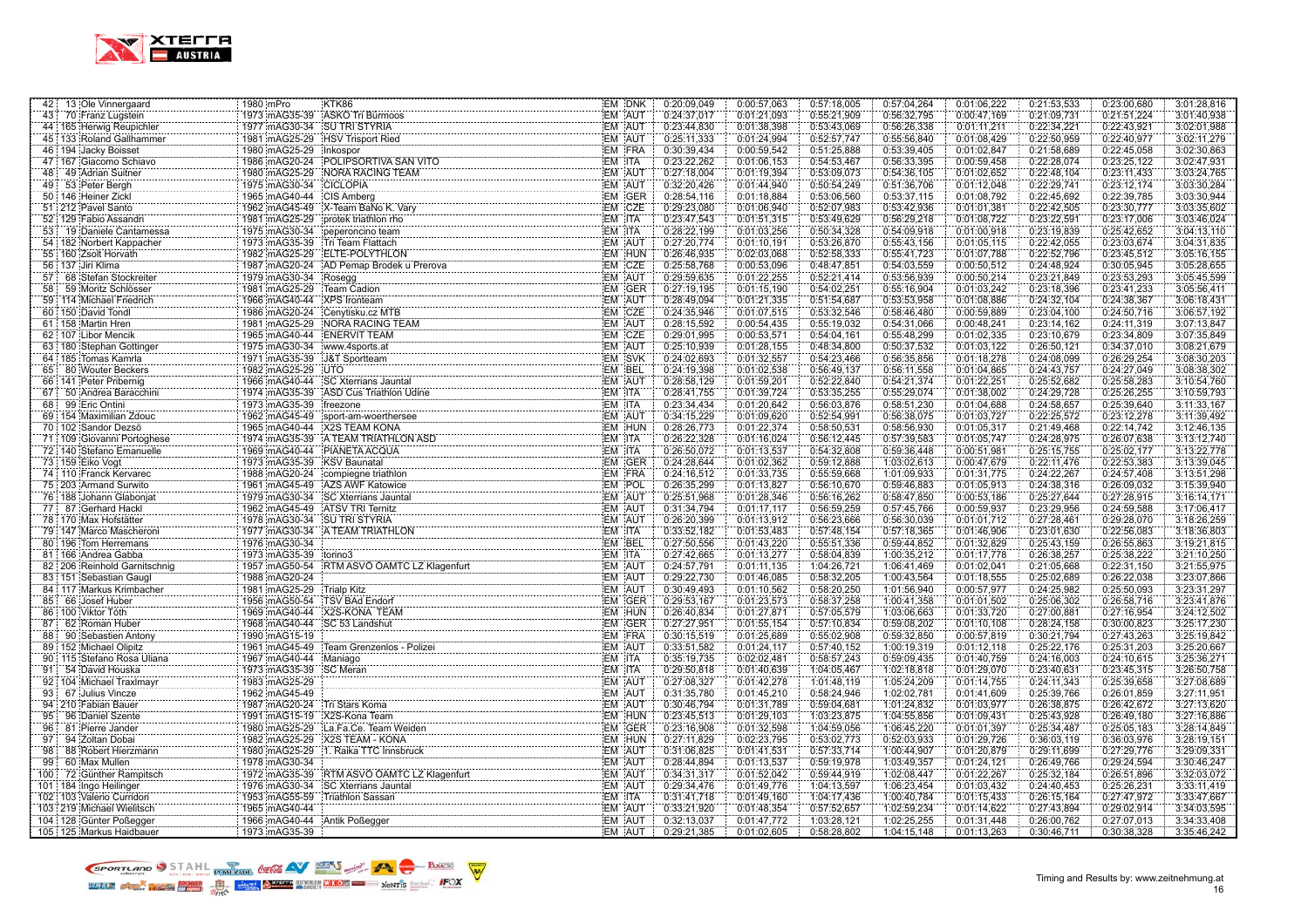

| 106 76 Cristian Argiolas                         |                                | 1975 mAG30-34 SURVIVAL A.S.D.                                                                                                                          | EM ITA |               | 0:33:10,522   | 0:02:03.696                | 1:02:54,085                | 1:03:23,933    | 0:01:25,145                | 0:25:20,685   | 0:27:34,851 | 3:35:52,917    |
|--------------------------------------------------|--------------------------------|--------------------------------------------------------------------------------------------------------------------------------------------------------|--------|---------------|---------------|----------------------------|----------------------------|----------------|----------------------------|---------------|-------------|----------------|
| 107 189 Olivier Bourhis                          | 1972 mAG35-39 evreux triathlon |                                                                                                                                                        |        | EM FRA        | 0:29:54,754   | 0:01:21,045                | 0:59:22,180                | 1:07:49,448    | 0:01:12,350                | 0:28:13,992   | 0:28:06,659 | 3:36:00,428    |
| 108 208 Peter Lettner                            | 1965 mAG40-44 www.4sports.at   |                                                                                                                                                        |        | EM AUT        | 0:32:02,629   | 0:02:05,288                | 0:58:30,791                | 0:59:54,787    | 0:01:39,902                | 0:30:08,981   | 0:32:12,382 | 3:36:34,760    |
| 109 163 Giuseppe Modolo                          |                                | 1980 mAG25-29 atletica avis castel san pietro                                                                                                          | EM ITA |               | 0:32:26,730   | 0:01:54,972                | 1:03:56,429                | 1:05:25,496    | 0:01:34,465                | 0:25:40,437   | 0:26:36,388 | 3:37:34,917    |
| 110 202 Philippe Coral                           |                                | 1960 mAG45-49 Piranhas Dieppe                                                                                                                          |        | EM FRA        | 0:34:34,715   | 0:01:55,389                | 1:01:20,584                | 1:04:30,147    | 0:01:12,886                | 0:26:14,727   | 0:28:10,051 | 3:37:58,499    |
| 111 64 Jochen Massing                            |                                | 1973 mAG35-39 dertriathlon.com Fürstenfeld                                                                                                             |        | EM AUT        | 0:28:32.688   | 0:01:20.148                | 1:04:39,809                | 1:08:08.512    | 0:01:28.321                | 0:27:58,781   | 0:26:31.132 | 3:38:39,391    |
| 112: 132 Bernhard Posedu                         | 1975 mAG30-34 Union TriDevils  |                                                                                                                                                        |        | EM AUT        | 0:30:57,691   | 0:02:19,621                | 1:01:26,438                | 1:05:03,291    | 0:01:20,055                | 0:28:26,761   | 0:29:12,895 | 3:38:46,752    |
| 113 215 Gilbert Hödl                             |                                | 1961 mAG45-49 TRI Klosterneuburg EKTC                                                                                                                  |        | EM AUT        | 0:28:20,451   | 0:01:32,055                | 1:03:40,536                | 1:07:47,685    | 0:01:13,657                | 0:27:49,904   | 0:28:43,421 | 3:39:07,709    |
| 114   143 Gerhard Stampfer                       |                                | 1960 mAG45-49 ARBO ASKO RC Feld am See                                                                                                                 |        | EM AUT        | 0:37:56.647   | 0:02:41,550                | 1:01:09,921                | 1:02:28,120    | 0:01:36,702                | 0:26:33,870   | 0:27:23,629 | 3:39:50.439    |
| 115 126 Rüdiger Verwanger                        | 1968 mAG40-44 bike for david   |                                                                                                                                                        |        | EM AUT        | 0:35:04,284   | 0:02:22,304                | 1:00:11,567                | 1:05:21,954    | 0:01:24,610                | 0:28:43,674   | 0:28:51,232 | 3:41:59,625    |
| 116   209   Thomas Schauer                       | 1987 mAG20-24 Tri Stars Koma   |                                                                                                                                                        |        | EM AUT        | 0:31:48,167   | 0:01:34,536                | 1:05:25,557                | 1:06:18,015    | 0:01:24,445                | 0:27:30,463   | 0:28:47,486 | 3:42:48,669    |
| 117 71 Christian Kainz                           |                                | 1975 mAG30-34 BSV Roche Aktiv                                                                                                                          |        | EM AUT        | 0:37:44.795   | 0:01:33.183                | 1:02:23,904                | 1:05:20.803    | 0:01:23,669                | 0:26:45,503   | 0:28:37,704 | 3:43:49,561    |
| 118 56 Petr Houska                               | 1981 mAG25-29 SC Rudolfov      |                                                                                                                                                        |        | EM CZE        | 0:29:02,465   | 0:01:54,472                | 1:02:05,426                | 1:05:47,063    | 0:01:44,634                | 0:32:49,083   | 0:31:06,051 | 3:44:29,194    |
| 119 78 Cristiano Colombo                         |                                | 1969 mAG40-44 csa gorizia triathlon                                                                                                                    | EM ITA |               | 0:28:55,765   | 0:01:29,837                | 1:03:52,772                | 1:09:14,561    | 0:01:19,135                | 0:31:07,338   | 0:32:11,723 | 3:48:11,131    |
| 120 218 Andreas Hartenberger                     | 1972 mAG35-39                  |                                                                                                                                                        |        | EM AUT        | 0:36:36.222   | 0:02:13,748                | 1:03:08,860                | 1:09:54.533    | 0:01:23.791                | 0:27:06.053   | 0:28:05,573 | 3:48:28.780    |
| 121 116 Dusan Fister                             |                                | 1993 mAG15-19 Kolesarski klub Tropovci<br>1983 mAG15-19 Kolesarski klub Tropovci                                                                       |        | EM SLO        | 0:37:07,645   | 0:01:31,884                | 1:04:02,130                | 1:05:03,819    | 0:01:00,380                | 0:29:31,288   | 0:32:36,126 | 3:50:53,272    |
| 122 97 Herwig Stotz                              |                                | 1962 mAG45-49 Sport am Wörthersee                                                                                                                      |        | EM AUT        | 0:32:56,125   | 0:02:15,132                | 1:03:26,122                | 1:09:34,001    | 0:01:38,510                | 0:29:59,089   | 0:32:35,505 | 3:52:24,484    |
| 123 108 Thomas Sabbas                            | 1965 mAG40-44                  |                                                                                                                                                        |        | EM AUT        | 0:38:06,248   | 0:02:20,048                | 1:02:10,484                | 1:08:15,241    | 0:01:38,399                | 0:29:41,289   | 0:30:38,248 | 3:52:49,957    |
| 124 201 Dario Scortegagna                        |                                | 1974 mAG35-39 ASD Olimpicaorle                                                                                                                         | EM ITA |               | 0:32:28,214   | 0:01:07,364                | 1:04:58,914                | 1:09:23,373    | 0:01:51,494                | 0:31:46,222   | 0:32:00,893 | 3:53:36,474    |
| 125 156 Nicola Rizzi                             |                                | 1974 mAG35-39 ASD Cus Triathlon Udine                                                                                                                  | EM ITA |               | 0:25:41,414   | 0:02:57,220                | 1:07:35,950                | 1:17:29,961    | 0:02:00,911                | 0:27:43,680   | 0:30:16,617 | 3:53:45,753    |
| 126 162 Alessandro Buonfiglioli                  |                                | 1976 mAG30-34 atletica avis castel san pietro                                                                                                          | EM ITA |               | 0:41:38,571   | 0:01:35,288                | 1:04:04,476                | 1:07:15,128    | 0:01:30,614                | 0:27:33,912   | 0:30:12,124 | 3:53:50,113    |
| 127   148 Christian Nutz                         | 1977 mAG30-34                  | TRI-TEAM Chaos Wien                                                                                                                                    |        | EM AUT        | 0:32:26,167   | 0:01:52,534                | 1:08:10,062                | 1:10:49,021    | 0:01:21,877                | 0:29:57,789   | 0:30:18,893 | 3:54:56,343    |
| 128 145 Fulvio Bianchi                           |                                | 1973 mAG35-39 A TEAM TRIATHLON                                                                                                                         | EM ITA |               | 0:34:09,582   | 0:01:38,876                | 1:07:57,383                | 1:10:07,777    | 0:01:34,246                | 0:28:53,314   | 0:30:37,408 | 3:54:58,586    |
| 129 52 Siegbert Waldner                          | 2009 mAG15-19 Stern-bew.com    |                                                                                                                                                        |        | EM AUT        | 0:34:12,826   | 0:01:54,945                | 1:07:43,302                | 1:11:16,686    | 0:01:28,266                | 0:29:15,792   | 0:30:03,331 | 3:55:55,148    |
| 130   111 Fabrizio Zanetti                       |                                | 1958 mAG50-54 csa gorizia triathlon                                                                                                                    | EM ITA |               | 0:33:31,573   | 0:02:34,670                | 1:07:10,571                | 1:11:34,967    | 0:02:08,379                | 0:27:51,367   | 0:31:31,276 | 3:56:22,803    |
| 131 179 Michael Reitz                            |                                |                                                                                                                                                        |        | EM GER        | 0:29:39,451   | 0:01:53,996                | 1:11:52,868                | 1:14:17,732    | 0:01:12,588                | 0:28:14,798   | 0:30:02,163 | 3:57:13,596    |
| 132<br>58 Matteo Steri                           | 1979 mAG30-34                  | SURVIVAL A.S.D.                                                                                                                                        | EM ITA |               | 0:27:41,258   | 0:01:28,431                | 1:12:13,204                | 1:21:08,027    | 0:01:26,405                | 0:27:13,993   | 0:27:43,393 | 3:58:54,711    |
| 133 61 Michael Reitinger                         | 1977 mAG30-34                  |                                                                                                                                                        |        | EM AUT        | 0:32:09,273   | 0:02:41.792                | 1:07:25,351                | 1:17:25,431    | 0:02:09,263                | 0:28:50,603   | 0:29:02,187 | 3:59:43,900    |
| 134 195 Rolf Graae                               | 1962 mAG45-49 KTK 86           |                                                                                                                                                        |        | EM DNK        | 0:35:45,973   | 0:01:19,471                | 1:04:54,726                | 1:14:31,506    | 0:01:36,344                | 0:31:33,359   | 0:31:54,119 | 4:01:35,498    |
| 135 112 Primoz Verbic                            | 1973 mAG35-39 3 K Sport        |                                                                                                                                                        |        | EM SLO        | 0:31:25,990   | 0:03:01,301                | 1:10:55,051                | 1:14:18,918    | 0:01:44,405                | 0:30:41,255   | 0:31:53,328 | 4:04:00,248    |
| 136 98 Walter Geringer                           | 1960 mAG45-49                  |                                                                                                                                                        |        | EM AUT        | 0:28:29,522   | 0:02:13,964                | 1:15:23,761                | 1:16:40,351    | 0:02:13,139                | 0:29:11,856   | 0:29:51,735 | 4:04:04,328    |
| 137 142 Massimo Randi                            |                                | 1964 mAG45-49 atletica avis castel san pietro                                                                                                          | EM ITA |               | 0:29:43,364   | 0:01:10,111                | 1:11:58,714                | 1:15:46,748    | 0:00:50,039                | 0:30:51,229   | 0:35:16,671 | 4:05:36,876    |
| 138   207   Vlastislav Krenický                  | 1962 mAG45-49                  | <b>KAMA Presov</b>                                                                                                                                     |        | EM SVK        | 0:42:17,320   | 0:01:26,489                | 1:10:31,341                | 1:11:38,114    | 0:01:39,363                | 0:29:28,005   | 0:29:22,887 | 4:06:23,519    |
| 139 200 Michael Zottl                            | 1972 mAG35-39                  | SC Xterrians Jauntal<br>SC Xterrians Jauntal                                                                                                           |        | EM AUT        | 0:35:55,955   | 0:01:36,598                | 1:09:34,203                | 1:15:01,339    | 0:01:45,872                | 0:29:57,938   | 0:34:03,978 | 4:07:55,883    |
| 140 178 Martin Sauerschnig                       | 1976 mAG30-34                  |                                                                                                                                                        |        | EM AUT        | 0:36:41,871   | 0:05:57,930                | 1:12:36,366                | 1:13:15,072    | 0:02:13,716                | 0:29:58,138   | 0:32:15,930 | 4:12:59,023    |
| 141 205 Jakob Steinwender                        | 1970 mAG35-39                  |                                                                                                                                                        |        | EM AUT        | 0:38:44,576   | 0:02:24,411                | 1:11:44,565                | 1:18:42,916    | 0:01:51,833                | 0:28:51,123   | 0:30:56,327 | 4:13:15,751    |
| 142 83 Massimo Marabese                          |                                | 1977 mAG30-34 Triathlon Team Brianza                                                                                                                   | EM ITA |               | 0:31:53,527   | 0:02:09,022                | 1:09:28,917                | 1:19:37,752    | 0:01:36,664                | 0:35:03,603   | 0:36:45,140 | 4:16:34,625    |
| 93 Jürgen Fehrenbach<br>143 :                    |                                | 1964 mAG45-49 TVG Germania Kaiserau                                                                                                                    |        | EM GER        | 0:29:09,857   | 0:01:45,603                | 1:19:04,859                | 1:27:58,511    | 0:01:32,100                | 0:30:35,927   | 0:32:04,314 | 4:22:11,171    |
| 144   82 Peter Himler                            | 1973 mAG35-39                  |                                                                                                                                                        |        | EM AUT        | 0:31:47,384   | 0:02:29,809                | 1:20:44,330                | 1:27:25,146    | 0:01:35,294                | 0:34:23,203   | 0:36:54,859 | 4:35:20,025    |
| 145   193 Roberto Poli                           | 1970 mAG35-39                  |                                                                                                                                                        | EM ITA |               | 0:36:21,480   | 0:02:04,102                | 1:16:47,803                | 1:30:29,405    | 0:01:59,812                | 0:32:24,420   | 0:37:38,867 | 4:37:45,889    |
| 69 Hannes Hinteregger<br>146 :                   | 1973 mAG35-39                  |                                                                                                                                                        |        | EM AUT        | 0:34:27,960   | 0:03:17,855                | 1:21:27,293                | 1:24:02,020    | 0:02:21,420                | 0:36:51,854   | 0:35:32,666 | 4:38:01,068    |
| 92 Georg Mayer<br>147                            | 1971 mAG35-39                  | residenz                                                                                                                                               |        | EM AUT        | 0:33:17,391   | 0:01:50,857                | 1:26:17,044                | 1:35:55,232    | 0:01:46,522                | 0:32:06,961   | 0:32:23,243 | 4:43:37,250    |
| 148 174 Marco Pivello                            |                                | 1975 mAG30-34 atletica avis castel san pietro                                                                                                          | EM ITA |               | 0:28:05,040   | 0:02:18,052                | 1:24:16,530                | 1:31:41,692    | 0:01:40,247                | 0:40:16,323   | 0:40:11,175 | 4:48:29,059    |
| DNF 51 Adrian Gulz                               | 2009 mAG15-19 TV LICH          |                                                                                                                                                        |        | EM GER        | 0:28:12,669   | 0:01:23,054                | 1:30:21,516                |                |                            |               |             |                |
| DNF 214 Jaromir Kubin                            |                                | 1987 mAG20-24 X-Team BaNo K. Vary                                                                                                                      |        | EM CZE        | 0:23:47,006   | 0:01:01.867                | 0:58:11,158                | 0:55:56,755    | 0:16:01,672                |               |             |                |
| DNF 155 Lukas Chochole                           |                                | 1988 mAG20-24 Xterra Team Hluboka                                                                                                                      |        | EM CZE        | 0:26:44,981   | 0:01:24,246                |                            |                |                            |               |             |                |
| DNF   119 Stefan Kurz<br>DNF 55 Oliver Schmich   | 1981 mAG25-29                  | Trialp Kitz                                                                                                                                            |        | EM AUT        | 0:24:47,152   | 0:01:34,835                | 1:09:10,477                | 1:19:02,916    |                            |               |             |                |
|                                                  | 1979 mAG30-34 Donau - Wien     |                                                                                                                                                        | EM ITA | EM AUT        | 0:21:05,765   | 0:01:53,439                |                            |                | 1:28:41,992<br>1:08:00,172 |               |             |                |
| DNF 192 Mauro Segat<br>DNF 149 Marco Moroni      | 1978 mAG30-34 G. P. Triathlon  |                                                                                                                                                        | EM ITA |               | 0:21:38,087   | 0:01:23,952                | 0:53:40,215<br>0:56:12,017 |                | 1:22:43,948                |               |             |                |
|                                                  |                                | 1978 mAG30-34 A.R.C. Busto Arsizio<br>1975 m AG30-34<br>1975 m AG30-34 Panasonic Toughbook / Scott<br>1976 = AGGG - AGGG - Panasonic Toughbook / Scott |        |               | 0:25:05.035   | 0:01:20,212                |                            |                |                            |               |             |                |
| DNF   86 Paul Davies                             |                                |                                                                                                                                                        | EM ITA | EM GBR        | 0:29:35,612   | 0:01:20,293                | 0:27:38,297                |                |                            |               |             |                |
| DNF 169 Gianluca Trapana                         | 1976 mAG30-34 AS TORINO3       |                                                                                                                                                        |        |               | 0:26:42,198   | 0:01:15,828                |                            |                |                            |               |             |                |
| DNF 204 Aldo Baldessari<br>DNF   118 Peter Huber |                                | 1970 mAG35-39 A.S.D. Triathlon 3V Bozen                                                                                                                | EM ITA | EM AUT        | 0:32:16,941   | 0:02:35,665<br>0:01:38,622 |                            |                |                            |               |             |                |
| DNF 175 Andreo Marchesini                        | 1968 mAG40-44                  | Trialp Kitz<br>1969 mAG40-44 A TEAM TRIATHLON                                                                                                          | EM ITA |               | 0:31:07,906   | 2:36:21,836                |                            |                |                            |               |             |                |
| DNF: 14 Llewellyn Holmes                         | 1982 mPro                      |                                                                                                                                                        |        | EM GBR        | 0:23:46,678   | 0:01:03,191                | 0:52:18,048                |                | 0:44:43,371                |               |             |                |
| DNF 1 Michi Weiss                                | 1981 mPro                      | CML Fincon SV                                                                                                                                          |        | EM AUT        | 0:23:05,846   | 0:00:53,678                |                            |                |                            |               |             |                |
|                                                  |                                |                                                                                                                                                        |        |               |               |                            |                            |                |                            |               |             |                |
| <b>Class Results Ladies</b>                      |                                |                                                                                                                                                        |        |               |               |                            |                            |                |                            |               |             |                |
| <b>wPro</b>                                      |                                |                                                                                                                                                        |        |               |               |                            |                            |                |                            |               |             |                |
| Pos Bib Fullname                                 | Year Class                     | <b>Verein</b>                                                                                                                                          |        | <b>EM NAT</b> | <b>SwimTm</b> | WZ1Tm                      | <b>Bike1Tm</b>             | <b>Bike2Tm</b> | WZ2Tm                      | <b>Run1Tm</b> | Run2Tm      | <b>TotalTm</b> |
| 1 30 Renata Bucher                               | 1977 wPro                      | stoeckli-craft                                                                                                                                         | EM CH  |               | 0:23:52,043   | 0:00:56,640                | 0:51:18,599                | 0:52:16,269    | 0:00:47,868                | 0:22:40,293   | 0:22:47,800 | 2:54:39,512    |
| 2 44 Carina Wasle                                | 1984 wPro                      | Wave Tri Team Wörgl                                                                                                                                    |        | EM AUT        | 0:25:47,500   | 0:01:23,865                | 0:50:40,068                | 0:53:19.362    | 0:00:54.052                | 0:21:41.935   | 0:25:13,554 | 2:59:00.336    |
| 3: 33 Nicola Duggan                              | 1984 wPro                      | AKO Ducati Corse WCT UK                                                                                                                                |        | EM GBR        | 0:23:38.863   | 0:00:59.294                | 0:54:58.337                | 0.56.39.933    | 0:01:07.947                | 0:24:08.588   | 0:25:28.077 | 3:07:01.039    |
|                                                  |                                |                                                                                                                                                        |        |               |               |                            |                            |                |                            |               |             |                |

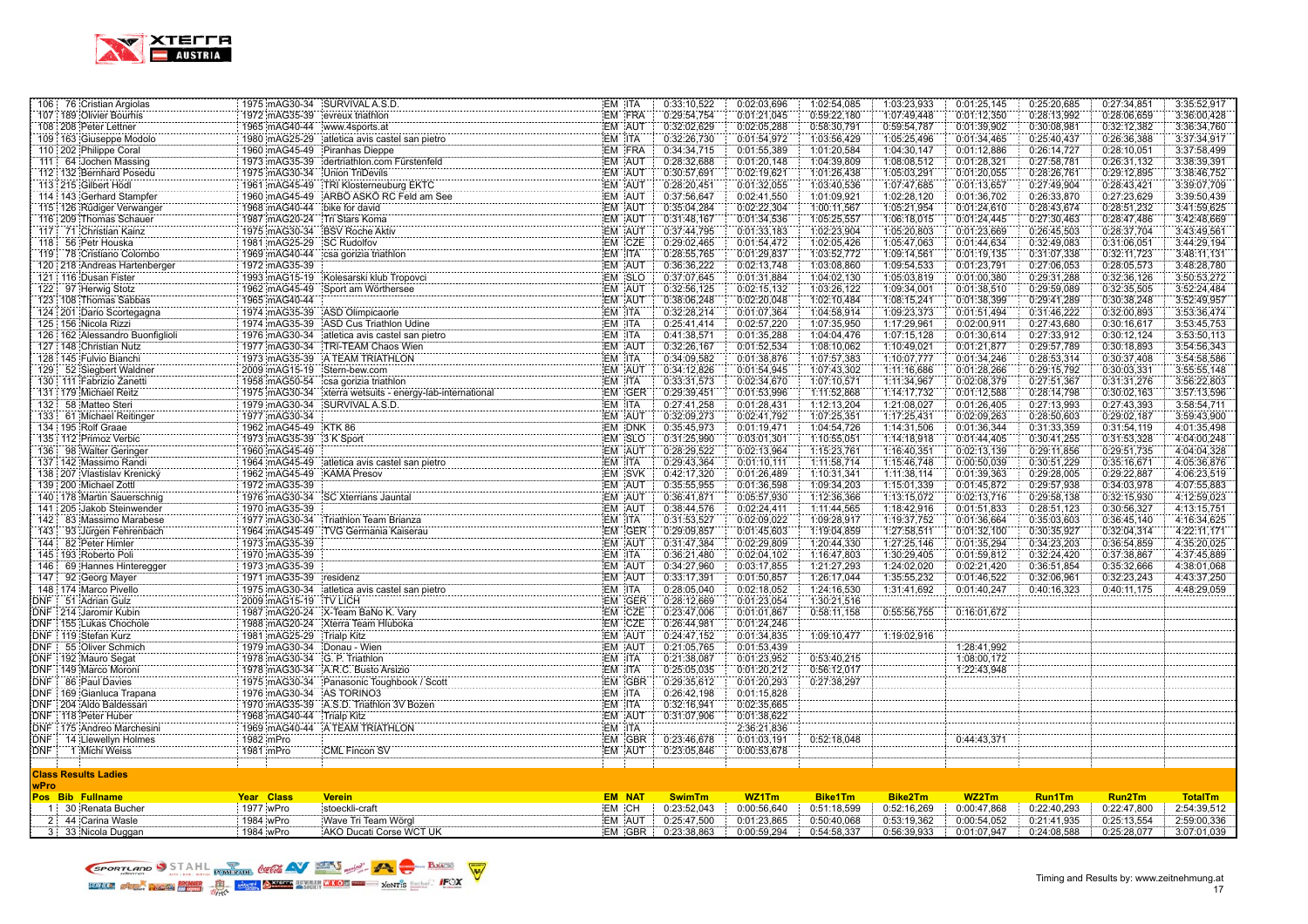

|          | 4 36 Claudia Frank                                | 1972 wPro             | WSV BAd Tölz Team Lightweight                                                | EM GER           | 0:26:44,714                | 0:01:32,800                | 0:55:08,635                | 0:57:49,057                | 0:01:10,707                | 0:24:55,145                | 0:25:34,189                | 3:12:55,247                |
|----------|---------------------------------------------------|-----------------------|------------------------------------------------------------------------------|------------------|----------------------------|----------------------------|----------------------------|----------------------------|----------------------------|----------------------------|----------------------------|----------------------------|
| DNF :    | 32 Myriam Guillot                                 | 1979 wPro             | Inkospor                                                                     | EM FRA           | 0:26:37,299                | 0:00:58,434                | 0:57:58,079                | 1:02:04,867                | 0:01:00,839                |                            |                            |                            |
|          |                                                   |                       |                                                                              |                  |                            |                            |                            |                            |                            |                            |                            |                            |
|          | Class Results Ladies                              |                       |                                                                              |                  |                            |                            |                            |                            |                            |                            |                            |                            |
| wAG20-24 |                                                   |                       |                                                                              |                  |                            |                            |                            |                            |                            |                            |                            |                            |
|          | Pos Bib Fullname                                  | Year Class            | <b>Verein</b>                                                                | <b>EM NAT</b>    | <b>SwimTm</b>              | WZ1Tm                      | <b>Bike1Tm</b>             | <b>Bike2Tm</b>             | WZ2Tm                      | <b>Run1Tm</b>              | <b>Run2Tm</b>              | <b>TotalTm</b>             |
|          | 1 226 Bettina Uhlig                               | 1987 wAG20-24         | <b>TNB Malterdingen</b>                                                      | EM GER           | 0:29:37,132                | 0:01:27,161                | 0:58:31,726                | 1:00:39,451                | 0:00:58,570                | 0:23:57,283                | 0:24:42,262                | 3:19:53,585                |
|          | 2 232 Poór Brigitta                               | 1989 wAG20-24         | X2S Kona Team                                                                | EM HUN           | 0:24:11,561                | 0:01:20,291                | 1:06:24,365                | 1:09:11,684                | 0:01:19,043                | 0:27:10,699                | 0:29:14,599                | 3:38:52,242                |
|          |                                                   |                       |                                                                              |                  |                            |                            |                            |                            |                            |                            |                            |                            |
|          | Class Results Ladies                              |                       |                                                                              |                  |                            |                            |                            |                            |                            |                            |                            |                            |
| wAG25-29 |                                                   |                       |                                                                              |                  |                            |                            |                            |                            |                            |                            |                            |                            |
|          | Pos Bib Fullname                                  | Year Class            | <b>Verein</b>                                                                | <b>EM NAT</b>    | <b>SwimTm</b>              | WZ1Tm                      | <b>Bike1Tm</b>             | <b>Bike2Tm</b>             | WZ2Tm                      | <b>Run1Tm</b>              | <b>Run2Tm</b>              | <b>TotalTm</b>             |
|          | 1 230 Rebecca Kaltenmeier                         | 1983 wAG25-29         | :TNB-Malterdingen                                                            | EM GER           | 0:26:34,273                | 0:01:09,338                | 1:01:52,027                | 1:03:47,320                | 0:01:02,945                | 0:25:16,698                | 0:26:45,383                | 3:26:27,984                |
|          |                                                   |                       |                                                                              |                  |                            |                            |                            |                            |                            |                            |                            |                            |
|          | <b>Class Results Ladies</b>                       |                       |                                                                              |                  |                            |                            |                            |                            |                            |                            |                            |                            |
| wAG30-34 |                                                   |                       |                                                                              |                  |                            |                            |                            |                            |                            |                            |                            |                            |
|          | Pos Bib Fullname                                  | Year Class            | <b>Verein</b>                                                                | <b>EM NAT</b>    | <b>SwimTm</b>              | WZ1Tm                      | <b>Bike1Tm</b>             | <b>Bike2Tm</b>             | WZ2Tm                      | <b>Run1Tm</b>              | <b>Run2Tm</b>              | <b>TotalTm</b>             |
|          | 1 222 Martina Donner                              | 1975 wAG30-34         | Team Grenzenlos                                                              | EM AUT           | 0:26:49,883                | 0:01:18,121                | 0:59:09,142                | 1:01:17,742                | 0:01:01,903                | 0:25:07,559                | 0:25:49,731                | 3:20:34,081                |
|          | 2 224 Dominique Angerer                           | 1978 wAG30-34         | TriTeam Hallein www.radladen.at                                              | EM AUT           | 0:25:01,232                | 0:01:19,806                | 0:59:36,227                | 1:01:23,343                | 0:01:02,403                | 0:28:07,440                | 0:29:22,040                | 3:25:52,491                |
|          | 3 237 Dagmar Sverakova                            | 1979 wAG30-34         | Cykloadam                                                                    | EM CZE           | 0:28:53,379                | 0:01:24,578                | 1:02:30,321                | 1:04:29,739                | 0:01:22,159                | 0:31:25,952                | 0:32:23,423                | 3:42:29,551                |
|          | 4 241 Sonja Wimmer                                | 1978 wAG30-34         | <b>SVS Endurance</b>                                                         | EM AUT           | 0:30:04,606                | 0:01:29,903                | 1:08:11,258                | 1:11:41,682                | 0:01:21,595                | 0:28:31,336                | 0:27:56,618                | 3:49:16,998                |
|          | 5 223 Hana Stadnik                                | 1976 wAG30-34         | <b>CICLOPIA</b>                                                              | EM AUT           | 0:38:47,312                | 0:01:43,986                | 1:17:55,694                | 1:22:22,786                | 0:00:59,792                | 0:29:26,107                | 0:30:18,009                | 4:21:33,686                |
|          | 6 229 Kathrin Lösing                              |                       | 1977 wAG30-34 MSV Hamburger Arzte                                            | EM GER           | 0:35:44,968                | 0:02:31,674                | 1:34:58,189                | 1:37:05,962                | 0:00:56,648                | 0:32:01,582                | 0:33:01,621                | 4:56:20,644                |
|          |                                                   |                       |                                                                              |                  |                            |                            |                            |                            |                            |                            |                            |                            |
|          | <b>Class Results Ladies</b>                       |                       |                                                                              |                  |                            |                            |                            |                            |                            |                            |                            |                            |
| wAG35-39 |                                                   |                       |                                                                              |                  |                            |                            |                            |                            |                            |                            |                            |                            |
|          | Pos Bib Fullname                                  | Year Class            | <b>Verein</b>                                                                | <b>EM NAT</b>    | <b>SwimTm</b>              | WZ1Tm                      | <b>Bike1Tm</b>             | <b>Bike2Tm</b>             | WZ2Tm                      | <b>Run1Tm</b>              | Run2Tm                     | <b>TotalTm</b>             |
|          | 1 234 Sara Tavecchio                              | 1973 wAG35-39         | Triatlon Cremona Stradivari                                                  | EM ITA           | 0:23:50,715                | 0:01:20,027                | 0:59:35,750                | 1:02:56,549                | 0:00:57,122                | 0:23:50,070                | 0:25:04,612                | 3:17:34,845                |
|          | 2 240 Sandra Lettner                              | 1971 wAG35-39         | www.4sports.at                                                               | EM AUT           | 0:31:51,173                | 0:01:54,056                | 1:01:43,906                | 1:02:12,501                | 0:01:17,370                | 0:28:49,699                | 0:30:13,160                | 3:38:01,865                |
|          | 3 243 Elisabetta Mosso                            | 1971 wAG35-39         | <b>MENS SANA</b>                                                             | EM ITA           | 0:32:17,496                | 0:01:27,415                | 1:19:08,016                | 1:24:48,481                | 0:01:42,685                | 0:28:05,890                | 0:29:57,257                | 4:17:27,240                |
|          | 4 236 Tamara Rautner                              | 1972 wAG35-39         |                                                                              | EM AUT           | 0:34:30,584                | 0:02:22,654                | 1:25:26,015                | 1:29:21,654                | 0:01:38,410                | 0:32:32,563                | 0:33:07,879                | 4:38:59,759                |
|          | 5 231 Irmgard Querfeld                            | 1970 wAG35-39         |                                                                              | EM AUT           | 0:33:17,618                | 0:01:48,425                | 1:26:16,957                | 1:35:56,661                | 0:01:46,835                | 0:32:06,089                | 0:32:23,892                | 4:43:36,477                |
|          |                                                   |                       |                                                                              |                  |                            |                            |                            |                            |                            |                            |                            |                            |
|          | <b>Class Results Ladies</b>                       |                       |                                                                              |                  |                            |                            |                            |                            |                            |                            |                            |                            |
| wAG40-44 |                                                   |                       |                                                                              |                  |                            |                            |                            |                            |                            |                            |                            |                            |
|          | Pos Bib Fullname                                  | Year Class            | <b>Verein</b>                                                                | <b>EM NAT</b>    | <b>SwimTm</b>              | WZ1Tm                      | <b>Bike1Tm</b>             | <b>Bike2Tm</b>             | WZ2Tm                      | <b>Run1Tm</b>              | <b>Run2Tm</b>              | <b>TotalTm</b>             |
|          | 1 238 Rita Haerteis                               | 1965 wAG40-44         | WSV Bad Tölz                                                                 | EM GER           | 0:29:32,474                | 0:01:31,683                | 1:04:45,944                | 1:04:55,218                | 0:01:11,679                | 0:25:42,491                | 0:26:23,109                | 3:34:02,598                |
|          | 2 235 Beate Cekoni-Hutter                         | 1965 wAG40-44         | Karawankenmurmalan                                                           | EM AUT           | 0:36:54,736                | 0:01:36,691                | 1:10:43,880                | 1:16:04,015                | 0:01:26,593                | 0:30:06,419                | 0:30:56,452                | 4:07:48,786                |
|          | 3 227 Jolanta Jaworska-Röllgen                    | 1966 wAG40-44         | Tri Team Eupen                                                               | EM BEL           | 0:34:43,335                | 0:02:06.602                | 1:19:57,099                | 1:21:16,629                | 0:01:23,682                | 0:30:14,289                | 0:30:33,372                | 4:20:15,008                |
|          | 4 242 Anneliese Autherit                          | 1966 wAG40-44         | <b>HSV Enermed Triteam</b>                                                   | EM AUT           | 0:41:41,475                | 0:01:59,208                | 1:38:10,430                | 1:41:42,482                | 0:01:03,403                | 0:34:57,374                | 0:33:02,491                | 5:12:36,863                |
|          |                                                   |                       |                                                                              |                  |                            |                            |                            |                            |                            |                            |                            |                            |
|          | <b>Class Results Ladies</b>                       |                       |                                                                              |                  |                            |                            |                            |                            |                            |                            |                            |                            |
| wAG45-49 |                                                   |                       |                                                                              |                  |                            |                            |                            |                            |                            |                            |                            |                            |
|          | Pos Bib Fullname                                  | Year Class            | <b>Verein</b>                                                                | <b>EM NAT</b>    | <b>SwimTm</b>              | WZ1Tm                      | <b>Bike1Tm</b>             | <b>Bike2Tm</b>             | WZ2Tm                      | <b>Run1Tm</b>              | <b>Run2Tm</b>              | <b>TotalTm</b>             |
|          | 1 233 Maria Pressl                                | 1962 wAG45-49         | Sport am Wörthersee                                                          | EM AUT           | 0:44:35,423                | 0:01:23,513                | 1:33:58,597                | 1:35:27,092                | 0:01:22,643                | 0:36:48,277                | 0:36:51,372                | 5:10:26,917                |
|          |                                                   |                       |                                                                              |                  |                            |                            |                            |                            |                            |                            |                            |                            |
|          | Class Results Men                                 |                       |                                                                              |                  |                            |                            |                            |                            |                            |                            |                            |                            |
| mAG15-19 |                                                   |                       |                                                                              |                  |                            |                            |                            |                            |                            |                            |                            |                            |
|          | Pos Bib Fullname                                  | Year Class            | <b>Verein</b>                                                                | <b>EM NAT</b>    | <b>SwimTm</b>              | WZ1Tm                      | <b>Bike1Tm</b>             | <b>Bike2Tm</b>             | WZ2Tm                      | <b>Run1Tm</b>              | <b>Run2Tm</b>              | <b>TotalTm</b>             |
|          | 1 90 Sebastien Antony                             | 1990 mAG15-19         |                                                                              | EM FRA           | 0:30:15,519                | 0:01:25,689                | 0:55:02,908                | 0:59:32,850                | 0:00:57,819                | 0:30:21,794                | 0:27:43,263                | 3:25:19,842                |
|          | 2 96 Daniel Szente                                | 1991 mAG15-19         | X2S-Kona Team                                                                | EM HUN           | 0:23:45,513                | 0:01:29,103                | 1:03:23,875                | 1:04:55,856                | 0:01:09,431                | 0:25:43,928                | 0:26:49,180                | 3:27:16,886                |
|          | 3 116 Dusan Fister                                |                       | 1993 mAG15-19 Kolesarski klub Tropovci                                       | EM SLO           | 0:37:07,645                | 0:01:31,884                | 1:04:02,130                | 1:05:03,819                | 0:01:00,380                | 0:29:31,288                | 0:32:36,126                | 3:50:53,272                |
|          | 4 52 Siegbert Waldner                             | 2009 mAG15-19         | Stern-bew.com                                                                | EM AUT           | 0:34:12,826                | 0:01:54,945                | 1:07:43,302                | 1:11:16,686                | 0:01:28,266                | 0:29:15,792                | 0:30:03,331                | 3:55:55,148                |
|          | DNF 51 Adrian Gulz                                | 2009 mAG15-19 TV LICH |                                                                              | EM GER           | 0:28:12,669                | 0:01:23,054                | 1:30:21,516                |                            |                            |                            |                            |                            |
|          |                                                   |                       |                                                                              |                  |                            |                            |                            |                            |                            |                            |                            |                            |
|          | Class Results Men                                 |                       |                                                                              |                  |                            |                            |                            |                            |                            |                            |                            |                            |
| mAG20-24 |                                                   |                       |                                                                              |                  |                            |                            |                            |                            |                            |                            |                            |                            |
|          | Pos Bib Fullname                                  | Year Class            | <b>Verein</b>                                                                | <b>EM NAT</b>    | <b>SwimTm</b>              | WZ1Tm                      | <b>Bike1Tm</b>             | <b>Bike2Tm</b>             | WZ2Tm                      | <b>Run1Tm</b>              | Run2Tm                     | <b>TotalTm</b>             |
|          | 1 130 Stefano Davite                              | 1986 mAG20-24         | SAI frecce bianche                                                           | EM ITA           | 0:24:35,058                | 0:01:44,139                | 0:47:46.122                | 0:48:28,934                | 0:00:42,743                | 0:22:21,780                | 0:21:16,705                | 2:46:55.481                |
|          | 2 113 Tomas Matera                                | 1989 mAG20-24         | InSPORTline Lipnik                                                           | EM CZE           | 0:21:53,889                | 0:00:57,051                | 0:46:27,445                | 0:50:36,447                | 0:00:49,906                | 0:22:51,880                | 0:24:45,243                | 2:48:21,861                |
|          | 3 211 Lubomir Bachura                             | 1989 mAG20-24         | X-Team BaNo K. Vary                                                          | EM CZE           | 0:24:37,296                | 0:01:03,815                | 0:50:46,243                | 0:53:12,609                | 0:00:56,408                | 0:22:31,431                | 0:23:02,967                | 2:56:10,769                |
|          | 4 213 Martin Jiskra                               | 1988 mAG20-24         | X-Team BaNo K. Vary                                                          | EM CZE           | 0:24:23,335                | 0:01:06,593                | 0:50:10,180                | 0:51:25,312                | 0:00:55,703                | 0:25:37,259                | 0:25:32,696                | 2:59:11,078                |
|          |                                                   |                       |                                                                              |                  |                            |                            |                            |                            |                            |                            |                            |                            |
|          | 5 127 Stefan Weidhaas<br>6:173 Matthias Schintler |                       | 1986 mAG20-24 SV Casino Kleinwalsertal<br>1985 mAG20-24 SC Xterrians Jauntal | EM GER<br>EM AUT | 0:23:28,545<br>0:28:08,800 | 0:01:03,749<br>0:01:42,132 | 0:53:19,362<br>0:49:40,899 | 0:55:22,820<br>0:51:48,125 | 0:00:48,961<br>0:01:01,248 | 0:22:19,372<br>0:23:59,056 | 0:23:47,959<br>0:24:40,144 | 3:00:10,768<br>3:01:00,404 |

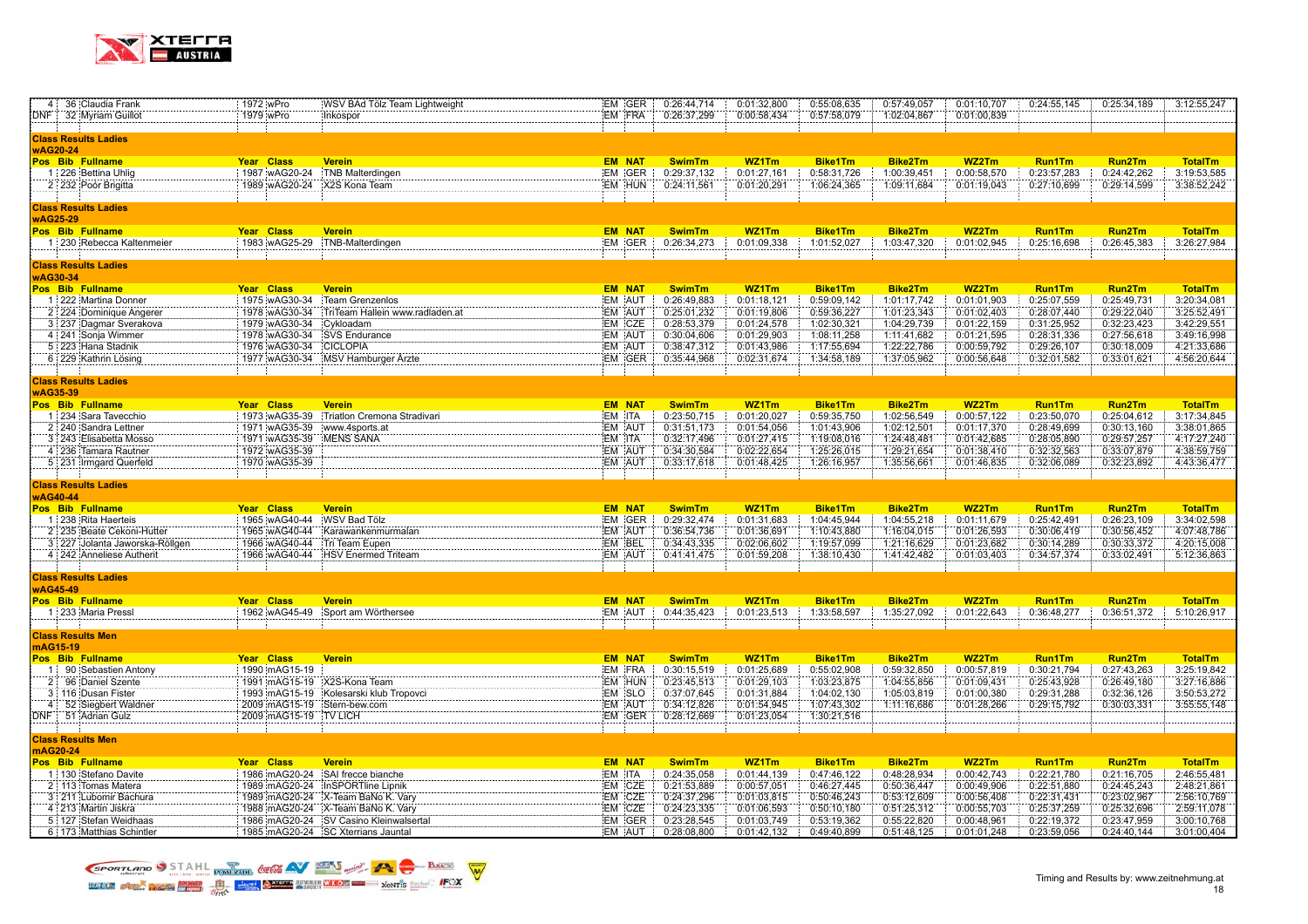

|                |          | 7 167 Giacomo Schiavo          |                                 | 1986 mAG20-24 POLIPSORTIVA SAN VITO                                                                                                                        |        | EM ITA        | 0:23:22,262   | 0:01:06,153 | 0:54:53,467    | 0:56:33,395    | 0:00:59,458 | 0:22:28,074   | 0:23:25,122 | 3:02:47,931    |
|----------------|----------|--------------------------------|---------------------------------|------------------------------------------------------------------------------------------------------------------------------------------------------------|--------|---------------|---------------|-------------|----------------|----------------|-------------|---------------|-------------|----------------|
|                |          | 8 137 Jiri Klima               |                                 | 1987 mAG20-24 AD Pemap Brodek u Prerova                                                                                                                    |        | EM CZE        | 0:25:58,768   | 0:00:53,096 | 0:48:47,851    | 0:54:03,559    | 0:00:50,512 | 0:24:48,924   | 0:30:05,945 | 3:05:28,655    |
|                |          | 9 150 David Tondl              |                                 | 1986 mAG20-24 Cenytisku.cz MTB                                                                                                                             |        | EM CZE        | 0:24:35,946   | 0:01:07,515 | 0:53:32,546    | 0:58:46,480    | 0:00:59,889 | 0:23:04,100   | 0:24:50,716 | 3:06:57,192    |
|                |          | 10 110 Franck Kervarec         |                                 | 1988 mAG20-24 compiegne triathlon                                                                                                                          |        | EM FRA        | 0:24:16,512   | 0:01:33,735 | 0:55:59,668    | 1:01:09,933    | 0:01:31,775 | 0:24:22,267   | 0:24:57,408 | 3:13:51,298    |
|                |          | 11 151 Sebastian Gaugl         | 1988 mAG20-24                   |                                                                                                                                                            |        | EM AUT        | 0:29:22.730   | 0:01:46,085 | 0:58:32,205    | 1:00:43.564    | 0:01:18,555 | 0:25:02,689   | 0:26:22,038 | 3:23:07.866    |
|                |          | 12 210 Fabian Bauer            | 1987 mAG20-24 Tri Stars Koma    |                                                                                                                                                            |        | EM AUT        | 0:30:46,794   | 0:01:31,789 | 0:59:04,681    | 1:01:24,832    | 0:01:03,977 | 0:26:38,875   | 0:26:42,672 | 3:27:13,620    |
|                |          | 13 209 Thomas Schauer          | 1987 mAG20-24 Tri Stars Koma    |                                                                                                                                                            |        | EM AUT        | 0:31:48,167   | 0:01:34,536 | 1:05:25,557    | 1:06:18,015    | 0:01:24,445 | 0:27:30,463   | 0:28:47,486 | 3:42:48,669    |
|                |          | <b>NF 214 Jaromir Kubin</b>    |                                 | 1987 mAG20-24 X-Team BaNo K. Vary                                                                                                                          |        | EM CZE        | 0:23:47,006   | 0:01:01.867 | 0:58:11,158    | 0:55:56,755    | 0:16:01,672 |               |             |                |
|                |          | DNF 155 Lukas Chochole         |                                 | 1988 mAG20-24 Xterra Team Hluboka                                                                                                                          |        | EM CZE        | 0:26:44,981   | 0:01:24,246 |                |                |             |               |             |                |
|                |          |                                |                                 |                                                                                                                                                            |        |               |               |             |                |                |             |               |             |                |
|                |          | <b>Class Results Men</b>       |                                 |                                                                                                                                                            |        |               |               |             |                |                |             |               |             |                |
|                | mAG25-29 |                                |                                 |                                                                                                                                                            |        |               |               |             |                |                |             |               |             |                |
|                |          | Pos Bib Fullname               | Year Class                      | <b>Verein</b>                                                                                                                                              |        | <b>EM NAT</b> | <b>SwimTm</b> | WZ1Tm       | <b>Bike1Tm</b> | <b>Bike2Tm</b> | WZ2Tm       | <b>Run1Tm</b> | Run2Tm      | <b>TotalTm</b> |
|                |          | 1:183 Tim Van Daele            | 1980 mAG25-29                   | <b>ATRIAC</b>                                                                                                                                              |        | EM BEL        | 0:21:35,627   | 0:00:48,897 | 0:46:36,905    | 0:49:05,335    | 0:00:47,274 | 0:21:22,296   | 0:22:14,976 | 2:42:31,310    |
|                |          | 2 217 Christian Häupler        | 1984 mAG25-29                   | Bike-Sport-Ansbach                                                                                                                                         |        | EM GER        | 0:27:25,356   | 0:01:13,091 | 0:52:39,216    | 0:47:21,674    | 0:00:47,900 | 0:18:25,662   | 0:18:44,276 | 2:46:37,175    |
|                |          | 3 157 Thomas Jandl             |                                 | 1983 mAG25-29 HSV Triathlon Kärnten                                                                                                                        |        | EM AUT        | 0:21:33,477   | 0:01:06,046 | 0:50:51,580    | 0:52:28,870    | 0:00:42,824 | 0:20:34,200   | 0:21:17,450 | 2:48:34,447    |
|                |          | 4 136 Vaclav Klakurka          |                                 | 1983 mAG25-29 AD Pemap Brodek u Prerova<br>the contract of the contract of the contract of the contract of the contract of the contract of the contract of |        | EM CZE        | 0:23:51,154   | 0:00:49,944 | 0:50:06,451    | 0:50:39,000    | 0:00:46,786 | 0:21:20,081   | 0:21:21,445 | 2:48:54,861    |
|                |          | 5 181 Tomas Eberl              |                                 | 1982 mAG25-29 Triathlon Olympique Club Cessonnais<br>1982 mAG25-29 Triathlon Olympique Club Cessonnais                                                     |        | EM CZE        | 0:24:37,764   | 0:01:04,254 | 0:48:34,157    | 0:49:43,224    | 0:00:48,284 | 0:23:59,372   | 0:24:55,146 | 2:53:42,201    |
|                |          | 6 85 Josselin Flores           |                                 |                                                                                                                                                            |        | EM FRA        | 0:22:28,290   | 0:01:04,651 | 0:51:21,145    | 0:52:56,151    | 0:00:53,137 | 0:22:20,543   | 0:23:08,186 | 2:54:12,103    |
|                |          | 7 74 Philipp Keller            |                                 | 1983 mAG25-29 TNB Malterdingen                                                                                                                             |        | EM GER        | 0:25:49,514   | 0:01:17.070 | 0:52:14,611    | 0:53:45,030    | 0:00:52,030 | 0:21:56,854   | 0:22:30,830 | 2:58:25,939    |
|                |          | 8 101 Csaba Peter Sipiczki     | 1983 mAG25-29 X2S Team Kona     |                                                                                                                                                            |        | EM HUN        | 0:26:47,608   | 0:01:19,757 | 0:51:59,774    | 0:54:36,446    | 0:01:05,677 | 0:20:52,245   | 0:22:09,907 | 2:58:51,414    |
|                |          | 9 133 Roland Gallhammer        |                                 | 1981 mAG25-29 HSV Trisport Ried                                                                                                                            |        | EM AUT        | 0:25:11,333   | 0:01:24,994 | 0:52:57,747    | 0:55:56,840    | 0:01:08,429 | 0:22:50,959   | 0:22:40,977 | 3:02:11,279    |
|                |          | 10 194 Jacky Boisset           |                                 | 1980   mAG25-29<br>  1980   mAG25-29   NORA RACING TEAM<br>  1981   mAGGE 28   NORA RACING TEAM                                                            |        | EM FRA        | 0:30:39,434   | 0:00:59,542 | 0:51:25,888    | 0:53:39,405    | 0:01:02,847 | 0:21:58,689   | 0:22:45,058 | 3:02:30,863    |
|                |          | 11: 49 Adrian Suitner          |                                 |                                                                                                                                                            |        | EM AUT        | 0:27:18,004   | 0:01:19,394 | 0:53:09,073    | 0:54:36,105    | 0:01:02,652 | 0:22:48,104   | 0:23:11,433 | 3:03:24,765    |
|                |          | 12 129 Fabio Assandri          |                                 | 1981 mAG25-29 protek triathlon rho                                                                                                                         |        | EM ITA        | 0:23:47,543   | 0:01:51,315 | 0:53:49,629    | 0:56:29,218    | 0:01:08,722 | 0:23:22,591   | 0:23:17,006 | 3:03:46,024    |
|                |          | 13 160 Zsolt Horvath           |                                 | 1982 mAG25-29 ELTE-POLYTHLON                                                                                                                               |        | EM HUN        | 0:26:46,935   | 0:02:03,068 | 0:52:58,333    | 0:55:41,723    | 0:01:07,788 | 0:22:52,796   | 0:23:45,512 | 3:05:16,155    |
|                |          | 14 59 Moritz Schlösser         | 1981 mAG25-29                   | Team Cadion                                                                                                                                                |        | EM GER        | 0:27:19,195   | 0:01:15,190 | 0:54:02,251    | 0:55:16,904    | 0:01:03,242 | 0:23:18,396   | 0:23:41,233 | 3:05:56,411    |
|                |          | 15 158 Martin Hren             |                                 | 1981 mAG25-29 NORA RACING TEAM                                                                                                                             |        | EM AUT        | 0:28:15,592   | 0:00:54,435 | 0:55:19,032    | 0:54:31,066    | 0:00:48,241 | 0:23:14,162   | 0:24:11,319 | 3:07:13,847    |
|                |          | 16 80 Wouter Beckers           | 1982 mAG25-29 UTO               |                                                                                                                                                            |        | EM BEL        | 0:24:19,398   | 0:01:02,538 | 0:56:49,137    | 0:56:11,558    | 0:01:04,865 | 0:24:43,757   | 0:24:27,049 | 3:08:38,302    |
|                |          | 17 117 Markus Krimbacher       | 1981 mAG25-29 Trialp Kitz       |                                                                                                                                                            |        | EM AUT        | 0:30:49,493   | 0:01:10,562 | 0:58:20,250    | 1:01:56,940    | 0:00:57,977 | 0:24:25,982   | 0:25:50,093 | 3:23:31,297    |
|                |          | 18 104 Michael Traxlmayr       | 1983 mAG25-29                   |                                                                                                                                                            |        | EM AUT        | 0:27:08,327   | 0:01:42,278 | 1:01:48,119    | 1:05:24,209    | 0:01:14,755 | 0:24:11,343   | 0:25:39,658 | 3:27:08,689    |
|                |          | 19 81 Pierre Jander            |                                 | 1980 mAG25-29 La.Fa.Ce. Team Weiden                                                                                                                        |        | EM GER        | 0:23:16,908   | 0:01:32,598 | 1:04:59,056    | 1:06:45.220    | 0:01:01,397 | 0:25:34,487   | 0:25:05,183 | 3:28:14.849    |
| 20:            |          | 94 Zoltan Dobai                |                                 | 1982 mAG25-29 X2S TEAM - KONA                                                                                                                              |        | EM HUN        | 0:27:11,829   | 0:02:23,795 | 0:53:02,773    | 0:52:03,933    | 0:01:29,726 | 0:36:03,119   | 0:36:03,976 | 3:28:19,151    |
| 21             |          | 88 Robert Hierzmann            |                                 | 1980 mAG25-29 1. Raika TTC Innsbruck                                                                                                                       |        | EM AUT        | 0:31:06,825   | 0:01:41,531 | 0:57:33,714    | 1:00:44,907    | 0:01:20,879 | 0:29:11,699   | 0:27:29,776 | 3:29:09,331    |
|                |          | 22 163 Giuseppe Modolo         |                                 | 1980 mAG25-29 atletica avis castel san pietro                                                                                                              | EM ITA |               | 0:32:26,730   | 0:01:54,972 | 1:03:56,429    | 1:05:25,496    | 0:01:34,465 | 0:25:40,437   | 0:26:36,388 | 3:37:34,917    |
|                |          | 23 56 Petr Houska              | 1981 mAG25-29 SC Rudolfov       |                                                                                                                                                            |        | EM CZE        | 0:29:02,465   | 0:01:54,472 | 1:02:05,426    | 1:05:47,063    | 0:01:44,634 | 0:32:49,083   | 0:31:06,051 | 3:44:29,194    |
|                |          | DNF 119 Stefan Kurz            | 1981 mAG25-29 Trialp Kitz       |                                                                                                                                                            |        | EM AUT        | 0:24:47,152   | 0:01:34.835 | 1:09:10,477    | 1:19:02,916    |             |               |             |                |
|                |          |                                |                                 |                                                                                                                                                            |        |               |               |             |                |                |             |               |             |                |
|                |          | <b>Class Results Men</b>       |                                 |                                                                                                                                                            |        |               |               |             |                |                |             |               |             |                |
|                | mAG30-34 |                                |                                 |                                                                                                                                                            |        |               |               |             |                |                |             |               |             |                |
|                |          | <b>Pos Bib Fullname</b>        | Year Class                      | <b>Verein</b>                                                                                                                                              |        | <b>EM NAT</b> | <b>SwimTm</b> | WZ1Tm       | <b>Bike1Tm</b> | Bike2Tm        | WZ2Tm       | <b>Run1Tm</b> | Run2Tm      | <b>TotalTm</b> |
|                |          | 1 106 Medgyes Gabor            |                                 | 1975 mAG30-34 X2S KONA TEAM                                                                                                                                |        | EM HUN        | 0:23:03,724   | 0:01:29,576 | 0:51:39,623    | 0:53:22,756    | 0:00:55,937 | 0:19:59,056   | 0:21:08,128 | 2:51:38,800    |
|                |          | 2 124 Luca Molteni             | 1977 mAG30-34 Ironlario Triatlo |                                                                                                                                                            |        | EM ITA        | 0:24:29,529   | 0:01:00,973 | 0:48:20,306    | 0:51:23,183    | 0:00:56,906 | 0:22:28,396   | 0:24:27,378 | 2:53:06,671    |
|                |          | 3 135 Ales Dedek               |                                 | 1975 mAG30-34 AD Pemap Brodek u Prerova                                                                                                                    |        | EM CZE        | 0:28:24,045   | 0:01:00,961 | 0:50:13,576    | 0:50:40,191    | 0:01:06,732 | 0:20:14,380   | 0:21:34,702 | 2:53:14,587    |
|                |          | 4 120 Daniel Müller            | 1978 mAG30-34                   | Team Runsport                                                                                                                                              |        | EM AUT        | 0:23:41,286   | 0:01:03,007 | 0:51:42,698    | 0:54:09,549    | 0:00:58,334 | 0:21:37,474   | 0:22:57,143 | 2:56:09,491    |
|                |          | 5 165 Herwig Reupichler        | 1977 mAG30-34 SU TRI STYRIA     |                                                                                                                                                            |        | EM AUT        | 0:23:44,830   | 0:01:38,398 | 0:53:43,069    | 0:56:26,338    | 0:01:11,211 | 0:22:34,221   | 0:22:43,921 | 3:02:01,988    |
| 6              |          | 53 Peter Bergh                 | 1975 mAG30-34 CICLOPIA          |                                                                                                                                                            |        | EM AUT        | 0:32:20.426   | 0:01:44.940 | 0:50:54,249    | 0:51:36,706    | 0:01:12,048 | 0:22:29.741   | 0:23:12,174 | 3:03:30.284    |
| $\overline{7}$ |          | 19 Daniele Cantamessa          | 1975 mAG30-34                   | peperoncino team                                                                                                                                           | EM ITA |               | 0:28:22,199   | 0:01:03,256 | 0:50:34,328    | 0:54:09,918    | 0:01:00,918 | 0:23:19,839   | 0:25:42,652 | 3:04:13,110    |
|                |          | 8 68 Stefan Stockreiter        | 1979 mAG30-34 Rosegg            |                                                                                                                                                            |        | EM AUT        | 0:29:59,635   | 0:01:22,255 | 0:52:21,414    | 0:53:56,939    | 0:00:50,214 | 0:23:21,849   | 0:23:53,293 | 3:05:45,599    |
|                |          | 9 180 Stephan Gottinger        | 1975 mAG30-34                   | www.4sports.at                                                                                                                                             |        | EM AUT        | 0:25:10,939   | 0:01:28,155 | 0:48:34,800    | 0:50:37,532    | 0:01:03,122 | 0:26:50,121   | 0:34:37,010 | 3:08:21,679    |
|                |          | 10 188 Johann Glabonjat        |                                 | 1979 mAG30-34 SC Xterrians Jauntal                                                                                                                         |        | EM AUT        | 0:25:51,968   | 0:01:28,346 | 0:56:16,262    | 0:58:47,850    | 0:00:53,186 | 0:25:27,644   | 0:27:28,915 | 3:16:14,171    |
|                |          | 11 170 Max Hofstätter          | 1978 mAG30-34 SU TRI STYRIA     |                                                                                                                                                            |        | EM AUT        | 0:26:20,399   | 0:01:13,912 | 0:56:23,666    | 0:56:30,039    | 0:01:01,712 | 0:27:28,461   | 0:29:28,070 | 3:18:26,259    |
|                |          | 12 147 Marco Mascheroni        |                                 | 1977 mAG30-34 A TEAM TRIATHLON                                                                                                                             |        | EM ITA        | 0:33:52,182   | 0:01:53,483 | 0:57:48,154    | 0:57:18.365    | 0:01:46,906 | 0:23:01,630   | 0:22:56,083 | 3:18:36,803    |
|                |          | 13 196 Tom Herremans           | 1976 mAG30-34                   |                                                                                                                                                            |        | EM BEL        | 0:27:50,556   | 0:01:43,220 | 0:55:51,336    | 0:59:44,852    | 0:01:32,829 | 0:25:43,159   | 0:26:55,863 | 3:19:21,815    |
|                |          | 14 60 Max Mullen               | 1978 mAG30-34                   |                                                                                                                                                            |        | EM AUT        | 0:28:44,894   | 0:01:13,537 | 0:59:19,978    | 1:03:49,357    | 0:01:24,121 | 0:26:49,766   | 0:29:24,594 | 3:30:46,247    |
|                |          | 15 184 Ingo Heilinger          |                                 | 1976 mAG30-34 SC Xterrians Jauntal                                                                                                                         |        | EM AUT        | 0:29:34,476   | 0:01:49,776 | 1:04:13,597    | 1:06:23,454    | 0:01:03,432 | 0:24:40,453   | 0:25:26,231 | 3:33:11,419    |
|                |          | 16 76 Cristian Argiolas        | 1975 mAG30-34 SURVIVAL A.S.D.   |                                                                                                                                                            | EM ITA |               | 0:33:10,522   | 0:02:03,696 | 1:02:54,085    | 1:03:23,933    | 0:01:25,145 | 0:25:20,685   | 0:27:34,851 | 3:35:52,917    |
|                |          | 17 132 Bernhard Posedu         | 1975 mAG30-34 Union TriDevils   |                                                                                                                                                            |        | EM AUT        | 0:30:57,691   | 0:02:19.621 | 1:01:26,438    | 1:05:03,291    | 0:01:20,055 | 0:28:26,761   | 0:29:12,895 | 3:38:46,752    |
|                |          | 18 71 Christian Kainz          | 1975 mAG30-34 BSV Roche Aktiv   |                                                                                                                                                            |        | EM AUT        | 0:37:44,795   | 0:01:33,183 | 1:02:23,904    | 1:05:20,803    | 0:01:23,669 | 0:26:45,503   | 0:28:37,704 | 3:43:49,561    |
|                |          | 19 162 Alessandro Buonfiglioli |                                 | 1975 mAG30-34 BSV Roche Aktiv<br>1976 mAG30-34 atletica avis castel san pietro                                                                             | EM ITA |               | 0:41:38,571   | 0:01:35,288 | 1:04:04,476    | 1:07:15,128    | 0:01:30,614 | 0:27:33,912   | 0:30:12,124 | 3:53:50,113    |
|                |          | 20 148 Christian Nutz          |                                 | 1975 im AG30-34 Externa websuits - energy-lab-international<br>1975 im AG30-34 Externa wetsuits - energy-lab-international                                 |        | EM AUT        | 0:32:26,167   | 0:01:52,534 | 1:08:10,062    | 1:10:49,021    | 0:01:21,877 | 0:29:57,789   | 0:30:18,893 | 3:54:56,343    |
|                |          | 21 179 Michael Reitz           |                                 |                                                                                                                                                            |        | EM GER        | 0:29:39,451   | 0:01:53,996 | 1:11:52,868    | 1:14:17,732    | 0:01:12,588 | 0:28:14,798   | 0:30:02,163 | 3:57:13,596    |
|                |          | 22 58 Matteo Steri             | 1979 mAG30-34 SURVIVAL A.S.D.   |                                                                                                                                                            | EM ITA |               | 0:27:41,258   | 0:01:28,431 | 1:12:13,204    | 1:21:08,027    | 0:01:26,405 | 0:27:13,993   | 0:27:43,393 | 3:58:54,711    |
|                |          | 23 61 Michael Reitinger        | 1977 mAG30-34                   |                                                                                                                                                            |        | EM AUT        | 0:32:09,273   | 0:02:41,792 | 1:07:25,351    | 1:17:25,431    | 0:02:09,263 | 0:28:50,603   | 0:29:02,187 | 3:59:43,900    |

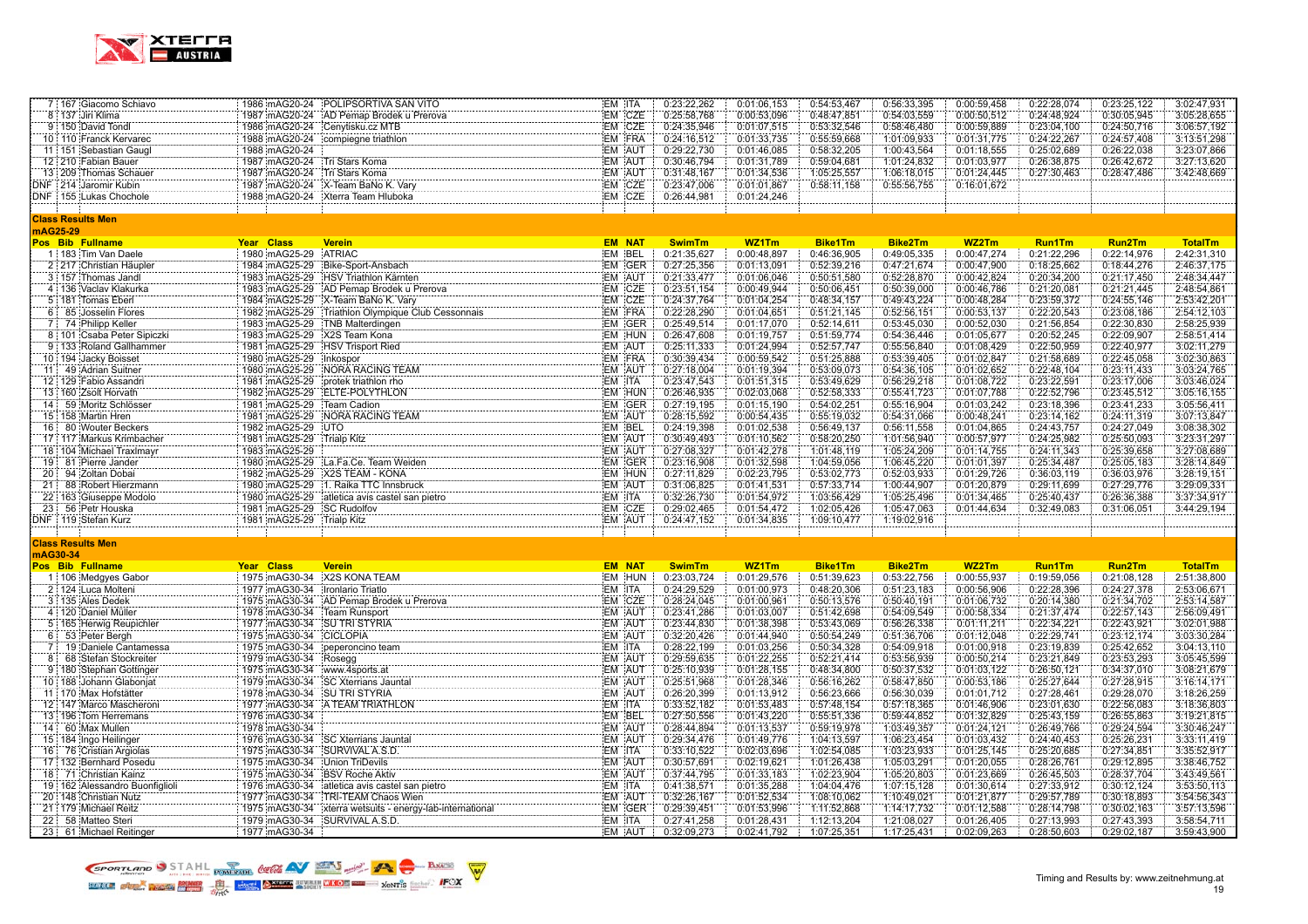

|          | 24 178 Martin Sauerschnig                     |                           | 1976 mAG30-34 SC Xterrians Jauntal                     |        | EM AUT           | 0:36:41,871                | 0:05:57,930                | 1:12:36,366                | 1:13:15,072                | 0:02:13,716                | 0:29:58,138                | 0:32:15,930                | 4:12:59,023                |
|----------|-----------------------------------------------|---------------------------|--------------------------------------------------------|--------|------------------|----------------------------|----------------------------|----------------------------|----------------------------|----------------------------|----------------------------|----------------------------|----------------------------|
|          | 25 83 Massimo Marabese                        |                           | 1977 mAG30-34 Triathlon Team Brianza                   | EM ITA |                  | 0:31:53,527                | 0:02:09,022                | 1:09:28,917                | 1:19:37,752                | 0:01:36,664                | 0:35:03,603                | 0:36:45,140                | 4:16:34,625                |
|          | 26 174 Marco Pivello                          |                           | 1975 mAG30-34 atletica avis castel san pietro          | EM ITA |                  | 0:28:05,040                | 0:02:18,052                | 1:24:16,530                | 1:31:41,692                | 0:01:40,247                | 0:40:16,323                | 0:40:11,175                | 4:48:29,059                |
|          | DNF 55 Oliver Schmich                         |                           | 1979 mAG30-34 Donau - Wien                             |        | EM AUT           | 0:21:05,765                | 0:01:53,439                |                            |                            | 1:28:41,992                |                            |                            |                            |
|          | DNF 192 Mauro Segat                           |                           | 1978 mAG30-34 G. P. Triathlon                          | EM ITA |                  | 0:21:38,087                | 0:01:23.952                | 0:53:40,215                |                            | 1:08:00,172                |                            |                            |                            |
|          | DNF 149 Marco Moroni                          |                           | 1978 mAG30-34 A.R.C. Busto Arsizio                     | EM ITA |                  | 0:25:05,035                | 0:01:20,212                | 0:56:12,017                |                            | 1:22:43,948                |                            |                            |                            |
|          | DNF 86 Paul Davies                            |                           | 1975 mAG30-34 Panasonic Toughbook / Scott              |        | EM GBR           | 0:29:35,612                | 0:01:20,293                | 0:27:38,297                |                            |                            |                            |                            |                            |
|          | DNF   169 Gianluca Trapana                    |                           | 1976 mAG30-34 AS TORINO3                               | EM ITA |                  | 0:26:42,198                | 0:01:15,828                |                            |                            |                            |                            |                            |                            |
|          |                                               |                           |                                                        |        |                  |                            |                            |                            |                            |                            |                            |                            |                            |
|          | <b>Class Results Men</b>                      |                           |                                                        |        |                  |                            |                            |                            |                            |                            |                            |                            |                            |
| mAG35-39 |                                               |                           |                                                        |        |                  |                            |                            |                            |                            |                            |                            |                            |                            |
|          | Pos Bib Fullname                              | Year Class                | <b>Verein</b>                                          |        | <b>EM NAT</b>    | <b>SwimTm</b>              | WZ1Tm                      | <b>Bike1Tm</b>             | Bike2Tm                    | WZ2Tm                      | <b>Run1Tm</b>              | Run2Tm                     | <b>TotalTm</b>             |
|          | 1 177 Fred Wuhrmann                           |                           | 1970 mAG35-39 F.A.R.T raideure                         |        | EM FRA           | 0:23:00,798                | 0:00:59,126                | 0:48:04,141                | 0:50:58,396                | 0:00:52,122                | 0:21:43,118                | 0:21:31,800                | 2:47:09,501                |
|          | 2 70 Franz Lugstein                           |                           | 1973 mAG35-39 ASKO Tri Bürmoos                         |        | EM AUT           | 0:24:37.017                | 0:01:21.093                | 0:55:21,909                | 0:56:32,795                | 0:00:47.169                | 0:21:09,731                | 0:21:51,224                | 3:01:40.938                |
|          | 3 182 Norbert Kappacher                       |                           | 1973 mAG35-39 Tri Team Flattach                        |        | EM AUT           | 0:27:20,774                | 0:01:10,191                | 0:53:26,870                | 0:55:43,156                | 0:01:05,115                | 0:22:42,055                | 0:23:03,674                | 3:04:31,835                |
|          | 4 185 Tomas Kamrla                            |                           | 1971 mAG35-39 J&T Sportteam                            |        | EM SVK           | 0:24:02,693                | 0:01:32,557                | 0:54:23,466                | 0:56:35,856                | 0:01:18,278                | 0:24:08,099                | 0:26:29,254                | 3:08:30,203                |
|          | 5 50 Andrea Baracchini                        |                           | 1974 mAG35-39 ASD Cus Triathlon Udine                  | EM ITA |                  | 0:28:41,755                | 0:01:39,724                | 0:53:35,255                | 0:55:29,074                | 0:01:38,002                | 0:24:29,728                | 0:25:26,255                | 3:10:59,793                |
|          | 6 99 Eric Ontini                              | 1973 mAG35-39 freezone    |                                                        | EM ITA |                  | 0:23:34,434                | 0:01:20,642                | 0:56:03,876                | 0:58:51,230                | 0:01:04,688                | 0:24:58,657                | 0:25:39,640                | 3:11:33,167                |
|          | 7 109 Giovanni Portoghese                     |                           | 1974 mAG35-39 A TEAM TRIATHLON ASD                     | EM ITA |                  | 0:26:22,328                | 0:01:16,024                | 0:56:12,445                | 0.57:39.583                | 0:01:05,747                | 0:24:28,975                | 0:26:07,638                | 3:13:12,740                |
|          | 8 159 Eiko Vogt                               |                           | 1973 mAG35-39 KSV Baunatal                             |        | EM GER           | 0:24:28,644                | 0:01:02,362                | 0:59:12,888                | 1:03:02,613                | 0:00:47,679                | 0:22:11.476                | 0:22:53,383                | 3:13:39,045                |
|          | 9:166 Andrea Gabba                            | 1973 mAG35-39             | torino3                                                | EM ITA |                  | 0:27:42.665                | 0:01:13.277                | 0:58:04,839                | 1:00:35,212                | 0:01:17.778                | 0:26:38.257                | 0:25:38,222                | 3:21:10.250                |
|          | 10 54 David Houska                            | 1973 mAG35-39 SC Meran    |                                                        | EM ITA |                  | 0:29:50,818                | 0:01:40,639                | 1:04:05,467                | 1:02:18,818                | 0:01:29,070                | 0:23:40,631                | 0:23:45,315                | 3:26:50,758                |
|          | 11 72 Günther Rampitsch                       |                           | 1972 mAG35-39 RTM ASVO OAMTC LZ Klagenfurt             |        | EM AUT           | 0:34:31,317                | 0:01:52,042                | 0:59:44,919                | 1:02:08,447                | 0:01:22,267                | 0:25:32,184                | 0:26:51,896                | 3:32:03,072                |
|          | 12 125 Markus Haidbauer                       | 1973 mAG35-39             |                                                        |        | EM AUT           | 0:29:21,385                | 0:01:02,605                | 0:58:28,802                | 1:04:15,148                | 0:01:13,263                | 0:30:46,711                | 0:30:38,328                | 3:35:46,242                |
|          | 13   189   Olivier Bourhis                    |                           | 1972 mAG35-39 evreux triathlon                         |        | EM FRA           | 0:29:54,754                | 0:01:21,045                | 0:59:22,180                | 1:07:49,448                | 0:01:12,350                | 0:28:13,992                | 0:28:06,659                | 3:36:00,428                |
|          | 14 64 Jochen Massing                          | 1973 mAG35-39             | dertriathlon.com Fürstenfeld                           |        | EM AUT           | 0:28:32,688                | 0:01:20,148                | 1:04:39,809                | 1:08:08,512                | 0:01:28,321                | 0:27:58,781                | 0:26:31,132                | 3:38:39,391                |
|          | 15 218 Andreas Hartenberger                   | 1972 mAG35-39             |                                                        |        | EM AUT           | 0:36:36.222                | 0:02:13,748                | 1:03:08,860                | 1:09:54,533                | 0:01:23.791                | 0:27:06,053                | 0:28:05,573                | 3:48:28,780                |
|          | 16 201 Dario Scortegagna                      |                           | 1974 mAG35-39 ASD Olimpicaorle                         | EM ITA |                  | 0:32:28,214                | 0:01:07.364                | 1:04:58,914                | 1:09:23,373                | 0:01:51,494                | 0:31:46,222                | 0:32:00,893                | 3:53:36,474                |
|          | 17 156 Nicola Rizzi                           |                           | 1974 mAG35-39 ASD Cus Triathlon Udine                  | EM ITA |                  | 0:25:41,414                | 0:02:57,220                | 1:07:35,950                | 1:17:29,961                | 0:02:00,911                | 0:27:43,680                | 0:30:16,617                | 3:53:45,753                |
|          | 18 145 Fulvio Bianchi                         |                           | 1973 mAG35-39 A TEAM TRIATHLON                         | EM ITA |                  | 0:34:09.582                | 0:01:38,876                | 1:07:57,383                | 1:10:07,777                | 0:01:34,246                | 0:28:53,314                | 0:30:37,408                | 3:54:58,586                |
|          | 19 112 Primoz Verbic                          | 1973 mAG35-39 3 K Sport   |                                                        |        | EM SLO           | 0:31:25,990                | 0:03:01,301                | 1:10:55,051                | 1:14:18,918                | 0:01:44,405                | 0:30:41,255                | 0:31:53,328                | 4:04:00,248                |
|          | 20 200 Michael Zottl                          | 1972 mAG35-39             |                                                        |        | EM AUT           | 0:35:55,955                | 0:01:36,598                | 1:09:34,203                | 1:15:01.339                | 0:01:45,872                | 0:29:57,938                | 0:34:03,978                | 4:07:55,883                |
|          | 21 205 Jakob Steinwender                      | 1970 mAG35-39             |                                                        |        | EM AUT           | 0:38:44,576                | 0:02:24.411                | 1:11:44,565                | 1:18:42,916                | 0:01:51,833                | 0:28:51,123                | 0:30:56,327                | 4:13:15,751                |
|          | 22 82 Peter Himler                            | 1973 mAG35-39             |                                                        |        | EM AUT           | 0:31:47,384                | 0:02:29,809                | 1:20:44,330                | 1:27:25,146                | 0:01:35,294                | 0:34:23,203                | 0:36:54,859                | 4:35:20,025                |
|          | 23 193 Roberto Poli                           | 1970 mAG35-39             |                                                        | EM ITA |                  | 0:36:21.480                | 0:02:04.102                | 1:16:47,803                | 1:30:29,405                | 0:01:59,812                | 0:32:24.420                | 0:37:38,867                | 4:37:45,889                |
| 24:      | 69 Hannes Hinteregger                         | 1973 mAG35-39             |                                                        |        | EM AUT           | 0:34:27,960                | 0:03:17,855                | 1:21:27,293                | 1:24:02,020                | 0:02:21,420                | 0:36:51,854                | 0:35:32,666                | 4:38:01,068                |
| 25       | 92 Georg Mayer                                | 1971 mAG35-39 residenz    |                                                        |        | EM AUT           | 0:33:17,391                | 0:01:50,857                | 1:26:17,044                | 1:35:55,232                | 0:01:46,522                | 0:32:06,961                | 0:32:23,243                | 4:43:37,250                |
|          | DNF 204 Aldo Baldessari                       |                           | 1970 mAG35-39 A.S.D. Triathlon 3V Bozen                | EM ITA |                  | 0:32:16,941                | 0:02:35,665                |                            |                            |                            |                            |                            |                            |
|          |                                               |                           |                                                        |        |                  |                            |                            |                            |                            |                            |                            |                            |                            |
|          | <b>Class Results Men</b>                      |                           |                                                        |        |                  |                            |                            |                            |                            |                            |                            |                            |                            |
| mAG40-44 |                                               |                           |                                                        |        |                  |                            |                            |                            |                            |                            |                            |                            |                            |
|          | Pos Bib Fullname                              | Year Class                | <b>Verein</b>                                          |        | <b>EM NAT</b>    | <b>SwimTm</b>              | WZ1Tm                      | <b>Bike1Tm</b>             | <b>Bike2Tm</b>             | WZ2Tm                      | <b>Run1Tm</b>              | Run2Tm                     | <b>TotalTm</b>             |
|          | 1:171 Gerald Will                             | 1968 mAG40-44             | www.4sports.at                                         |        | EM AUT           | 0:21:15,495                | 0:00:48,468                | 0:47:16,105                | 0:49:35,584                | 0:00:45,679                | 0:23:19,629                | 0:23:33,947                | 2:46:34.907                |
|          | 2 91 Robert Hotter                            |                           | 1969 mAG40-44 Nora Racing Team NO                      |        | EM AUT           | 0:26:48,998                | 0:01:20,877                | 0:49:21,119                | 0:48:49,414                | 0:00:47,032                | 0:21:00,543                | 0:21:25,615                | 2:49:33,598                |
|          | 3 75 Georg Berndorfer                         |                           | 1967 mAG40-44 www.4sports.at                           |        | EM AUT           | 0:27:30,966                | 0:00:58,043                | 0:48:33,710                | 0:50:44,568                | 0:00:54,848                | 0:21:15,102                | 0:22:04,813                | 2:52:02,050                |
|          | 4 146 Heiner Zickl                            |                           | 1965 mAG40-44 CIS Amberg<br>1966 mAG40-44 XPS Ironteam |        | EM GER           | 0:28:54,116                | 0:01:18,884                | 0:53:06,560                | 0:53:37,115                | 0:01:08,792                | 0:22:45,692                | 0:22:39,785                | 3:03:30,944                |
|          | 5 114 Michael Friedrich<br>6 107 Libor Mencik |                           | 1965 mAG40-44 ENERVIT TEAM                             |        | EM AUT<br>EM CZE | 0:28:49,094<br>0:29:01.995 | 0:01:21,335<br>0:00:53,571 | 0:51:54,687<br>0:54:04,161 | 0:53:53,958<br>0:55:48,299 | 0:01:08,886<br>0:01:02,335 | 0:24:32,104<br>0:23:10,679 | 0:24:38,367<br>0:23:34,809 | 3:06:18,431<br>3:07:35,849 |
|          | 7 141 Peter Pribernig                         |                           | 1966 mAG40-44 SC Xterrians Jauntal                     |        | EM AUT           | 0:28:58,129                | 0:01:59,201                | 0:52:22,840                | 0:54:21,374                | 0:01:22,251                | 0:25:52,682                | 0:25:58,283                | 3:10:54,760                |
|          | 8 102 Sandor Dezsö                            |                           | 1965 mAG40-44 X2S TEAM KONA                            |        | EM HUN           | 0:28:26,773                | 0:01:22,374                | 0:58:50,531                | 0:58:56,930                | 0:01:05,317                | 0:21:49,468                | 0:22:14,742                | 3:12:46,135                |
|          | 9 140 Stefano Emanuelle                       |                           | 1969 mAG40-44 PIANETA ACQUA                            | EM ITA |                  | 0:26:50,072                | 0:01:13,537                | 0:54:32,808                | 0:59:36,448                | 0:00:51,981                | 0:25:15,755                | 0:25:02,177                | 3:13:22,778                |
|          | 10 100 Viktor Tóth                            |                           | 1969 mAG40-44 X2S-KONA TEAM                            |        | EM HUN           | 0:26:40,834                | 0:01:27,871                | 0:57:05,579                | 1:03:06,663                | 0:01:33,720                | 0:27:00,881                | 0:27:16,954                | 3:24:12,502                |
|          | 11: 62 Roman Huber                            |                           | 1968 mAG40-44 SC 53 Landshut                           |        | EM GER           | 0:27:27,951                | 0:01:55,154                | 0:57:10,834                | 0:59:08,202                | 0:01:10,108                | 0:28:24,158                | 0:30:00,823                | 3:25:17,230                |
|          | 12 115 Stefano Rosa Uliana                    | 1967 mAG40-44 Maniago     |                                                        | EM ITA |                  | 0:35:19,735                | 0:02:02,481                | 0:58:57,243                | 0:59:09,435                | 0:01:40,759                | 0:24:16,003                | 0:24:10,615                | 3:25:36,271                |
|          | 13 219 Michael Wielitsch                      | 1965 mAG40-44             |                                                        |        | EM AUT           | 0:33:21,920                | 0:01:48,354                | 0:57:52,657                | 1:02:59,234                | 0:01:14,622                | 0:27:43,894                | 0:29:02,914                | 3:34:03,595                |
|          | 14 128 Günter Poßegger                        |                           | 1966 mAG40-44 Antik Poßegger                           |        | EM AUT           | 0:32:13,037                | 0:01:47,772                | 1:03:28,121                | 1:02:25,255                | 0:01:31,448                | 0:26:00,762                | 0:27:07,013                | 3:34:33,408                |
|          | 15 208 Peter Lettner                          |                           | 1965 mAG40-44 www.4sports.at                           |        | EM AUT           | 0:32:02,629                | 0:02:05,288                | 0:58:30,791                | 0:59:54,787                | 0:01:39,902                | 0:30:08,981                | 0:32:12,382                | 3:36:34,760                |
|          | 16   126   Rüdiger Verwanger                  |                           | 1968 mAG40-44 bike for david                           |        | EM AUT           | 0:35:04,284                | 0:02:22,304                | 1:00:11,567                | 1:05:21,954                | 0:01:24,610                | 0:28:43,674                | 0:28:51,232                | 3:41:59,625                |
|          | 17 78 Cristiano Colombo                       |                           | 1969 mAG40-44 csa gorizia triathlon                    | EM ITA |                  | 0:28:55,765                | 0:01:29,837                | 1:03:52,772                | 1:09:14,561                | 0:01:19,135                | 0:31:07,338                | 0:32:11,723                | 3:48:11,131                |
|          | 18 108 Thomas Sabbas                          | 1965 mAG40-44             |                                                        |        | EM AUT           | 0:38:06,248                | 0:02:20,048                | 1:02:10,484                | 1:08:15,241                | 0:01:38,399                | 0:29:41,289                | 0:30:38,248                | 3:52:49,957                |
|          | DNF 118 Peter Huber                           | 1968 mAG40-44 Trialp Kitz |                                                        |        | EM AUT           | 0:31:07,906                | 0:01:38,622                |                            |                            |                            |                            |                            |                            |
|          | DNF 175 Andreo Marchesin                      |                           | 1969 mAG40-44 A TEAM TRIATHLON                         | EM ITA |                  |                            | 2:36:21,836                |                            |                            |                            |                            |                            |                            |
|          |                                               |                           |                                                        |        |                  |                            |                            |                            |                            |                            |                            |                            |                            |
|          | <b>Class Results Men</b>                      |                           |                                                        |        |                  |                            |                            |                            |                            |                            |                            |                            |                            |